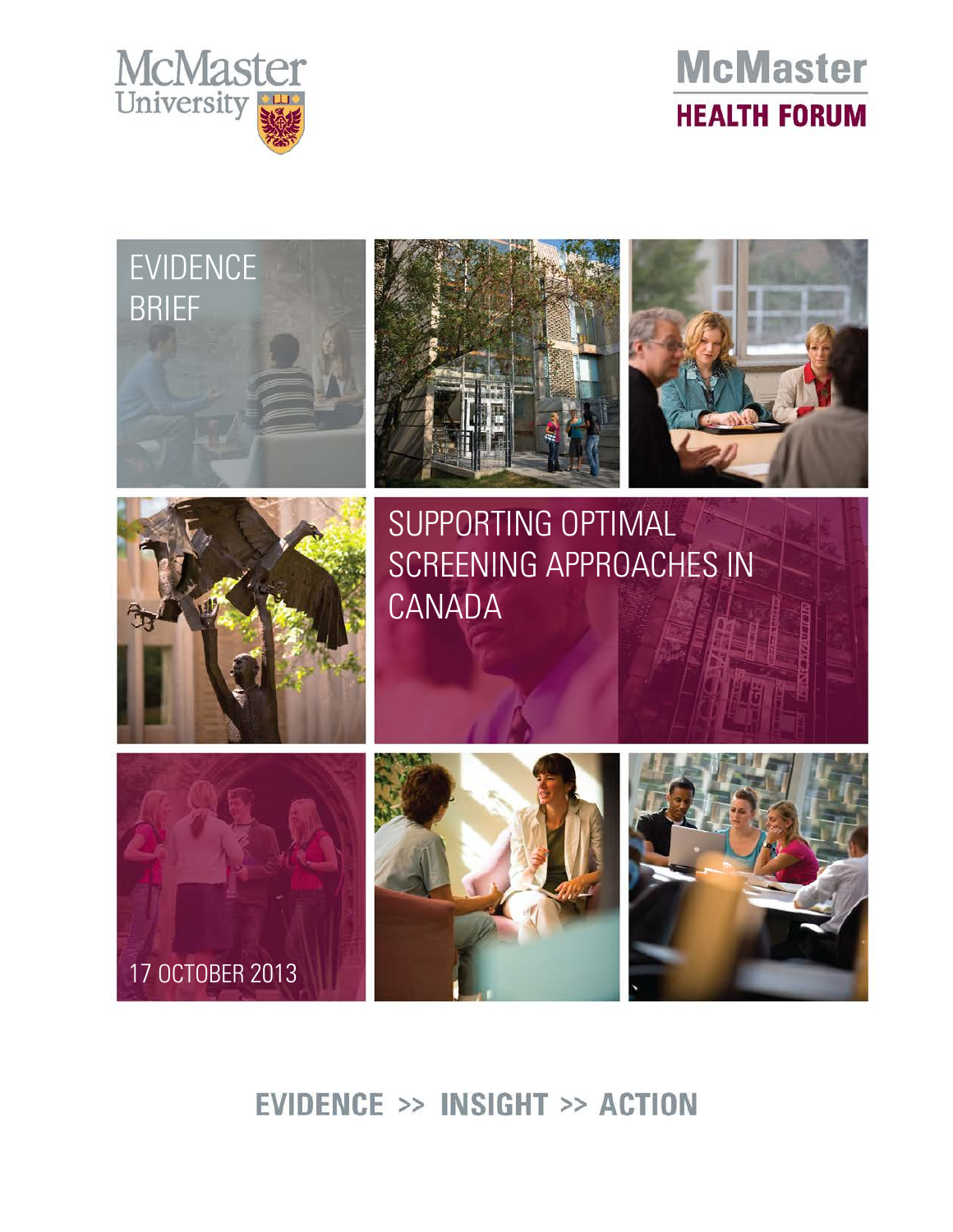**Evidence Brief: Supporting Optimal Screening Approaches in Canada**

17 October 2013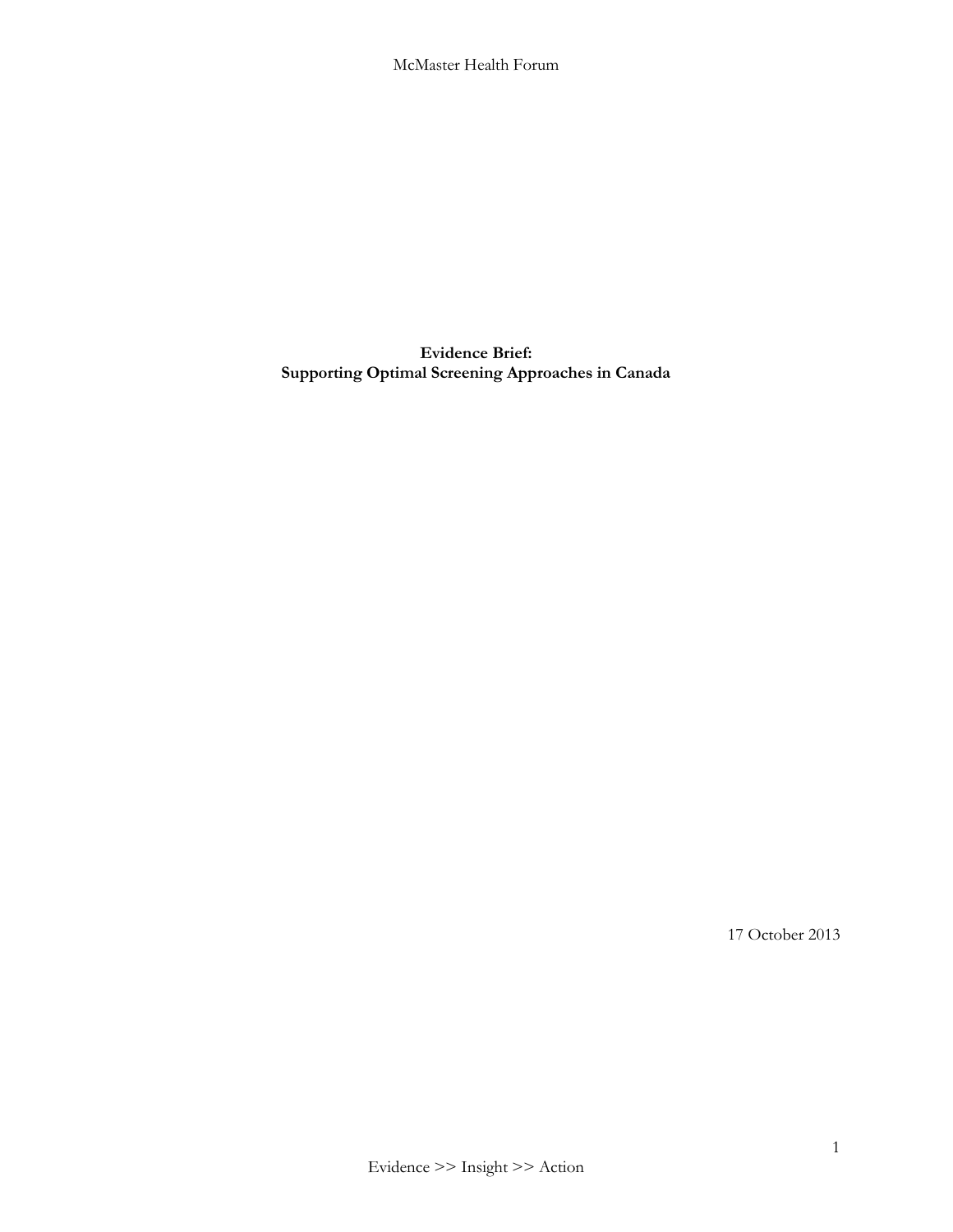For concerned citizens and influential thinkers and doers, the McMaster Health Forum strives to be a leading hub for improving health outcomes through collective problem solving. Operating at the regional/provincial level and at national levels, the Forum harnesses information, convenes stakeholders, and prepares action-oriented leaders to meet pressing health issues creatively. The Forum acts as an agent of change by empowering stakeholders to set agendas, take well-considered actions, and communicate the rationale for actions effectively.

#### Authors

Michael G. Wilson, PhD, Assistant Director, McMaster Health Forum, and Assistant Professor, McMaster University

John N. Lavis, Director, McMaster Health Forum, and Professor, McMaster University.

#### Funding

The evidence brief and the stakeholder dialogue it was prepared to inform were funded by the Health Council of Canada. The McMaster Health Forum receives both financial and in-kind support from McMaster University. The views expressed in the evidence brief are the views of the authors and should not be taken to represent the views of the Health Council of Canada or McMaster University.

#### Conflict of interest

The authors declare that they have no professional or commercial interests relevant to the evidence brief. The funder played no role in the identification, selection, assessment, synthesis or presentation of the research evidence profiled in the evidence brief.

#### Merit review

The evidence brief was reviewed by a small number of policymakers, stakeholders and researchers in order to ensure its system relevance and scientific rigour.

#### Acknowledgements

The author wishes to thank Savi Khehra and Leigh-Anne Gillespie for assessing systematic reviews included in this brief. We are grateful to Steering Committee members and merit reviewers for providing feedback on previous drafts of the brief. We are especially grateful to Ian Culbert, Virginia Moyer and our steering committee for their insightful comments and suggestions. The views expressed in the evidence brief should not be taken to represent the views of these individuals.

#### Citation

Wilson MG, Lavis JN. Evidence Brief: Supporting Optimal Screening Approaches in Canada. Hamilton, Canada: McMaster Health Forum, 17 October 2013.

#### Product registration numbers

ISSN 1925-2242 (print) ISSN 1925-2250 (online)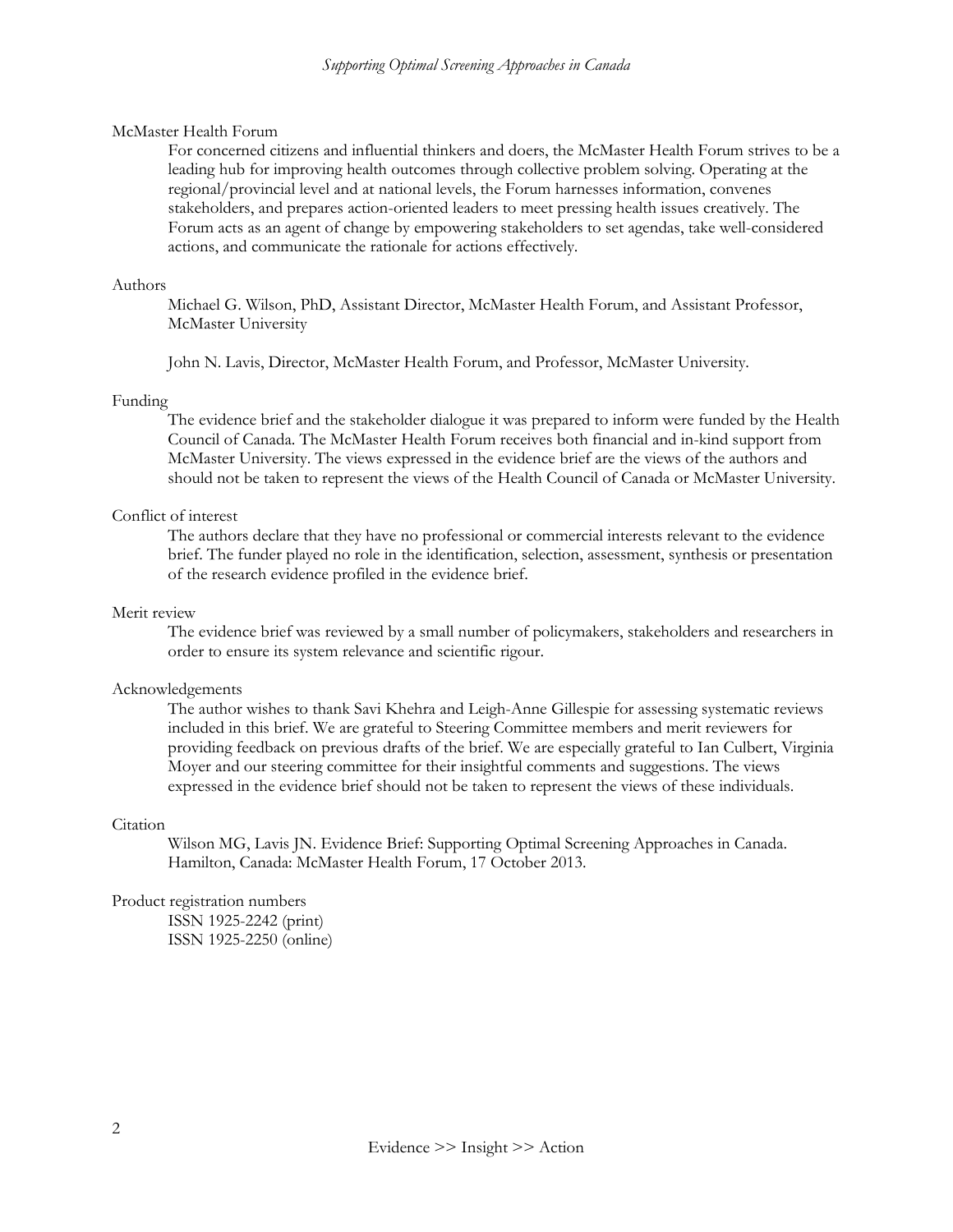## **Table of Contents**

| Current system arrangements limit efforts to support coordinated screening approaches  16 |  |
|-------------------------------------------------------------------------------------------|--|
|                                                                                           |  |
|                                                                                           |  |
| THREE ELEMENTS OF A COMPREHENSIVE APPROACH FOR ADDRESSING THE                             |  |
| Element 1 – Create a model to coordinate decision-making about screening across sectors   |  |
| Element 2 - Establish a 'hub' to coordinate evidence synthesis and recommendation         |  |
|                                                                                           |  |
|                                                                                           |  |
|                                                                                           |  |
|                                                                                           |  |
|                                                                                           |  |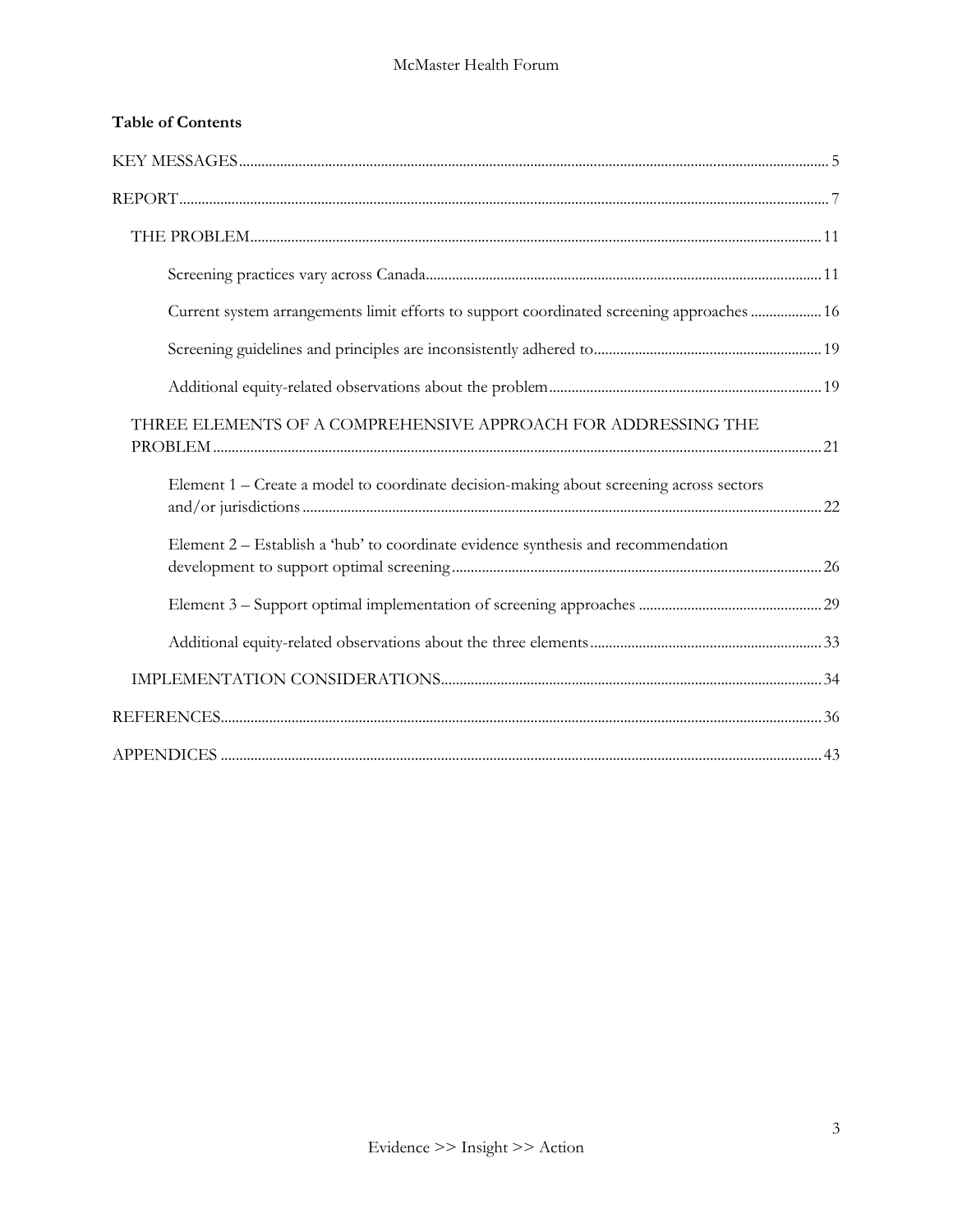*Supporting Optimal Screening Approaches in Canada*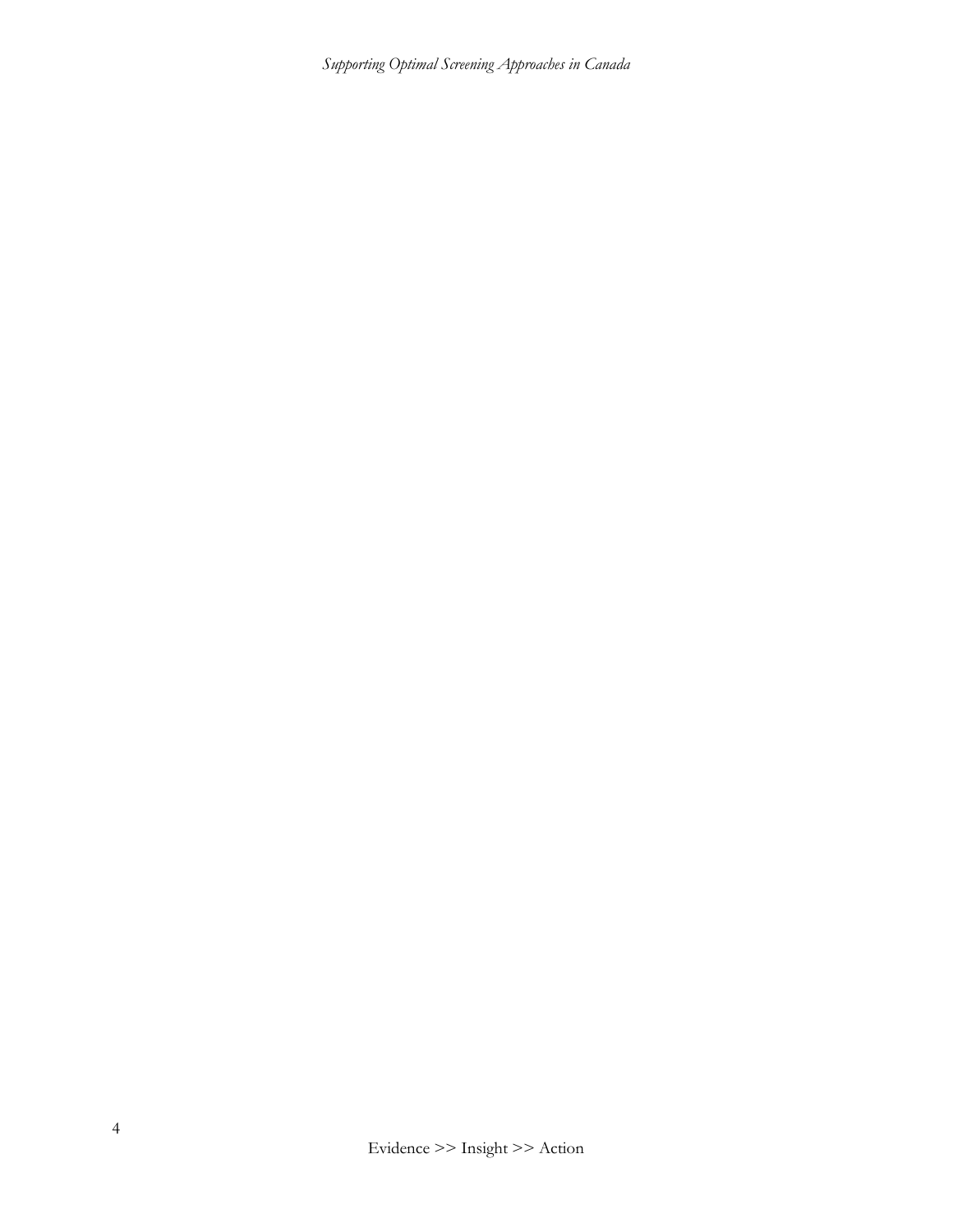# <span id="page-5-0"></span>**KEY MESSAGES**

## **What's the problem?**

- Efforts to address the challenges associated with supporting optimal screening approaches in Canada will need to consider several features of the problem, including:
	- o considerable variation across provinces and territories in the diseases for which population-based screening programs are available;
	- o potential pressures for greater variation in screening (e.g., competing authoritative voices about specific screening programs, rapid expansion of screening technologies, and increased enthusiasm/demand for screening among consumers and providers) may lead to disagreements about what citizens would like to be screened for and what is deemed appropriate or feasible, as well as to over-diagnosis and over-treatment;
	- o system arrangements that limit efforts to support coordinated screening approaches, including delivery arrangements (e.g., lack of timely access to the full care pathway after the initial screening test; lack of electronic health records, information systems, and data-reporting systems; and limited coordination of delivery across screening programs), financial arrangements (e.g., lack of appropriate remuneration systems and/or resources to support screening programs) and governance arrangements (e.g., limited coordination of decision-making about screening across sectors and/or jurisdictions, and of evidence synthesis to support decisions about screening) in health systems; and
	- o inconsistent adherence to screening guidelines and principles.

### **What do we know (from systematic reviews) about three elements of a comprehensive approach to address the problem?**

- Element 1 Create a model to coordinate decision-making about screening across sectors and/or jurisdictions
	- o We identified only two reviews that found benefits related to this element (and several that provide insight into key components if the element were to be implemented), with one review finding that collaborations between the primary care and public health sectors improved components of health system functioning and how health professionals work, and the second finding benefits for consumer involvement in activities related to the creation of patient-information materials.
- Element 2 Establish a 'hub' to coordinate evidence synthesis and recommendation development to support optimal screening
	- o No systematic reviews were identified that address this element, but we identified several key resources that offer insight into 'best' practices for such an approach, including a series of 16 nonsystematic reviews of methods related to the development of guidelines, which had the overall goal of improving the use of research evidence in guideline development.
- Element 3 Support optimal implementation of screening approaches
	- We found systematic reviews outlining the beneficial impacts of interventions aimed at supporting the implementation of optimal screening approaches by providers (e.g., interventions involving local opinion leaders, distribution of educational materials, educational outreach visits, reminders and prompts, audit and feedback, and multifaceted interventions) and by consumers (e.g., decision aids, involving patients in the planning and development of healthcare plans and in the development of information materials), as well as for quality-improvement strategies.

### **What implementation considerations need to be kept in mind?**

• Efforts to implement one or more of the elements of a comprehensive approach to support optimal screening approaches in Canada could turn to an existing decision-support guide focused on populationbased genetic screening, and/or to existing task forces/groups (e.g., the Canadian Task Force on Preventive Health Care or the National Immunization Strategy) that could provide insight into how a similar sector has moved forward with activities comparable to those outlined in this brief.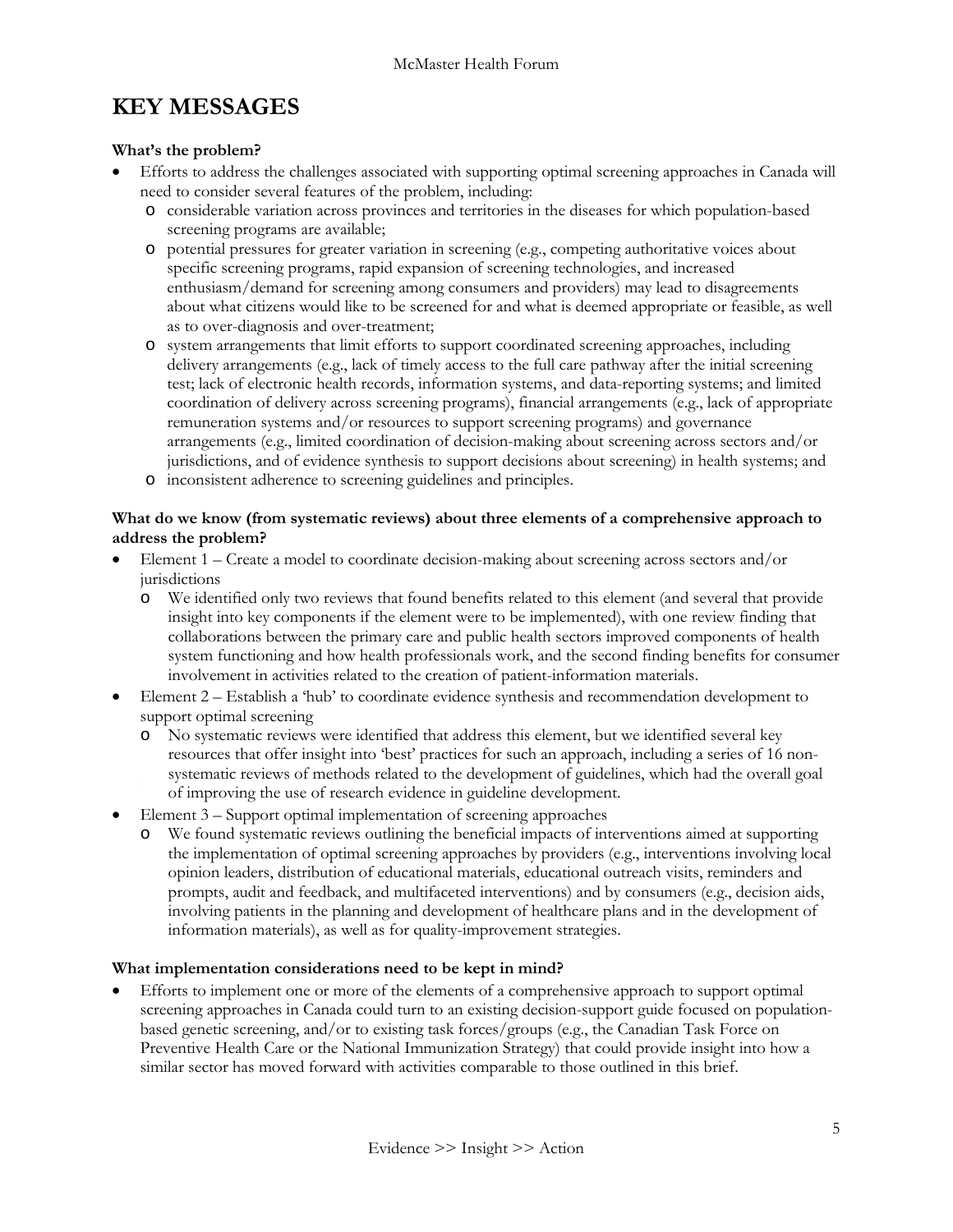*Supporting Optimal Screening Approaches in Canada*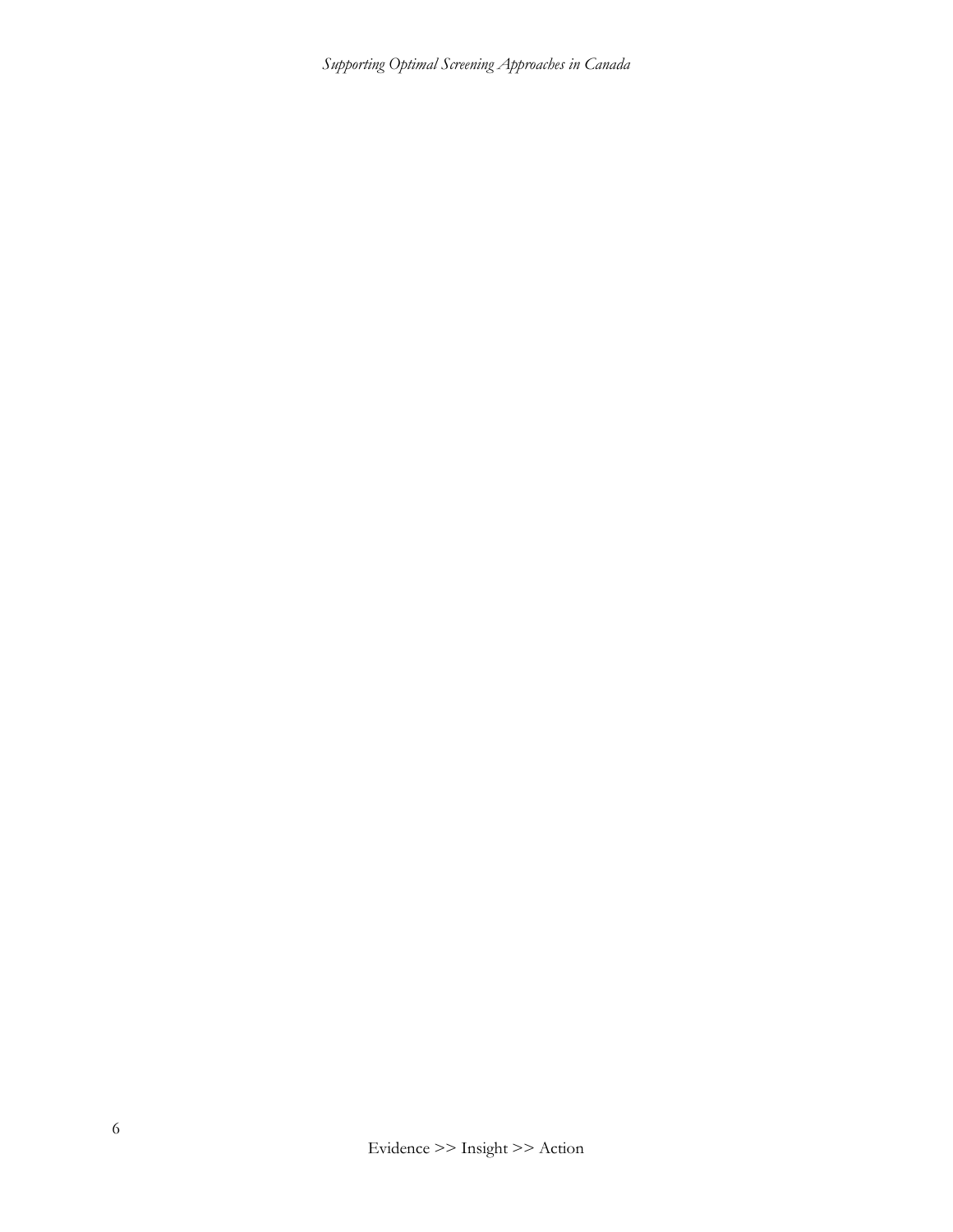# <span id="page-7-0"></span>**REPORT**

Improving screening is an important component of strengthening healthcare in Canada and it straddles several themes in the 2003 First Minister's Accord on Health Care Renewal (1) and the 2004 10-Year Plan to Strengthen Health Care,(2) including disease prevention, health promotion, public health and primary healthcare. Interest in supporting more coordinated approaches to screening, and sharing of best practices across jurisdictions in Canada has emerged due to the discordance among screening policy, programs and practices within and across Canadian provinces and territories.(3) Indeed, the issue has received recent media coverage where the lack of national benchmarks for newborn screening across Canada was highlighted as a key factor explaining the significant disparities in the number of newborn tests administered across the country.(4)

While many provinces, territories and regions offer organized screening programs (e.g., pre-conceptual or pre-natal screening for genetic conditions, screening for hearing or vision loss associated with newborn or childhood conditions, and screening for breast, cervical and colorectal cancers), important differences exist in governance structures and processes, resources and capacity to develop organized population-based programs, the screening guidelines adopted, service delivery (e.g., treatment and follow-up processes), and coverage of care for disorders identified through screening.(5-10)

Given the scientific, social, economic and political complexity involved in screening policy and practice, maximizing benefits and minimizing harms at a population level requires that decisions to implement screening programs should ideally be based on established principles or criteria, and involve an organized series of events, from identifying and informing those to be offered screening, through providing treatment and follow-up for people with abnormalities, and supporting those who develop the disease despite screening.(11)

This evidence brief was designed to support the actions of those involved with supporting optimal screening approaches in Canada. The evidence brief first provides an overview of key features of the problem as it currently exists, which includes variation in screening practices across Canada (and potential

#### **Box 1: Background to the evidence brief**

This evidence brief mobilizes both global and local research evidence about a problem, three elements of a comprehensive approach for addressing the problem, and key implementation considerations. Whenever possible, the evidence brief summarizes research evidence drawn from systematic reviews of the research literature and occasionally from single research studies. A systematic review is a summary of studies addressing a clearly formulated question that uses systematic and explicit methods to identify, select and appraise research studies and to synthesize data from the included studies. The evidence brief does not contain recommendations, which would have required the authors of the brief to make judgments based on their personal values and preferences, and which could pre-empt important deliberations about whose values and preferences matter in making such judgments.

The preparation of the evidence brief involved five steps:

- 1) convening a Steering Committee comprised of representatives from the partner organizations (and/or key stakeholder groups) and the McMaster Health Forum;
- 2) developing and refining the terms of reference for an evidence brief, particularly the framing of the problem and three viable elements of a comprehensive approach for addressing it, in consultation with the Steering Committee and a number of key informants, and with the aid of several conceptual frameworks that organize thinking about ways to approach the issue;
- 3) identifying, selecting, appraising and synthesizing relevant research evidence about the problem, options and implementation considerations;
- 4) drafting the evidence brief in such a way as to present concisely and in accessible language the global and local research evidence; and
- 5) finalizing the evidence brief based on the input of several merit reviewers.

The three elements of a comprehensive approach for addressing the problem were not designed to be mutually exclusive. They could be pursued simultaneously or in a sequenced way, and each element could be given greater or lesser attention relative to the others.

The evidence brief was prepared to inform a stakeholder dialogue at which research evidence is one of many considerations. Participants' views and experiences and the tacit knowledge they bring to the issues at hand are also important inputs to the dialogue. One goal of the stakeholder dialogue is to spark insights – insights that can only come about when all of those who will be involved in or affected by future decisions about the issue can work through it together. A second goal of the stakeholder dialogue is to generate action by those who participate in the dialogue and by those who review the dialogue summary and the video interviews with dialogue participants.

7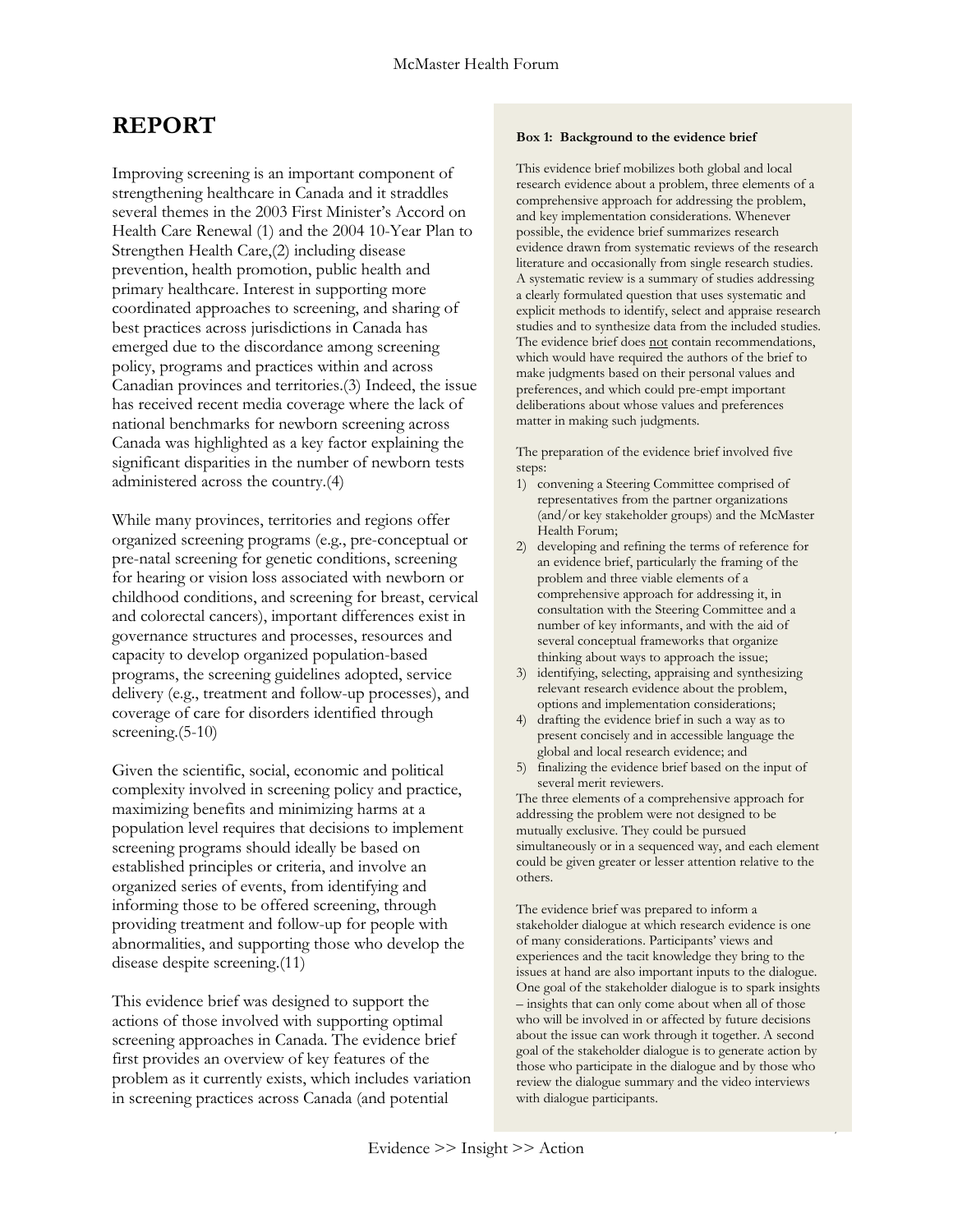pressures for even greater variation over time), system arrangements that limit efforts to support coordinated screening approaches, and inconsistent adherence to screening guidelines and principles. Second, this brief discusses three elements of what could be a comprehensive approach to address the problem. Finally, this brief concludes with a discussion of the implementation considerations and windows of opportunity related to moving forward with one or more of the elements. Within this scope, the issue brief is focused on the best available research evidence and (as explained in Box 1) does not contain recommendations. In addition, while the issue brief strives to address all people, we highlight equity considerations (as explained in Box 2) for two groups (people living in rural and remote areas, and people of low socioeconomic status and from disadvantaged ethnocultural communities) that are disproportionately affected by the issue.

This evidence brief draws on several terms and concepts related to screening. At the most fundamental level, screening has been defined as:

- the testing of people without signs or symptoms for a disease or condition, with the aim of reducing their future risk of ill health or of giving them information about their risk;(11)
- a process of identifying apparently healthy people who may be at increased risk of a disease or condition who can then be offered information, further tests and appropriate treatment to reduce their risk and/or any complications arising from the disease or condition;(12) and
- the systematic, population-based application of a test or inquiry to individuals who do not have symptoms of a specific disease or condition in order to identify those who warrant further investigation and/or intervention to achieve better outcomes.(13)

In addition, screening can be made available to whole populations (mass screening) or to high risk groups (selective screening) and can also involve two or more screening tests provided in combination to large populations of people (multiphasic screening).(14)

Screening can also be classified as organized or opportunistic. Organized population-based screening "is where a test is offered systematically to all individuals in

#### **Box 2: Equity considerations**

A problem may disproportionately affect some groups in society. The benefits, harms and costs of elements of a comprehensive approach to address the problem may vary across groups. Implementation considerations may also vary across groups.

One way to identify groups warranting particular attention is to use "PROGRESS," which is an acronym formed by the first letters of the following eight ways that can be used to describe groups†:

- place of residence (e.g., rural and remote populations);
- race/ethnicity/culture (e.g., First Nations and Inuit populations, immigrant populations and linguistic minority populations);
- occupation or labour-market experiences more generally (e.g., those in "precarious work" arrangements);
- gender;
- religion;
- educational level (e.g., health literacy);
- socio-economic status (e.g., economically disadvantaged populations); and
- social capital/social exclusion.

The evidence brief strives to address all Canadians, but (where possible) it also gives particular attention to two groups:

- people living in rural and remote areas
- people of low socioeconomic status and people from disadvantaged ethno-cultural communities

Many other groups warrant serious consideration as well, and a similar approach could be adopted for any of them.

† The PROGRESS framework was developed by Tim Evans and Hilary Brown (Evans T, Brown H. Road traffic crashes: operationalizing equity in the context of health sector reform. *Injury Control and Safety Promotion* 2003;10(1-2): 11–12). It is being tested by the Cochrane Collaboration Health Equity Field as a means of evaluating the impact of interventions on health equity.

the defined target group within a framework of agreed policy, protocols, quality management, monitoring and evaluation."(15) In addition, "a population-based screening program is an organised integrated process where all activities along the screening pathway are planned, coordinated, monitored and evaluated through a quality improvement framework."(16) In contrast, opportunistic screening "occurs when a test is offered to an individual without symptoms of the disease when they present to a health care practitioner for reasons unrelated to that disease."(17)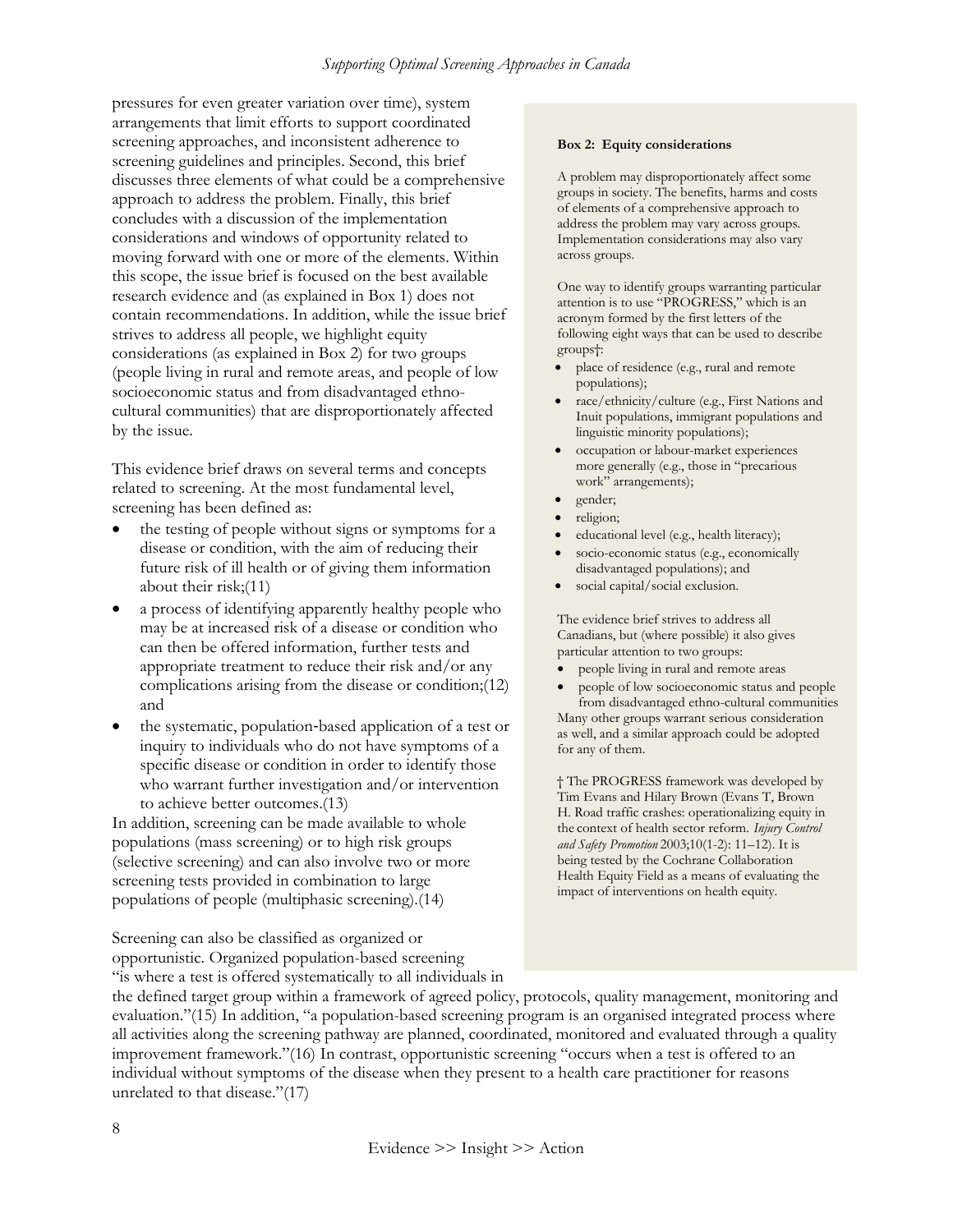Other terms often included in the remit of screening include early detection and case finding. Early detection is defined as prompt identification of incipient or early disease and, by implication, intervention to arrest, treat and cure it in a timely manner, and the early detection of environmental, social and behavioral hazards to health.(18) Methods of early detection often include questionnaires, interviews, physical examinations, screening tests, procedures and equipment for environmental monitoring (e.g., for drinking water, indoor air quality, ionizing radiation levels).(18) Case finding is a term used to describe a strategy for targeting resources at individuals or groups who are suspected to be at risk for a particular disease, which involves systematically searching for at-risk people, rather than waiting for them to present with symptoms or signs of active disease.(19)

Key principles that are typically drawn on to guide population-based screening decisions include those developed for the World Health Organization (WHO) by Wilson and Jungner in 1968.(14) This set of principles was updated in 2009 through a systematic review of the literature focused on principles for making decisions about whether to establish a population-based screening program for a disease.(20) This review identified thirty sets of principles for screening and 249 individual principles. The individual principles were consolidated into 12 principles for screening (many of which are very similar to the Wilson and Jungner principles) and are grouped as follows:(14;20)

## • **Disease/condition principles**

- 1. the disease/condition should constitute an important health problem;
- 2. the natural history of disease/condition should be well understood;
- 3. the target population for screening should be clearly defined, identifiable and accessible;

## • **Intervention principles**

- 4. a suitable (in terms of being acceptable to patients, providers and the public) screening test should be available;
- 5. appropriate post-screening treatment/intervention/follow-up options should be available and made accessible to patients identified through screening;
- 6. a clearly defined target population for post-screening treatment/intervention/follow-up should be agreed upon;

## • **Program/system principles**

- 7. sufficient program/system capacity should be available to provide access to the full care pathway;
- 8. screening program elements (recruitment, referral and follow-up) should be integrated;
- 9. all elements of the screening program should be clinically, socially and ethically acceptable to patients, health professionals and the public;
- 10. program benefits should outweigh harms;
- 11. the screening program should be cost-effective as compared to other healthcare priorities; and
- 12. program quality and performance should be monitored and managed using agreed upon standards.

Based on these definitions and principles, the scope of this evidence brief includes efforts to optimize population-based screening approaches in Canada, including organized and opportunistic screening, early detection (i.e., approaches that may not be delivered by highly organized screening programs but still are offered through programs at a national, provincial, regional or municipal level) and case finding (but only where there is the potential for more organized approaches to case finding). However, surveillance, which is defined as the systematic ongoing collection, collation and analysis of data and the timely dissemination of information to those who need to know so that informed action can be taken,(21) is out of scope for the evidence brief.

The following key features of the health policy, population health and health system context in Canada were also taken into account in the preparation of this evidence brief:

- delivery of healthcare is primarily the responsibility of provincial and territorial governments and financing is shared between the federal, provincial and territorial governments;
- the federal government also delivers healthcare services to specific groups (e.g. First Nations, Inuit and Métis populations, military and veterans, and inmates in federal prisons);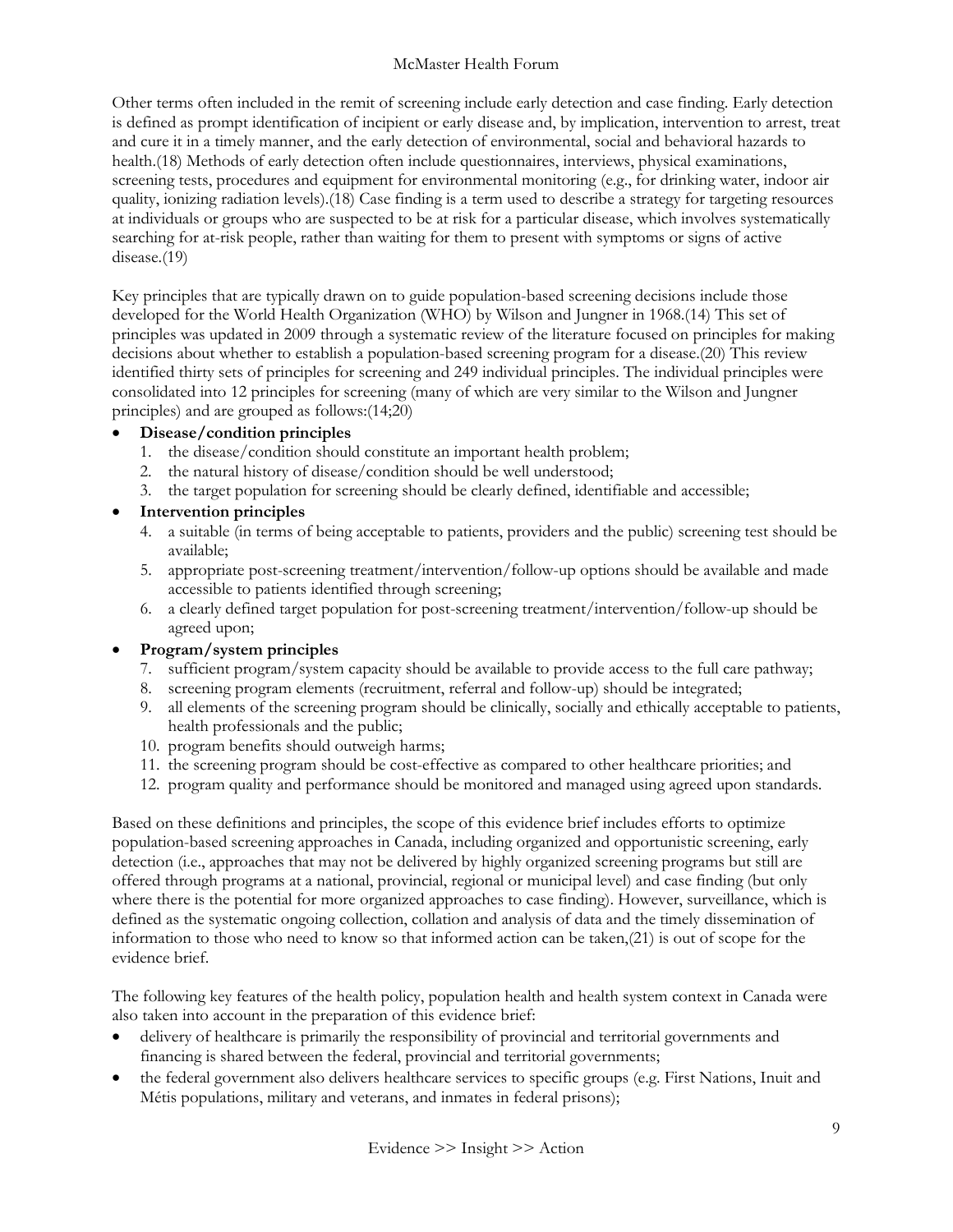## *Supporting Optimal Screening Approaches in Canada*

- Canada's provincial and territorial health systems are distinguished by a long standing private delivery/public payment agreement between government on the one hand and hospitals and physicians on the other;
- the agreement with physicians has historically meant that most healthcare is delivered by physicians working in private practice with first-dollar (i.e., no deductibles or cost sharing), public (typically fee-forservice at least in part) payment;
- the private practice element of the agreement has typically meant that physicians have been wary of potential infringements on their professional and commercial autonomy (e.g., directives about the nature of the care they deliver or the way in which they organize and deliver that care);
- responsibility for public health in Canada is shared between federal and provincial/territorial governments, and activities at the federal level are coordinated through a central agency (Public Health Agency of Canada), and are focused on promoting health, preventing and controlling chronic diseases, injury and infectious diseases, preparing responses to public-health emergencies, and supporting intergovernmental collaboration;
- the delivery and coordination of public health programs and services is done in collaboration with other parts of the federal health portfolio, with provincial, territorial and municipal governments, as well as with non-governmental and civil society organizations; and
- there is currently no coordinated delivery of screening (in general) across Canadian provinces and territories, but in the cancer sector, the Canadian Partnership Against Cancer is mandated to develop a coordinated national cancer screening approach, which they have made progress towards as part of their role in supporting the implementation of the national cancer control strategy.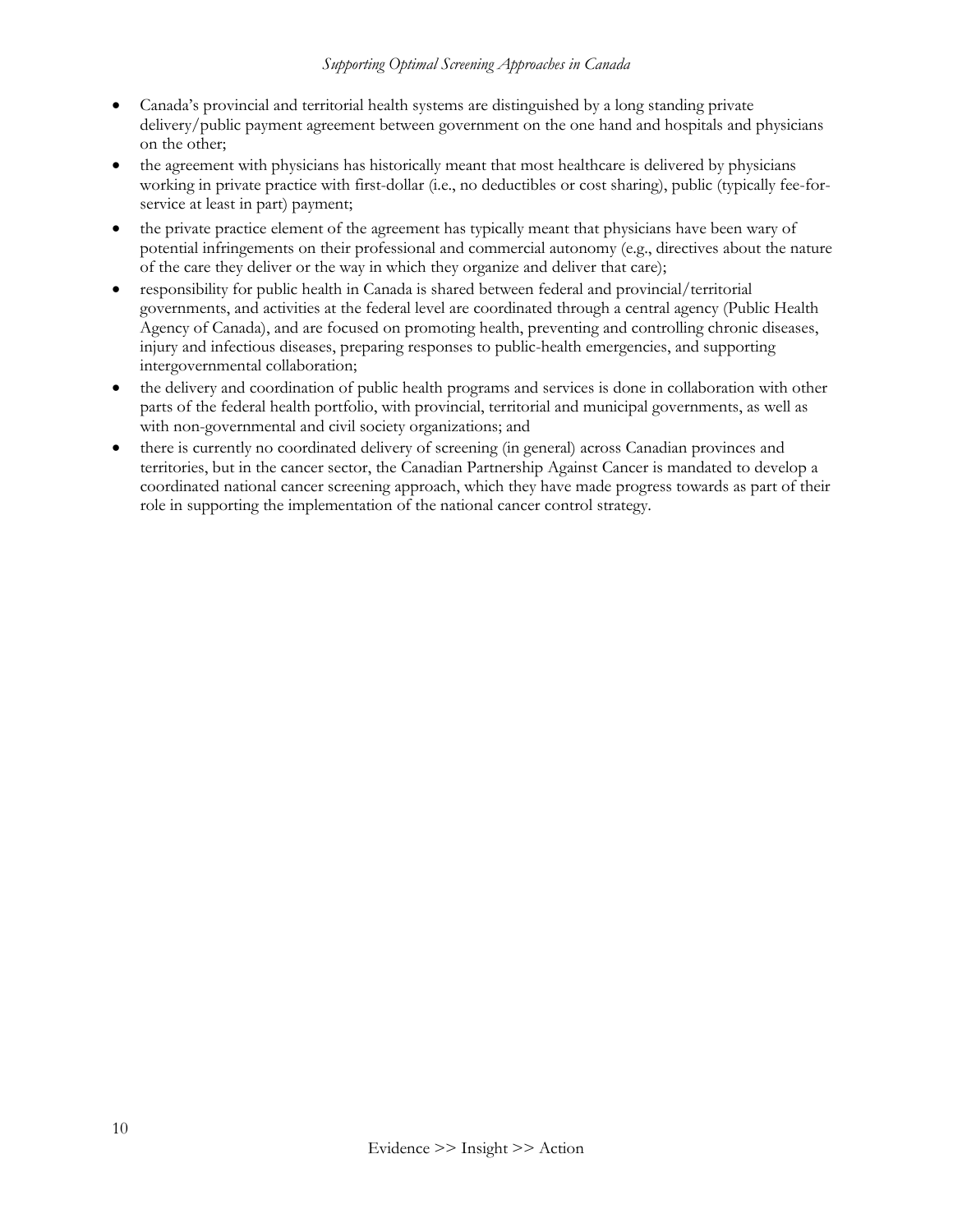### <span id="page-11-0"></span>**THE PROBLEM**

Efforts to address the challenges associated with supporting optimal screening approaches in Canada will need to consider three key features of the problem: 1) screening practices vary in Canada; 2) current system arrangements limit efforts to support coordinated screening approaches; and 3) screening guidelines and principles are inconsistently adhered to.

#### <span id="page-11-1"></span>**Screening practices vary across Canada**

#### *Variation in practice*

There is considerable variation across provinces and territories in the diseases for which population-based screening programs are available. Examples of conditions include:

- genetic conditions identified through preconception or antenatal screening (e.g., for congenital disorders such as Down syndrome, trisomy 18, and open neural tube defects);
- HIV (e.g., routine prenatal screening);
- newborn or early childhood conditions identified through bloodspot screening (e.g., for inherited metabolic and other disorders) or point-of-care testing (e.g., hearing or vision screening);
- cancer (e.g., breast, cervical and colorectal); and
- chronic diseases (e.g., depression, diabetes, dyslipidemia, osteoporosis, etc.)

#### **Box 3: Mobilizing research evidence about the problem**

The available research evidence about the problem was sought from a range of published and "grey" research literature sources. Published literature that provided a comparative dimension to an understanding of the problem was sought using three health services research "hedges" in MedLine, namely those for appropriateness, processes and outcomes of care (which increase the chances of us identifying administrative database studies and community surveys). Published literature that provided insights into alternative ways of framing the problem was sought using a fourth hedge in MedLine, namely the one for qualitative research. Grey literature was sought by reviewing the websites of a number of Canadian and international organizations, such as the Canadian Institute for Health Information, Canadian Partnership Against Cancer, Canadian Task Force on Preventive Health Care, Health Council of Canada, European Observatory on Health Systems and Policies, Health Evidence Network, Health Policy Monitor, and Organization for Economic Co-operation and Development.

Priority was given to research evidence that was published more recently, that was locally applicable (in the sense of having been conducted in Canada), and that took equity considerations into account.

For each of these disease groupings, we reviewed websites from each province and territory in Canada to determine where organized screening programs exist and where there has been an informal programmatic response. The results from this scoping exercise are presented in Table 1. As can be seen from the table, there is relative uniformity in the availability of organized screening programs for breast, cervical and colorectal cancer in Canada, with Quebec being the only province not to have programs for all three. Across the other areas of screening, there is relative consistency in the availability of programs for preconception or antenatal screening for genetic conditions (although the specific diseases screened for and approaches used may vary), for HIV, and for newborn and early childhood screening. However, based on our scan of websites, the availability of programs is limited in some of the smaller provinces (e.g., New Brunswick and Prince Edward Island) and in the territories, except where there are interprovincial networks in place to support screening, such as for newborn screening where such agreements ensure universal availability of programs across the country.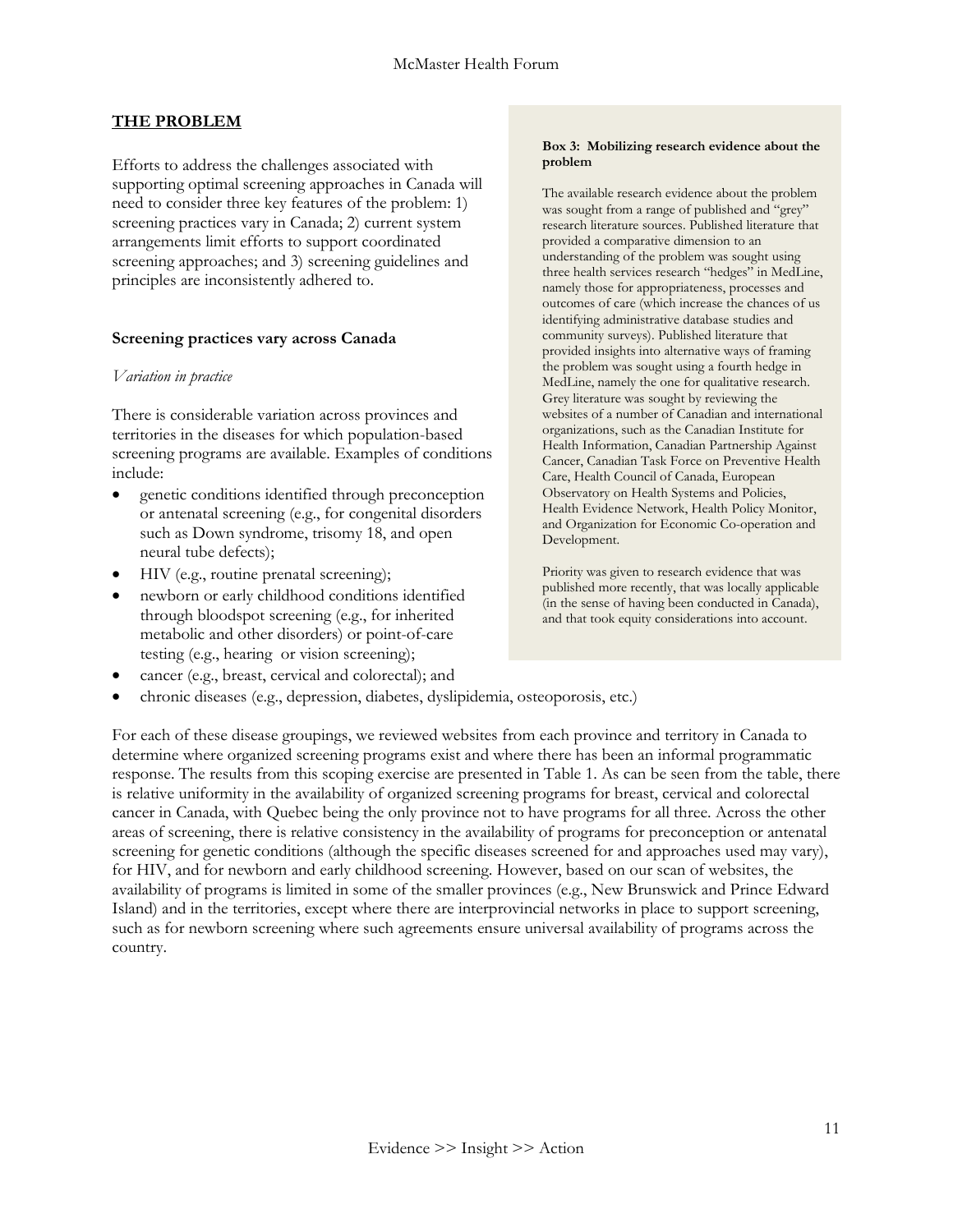## **Table 1: Overview of screening programs in Canada**

| cervical and<br>screening for<br>territory<br>genetic conditions<br>colorectal)*<br>British Columbia<br>BC prenatal genetic screening<br>Newborn screening for<br>Provincial point of care (POC)<br>Complex chronic diseases program<br><b>Breast</b><br>phenylketonuria or sickle cell anemia<br>"rapid" HIV testing program and<br>Cervical<br>program<br>anonymous HIV testing pilot<br>Colorectal<br>Early childhood hearing and vision<br>Preconception/prenatal<br>screening of high risk groups<br>screening program<br>for genetic and congenital<br>disorders<br>Alberta perinatal health<br>Rapid human immunodeficiency<br>Alberta's newborn metabolic screening<br>Mobile diabetes screening initiative<br>Alberta<br><b>Breast</b><br>virus (HIV) antibody test<br>Cervical<br>program<br>program<br>implementation<br>Colorectal<br>Newborn jaundice screening program | Province/ | Preconception or antenatal | Newborn/early childhood             | <b>HIV</b> | Cancer (breast, | <b>Chronic diseases</b> |
|--------------------------------------------------------------------------------------------------------------------------------------------------------------------------------------------------------------------------------------------------------------------------------------------------------------------------------------------------------------------------------------------------------------------------------------------------------------------------------------------------------------------------------------------------------------------------------------------------------------------------------------------------------------------------------------------------------------------------------------------------------------------------------------------------------------------------------------------------------------------------------------|-----------|----------------------------|-------------------------------------|------------|-----------------|-------------------------|
|                                                                                                                                                                                                                                                                                                                                                                                                                                                                                                                                                                                                                                                                                                                                                                                                                                                                                      |           |                            | screening or point-of-care testing  |            |                 |                         |
|                                                                                                                                                                                                                                                                                                                                                                                                                                                                                                                                                                                                                                                                                                                                                                                                                                                                                      |           |                            |                                     |            |                 |                         |
|                                                                                                                                                                                                                                                                                                                                                                                                                                                                                                                                                                                                                                                                                                                                                                                                                                                                                      |           |                            |                                     |            |                 |                         |
|                                                                                                                                                                                                                                                                                                                                                                                                                                                                                                                                                                                                                                                                                                                                                                                                                                                                                      |           |                            |                                     |            |                 |                         |
|                                                                                                                                                                                                                                                                                                                                                                                                                                                                                                                                                                                                                                                                                                                                                                                                                                                                                      |           |                            |                                     |            |                 |                         |
|                                                                                                                                                                                                                                                                                                                                                                                                                                                                                                                                                                                                                                                                                                                                                                                                                                                                                      |           |                            |                                     |            |                 |                         |
|                                                                                                                                                                                                                                                                                                                                                                                                                                                                                                                                                                                                                                                                                                                                                                                                                                                                                      |           |                            |                                     |            |                 |                         |
|                                                                                                                                                                                                                                                                                                                                                                                                                                                                                                                                                                                                                                                                                                                                                                                                                                                                                      |           |                            |                                     |            |                 |                         |
|                                                                                                                                                                                                                                                                                                                                                                                                                                                                                                                                                                                                                                                                                                                                                                                                                                                                                      |           |                            |                                     |            |                 |                         |
|                                                                                                                                                                                                                                                                                                                                                                                                                                                                                                                                                                                                                                                                                                                                                                                                                                                                                      |           |                            |                                     |            |                 |                         |
|                                                                                                                                                                                                                                                                                                                                                                                                                                                                                                                                                                                                                                                                                                                                                                                                                                                                                      |           |                            |                                     |            |                 |                         |
|                                                                                                                                                                                                                                                                                                                                                                                                                                                                                                                                                                                                                                                                                                                                                                                                                                                                                      |           |                            |                                     |            |                 |                         |
|                                                                                                                                                                                                                                                                                                                                                                                                                                                                                                                                                                                                                                                                                                                                                                                                                                                                                      |           |                            |                                     |            |                 |                         |
|                                                                                                                                                                                                                                                                                                                                                                                                                                                                                                                                                                                                                                                                                                                                                                                                                                                                                      |           |                            | Universal newborn hearing screening |            |                 |                         |
| Maternal and infant health program<br>Standard testing, HIV point-of-<br>Urban low income diabetes risk<br>Saskatchewan<br>Prenatal maternal serum<br><b>Breast</b>                                                                                                                                                                                                                                                                                                                                                                                                                                                                                                                                                                                                                                                                                                                  |           |                            |                                     |            |                 |                         |
| Cervical<br>(newborn hearing screening)<br>assessment and the Regina Food<br>care testing<br>screening                                                                                                                                                                                                                                                                                                                                                                                                                                                                                                                                                                                                                                                                                                                                                                               |           |                            |                                     |            |                 |                         |
| <b>Bank</b> diabetes strategy<br>Colorectal                                                                                                                                                                                                                                                                                                                                                                                                                                                                                                                                                                                                                                                                                                                                                                                                                                          |           |                            |                                     |            |                 |                         |
|                                                                                                                                                                                                                                                                                                                                                                                                                                                                                                                                                                                                                                                                                                                                                                                                                                                                                      |           |                            |                                     |            |                 |                         |
| Manitoba<br>Early hearing detection and<br>Manitoba HIV program (offers<br>Manitoba diabetes integration<br>Prenatal genetic screening and<br><b>Breast</b>                                                                                                                                                                                                                                                                                                                                                                                                                                                                                                                                                                                                                                                                                                                          |           |                            |                                     |            |                 |                         |
| testing through partnerships with<br>Cervical<br>project (mobile diabetes screening<br>diagnosis service<br>intervention program<br>community agencies)                                                                                                                                                                                                                                                                                                                                                                                                                                                                                                                                                                                                                                                                                                                              |           |                            |                                     |            |                 |                         |
| Colorectal<br>program)<br>Manitoba maternal serum<br>Newborn screening (metabolic and                                                                                                                                                                                                                                                                                                                                                                                                                                                                                                                                                                                                                                                                                                                                                                                                |           |                            |                                     |            |                 |                         |
| endocrine disorders)<br>screening program                                                                                                                                                                                                                                                                                                                                                                                                                                                                                                                                                                                                                                                                                                                                                                                                                                            |           |                            |                                     |            |                 |                         |
| Manitoba retinal screening vision<br>program (RSVP) (to prevent vision                                                                                                                                                                                                                                                                                                                                                                                                                                                                                                                                                                                                                                                                                                                                                                                                               |           |                            |                                     |            |                 |                         |
| problems for people with diabetes)                                                                                                                                                                                                                                                                                                                                                                                                                                                                                                                                                                                                                                                                                                                                                                                                                                                   |           |                            |                                     |            |                 |                         |
| Ontario's HIV screening and<br>Pre-diabetes detection and physical<br>Newborn screening Ontario (screening<br>Ontario prenatal screening<br><b>Breast</b><br>Ontario                                                                                                                                                                                                                                                                                                                                                                                                                                                                                                                                                                                                                                                                                                                 |           |                            |                                     |            |                 |                         |
| Cervical<br>activity intervention delivery<br>(multiple marker screening<br>for 29 treatable conditions)<br>testing program (includes several                                                                                                                                                                                                                                                                                                                                                                                                                                                                                                                                                                                                                                                                                                                                        |           |                            |                                     |            |                 |                         |
| targeted programs such as the<br>Colorectal<br>program)<br>program                                                                                                                                                                                                                                                                                                                                                                                                                                                                                                                                                                                                                                                                                                                                                                                                                   |           |                            |                                     |            |                 |                         |
| anonymous testing program,                                                                                                                                                                                                                                                                                                                                                                                                                                                                                                                                                                                                                                                                                                                                                                                                                                                           |           |                            |                                     |            |                 |                         |
| point-of-care testing and prenatal<br>Fracture clinic osteoporosis                                                                                                                                                                                                                                                                                                                                                                                                                                                                                                                                                                                                                                                                                                                                                                                                                   |           |                            |                                     |            |                 |                         |
| screening and testing)<br>screening program                                                                                                                                                                                                                                                                                                                                                                                                                                                                                                                                                                                                                                                                                                                                                                                                                                          |           |                            |                                     |            |                 |                         |
| Trisomy 21 prenatal screening<br>None identified<br>None identified<br>Newborn urine screening program<br>Quebec<br><b>Breast</b>                                                                                                                                                                                                                                                                                                                                                                                                                                                                                                                                                                                                                                                                                                                                                    |           |                            |                                     |            |                 |                         |
| program of Ouebec                                                                                                                                                                                                                                                                                                                                                                                                                                                                                                                                                                                                                                                                                                                                                                                                                                                                    |           |                            |                                     |            |                 |                         |
| Newborn blood screening program                                                                                                                                                                                                                                                                                                                                                                                                                                                                                                                                                                                                                                                                                                                                                                                                                                                      |           |                            |                                     |            |                 |                         |
| (for type 1 tyrosinemia,                                                                                                                                                                                                                                                                                                                                                                                                                                                                                                                                                                                                                                                                                                                                                                                                                                                             |           |                            |                                     |            |                 |                         |
| phenylketonuria and congenital                                                                                                                                                                                                                                                                                                                                                                                                                                                                                                                                                                                                                                                                                                                                                                                                                                                       |           |                            |                                     |            |                 |                         |
| hypothyroidism)<br>Universal newborn and infant hearing<br>None identified<br>New Brunswick<br>Anonymous HIV testing services<br>None identified                                                                                                                                                                                                                                                                                                                                                                                                                                                                                                                                                                                                                                                                                                                                     |           |                            |                                     |            |                 |                         |
| <b>Breast</b><br>Cervical<br>screening program                                                                                                                                                                                                                                                                                                                                                                                                                                                                                                                                                                                                                                                                                                                                                                                                                                       |           |                            |                                     |            |                 |                         |
| Colorectal                                                                                                                                                                                                                                                                                                                                                                                                                                                                                                                                                                                                                                                                                                                                                                                                                                                                           |           |                            |                                     |            |                 |                         |
|                                                                                                                                                                                                                                                                                                                                                                                                                                                                                                                                                                                                                                                                                                                                                                                                                                                                                      |           |                            |                                     |            |                 |                         |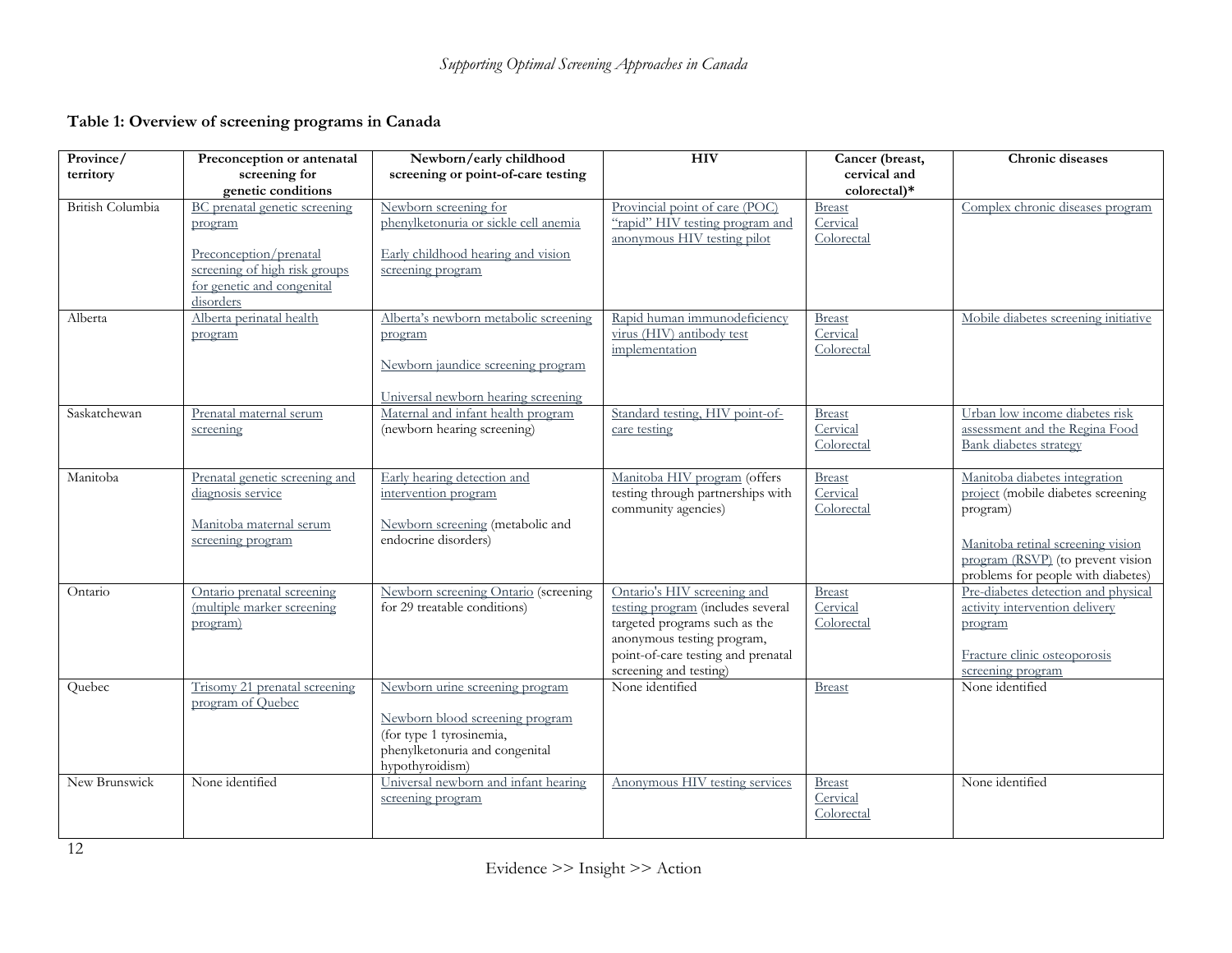| Nova Scotia      | Antenatal laboratory screening | Nova Scotia newborn screening service  | Halifax sexual health centre and | <b>Breast</b>         | Nova Scotia prediabetes project    |
|------------------|--------------------------------|----------------------------------------|----------------------------------|-----------------------|------------------------------------|
|                  |                                | (identifies babies with certain rare   | anonymous HIV testing program    | Cervical              | (screening and community           |
|                  |                                | disorders of body chemistry that are   |                                  | Colorectal            | intervention for prediabetes and   |
|                  |                                | treatable)                             |                                  |                       | undiagnosed Type 2 diabetes)       |
| PEI              | None identified                | Newborn screening service (in          | None identified                  | <b>Breast</b>         | Chronic disease prevention and     |
|                  |                                | collaboration with Nova Scotia)        |                                  | Cervical              | management (e.g., provincial       |
|                  |                                |                                        |                                  | Colorectal            | diabetes program, organized stroke |
|                  |                                |                                        |                                  |                       | care)                              |
| Newfoundland and | None identified                | Newborn screening for disorders and    | None identified                  | <b>Breast</b>         | None identified                    |
| Labrador         |                                | abnormalities coordinated through the  |                                  | Cervical              |                                    |
|                  |                                | Health Sciences Centre in St. John's   |                                  | Colorectal            |                                    |
| Yukon            | None identified                | Provided through B.C. (hearing         | None identified                  | Provided through B.C. | None identified                    |
|                  |                                | screening provided in Whitehorse only) |                                  |                       |                                    |
| Northwest        | None identified                | Provided through Alberta               | None identified                  | Provided through      | None identified                    |
| Territories      |                                |                                        |                                  | Alberta               |                                    |
| Nunavut          | None identified                | Provided through Alberta               | None identified                  | None identified       | None identified                    |

\*Content for this column was extracted from:

[http://www.cancerview.ca/cv/portal/Home/PreventionAndScreening/PSPatientsAndFamilies/ScreeningAndEarlyDiagnosis/ScreeningProgramsAcrossCanada?\\_afrLoop=4903145559043000](http://www.cancerview.ca/cv/portal/Home/PreventionAndScreening/PSPatientsAndFamilies/ScreeningAndEarlyDiagnosis/ScreeningProgramsAcrossCanada?_afrLoop=4903145559043000&_afrWindowMode=0&_adf.ctrl-state=1a0c7yaeri_4) [&\\_afrWindowMode=0&\\_adf.ctrl-state=1a0c7yaeri\\_4](http://www.cancerview.ca/cv/portal/Home/PreventionAndScreening/PSPatientsAndFamilies/ScreeningAndEarlyDiagnosis/ScreeningProgramsAcrossCanada?_afrLoop=4903145559043000&_afrWindowMode=0&_adf.ctrl-state=1a0c7yaeri_4)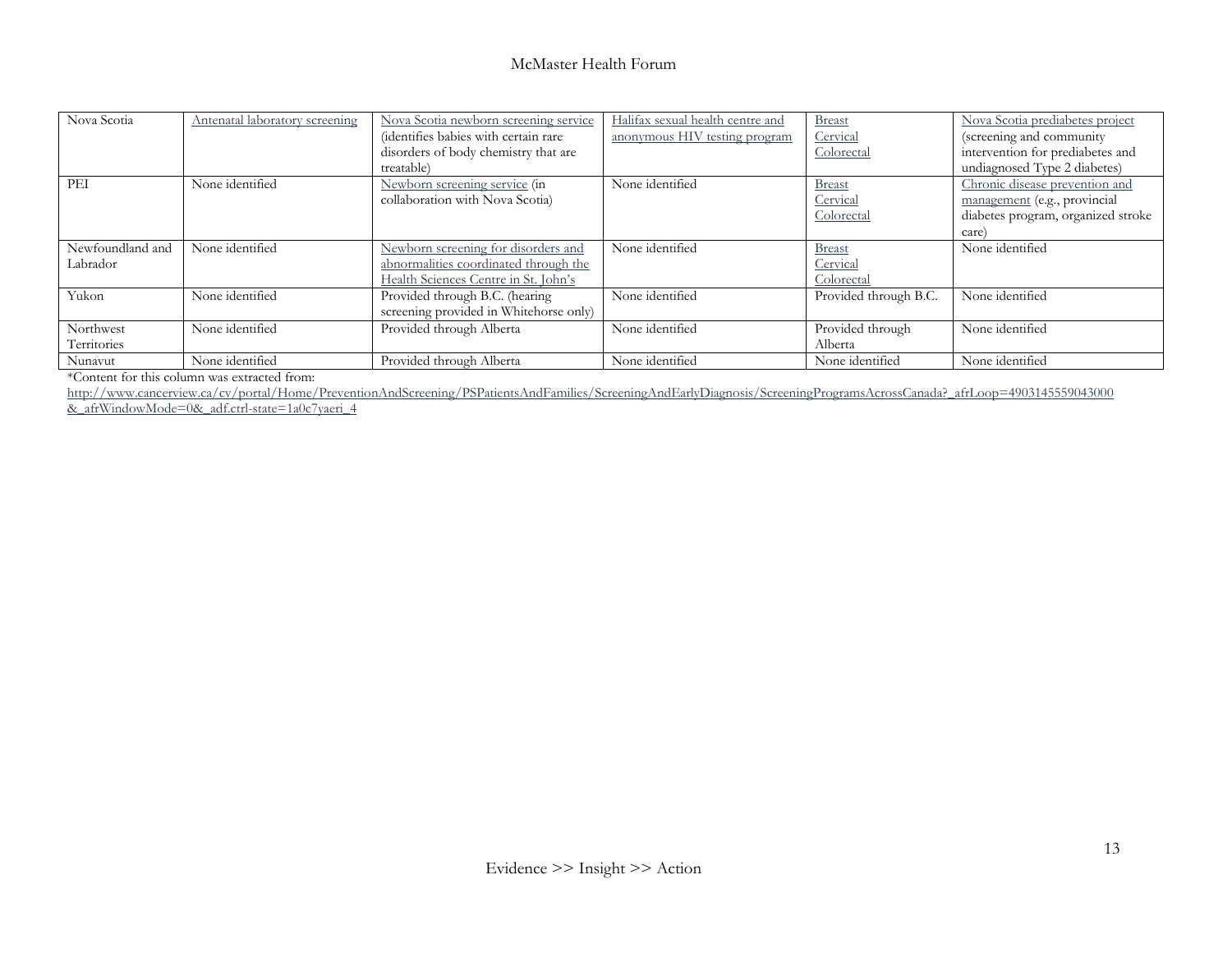### *Supporting Optimal Screening Approaches in Canada*

However, even when there is relative congruence in the availability of screening programs in broad domains like those listed in Table 1, there may still be a lack of uniformity between provinces and territories in terms of the specific conditions for which screening tests are offered within the programs. For example, while newborn screening is universally available across Canadian provinces and territories, programs differ significantly with respect to the number and types of conditions that are screened for.(8) Specifically, based on data collected by the Canadian Organization for Rare Disorders about newborn screening tests offered in Canada, the number of conditions for which screening is universally offered in each province breaks down as follows:(22)

- British Columbia: 30 conditions:
- Alberta: 19 conditions;
- Saskatchewan: 37 conditions;
- Manitoba: 49 conditions;
- Ontario: 30 conditions;
- Quebec: 17 conditions (includes bloodspot and urine screening programs);
- New Brunswick: 15 conditions;
- Nova Scotia: 15 conditions (although an expansion has been announced but not yet implemented);
- PEI: 15 conditions;
- Newfoundland and Labrador: 19 conditions;
- Yukon: 29 conditions (provided through the newborn screening lab in B.C. and with hearing tests only available in Whitehorse);
- Northwest Territories: 18 conditions (provided through the newborn screening lab in Alberta); and
- Nunavut: 18 in Kitimeot region (provided through the newborn screening lab in Alberta), 24 in Kivilliq region (provided through the newborn screening lab in Manitoba) and 16 in Baffin region (provided through the newborn screening lab in Quebec, which also supports urine screening).

In addition to variability in the conditions screened for, there is also variation in rates of screening uptake that can't be readily explained or justified. For example, while cancer is one of the most prevalent diseases in Canada and the cancer sector arguably has the most organized system of screening across Canadian provinces and territories, the percentage of Canadians who have received cancer screening within an organized screening program still varies by province and type of cancer.(23) Specifically, the 2012 Cancer System Performance Report indicates that while screening rates for cervical cancer are relatively consistent across provinces (ranging from 64% in Saskatchewan to 72% in Alberta) and coverage is high (as compared to historical levels), screening rates for breast cancer and colorectal cancer are more variable across the country.(23)

For breast cancer, participation in organized screening programs ranges from 6% in Alberta to 56% in Manitoba, Quebec and New Brunswick. It should be noted, however, that the rate in Alberta reflects only those women screened through the Screen Test Program, which conducts only 10-12% of screening in the province and largely through mobile outreach units (to help reach those in rural and remote areas).(24) The percentage in Alberta increases to 57.3% when screening contributions from the Alberta Society of Radiologists are included. Regardless, the rates of breast screening are still lower than the target of 70%. However, as noted in a recent system performance report about breast cancer screening in Canada, approximately 30% of women receive screening outside of organized programs.(24) When self-reported screening rates (i.e., women receiving screening outside of organized programs) are combined with the rates of screening in programs, 72% of eligible Canadian women aged 50-69 have received a screening mammogram in the last two years, and the range across provinces increases to 58% in Prince Edward Island (at the low end) and 75% in New Brunswick (at the high end). It should be noted that interpreting the rates of uptake for screening is less than straightforward. The target screening rate of 70% reflects the notion that the balance of benefits, harms and preferences does not allow for 100% uptake. However, the true goal of screening may be to ensure that 100% of those eligible are offered screening, and that individuals can receive screening if they want it, but these types of indicators are not currently measured.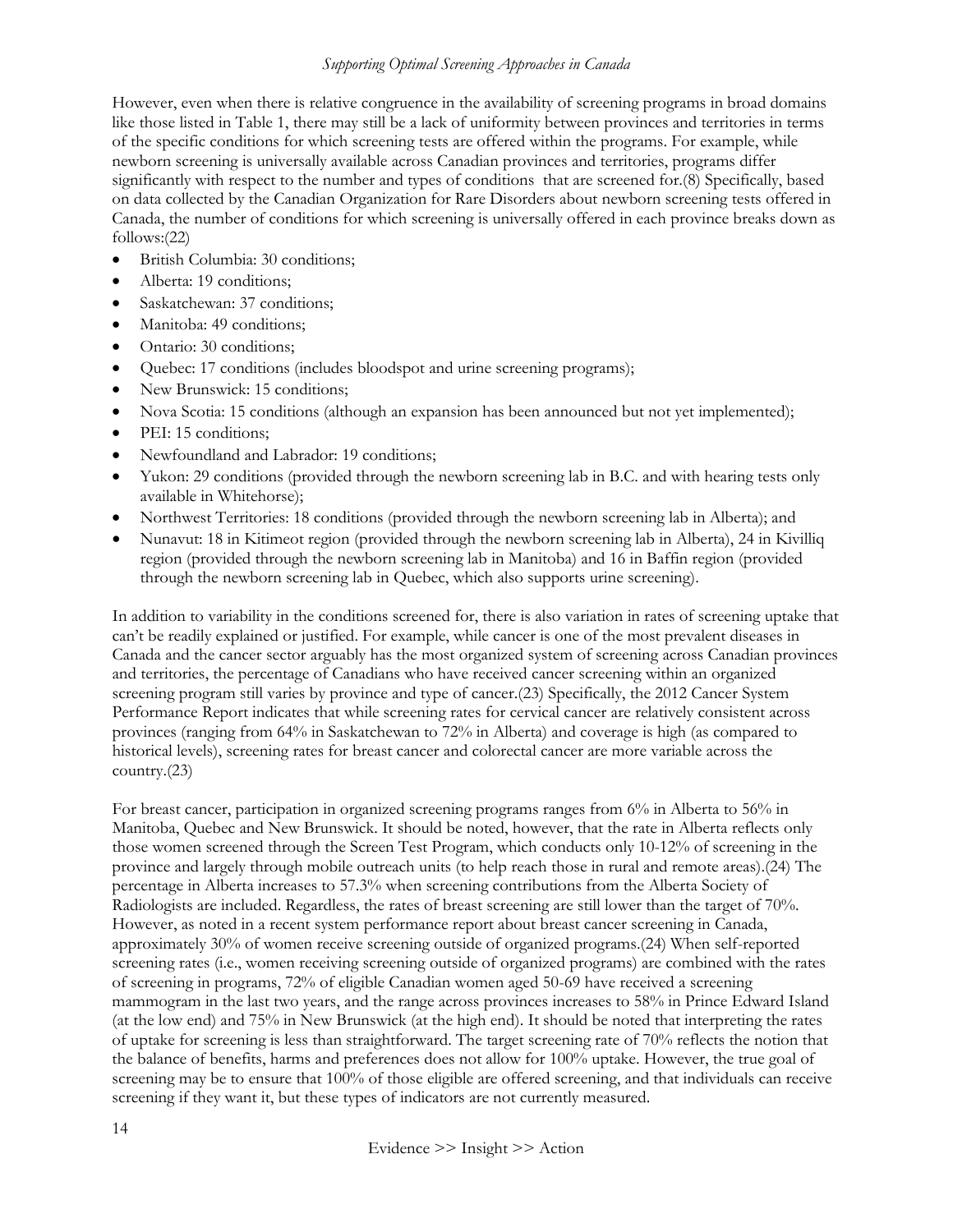For colorectal cancer, the number of Canadians who were up to date for screening (based on self-reports in the 2009 and 2011 Colon Cancer Screening in Canada surveys) ranged from 22% in Newfoundland and Labrador to 64% in Manitoba.(23) In addition, an analysis of adherence to colorectal screening guidelines in Canada (based on respondents to the 2003 Canadian Community Health Survey) found that of the 17,498 respondents, 70% were not adherent to screening guidelines.(25)

Conversely, there are also instances where either guidelines exist with recommendations supporting routine screening (at least for some populations) but no formal programs exist, or where there is a lack of or unclear evidence and divergent recommendations for screening for a particular disease, but screening is routinely offered in organized programs. As an example of the former, the Canadian Task Force for Preventive Health Care (CTFPHC) has issued screening guidelines supporting routine screening for hypertension in primary care,(26) and routine diabetes screening every 3-5 years for adults at high risk and every year for adults at very high risk.(27) The lack of organized programs may be appropriate given that screening is largely conducted in primary care settings, but without the infrastructure of organized programs (or at least a coordinating or governance model) there is likely to be a gap in quality assurance. This makes the monitoring of data about how many people receive screening and how much of it is appropriate, difficult or impossible to track over time and between jurisdictions (a subject to which we return to this later in the section about governance arrangements).

Prostate-specific antigen (PSA) testing is a notable example of where there are inconsistent recommendations across guidelines, but where screening is common.(28) The CTFPHC is currently developing guidance about PSA testing,(28) but the U.S. Preventive Services Task Force recommends that PSA tests not be used for prostate cancer screening,(29) and a similar approach has been adopted in Ontario where the policy is that "PSA determination should not be used as a population-wide mass screening test for the early detection of prostate cancer in asymptomatic males".(30) In contrast, the recent guideline from the Canadian Urological Association (31) recommends providing screening every one to two years for all men 50 years of age and older with a life expectancy of at least 10 years. Similarly, the guideline from the Towards Optimized Practice program in Alberta recommends discussing screening with certain groups of asymptomatic individuals (most men over 50 years of age, men at higher risk and men who express concern about prostate cancer).(32) As the CTFPHC notes, several other guidelines with conflicting advice are available, yet all of them were developed with largely the same evidence.(28) Despite the lack of clarity, PSA testing is routinely offered to many asymptomatic men, and nearly half of Canadian men 50 years or older report having at least one PSA test in their lifetimes.(28;33) The risks of using PSA tests for population-level screening have been argued to be substantial and include high rates of over-diagnosis,(34;35) which can result in detection of cancer that never results in symptoms or death, thereby leading to over-treatment (and a range of side effects associated with treatment).(36)

### *Potential pressures for even greater variation in practice*

Competing authoritative voices about specific screening programs may impede the development of coordinated and effective screening policy and programs. For example, advocacy groups or providers promoting opinions that differ from what the available research evidence suggests can undermine efforts to support effective screening policy and practice. Such concerns are particularly worrisome with groups and providers who are supported by companies with a financial interest in promoting a specific opinion, and with providers who receive compensation or incentives for providing specific screening services. Political promises (e.g., during election campaigns) to implement large-scale screening programs that are not supported by the available research evidence can also undermine efforts to support effective screening policy and practice. Specifically investigating this issue, a recent study examined the links between expanded disease definitions in guidelines, and the ties between the expert panels that produced the guidelines and the industry that stood to win or lose by their recommendations.(37) The analysis found that the "majority of panels proposed changes to disease definitions that increased the number of individuals considered to have the disease, none reported rigorous assessment of potential harms of that widening, and most had a majority of members disclosing financial ties to pharmaceutical companies."(37) In other words, the expert panels making decisions that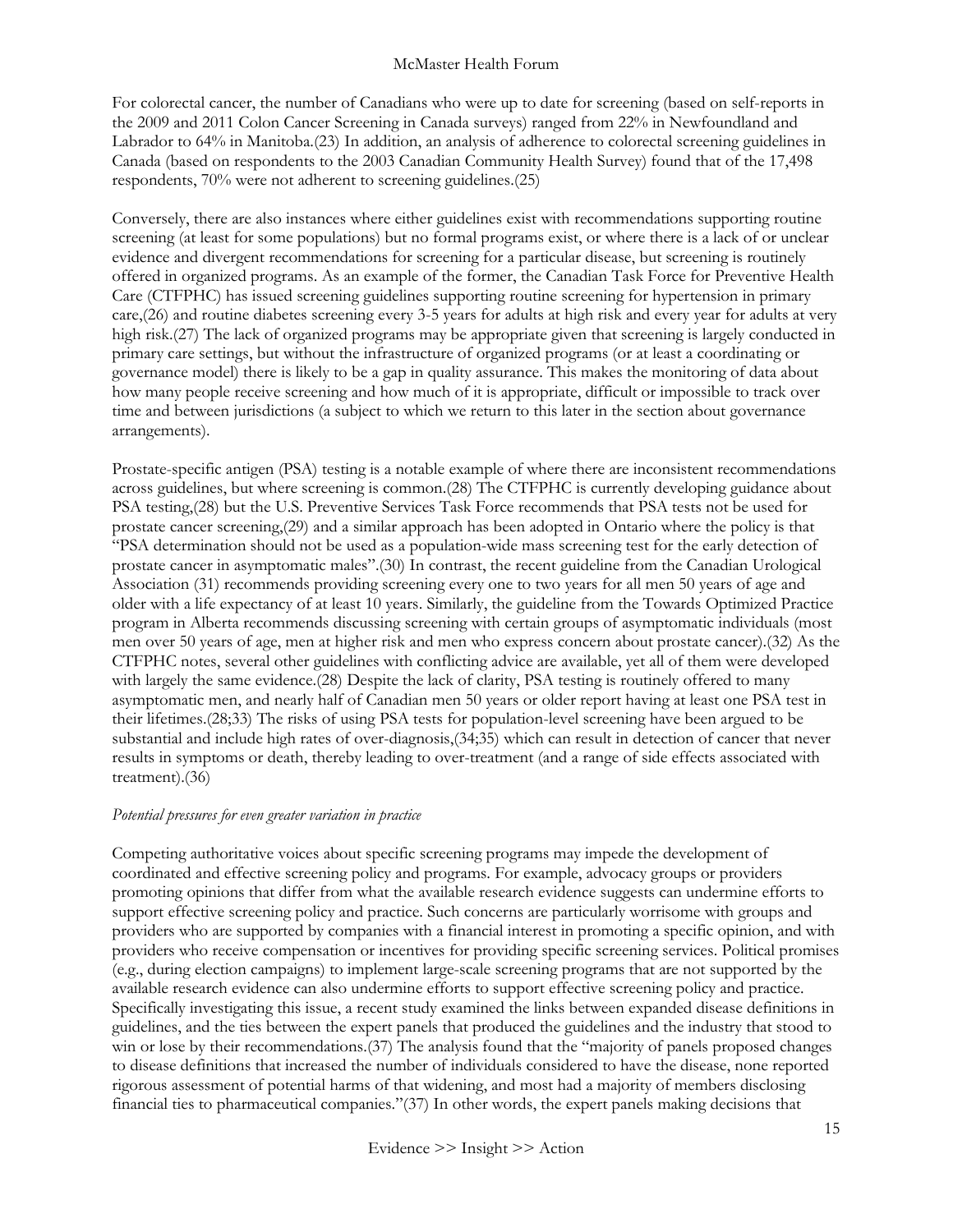### *Supporting Optimal Screening Approaches in Canada*

expand disease definitions that could be used as part of screening processes are often dominated by members with financial ties to companies that have a direct interest in the topic area addressed by the panel.

An increasingly important factor related to these potential pressures on screening is the widening gap between technical and practical feasibility in screening. Specifically, the rapid expansion of technologies available for screening (particularly for genetic screening) often leads to pressure from advocacy groups, consumer groups and providers to introduce or expand screening programs before adequate safeguards and regulatory frameworks have been established.(38;39) Subsequently, this may place additional pressure on provincial and territorial health systems and result in more variation in screening practice. In addition, a culture of enthusiasm for screening exists, which has been found in the cancer sector to not be dampened by the potential for false-positive tests and the resulting possibility of unnecessary treatment.(40) When this level of enthusiasm is combined with new technologies that garner significant attention, it may lead to added enthusiasm for screening among citizens and some providers, and then to disagreements about what citizens would like to screen for and what is recommended or deemed appropriate or feasible by most providers and policymakers. As Schwartz et al. note in the context of cancer, high levels of public enthusiasm for screening "…creates an environment ripe for the premature diffusion of technologies such as total-body computed tomographic scanning, placing the public at risk of over testing and over treatment."(40)

The consequences of increased (and potentially inappropriate) screening include over-diagnosis and overtreatment (and the associated side effects that otherwise healthy individuals would endure as a result of overtreatment), undue stress and anxiety for patients with false positive tests, feelings of relative 'safety' for people with false negative tests, and inappropriate and inefficient allocation of healthcare resources. For example, a recent systematic review of the psychological consequences of false-positive screening mammograms found negative psychological distress lasting up to three years, and reduced likelihood that women would return for their next round of mammography screening.(41) In addition, a qualitative study of women's experiences with ovarian cancer screening found that while participants noted having the benefit of reassurance about their health (e.g., by being proactive and detecting cancer at early stages), it was also found that negative consequences included worry about the test and results, false reassurance from the test, and general disappointment with ineffective screening.(42)

### <span id="page-16-0"></span>**Current system arrangements limit efforts to support coordinated screening approaches**

Existing health system arrangements limit efforts to support coordinated screening approaches. While there is limited empirical evidence about the relative importance of these arrangements in limiting efforts, we outline below the key delivery, financial and governance arrangements that may be contributing to the problem.

### *Delivery arrangements*

In addition to the inconsistencies in screening approaches across provinces and territories that were outlined earlier (e.g., varying access to newborn screening for specific conditions), screening programs do not always adequately reach specific populations. For example, as outlined in more detail in the section about equity considerations below, people living in rural, remote and/or northern areas often face difficulties with accessing screening programs given that the distance required to travel to access a screening test can often be substantial.(43;44) In addition, the uptake of screening (e.g., for cervical cancer) among immigrants, refugees and/or members of ethnocultural communities is often significantly lower than that of the general population.(45-48) Considerable barriers for access to and retention in screening programs also exist for First Nations, Inuit and Metis populations in Canada.(49-51)

Timely access to care after a positive screening test is also an important concern. A lack of timely access could occur as a result of long wait lists for care,(52;53) rapid progression of the disease (e.g., aggressive cancers that advance too quickly to be treated at an early stage), limited resources (e.g., trained experts and resources for social and psychological development issues identified through screening), or because of a lack of timely diagnosis after screening identified an abnormality requiring further work-up.(54;55) While each of these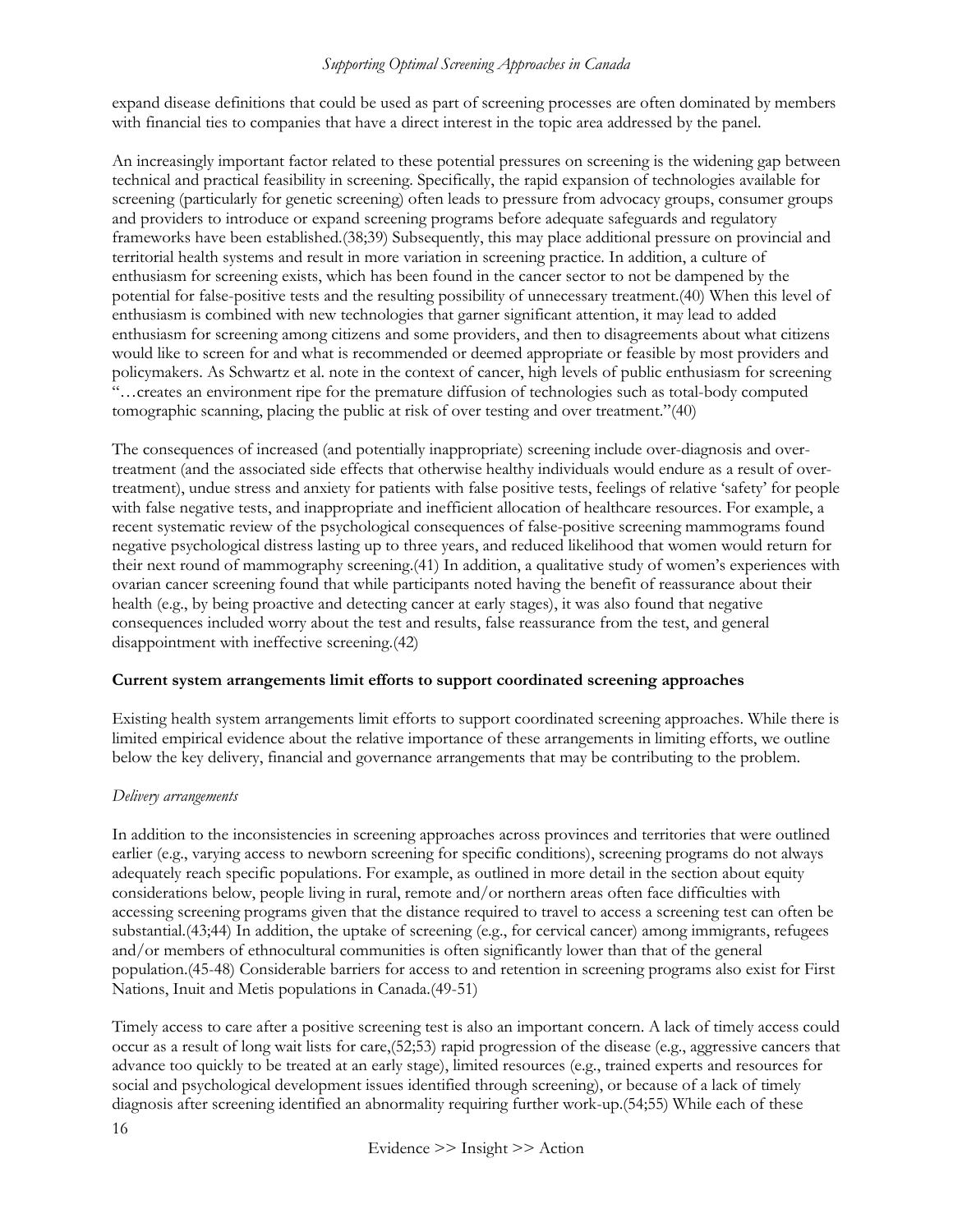situations can lead to delays in access to appropriate care pathways after screening, each also raises ethical concerns about whether screening was appropriate in the first place given that some of the key principles outlined earlier are not met.

Lack of access to screening for certain populations and/or timely access to care after screening may be driven by a number of factors. First, the limited number or availability of primary care and/or specialist providers in some settings (e.g., rural and remote), sectors and jurisdictions to deliver screening programs and ensure appropriate monitoring, follow-up and (if necessary) treatment, limits the ability of many to get access to screening. In addition, the ability to effectively coordinate screening is limited by the lack of electronic health records, information systems and data-reporting systems that support recall for monitoring and follow-up from screening programs, identification of duplication of screening tests, and timely and accurate collection and monitoring of screening data. Similarly, there is currently limited or no coordination across screening initiatives (i.e., across diseases) even when targeted at a similar population at a similar time (e.g., fetal anomaly and HIV screening prenatally, metabolic and hearing screening for newborns). Lastly, efforts toward ongoing quality improvement are limited by the lack of monitoring systems to ensure adherence to a minimum level of quality (e.g., adherence to screening protocols), and for ongoing monitoring and evaluation of program performance.

#### *Financial arrangements*

An important component of ensuring the coordinated delivery of appropriate screening across sectors and/or jurisdictions is having remuneration systems that are aligned with current screening recommendations. However, there is a general lack of clarity about which remuneration systems are most conducive to supporting optimal screening approaches. Financial incentives, pay-for-performance approaches and blended payment models are ways that have been identified to either support providers to follow recommended screening approaches and/or enable multidisciplinary teams to work together (e.g., by allowing nurses to take the lead in screening). However, there is often insufficient research evidence available to support decisions about whether to adopt a particular approach to remuneration. For instance, a recent systematic review about financial incentives for primary care providers found that six of seven studies showed positive but modest effects on improving quality of care (with two studies focused on screening for several diseases including breast and cervical cancer, cardiovascular disease, chlamydia and diabetes), but concluded that there is insufficient evidence to support their use.(56) Similarly, a review about pay-for-performance found a wide spectrum of possible effects on the provision of effective clinical care ("from absent or negligible to strongly beneficial").(57)

Supporting optimal screening also requires sufficient resources and capacity in provinces and territories as well as for organizations and providers involved with delivering screening programs. However, some provinces and territories have insufficient capacity and resources to offer organized population-based programs and/or to sustain or expand existing programs to meet increasing demand. In some cases, this difficulty has been addressed by providing screening programs through inter-provincial/territorial networks (e.g., for cancer between British Columbia/Yukon and Alberta/Northwest Territories and for newborn screening between Nova Scotia/PEI). Funding models are also often not conducive to helping providers develop the infrastructure needed to implement organized screening programs in their practice and/or organizations, which further limits their ability to meet increasing demand. Laboratories and other parts of the system that support the processing and analysis of screening tests are also facing increasingly strained budgets with expenditures continually growing,(58) which can result in delays in the care pathway between screening, diagnosis and treatment.

At the level of making decisions about what to screen for, there is difficulty in determining whether particular screening approaches are cost-effective (e.g., due to a lack of agreement on cost-effectiveness thresholds), and how to weigh the economic considerations against benefits, harms and broader social considerations. This issue is accentuated for rare diseases given that there is often insufficient data due to the limited number of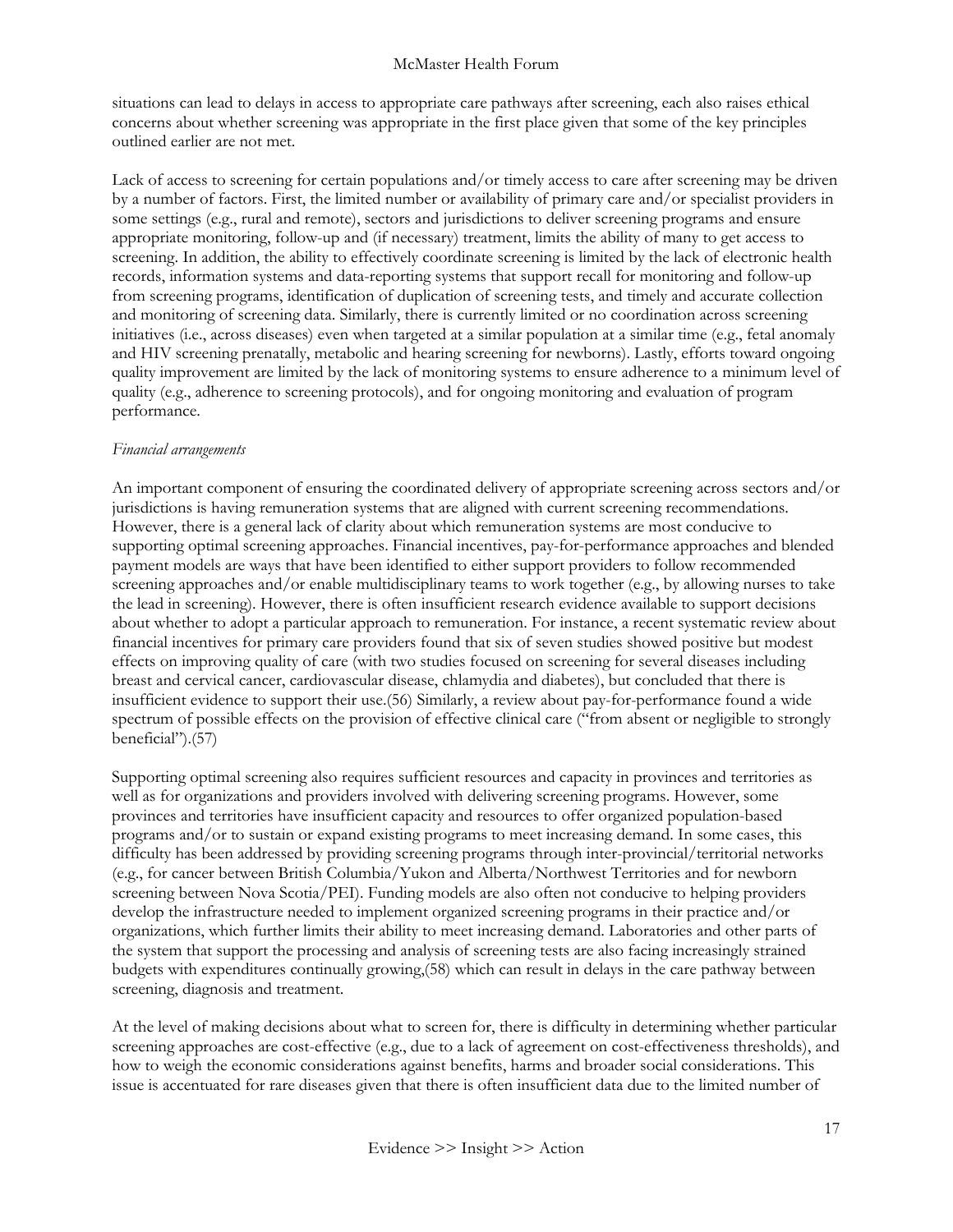patients with the disease, the uncertainty about which interventions to use in treating it, and that interventions are typically very expensive.(59)

#### *Governance arrangements*

There is limited coordination in approaches to decision-making about screening across some sectors and/or jurisdictions (including for the consideration of candidate conditions, as well as for the oversight of programs) and in approaches to evidence synthesis to support assessments of the benefits, harms and costs of population-based screening approaches (or for determining areas for disinvestment). In general, the lack of coordination could be attributable to several factors, including:

- screening being 'lost' in a gap between medical care and public health policy, which limits the amount of attention and resources allocated to it as compared to other healthcare interventions;
- a lack of infrastructure and essential expertise at the provincial and territorial and/or regional level to develop and run programs;
- limited capacity to leverage screening expertise across different disease sectors;
- limited understanding of the similarities and differences in structures and processes for evidence synthesis in other sectors (e.g., the Common Drug Review) that could be used to identify how to tailor similar approaches for screening, and/or to draw on existing infrastructure; and
- lack of clarity about the goals of screening approaches (e.g., 100% uptake vs. 100% informed consent vs. 100% offer as the intended goal).

The notable exception is for cancer screening, which has extensive networks that share information, examine and synthesize evidence, provide summary data regarding program recommendations from all provinces (e.g., [www.cancerview.ca\)](http://www.cancerview.ca/), and undertake system evaluations (e.g., the Cancer System Performance Report).

With respect to screening being 'lost' in a gap between medical care and public health policy, it is somewhat analogous to immunization policy and programs, given that immunization is a public-health intervention embedded within medical care practice in many instances and aimed at preventing several different diseases, but with inconsistencies in access to and delivery of immunizations across jurisdictions. Indeed, similar calls have been made for greater coordination in immunizations across jurisdictions and for a renewed national immunization strategy (e.g., by creating a registry and harmonized vaccination schedules).(60) Efforts have been made to map out future directions in immunization, which we further highlight in the section about implementation considerations.

The limited coordination in approaches to decision-making about screening across sectors and/or jurisdictions or to evidence synthesis may also be attributable to a lack of a coherent governance model. Without a governance model, coordination across sectors, diseases and jurisdictions and a systematic and transparent approach to evidence-informed decision-making will remain challenging. A governance framework could support several components of coordinated action in approaches to screening, including: 1) requirements for adherence to protocols; 2) cross-jurisdictional reviews of what is being done (both within Canada and internationally) to identify strengths and key areas requiring intervention; 3) processes for stakeholder engagement; 4) information management over the life of a program; and 5) consideration of wider collective investments being made in preventive services (e.g., through the CTFPHC). While on the surface a governance model would seem germane only for organized screening programs, it could also be important for conditions such as diabetes and hypertension (as noted earlier in the section about variations in screening practices) where screening is largely conducted only in primary care settings (i.e., through opportunistic screening). Most notably, a coordinated governance model could contribute to quality monitoring over time and across jurisdictions to identify where there may be limited uptake, and how much of the screening that is being conducted is aligned with what is recommended in the best available guidelines (e.g., only screening for diabetes among high-risk and very-high-risk individuals).Without such models, we will remain unable to determine whether screening in these areas is over- or under-used.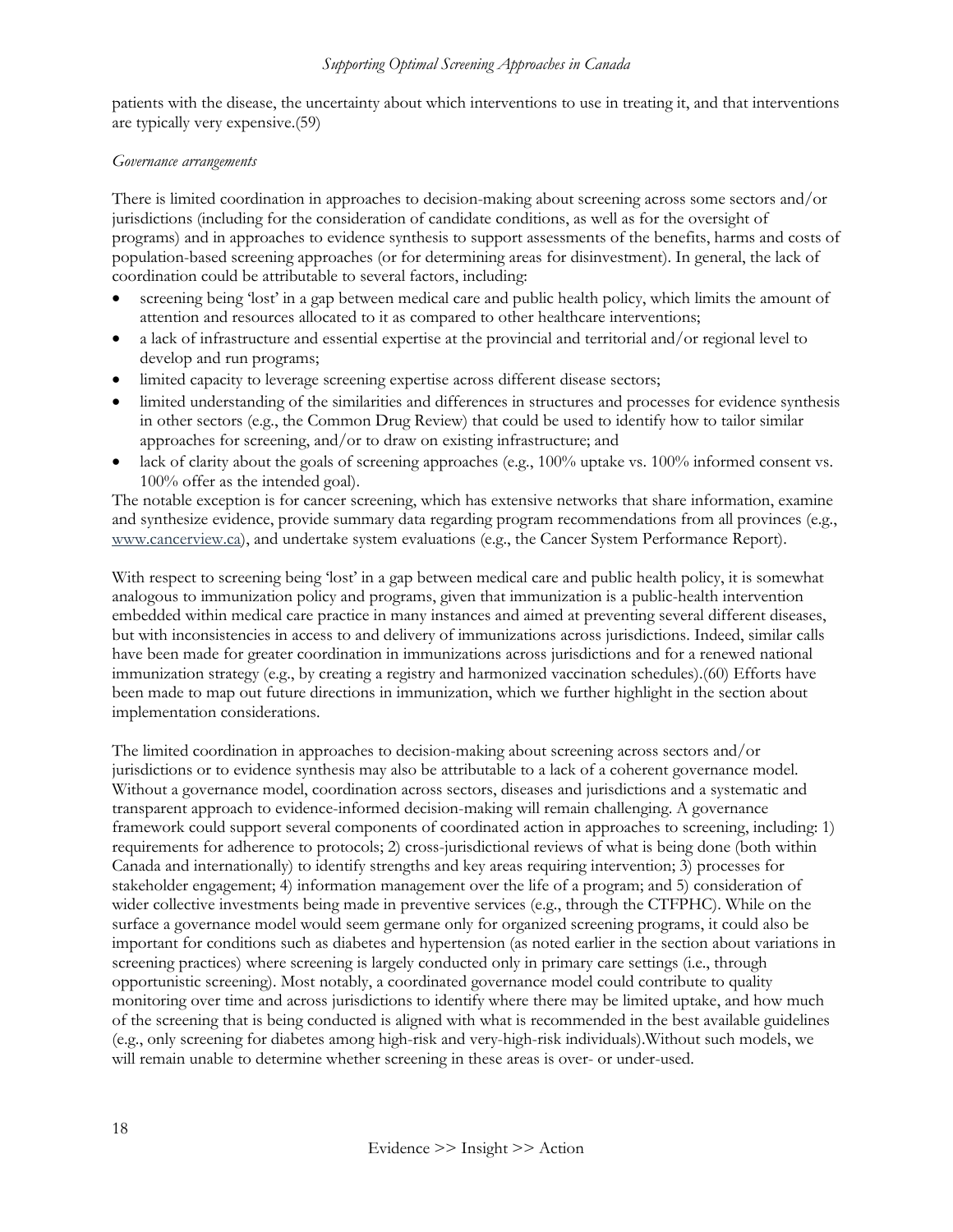## <span id="page-19-0"></span>**Screening guidelines and principles are inconsistently adhered to**

There is inconsistent adherence to screening guidelines, which can result in either under- or over-screening, and subsequently lead to some people being under- and over-treated. For example, the CTFPHC (61) recommended in 2011 to not routinely screen women between the ages of 40-49 for breast cancer using mammography (unless they are at high risk). The recommendation encountered substantial resistance (e.g., from the Breast Cancer Foundation of Canada). Adherence to the recommendation has proven inconsistent across the country, which can be explained (at least in part) by two factors. First, in all provinces except Ontario and Saskatchewan, women between the ages of 40-49 can receive screening within a program if they choose to (or with a referral) even though the provincial programs only actively target women aged 50 and older.(24) Second, a physician in any province is able to order mammography outside of a program for a woman of any age.(62)

At the system level, there is inconsistent adherence to screening principles, in part because of the competing influences on policymaking and program development (e.g., the interaction of research evidence, values, available resources and other factors). Applying these principles requires an analytical approach (i.e., one that does not simply use the principles as a checklist) that balances the benefits, harms and costs of screening.

## <span id="page-19-1"></span>**Additional equity-related observations about the problem**

We found two systematic reviews investigating equitable access to cancer screening as well as data about breast cancer screening from the Canadian Partnership Against Cancer. The first review examined the literature about inequity in access to cancer health services in Canada along the continuum of care.(43) In general, the review found that "evidence of inequity is most convincing in access to screening, radiotherapy, and end-of-life services" and that provision of these services is influenced by income, age and geographic location.(43) With respect to socioeconomic status, the review found inequitable access to cancer screening and diagnosis (as well as systemic therapy and end-of-life care) that was attributable to income and education levels. Specifically, individuals with lower income were found to be less likely to access services and more likely to face longer wait times. Similarly, breast cancer patients with lower education had less access to screening and longer wait times for physician referrals and initiation of radiotherapy, as compared to those with higher education.(43)

The second review evaluated the equity of participation in colorectal cancer screening programs that includes fecal occult blood testing as well as barriers and facilitators to equitable screening.(63) Findings revealed that geographic location (those from more deprived areas) and those with lower socioeconomic status, income and education were less likely to accept an invitation for screening, express interest in having the test or undertake the test. The review also assessed disparities in access that are attributable to ethnocultural status, and found that the majority of studies that evaluated this relationship found significantly lower participation in screening programs among minority groups. However, one of the studies found that ethnocultural disparities were no longer significant after taking into account socioeconomic status, and suggested that socioeconomic status is the driving factor behind low uptake for specific ethnic groups.(64) In contrast, another study from the United Kingdom found that socioeconomic status does not fully explain lower rates of participation in colorectal screening programs for people of Asian background.(65) These findings seem to point to the take-home message being that socioeconomic status, ethnicity and geographic location are collectively important yet intertwined factors affecting equitable access to screening.

The review of data from the Canadian Partnership Against Cancer found that breast screening rates (based on self-report) are lower for those with lower income and education as well as for recent immigrants, but that rates are consistent across urban and rural/remote areas.(24) Specifically, the report found that selfreported mammography use was 16% higher for women in the highest (77%) versus the lowest income brackets (61%). Similarly, use of mammography screening was 10% higher among women with the highest education (75%) versus those with the lowest levels of education (65%). In addition, stark differences in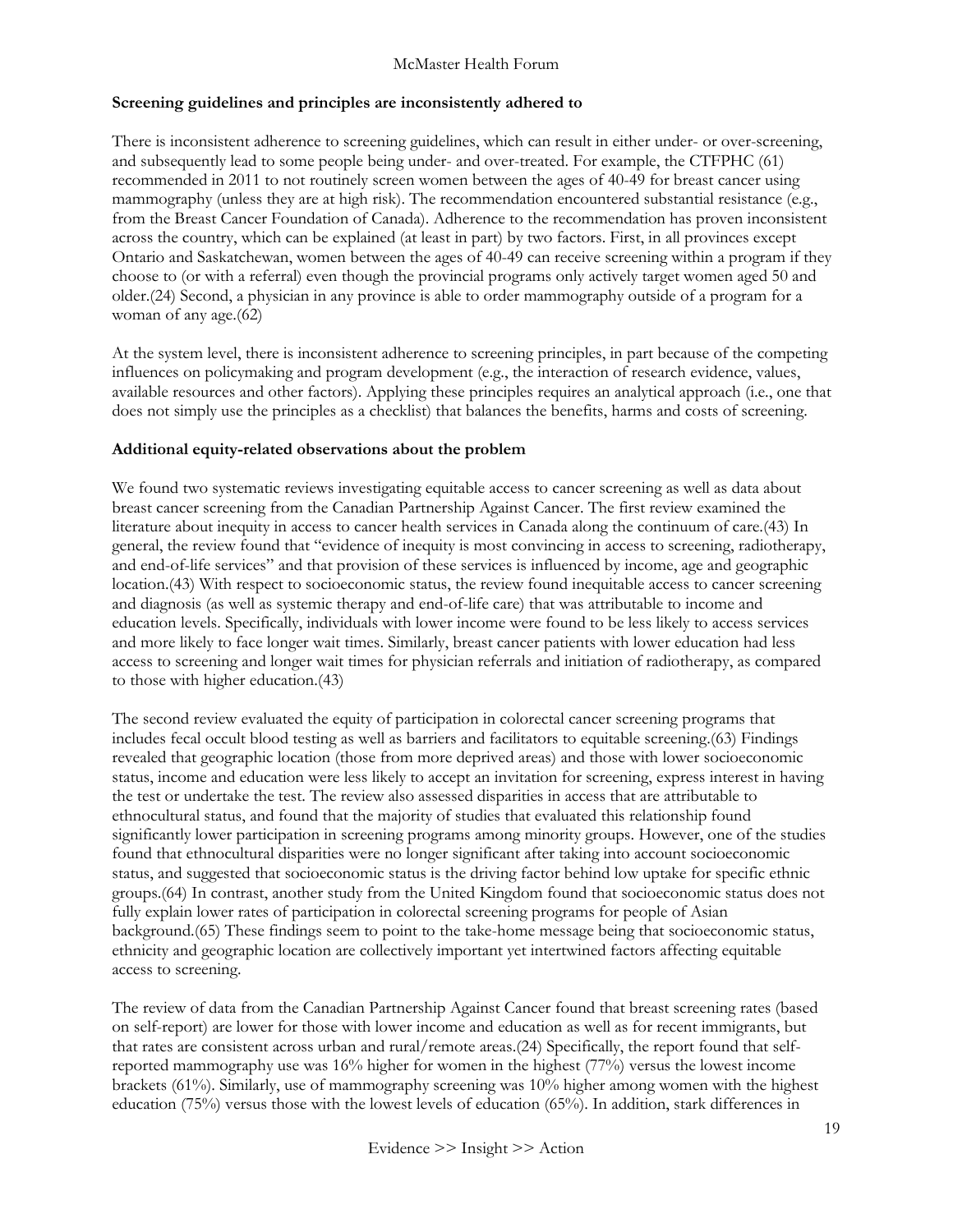## *Supporting Optimal Screening Approaches in Canada*

mammography screening rates exist between recent immigrants (living in Canada less than 10 years) and longer-term residents, with only 42% of recent female immigrants aged 50 to 69 reporting a screening test within the last two years, as compared to 70% of women who have resided in Canada for more than 10 years, and 74% for non-immigrant women. Lastly, while there were no discernible differences in screening rates among women aged 50-69 living in urban, rural, remote and very remote areas, self-reported screening rates were higher in urban areas (39%) for women between the ages of 40 and 49, as compared to those living in rural or very remote areas (33%). The report attributes this finding to the presence of mobile screening as part of organized programs, which is not available to women between the ages of 40 and 49.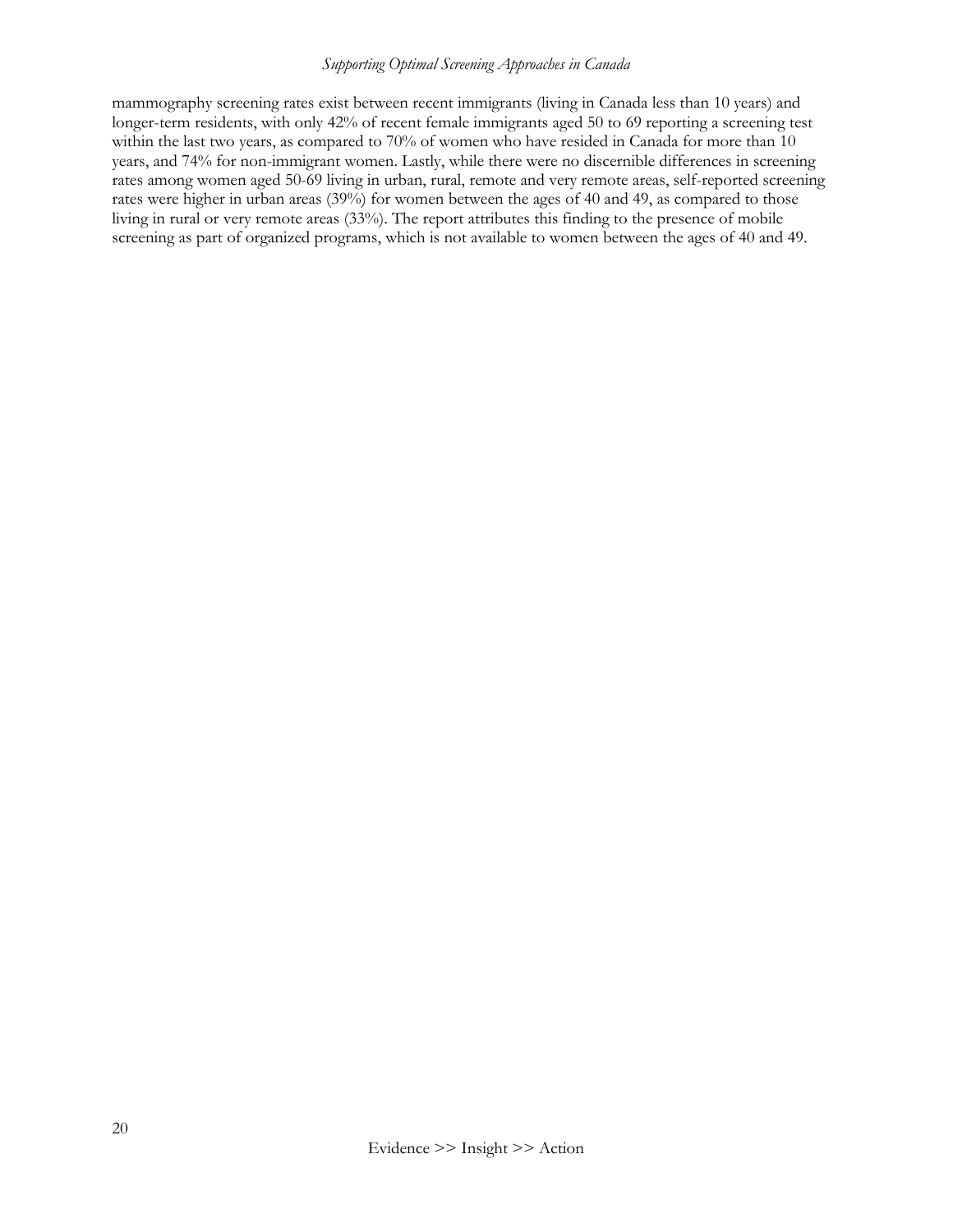### <span id="page-21-0"></span>**THREE ELEMENTS OF A COMPREHENSIVE APPROACH FOR ADDRESSING THE PROBLEM**

Many approaches could be selected as a starting point for deliberations about an approach for supporting optimal screening approaches in Canada. To promote discussion about the pros and cons of potentially viable approaches, we have selected three elements of a larger, more comprehensive approach to supporting optimal screening approaches. The three elements were developed and refined through consultation with the Steering Committee and key informants who we interviewed during the development of this evidence brief. The elements are:

- 1) create a model to coordinate decision-making about screening across sectors and/or jurisdictions;
- 2) establish a 'hub' to coordinate evidence synthesis and recommendation development to support optimal screening; and
- 3) support optimal implementation of screening approaches.

The elements could be pursued simultaneously or sequentially, or components could be drawn from each element to create a new (fourth) element. They are presented separately to foster deliberations about their respective components, the relative importance or priority of each, their interconnectedness and potential of or need for sequencing, and their feasibility.

The principal focus in this section is on what is known about these elements based on findings from systematic reviews. We present the findings from systematic reviews along with an appraisal of whether their methodological quality (using the AMSTAR tool)(78) is high (scores of 8 or higher out of a possible 11), medium (scores of 4-7) or low (scores less than 4) (see the appendix for more details about the quality-appraisal process). We also highlight whether they were conducted recently, which we define as the search being conducted within the last five years. In the next section the focus turns to the barriers to adopting and implementing these elements and to possible implementation strategies to address the barriers.

#### **Box 4: Mobilizing research evidence about elements of a comprehensive approach for addressing the problem**

The available research evidence about elements of a comprehensive approach for addressing the problem was sought primarily from Health Systems Evidence

[\(www.healthsystemsevidence.org\)](http://www.healthsystemsevidence.org/), which is a continuously updated database containing more than 3,000 systematic reviews and more than 1,600 economic evaluations of delivery, financial and governance arrangements within health systems. The reviews and economic evaluations were identified by searching the database for reviews addressing features of each of the approach elements and sub-elements.

The authors' conclusions were extracted from the reviews whenever possible. Some reviews contained no studies despite an exhaustive search (i.e., they were "empty" reviews), while others concluded that there was substantial uncertainty about the elements based on the identified studies. Where relevant, caveats were introduced about these authors' conclusions based on assessments of the reviews' quality, the local applicability of the reviews' findings, equity considerations, and relevance to the issue. (See the appendices for a complete description of these assessments.)

Being aware of what is not known can be as important as being aware of what is known. When faced with an empty review, substantial uncertainty, or concerns about quality and local applicability or lack of attention to equity considerations, primary research could be commissioned, or an element could be pursued and a monitoring and evaluation plan designed as part of its implementation. When faced with a review that was published many years ago, an updating of the review could be commissioned if time allows.

No additional research evidence was sought beyond what was included in the systematic review. Those interested in pursuing a particular element may want to search for a more detailed description of the element or for additional research evidence about the element.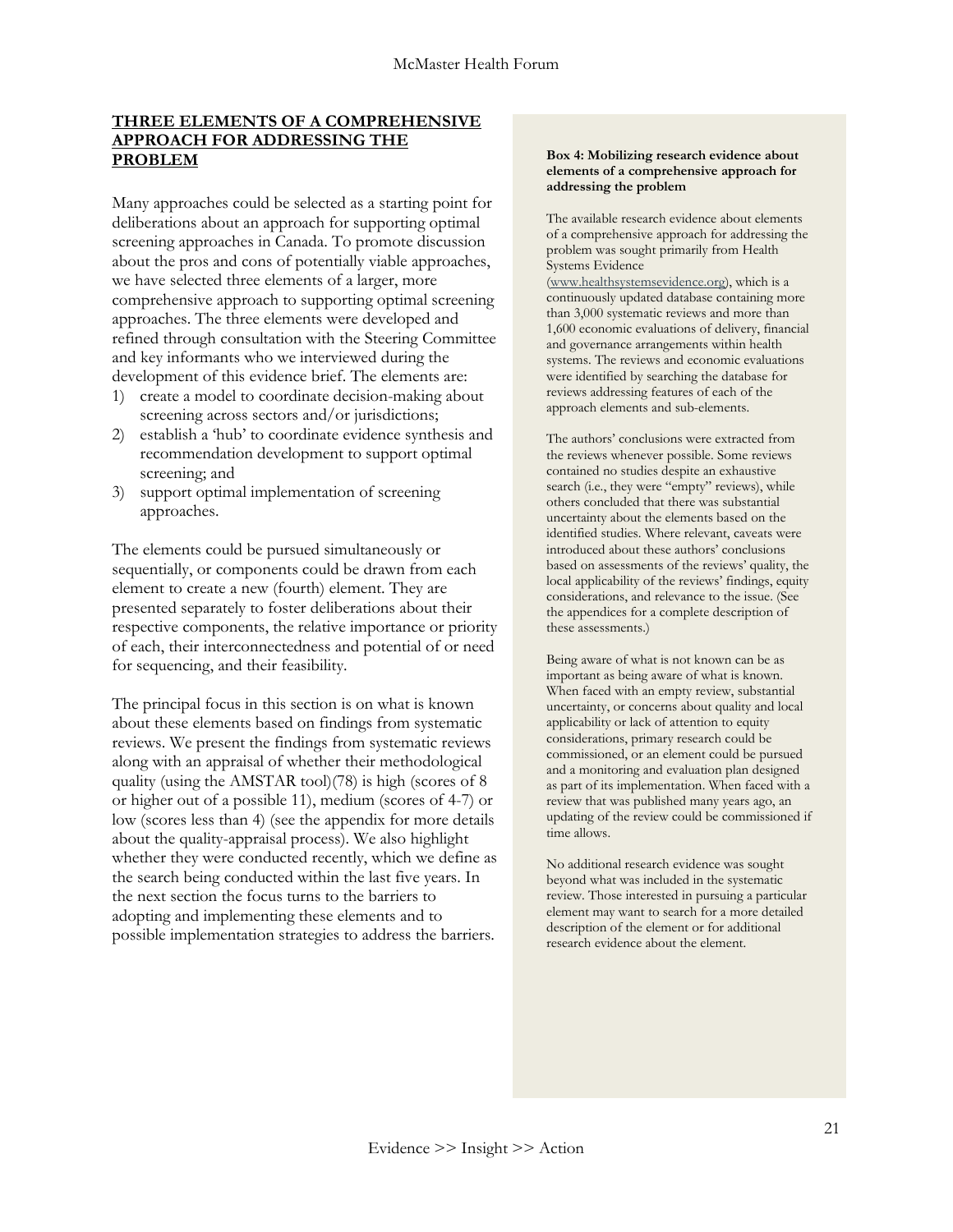## <span id="page-22-0"></span>**Element 1 – Create a model to coordinate decision-making about screening across sectors and/or jurisdictions**

Sub-elements of this element might include:

- establishing a process to identify promising coordination models that could be scaled up and/or adapted to provincial and territorial health systems;
- establishing a process to set priorities for evidence syntheses to be completed as part of a pan-Canadian coordinating 'hub' (see element 2);
- establishing a panel to coordinate decision-making about what screening programs should be introduced, adapted, scaled up or discontinued in provincial and territorial health systems;
- developing criteria to guide the panel's decision-making;
- conducting periodic cross-jurisdictional reviews to identify strengths and key areas where the panel could support improvements; and
- establishing a strategy to inform, consult and engage consumers and other relevant stakeholders to inform the panel's decision-making.

#### *Overview and context*

This element is the most comprehensive of the three and involves sub-elements that could collectively contribute to a robust and transparent governance model for screening in Canada (e.g., through greater coordination between sectors and jurisdictions for setting priorities, conducting syntheses, supporting decision-making and engaging consumers and stakeholders). As a result, this element could include many activities related to establishing a 'hub' to coordinate evidence synthesis (element 2) and supporting the implementation of screening guidelines (element 3). We present this element first and separate from the other two given that it is the most comprehensive in scope and likely the most difficult to build consensus on, and ultimately implement. In doing so we hope to spur dialogue participants to consider the feasibility of this element and whether there is a need to consider sequencing it in relation to the other two elements. For example, if a model to coordinate decision-making is deemed to be a long-run solution requiring a great deal of preparatory work, then short- to medium-term efforts could be undertaken to enhance coordination for evidence synthesis and recommendation development, and to enhance support for the optimal implementation of screening approaches.

#### *What we found*

We found two systematic reviews (66;67) outlining benefits related to this element. One recent mediumquality review found benefits related to the first sub-element (establishing a process to identify promising coordination models that could be scaled up and/or adapted to provincial and territorial health systems).(66) Specifically, the review assessed the available literature (primary studies, literature reviews and descriptive accounts) about collaborations between the primary care and public health sectors and found beneficial outcomes at the level of health systems (e.g., improvements in the delivery of health services) and health professionals (e.g., improved partnerships and team functioning). The second review, which was older but of high quality, reported benefits from consumer involvement in activities related to the creation of patientinformation materials, but found a lack of research to reliably assess the impact of consumer involvement on healthcare policy development.(67)

While the evidence related to benefits of this element is limited, several reviews provide insight into key components that might be included in activities related to the four sub-elements outlined below.

*Establishing a process to identify promising coordination models that could be scaled up and/or adapted to provincial and territorial health systems:* One recent medium-quality review addressing the first sub-element identified several facilitators (e.g., fit between government and local needs, effective information sharing practices and role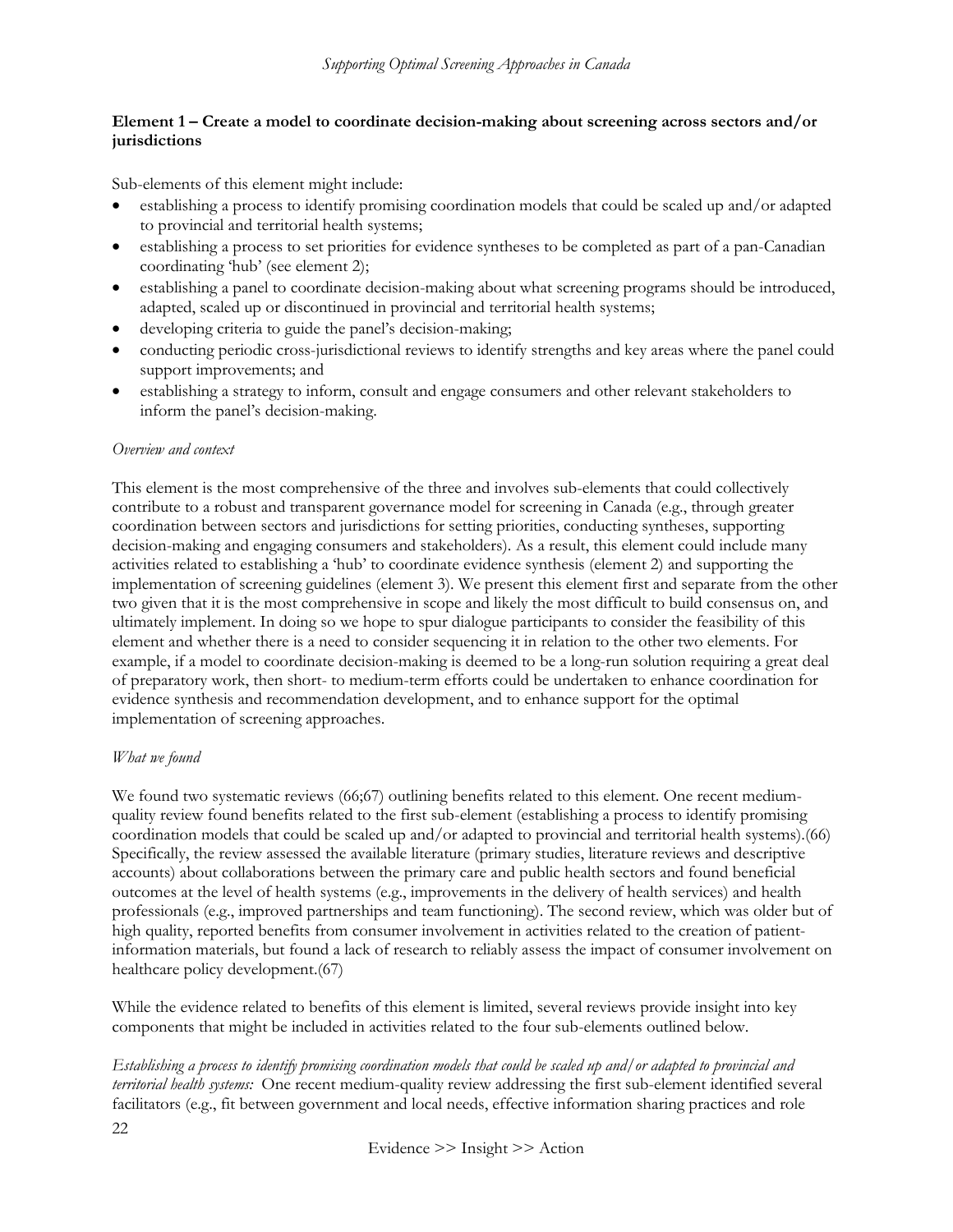clarity between partners) and barriers (e.g., funding, power/control within the collaboration and conflicting attitudes and beliefs between partners) for collaboration between primary care and public health.(66)

*Establishing a process to set priorities for evidence syntheses to be completed as part of a pan-Canadian coordinating 'hub':* An older medium-quality review found that the majority of priority-setting frameworks used an interdisciplinary panel or committee of funders, health professionals and researchers to provide advice.(68) The same review also found that some priority-setting models drew on advice from a board of directors and used a rating system (along with input from a panel or committee) to inform priorities.(68)

*Developing criteria to guide the panel's decision-making:* Two medium-quality reviews addressed criteria for healthcare decision-making. One review (69) provides a list of criteria for resource allocation and healthcare decision-making (the full list is presented in table 2 as part of the row identifying key elements of the policy element if it was tried elsewhere), and the other review (70) found that clinical evidence about benefits and costs were the main criteria used in decision-making processes for including and/or excluding drugs from reimbursement lists. The same review also found that values were an important part of decision-making criteria given that the available research evidence often does not provide a firm foundation on which to make a decision.(70)

*Establishing a strategy to inform, consult and engage consumers and other relevant stakeholders to inform the panel's decisionmaking:* Two medium-quality reviews provide insight into approaches that can be used for public engagement, and another medium-quality review focused on training to support consumer involvement. With respect to the latter, the review found that training of patients and healthcare professionals is an important component for successfully involving cancer patients in research, policy, planning and practice.(71) For public engagement, one review reported on the array of methods that can be used for eliciting public values to inform decisions about resource allocation, and found (based on key-informant interviews with local decision-makers) that the most common approach used by regional health authorities to engage the public has been through advisory groups.(72) However, the same review noted that no approach can be defined as the gold standard and suggested that instead, selection of an approach should be done after considering population-specific factors. This was echoed by another review that indicated that the mechanisms used for public engagement need to be adapted according to the context of policy development around the issue.(73)

A summary of the key findings from the synthesized research evidence is provided in Table 2. For those who want to know more about the systematic reviews contained in Table 2 (or obtain citations for the reviews), a fuller description of the systematic reviews is provided in Appendix 1.

| Table 2: Summary of key findings from systematic reviews relevant to Element 1 – Create a model |
|-------------------------------------------------------------------------------------------------|
| to coordinate decision-making about screening across sectors and/or jurisdictions               |

| Category of     | Summary of key findings                                                                                                                                                                                                                                                                                                                                                                                                                                                                                                                                                                                                                                                                                                                                                                                                                                                                                                                                                                                                                                                                                                                                                                                                                                                                                                                                                                                                                       |
|-----------------|-----------------------------------------------------------------------------------------------------------------------------------------------------------------------------------------------------------------------------------------------------------------------------------------------------------------------------------------------------------------------------------------------------------------------------------------------------------------------------------------------------------------------------------------------------------------------------------------------------------------------------------------------------------------------------------------------------------------------------------------------------------------------------------------------------------------------------------------------------------------------------------------------------------------------------------------------------------------------------------------------------------------------------------------------------------------------------------------------------------------------------------------------------------------------------------------------------------------------------------------------------------------------------------------------------------------------------------------------------------------------------------------------------------------------------------------------|
| finding         |                                                                                                                                                                                                                                                                                                                                                                                                                                                                                                                                                                                                                                                                                                                                                                                                                                                                                                                                                                                                                                                                                                                                                                                                                                                                                                                                                                                                                                               |
| <b>Benefits</b> | Establishing a process to identify promising coordination models that could be scaled up and/or<br>adapted to provincial and territorial health systems<br>Inter-sectoral collaboration: One recent medium-quality review of collaborations between primary care and<br>$\circ$<br>public health found beneficial outcomes of such collaborations (as reported in primary studies, literature<br>reviews and descriptive accounts) at the level of health systems (improved population health and public-<br>health approaches, funding and resource enhancements, health service delivery improvements, improved<br>health service delivery processes and new/innovative program development) and health professionals<br>(improved partnerships and team functioning, professional development and improvements to<br>education).(66)<br>Establishing a strategy to inform, consult and engage consumers and other relevant stakeholders to<br>inform the panel's decision-making<br>$O$ <i>Consumer involvement:</i><br>An older medium-quality review found several benefits related to the involvement of patients in the<br>planning and development of healthcare, which include: improved self-esteem for patients; rewarding<br>experience for healthcare staff; production of updated/improved patient-information resources;<br>simplified appointment procedures; more efficient transportation between treatment sites; improved |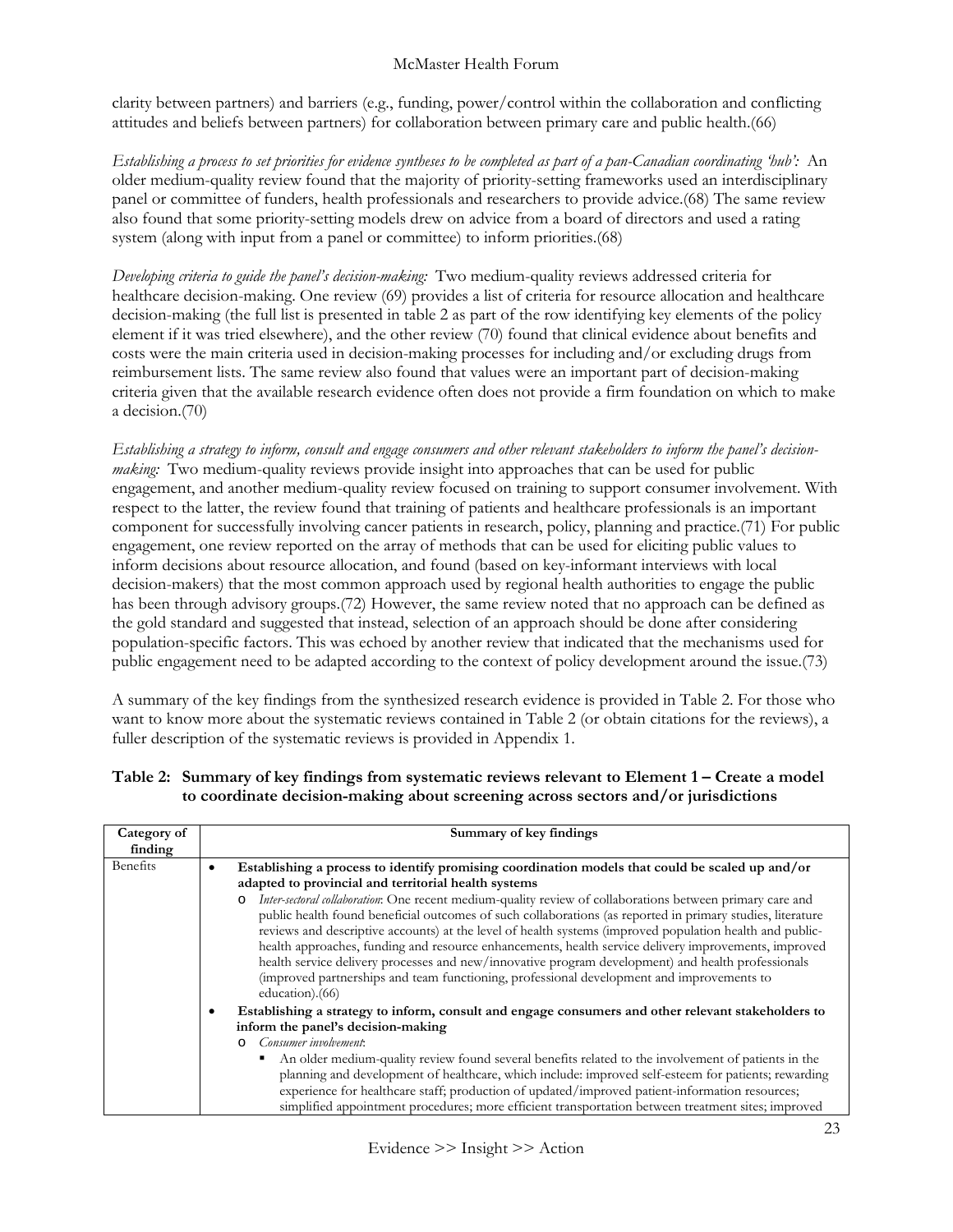*Supporting Optimal Screening Approaches in Canada*

|                              | access for people with disabilities; and organizational attitudes that are supportive to patient                                                                                                                       |
|------------------------------|------------------------------------------------------------------------------------------------------------------------------------------------------------------------------------------------------------------------|
|                              | involvement.(74)                                                                                                                                                                                                       |
|                              | An older high-quality review found that the benefits of consumer involvement (as compared to no<br>٠                                                                                                                   |
|                              | involvement) were greatest in activities related to the creation of patient-information materials.(67)                                                                                                                 |
| Potential                    | $\bullet$<br>Establishing a process to identify promising coordination models that could be scaled up and/or                                                                                                           |
| harms                        | adapted to provincial and territorial health systems<br>O Inter-sectoral collaboration: One recent medium-quality review of collaborations between primary care and                                                    |
|                              | public health identified negative outcomes related to such collaborations which included anxiety related to                                                                                                            |
|                              | the skill mix required for nursing (e.g., fear of being marginalized in integrated teams), limited gains in                                                                                                            |
|                              | reductions of behavioural risk factors, limited opportunity for case discussion between nurses and                                                                                                                     |
|                              | physicians, and insufficient public-health expertise that could be drawn on (66)                                                                                                                                       |
| Costs and/or                 | Establishing a process to identify promising coordination models that could be scaled up and/or<br>$\bullet$                                                                                                           |
| cost-<br>effectiveness       | adapted to provincial and territorial health systems                                                                                                                                                                   |
| in relation to               | O Inter-sectoral collaboration: One recent medium-quality review found that one of the possible risks of<br>collaboration between primary care and public health was the added expense of supporting the               |
| the status quo               | collaboration.(66)                                                                                                                                                                                                     |
|                              | Establishing a strategy to inform, consult and engage consumers and other relevant stakeholders to<br>$\bullet$                                                                                                        |
|                              | inform the panel's decision-making                                                                                                                                                                                     |
|                              | Consumer involvement: While not explicitly providing information about costs, an older medium-quality<br>$\circ$                                                                                                       |
|                              | review noted that, in general, effective patient involvement requires both personnel and financial                                                                                                                     |
|                              | commitments.(71)<br>Public engagement. An older low-quality review found that costs related to public engagement activities are                                                                                        |
|                              | $\circ$<br>rarely reported, but noted that well-structured processes range from tens of thousands of dollars to \$1                                                                                                    |
|                              | million or more.(75)                                                                                                                                                                                                   |
| Uncertainty                  | Uncertainty because no systematic reviews were identified<br>$\bullet$                                                                                                                                                 |
| regarding                    | Establishing a panel to coordinate decision-making about what screening programs should be<br>O                                                                                                                        |
| benefits and                 | introduced, adapted, scaled up or discontinued in provincial and territorial health systems                                                                                                                            |
| potential<br>harms (so       | Conducting periodic cross-jurisdictional reviews to identify strengths and key areas where the<br>$\circ$                                                                                                              |
| monitoring                   | panel could support improvements<br>Uncertainty because no studies were identified despite an exhaustive search as part of a systematic review                                                                         |
| and evaluation               | Not applicable (no 'empty' reviews were found)<br>O                                                                                                                                                                    |
| could be                     | No clear message from studies included in a systematic review<br>$\bullet$                                                                                                                                             |
| warranted if                 | Establishing a process to identify promising coordination models that could be scaled up and/or<br>$\circ$                                                                                                             |
| the element<br>were pursued) | adapted to provincial and territorial health systems                                                                                                                                                                   |
|                              | Organizational partnerships: One recent medium-quality review found insufficient evidence that                                                                                                                         |
|                              | organizational partnerships improved public health outcomes in England from 1997-2008.(76)<br>Establishing a process to set priorities for evidence syntheses to be completed as part of a pan-<br>$\circ$             |
|                              | Canadian coordinating 'hub'                                                                                                                                                                                            |
|                              | Priority-setting processes: One older medium-quality review identified and compared priority-setting                                                                                                                   |
|                              | approaches for health technology assessment, (68) and another older but low-quality review described                                                                                                                   |
|                              | priority-setting processes for healthcare, (77) but neither evaluated the benefits, harms and costs of                                                                                                                 |
|                              | these processes given that both were focused on key characteristics of models that have been used (see                                                                                                                 |
|                              | the section below about key elements of the policy option for more information).                                                                                                                                       |
|                              | Establishing a strategy to inform, consult and engage consumers and other relevant stakeholders<br>O                                                                                                                   |
|                              | to inform the panel's decision-making                                                                                                                                                                                  |
|                              | Consumer involvement. A high-quality but older review found a lack of research to reliably assess the                                                                                                                  |
|                              | impact of consumer involvement on healthcare policy development. (67)                                                                                                                                                  |
|                              | Public engagement. An older low-quality review noted that public engagement exercises are typically not<br>formally evaluated, but that, despite the lack of evaluation, results of engagement processes are typically |
|                              | viewed as a success and claimed to have led to a direct impact on decisions.(75)                                                                                                                                       |
| Key elements                 | $\bullet$<br>Establishing a process to identify promising coordination models that could be scaled up and/or                                                                                                           |
| of the policy                | adapted to provincial and territorial health systems                                                                                                                                                                   |
| element if it                | Inter-sectoral collaboration:<br>O                                                                                                                                                                                     |
| was tried                    | A recent medium-quality review identified several facilitators for collaboration between primary care                                                                                                                  |
| elsewhere                    | and public health at the system (fit between government and local needs, funding, education and                                                                                                                        |
|                              | training), organizational (leadership/management and accountability, geographic proximity of partners<br>and information sharing) and interpersonal level (role clarity, shared purpose, philosophical and             |
|                              | professional identity, attention to maintaining partnerships and effective communication and decision-                                                                                                                 |
|                              | making strategies).                                                                                                                                                                                                    |
|                              | The same review also identified barriers for collaboration at the system (issues related to funding,                                                                                                                   |
|                              | power/control within the collaboration and information infrastructure), organizational (lack of                                                                                                                        |
|                              | common agenda, resource limitations, lack of knowledge and skills) and interpersonal level (conflicting                                                                                                                |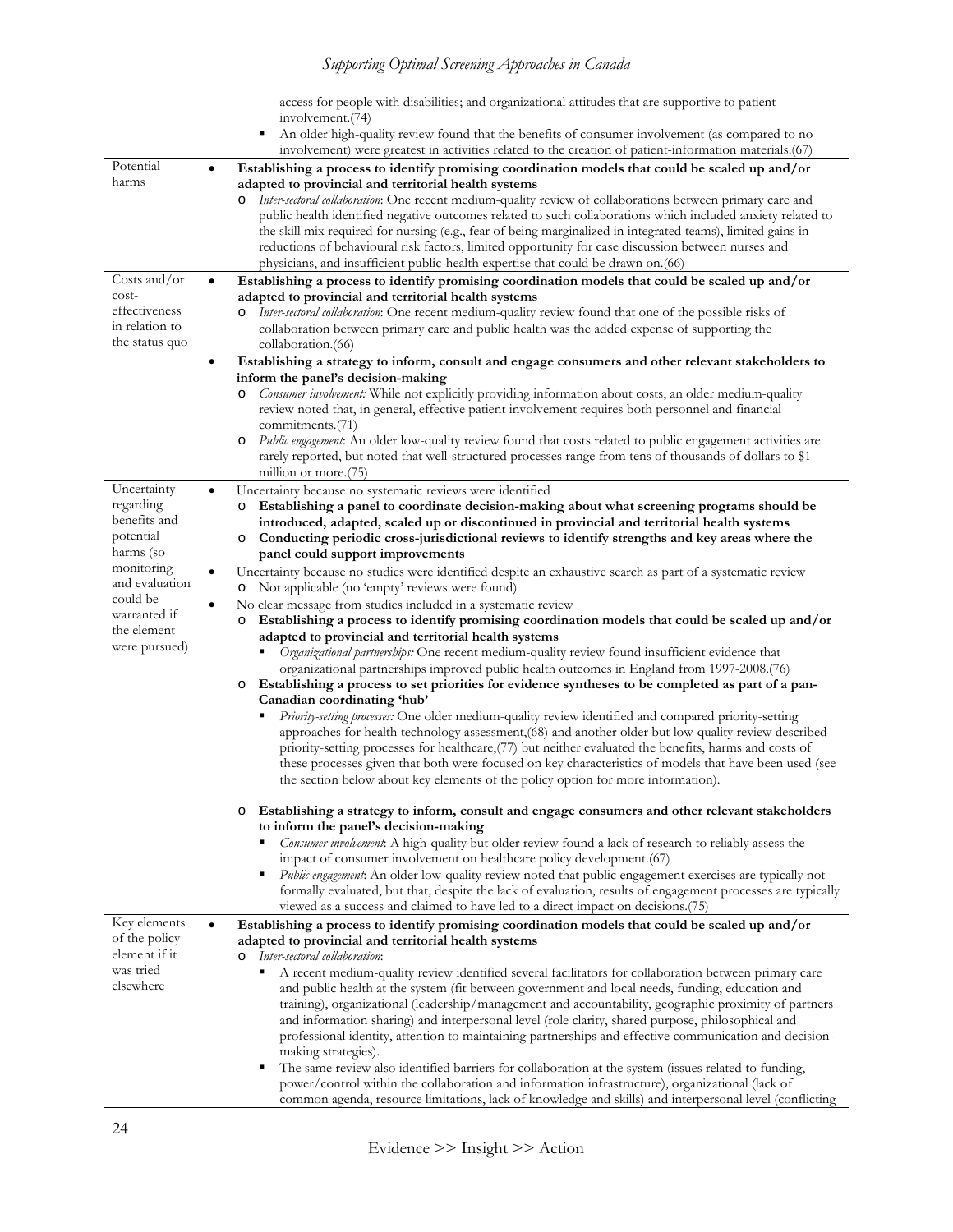|               | attitudes and beliefs).                                                                                                                                                                                              |
|---------------|----------------------------------------------------------------------------------------------------------------------------------------------------------------------------------------------------------------------|
|               | Establishing a process to set priorities for evidence syntheses to be completed as part of a pan-<br>$\bullet$                                                                                                       |
|               | Canadian coordinating 'hub'                                                                                                                                                                                          |
|               | O Priority-setting processes:<br>An older medium-quality review found that: the majority of priority-setting frameworks (seven of the<br>٠                                                                           |
|               | 12 that were identified) used a panel or committee to provide advice with all committees engaging                                                                                                                    |
|               | representatives from funders, health professionals and researchers; some drew on advice from a board                                                                                                                 |
|               | of directors (often in conjunction with a separate committee); one-third used a rating system to inform                                                                                                              |
|               | priorities (all of these were used along with a committee); and only two models explicitly considered                                                                                                                |
|               | the balance of costs and benefits in the assessments made.(68)                                                                                                                                                       |
|               | An older medium-quality review of priority setting for healthcare identified formal and informal<br>٠                                                                                                                |
|               | priority-setting processes.(77)                                                                                                                                                                                      |
|               | Formal processes – assemble a government-appointment committee, identify principles and factors                                                                                                                      |
|               | to be considered during the priority-setting process (e.g., equity, solidarity, equality and                                                                                                                         |
|               | effectiveness and efficacy of healthcare services under review)                                                                                                                                                      |
|               | Informal processes - informal debates, discussions among policymakers and one-off consensus<br>$\bullet$                                                                                                             |
|               | development meetings                                                                                                                                                                                                 |
|               | The same review indicated that tools for generating lists of priorities based on data were often found to                                                                                                            |
|               | be impractical or conceptually difficult to understand.(77)                                                                                                                                                          |
|               | Developing criteria to guide the panel's decision-making<br>$\bullet$<br>O Criteria for healthcare decision-making                                                                                                   |
|               | A recent medium-quality review of decision criteria for resource allocation and healthcare decision-                                                                                                                 |
|               | making identified the following criteria that have been used (in descending order): equity/fairness,                                                                                                                 |
|               | efficacy/effectiveness, stakeholder interests and pressures, cost-effectiveness, strength of evidence,                                                                                                               |
|               | safety, mission and mandate of the health system, organizational requirements and capacity, patient-                                                                                                                 |
|               | reported outcomes and need.(69)                                                                                                                                                                                      |
|               | A recent but low-quality review found that clinical evidence on benefits and costs were the main                                                                                                                     |
|               | decision criteria used by decision-making processes for including and/or excluding drugs from                                                                                                                        |
|               | reimbursement lists and drug formularies, but also found that pharmacoeconomic analyses were                                                                                                                         |
|               | generally afforded a small role, and values played an important role given that the available evidence<br>often did not provide a firm foundation on which to make a decision.(70)                                   |
|               | $\bullet$                                                                                                                                                                                                            |
|               | Establishing a strategy to inform, consult and engage consumers and other relevant stakeholders to<br>inform the panel's decision-making                                                                             |
|               | Training to support consumer involvement. An older medium-quality review found that training of patients and<br>$\circ$                                                                                              |
|               | healthcare professionals is an important component for successfully involving cancer patients in research,                                                                                                           |
|               | policy, planning and practice.(71)                                                                                                                                                                                   |
|               | O Pubic engagement:                                                                                                                                                                                                  |
|               | A recent medium-quality review outlined that the mechanisms used for public engagement need to be                                                                                                                    |
|               | adapted according to the context of policy development around the issue (e.g., by forming the group in                                                                                                               |
|               | ways that are sensitive to the type of topic, history of the issue and possible power dynamics).(73)                                                                                                                 |
|               | ٠<br>Sixty-nine of the 117 papers included in an older medium-quality review reported on a diverse set of<br>methods used for eliciting public values (e.g., ranking of services or programs, rating of options,     |
|               | making explicit choices between options, individual interviews, a Delphi process, focus groups,                                                                                                                      |
|               | citizens' juries and town hall meetings) to inform resource allocation decision-making, and noted that                                                                                                               |
|               | no single approach can be defined as the gold standard, and suggested that instead selection of an                                                                                                                   |
|               | approach should be completed after considering population-specific factors.(72)                                                                                                                                      |
|               | The same review found (based on key informant interviews with local decision-makers) that the most<br>٠                                                                                                              |
|               | common approach used by regional health authorities to engage the public has been through advisory                                                                                                                   |
|               | groups.(72)                                                                                                                                                                                                          |
| Stakeholders' | Establishing a strategy to inform, consult and engage consumers and other relevant stakeholders to<br>$\bullet$                                                                                                      |
| views and     | inform the panel's decision-making                                                                                                                                                                                   |
| experience    | Public engagement: A recent medium-quality review found that those who participate in well-designed<br>$\circ$                                                                                                       |
|               | interactive public engagement processes report high levels of satisfaction across different components of                                                                                                            |
|               | the process (e.g., communication of objectives, adequacy of the information materials provided to inform<br>discussions and the logistics and management of the deliberation), as well as increased levels of topic- |
|               | specific learning.(73)                                                                                                                                                                                               |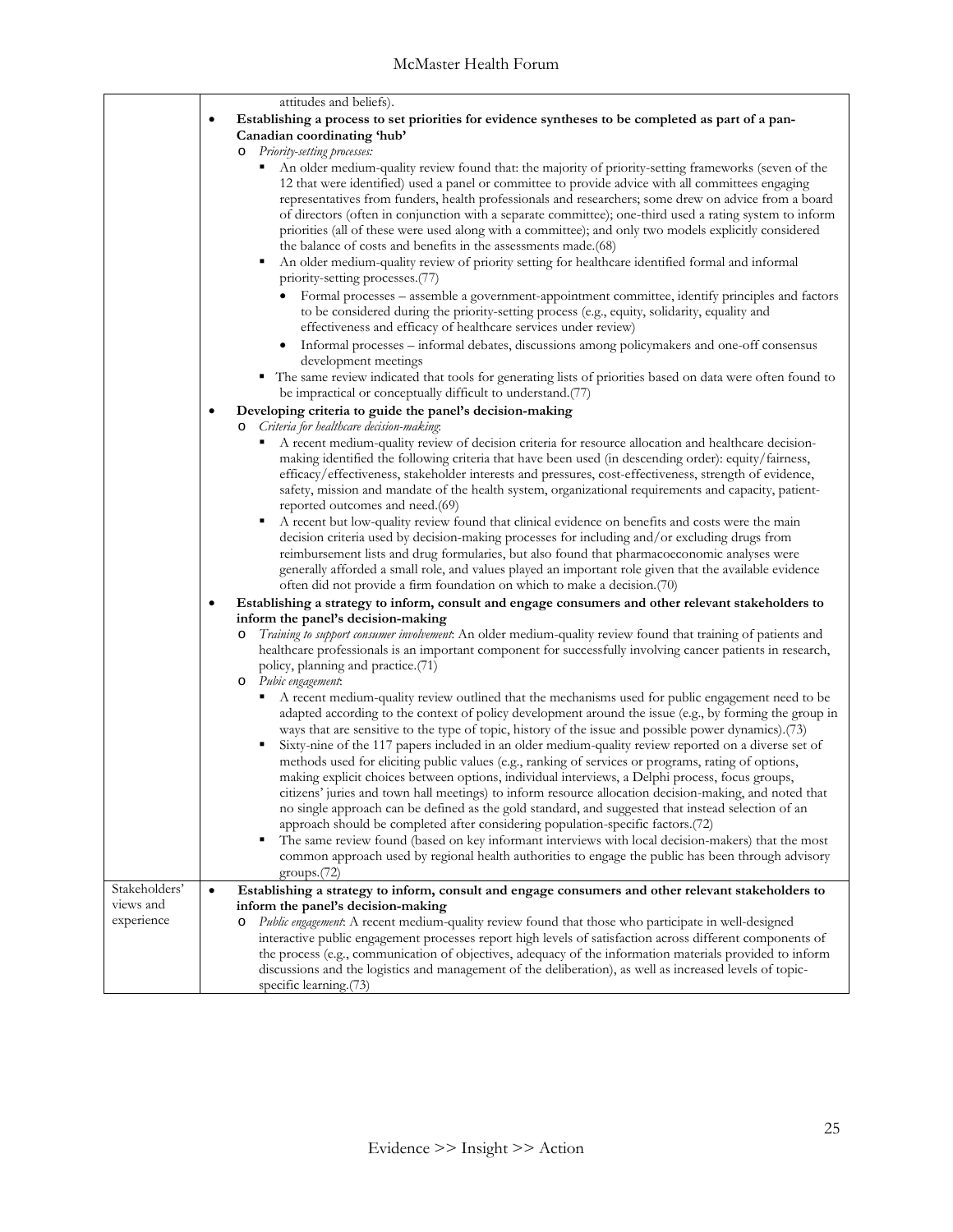## <span id="page-26-0"></span>**Element 2 – Establish a 'hub' to coordinate evidence synthesis and recommendation development to support optimal screening**

Sub-elements of this element might include:

- conducting and regularly updating syntheses of the many types of research evidence relevant to decisionmaking about optimal screening approaches;
- convening panels comprised of methodological and content experts as well as consumers to grade the quality of evidence, assess the local applicability of research evidence, and grade the strength of recommendations about optimal screening approaches; and
- developing 'workbooks' to support provincial and territorial adaptations of screening recommendations to their contexts.

#### *Overview and context*

A hub to coordinate evidence synthesis and recommendation development regarding screening could focus on syntheses of screening efficacy and/or about possible approaches for supporting optimal screening. While there are existing structures and mechanisms for conducting syntheses and developing recommendations about screening (most notably the CTFPHC), there is a limited range of topics for which syntheses have been completed and for which commitments to complete syntheses have been made. For example, since being reestablished in 2010, the CTFPHC has published guidelines in five areas of screening (breast cancer, cervical cancer, depression, hypertension and Type 2 diabetes) and has established five additional priority areas for developing screening guidelines (colorectal cancer, prostate cancer, developmental delay, obesity and child obesity).(78)

Several provinces have infrastructure in place for conducting health technology assessments and developing recommendations,(79) which can include topics related to screening. Therefore, in the area of synthesis for screening efficacy, there may be room both for scaling up efforts and for greater coordination among existing synthesis infrastructures to avoid duplication of effort and to support consistent guidance across the country. In contrast, synthesis efforts about possible approaches for supporting optimal screening (e.g., programmatic versus opportunistic; physician-controlled versus patient-controlled models; whether and how to use incentives, etc.) are limited or non-existent, and a 'hub' may be particularly appropriate to fill this gap.

### *What we found*

No systematic reviews were identified that addressed any of the sub-elements related to establishing a 'hub' to coordinate evidence synthesis and recommendation development to support optimal screening. However, there are several key resources related to the sub-elements that may offer insight into 'best' practices for such an approach. For example, a series of 16 non-systematic reviews of methods related to the development of guidelines was published in 2006, which had the overall goal of improving the use of research evidence in guideline development.(80) Included in this series are reviews that provide recommendations about the key components included in the first sub-element (i.e., for conducting and updating syntheses),(81) as well as the second sub-element, including convening panels comprised of methodological and content experts (and facilitating sound processes within groups more generally),(82;83) involving consumers in guideline development,(84) grading the quality of evidence and strength of recommendations,(85) and assessing the local applicability of research evidence.(81)

Key recommendations from these reviews include:

• central coordination for the preparation of systematic reviews to be included in guidelines or recommendations, which should be conducted through collaboration with stakeholders with content and methodological expertise;(81)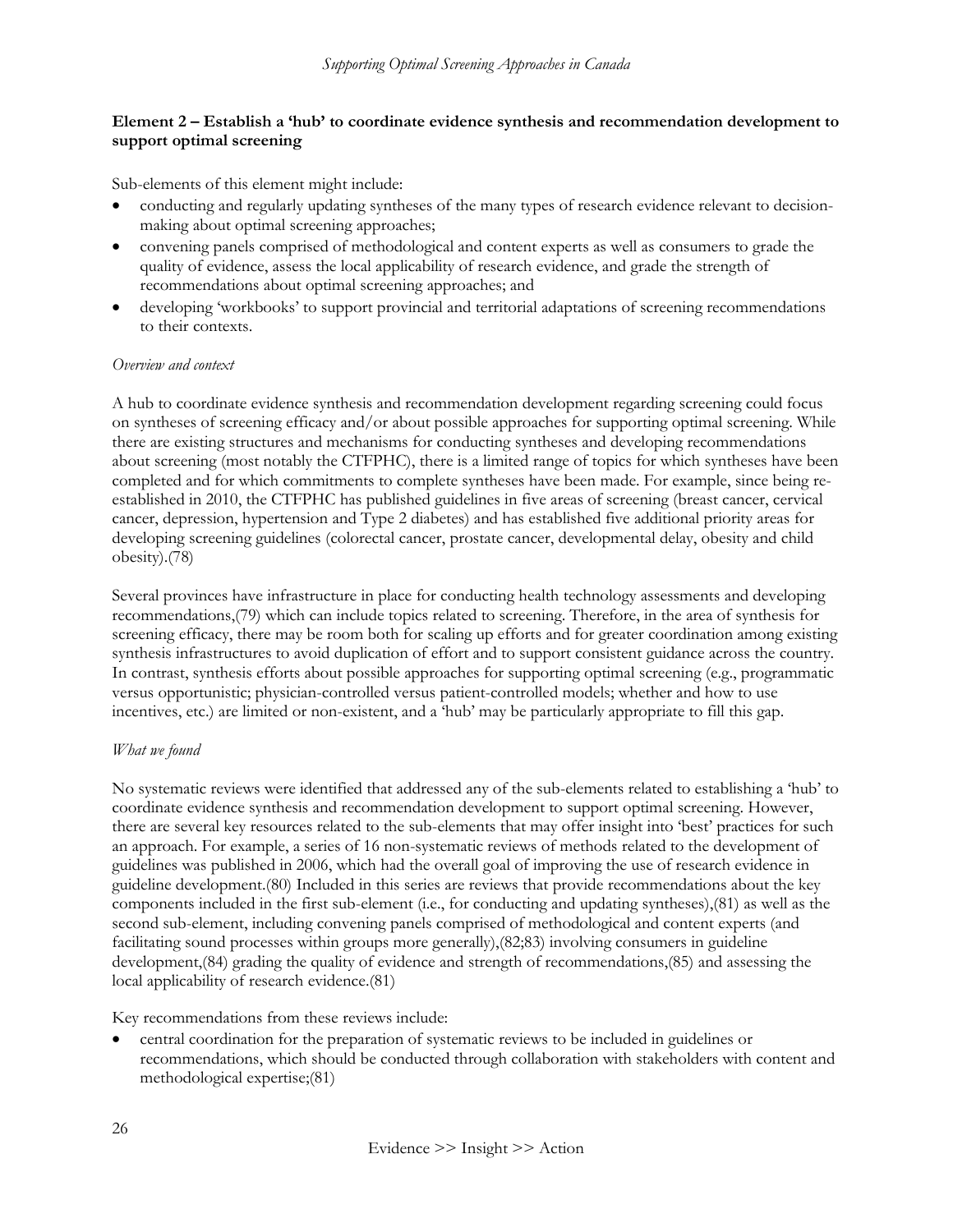- optimal group composition, which means including a broad group of stakeholders (e.g., consumers, health professionals, managers and policymakers), individuals with content and technical/methodological expertise, and an effective leader to guide the group to facilitate collaboration and contributions from all panel members, and training for those who may not be familiar with all of the methods and processes used to develop recommendations;
- an approach for developing consensus in the development of recommendations (while it is difficult to discern which formal consensus methods such as nominal group technique and Delphi are best, these formal methods have been found to perform better than informal approaches);(82;83)
- consumer involvement in all stages of guideline and/or recommendation development, which can include incorporating individual patients in the group, conducting one-off meetings with patients or incorporating a consumer advocate in the development group;(84)
- grading the quality of the evidence and strength of recommendations using an accepted approach such as GRADE and applying it uniformly in products produced through the group to avoid confusion among those who develop and use guidelines or recommendations;(85) and
- specific guidance for how the recommendations can be adapted to local contexts while ensuring that the processes for local adaptation are systematic and transparent, how to involve relevant stakeholders and how to report on key factors influencing the process and specific reasons for any modifications that are made.(81)

A summary of the key findings from the synthesized research evidence is provided in Table 3. For those who want to know more about the reviews contained in Table 3 (or obtain citations for the reviews), a fuller description of the reviews is provided in Appendix 2.

| Summary of key findings                                                                                                                                                                                                                                                                                                                                                                                                                                                                                                                                                                                                                                                                                                                                                                                                                                                                                                                                                                                                                                                                                                                                                                                                                                                                                                                                                                                                                                                                                                                                               |
|-----------------------------------------------------------------------------------------------------------------------------------------------------------------------------------------------------------------------------------------------------------------------------------------------------------------------------------------------------------------------------------------------------------------------------------------------------------------------------------------------------------------------------------------------------------------------------------------------------------------------------------------------------------------------------------------------------------------------------------------------------------------------------------------------------------------------------------------------------------------------------------------------------------------------------------------------------------------------------------------------------------------------------------------------------------------------------------------------------------------------------------------------------------------------------------------------------------------------------------------------------------------------------------------------------------------------------------------------------------------------------------------------------------------------------------------------------------------------------------------------------------------------------------------------------------------------|
| None of the identified reviews provided information about benefits of the sub-elements                                                                                                                                                                                                                                                                                                                                                                                                                                                                                                                                                                                                                                                                                                                                                                                                                                                                                                                                                                                                                                                                                                                                                                                                                                                                                                                                                                                                                                                                                |
| None of the identified reviews provided information about potential harms of the sub-elements                                                                                                                                                                                                                                                                                                                                                                                                                                                                                                                                                                                                                                                                                                                                                                                                                                                                                                                                                                                                                                                                                                                                                                                                                                                                                                                                                                                                                                                                         |
| None of the identified reviews provided information about costs of the sub-elements and no economic<br>evaluations were identified                                                                                                                                                                                                                                                                                                                                                                                                                                                                                                                                                                                                                                                                                                                                                                                                                                                                                                                                                                                                                                                                                                                                                                                                                                                                                                                                                                                                                                    |
| Uncertainty because no systematic reviews were identified<br>Conducting and regularly updating syntheses of the many types of research evidence relevant to<br>decision-making about optimal screening approaches<br>One of the non-systematic reviews that were identified provides guidance on the key components<br>included in the sub-element (see the section below about key elements of the policy option if it was<br>tried elsewhere).<br>Convening panels comprised of methodological and content experts as well as consumers to<br>grade the quality of evidence, assess the local applicability of research evidence, and grade the<br>strength of recommendations about optimal screening approaches<br>Several non-systematic reviews that were identified provide guidance on the key components included<br>in the sub-element (see the section below about key elements of the policy option if it was tried<br>elsewhere).<br>Developing 'workbooks' to support provincial and territorial adaptations of screening<br>recommendations to their contexts<br>None of the non-systematic reviews that were identified addressed a topic related to this sub-element<br>and therefore, unlike the other two sub-elements, no additional insight about key components of it<br>was identified.<br>Uncertainty because no studies were identified despite an exhaustive search as part of a systematic review<br>o Not applicable (no 'empty' reviews were found)<br>No clear message from studies included in a systematic review<br>o Not applicable |
|                                                                                                                                                                                                                                                                                                                                                                                                                                                                                                                                                                                                                                                                                                                                                                                                                                                                                                                                                                                                                                                                                                                                                                                                                                                                                                                                                                                                                                                                                                                                                                       |

| Table 3: Summary of key findings from systematic reviews relevant to Element 2 – Establish a 'hub' |
|----------------------------------------------------------------------------------------------------|
| to coordinate evidence synthesis and recommendation development to support optimal                 |
| screening                                                                                          |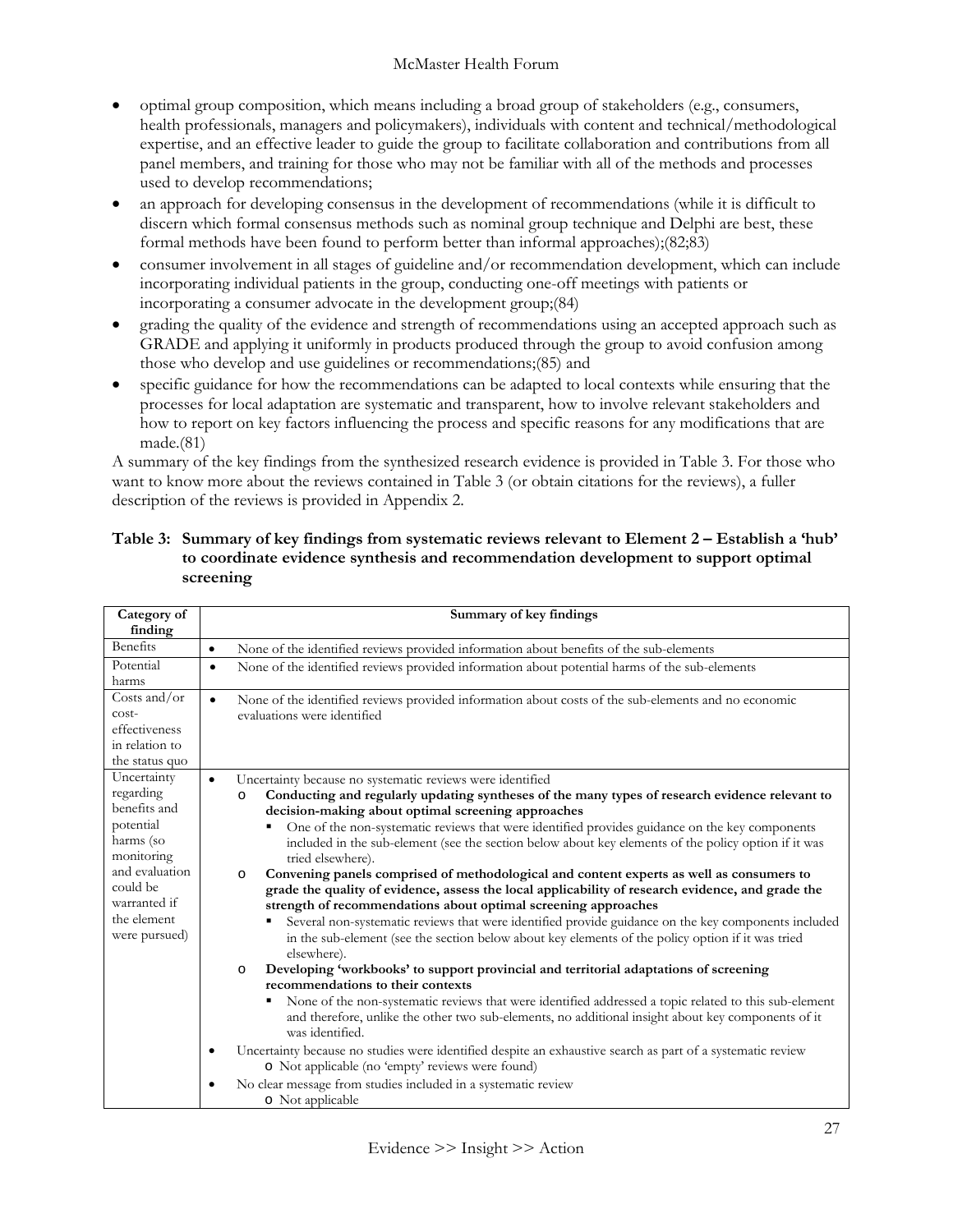## *Supporting Optimal Screening Approaches in Canada*

| Key elements  | Conducting and regularly updating syntheses of the many types of research evidence relevant to<br>$\bullet$                                |
|---------------|--------------------------------------------------------------------------------------------------------------------------------------------|
| of the policy | decision-making about optimal screening approaches                                                                                         |
| element if it | One of the non-systematic reviews within a series of 16 that assessed methods related to the development<br>O                              |
| was tried     | of guidelines, recommended that the preparation of systematic reviews to be included in guidelines be                                      |
| elsewhere     | coordinated centrally through collaboration with stakeholders (including centres located throughout the                                    |
|               | world) who have expertise in systematic reviews and produce them. (81)                                                                     |
|               | Convening panels comprised of methodological and content experts as well as consumers to grade<br>$\bullet$                                |
|               | the quality of evidence, assess the local applicability of research evidence, and grade the strength of                                    |
|               | recommendations about optimal screening approaches                                                                                         |
|               | Several non-systematic reviews within a series of 16 that assessed methods related to the development of<br>O                              |
|               | guidelines, provide guidance on the key components included in this sub-element.                                                           |
|               | Group composition: One review found that existing empirical evidence suggests that the composition of                                      |
|               | panels has an impact on the content of recommendations, but given the limited research evidence                                            |
|               | available to guide the composition of panels, the following recommendations were made based on                                             |
|               | logical arguments and organizational experience:                                                                                           |
|               | groups should include a broad group of stakeholders (consumers, health professionals, managers                                             |
|               | and policymakers);                                                                                                                         |
|               | individuals with content expertise and those with necessary technical skills (e.g., information                                            |
|               | retrieval, systematic reviewing, health economics, group facilitation, project management, writing                                         |
|               | and editing) should be included (or the panel should have access to individuals with these skills);                                        |
|               | an effective leader that can guide the group in terms of tasks and processes and facilitate                                                |
|               | collaboration and contribution from all panel members; and                                                                                 |
|               | training and support should be available to members of the panel who may not be familiar with                                              |
|               | all of the methods and processes used to develop recommendations. (82)                                                                     |
|               | Facilitating sound processes within groups. One review outlined that in addition to selecting a qualified                                  |
|               | group leader to facilitate, several evaluations comparing formal consensus methods such as Nominal                                         |
|               | Group Technique (NGT) and the Delphi method indicated that formal methods generally perform                                                |
|               | better than informal methods, but that it is difficult to discern which of the formal methods (NGT                                         |
|               | and Delphi) is best.(83)                                                                                                                   |
|               | Consumer involvement: One review about integrating values and involving consumers in guidelines<br>٠                                       |
|               | development processes outlined that:                                                                                                       |
|               | consumers should be involved in all stages of guideline development;                                                                       |
|               | there are three broad methods to consider for consumer involvement (incorporating individual                                               |
|               | patients, one-off meetings with patients or incorporating a consumer advocate in the guideline                                             |
|               | development group);                                                                                                                        |
|               |                                                                                                                                            |
|               | involvement of consumers in guideline development requires clear understanding of the research                                             |
|               | evidence, and given the complexity and jargon often used, consumers with experience in this                                                |
|               | area may be more likely to engage in guideline development processes as compared to those who                                              |
|               | are less familiar with research/clinical terminology and jargon. (84)<br>Grading evidence and recommendations: One review recommends that: |
|               |                                                                                                                                            |
|               | "both the quality of the evidence and the strength of recommendations should be graded";                                                   |
|               | the criteria used should also assess the quality of the underlying research evidence;                                                      |
|               | the 'best' instruments (based on evaluation grids from the U.S. Agency for Healthcare Research                                             |
|               | and Quality) were the GRADE and SIGN approaches (with the former being the recommended                                                     |
|               | approach for use in World Health Organization guidelines); and                                                                             |
|               | panels should consider using a uniform approach to grading the quality of evidence and strength                                            |
|               | of recommendations to avoid confusion among those who develop and use guidelines.(85)                                                      |
|               | Assessing local applicability:                                                                                                             |
|               | One review focused on applicability, transferability and adaption of guidelines, recommended                                               |
|               | that the central guideline authority (which was the WHO in the review) should provide specific                                             |
|               | guidance for how the recommendations can be adapted to local contexts. and that those                                                      |
|               | processes should: be systematic and transparent; involve stakeholders; and report on key factors                                           |
|               | influencing the process and the specific reasons for any modifications that are made.(81)                                                  |
| Stakeholders' | No reviews provided information about stakeholders' views and experiences<br>$\bullet$                                                     |
| views and     |                                                                                                                                            |
| experience    |                                                                                                                                            |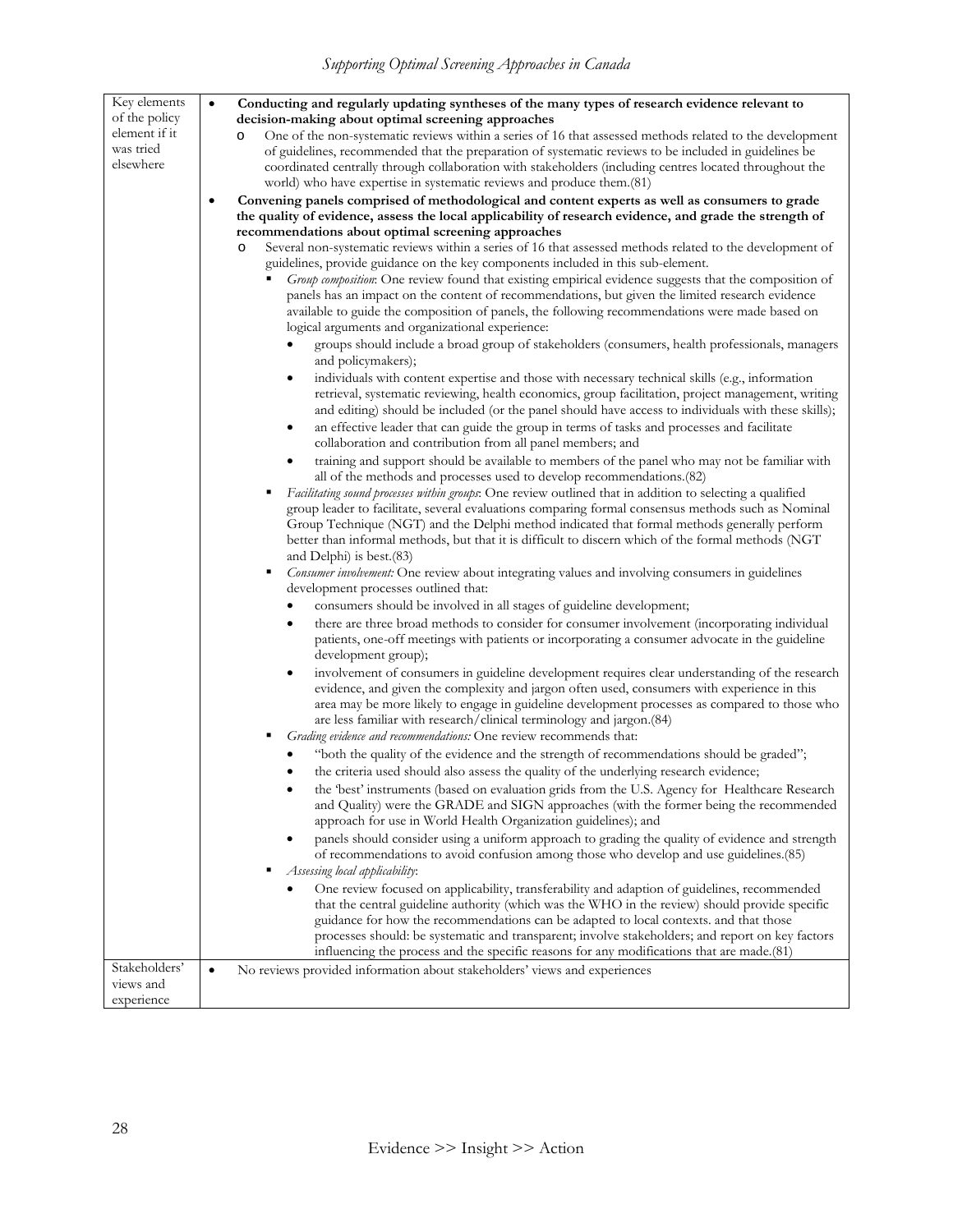## <span id="page-29-0"></span>**Element 3 – Support optimal implementation of screening approaches**

Sub-elements of this element might include:

- supporting the implementation of screening guidelines by healthcare providers;
- developing decision aids or decision support systems about optimal screening for consumers/patients;
- using other types of strategies to involve consumers/patients/families to encourage them to express their beliefs, values and preferences, and to optimize communication between them and their healthcare providers; and
- monitoring the implementation of selected screening approaches and evaluating their impact.

#### *Overview and context*

Supporting optimal implementation of screening approaches complements efforts to synthesize research evidence and make recommendations for optimal screening. As noted in the problem section of the brief, there is a gap in the monitoring and reporting of the reach and impact of screening outside of highly organized areas such as cancer and newborn screening, and this element can further support optimal implementation by operationalizing these activities in other sectors and across jurisdictions.

### *What we found*

We found several high-quality systematic reviews outlining the beneficial impacts of interventions aimed at supporting the implementation of practice guidelines, including interventions involving local opinion leaders,(86) distribution of educational materials,(87) educational outreach visits,(88) audit and feedback,(89) and multifaceted interventions (i.e., combining two or more of these interventions).(86;90) We also found several systematic reviews that evaluated interventions designed to increase screening for specific diseases (breast, cervical and colorectal cancers and chlamydia). These reviews similarly found benefits for the distribution of educational materials,(91) educational outreach visits,(91;92) reminders and prompts (computerized decision support and chart reminders),(92;93) audit and feedback,(92;94) and multifaceted interventions.(91;95) In addition, a recent overview of systematic reviews evaluating financial incentives found mixed effects, with evidence that they are effective at supporting appropriate consultation or visit rates and processes of care (e.g., referrals and admissions), but that they are generally ineffective at improving compliance with guidelines.(96)

For consumers/patients, we identified several reviews that found benefits for decision aids and for other strategies to support them and their families for implementing optimal screening approaches. Eight reviews found evidence that decision aids (which include genetic counselling and strategies for risk communication):

- increase patients' knowledge of screening and treatment options;(97-100)
- encourage patient involvement; (100)
- support realistic perception of outcomes and risk;(98;100-103)
- reduce decision-related conflict;(100)
- increase patient-practitioner communication;(100) and
- support professionals to provide information and counselling about the available choices.(97)

In addition to decision aids, a recent and high-quality review found that postal reminders, telephone reminders, signatures from general practitioners on invitation letters, providing scheduled appointments (as opposed to open appointments) and mailing a kit for self-sampling (for cervical cancer screening) were effective at increasing participation in organized screening programs.(104) Another review found that involving patients in the planning and development of healthcare plans had several benefits for consumers (e.g., improved self-esteem), providers and staff (e.g., viewed as rewarding experience), processes for care (e.g., simplified appointment procedures) and broader supports (e.g., improved transportation between sites and access for people with disabilities).(74) Lastly, this review and one other review found that involving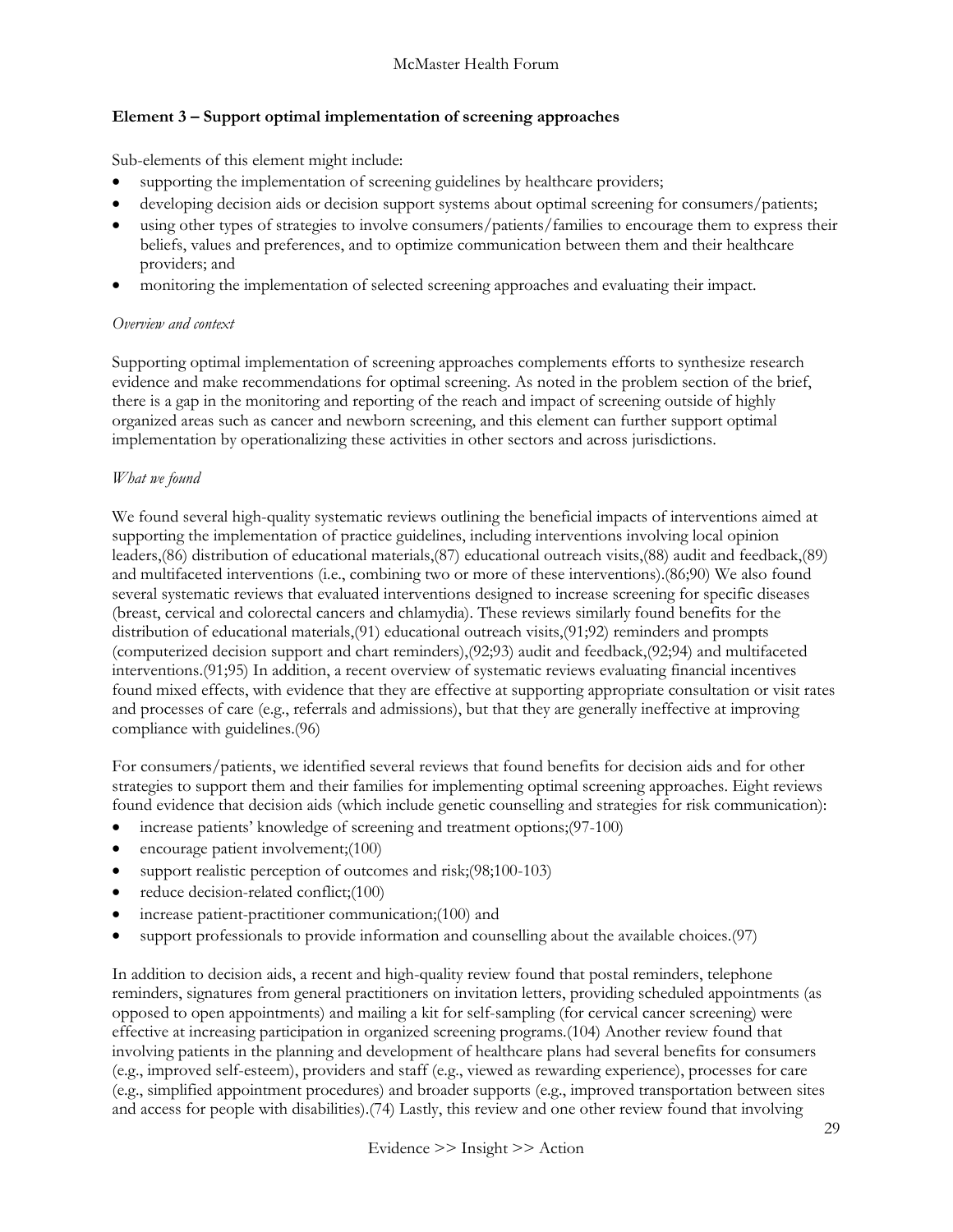## *Supporting Optimal Screening Approaches in Canada*

patients in the development of information materials resulted in products that are more relevant, understandable and easy to read.(67;74)

We also found two reviews that outlined benefits for quality-improvement strategies (as one possible component of efforts to monitor the implementation of selected screening approaches and evaluate their impact). Specifically, one review found that collaborative quality-improvement interventions contributed to improvements in processes of care, patient care and organizational performance. The other review found that patient- or clinician-driven quality-improvement was more effective than approaches driven by managers or policymakers.(105;106)

A summary of the key findings from the synthesized research evidence is provided in Table 4. For those who want to know more about the systematic reviews contained in Table 4 (or obtain citations for the reviews), a fuller description of the systematic reviews is provided in Appendix 3.

### **Table 4: Summary of key findings from systematic reviews relevant to Element 3 – Support optimal implementation of screening approaches**

| Category of | Summary of key findings                                                                                                                                                                                                                                                                                                                                                                                                                                                                                                                                                                                                                                                                                                                                                                                                                                                                                                                                                                                                                                                                                                                                                                                                                                                                                                                                                                                                                                                                                                                                                                                                                                                                                                                                                                                                                                                                                                                                                                                                                                                                                                                                                                                                                                                                                                                                                                                                                              |
|-------------|------------------------------------------------------------------------------------------------------------------------------------------------------------------------------------------------------------------------------------------------------------------------------------------------------------------------------------------------------------------------------------------------------------------------------------------------------------------------------------------------------------------------------------------------------------------------------------------------------------------------------------------------------------------------------------------------------------------------------------------------------------------------------------------------------------------------------------------------------------------------------------------------------------------------------------------------------------------------------------------------------------------------------------------------------------------------------------------------------------------------------------------------------------------------------------------------------------------------------------------------------------------------------------------------------------------------------------------------------------------------------------------------------------------------------------------------------------------------------------------------------------------------------------------------------------------------------------------------------------------------------------------------------------------------------------------------------------------------------------------------------------------------------------------------------------------------------------------------------------------------------------------------------------------------------------------------------------------------------------------------------------------------------------------------------------------------------------------------------------------------------------------------------------------------------------------------------------------------------------------------------------------------------------------------------------------------------------------------------------------------------------------------------------------------------------------------------|
| finding     |                                                                                                                                                                                                                                                                                                                                                                                                                                                                                                                                                                                                                                                                                                                                                                                                                                                                                                                                                                                                                                                                                                                                                                                                                                                                                                                                                                                                                                                                                                                                                                                                                                                                                                                                                                                                                                                                                                                                                                                                                                                                                                                                                                                                                                                                                                                                                                                                                                                      |
| Benefits    | $\bullet$<br>Supporting the implementation of screening guidelines by healthcare providers<br>Implementation of guidelines: We identified high-quality systematic reviews that found benefits for the following<br>$\circ$<br>strategies to support the implementation of practice guidelines in general:<br>local opinion leaders (supported by a high-quality review);(86)<br>٠<br>distribution of educational materials (supported by a high-quality review);(87)<br>٠<br>educational outreach visits (supported by a high-quality review);(88)<br>٠<br>٠<br>audit and feedback (supported by a high-quality review);(89)<br>multifaceted interventions such as combining local opinion leaders and audit and feedback (supported<br>٠<br>by a high- and a medium-quality review);(86;90) and<br>financial incentives for supporting appropriate consultation or visit rates, processes of care, referrals<br>٠<br>and admissions, but not for improving compliance with guidelines (supported by an overview of                                                                                                                                                                                                                                                                                                                                                                                                                                                                                                                                                                                                                                                                                                                                                                                                                                                                                                                                                                                                                                                                                                                                                                                                                                                                                                                                                                                                                                  |
|             | systematic reviews).(96)<br>Implementation of screening guidelines: We also identified systematic reviews focused on screening that found<br>$\circ$<br>benefits for many of the same strategies.<br>Distribution of educational materials: One older low-quality review found that educational packages<br>for primary care providers and online continuing medical education significantly increased appropriate<br>screening for chlamydia.(91)<br>$\blacksquare$<br>Educational outreach visits: Two older systematic reviews (one of medium quality and one of low<br>quality) found benefits for educational outreach with the medium-quality review (92) finding that<br>physician outreach visits were effective at increasing cervical screening rates, and the low-quality review<br>finding significant increases in appropriate chlamydia screening.(91)<br>Reminders and prompts: A recent high-quality review found that computerized decision support<br>٠<br>systems for diagnostic screening or test ordering significantly improved process and/or practitioner<br>performance in the majority of the included studies, (93) and an older medium-quality review found<br>chart reminders to be effective at improving cervical screening rates.(92)<br>Audit and feedback: A recent medium-quality review found audit and feedback to be effective for<br>٠<br>increasing provider delivery or promotion of screening for breast, cervical and fecal occult blood<br>testing for colorectal screening, (94) and an older medium-quality review similarly found it to be<br>effective at improving cervical screening (92)<br>Multifaceted interventions: A recent medium-quality review found large increases in chlamydia<br>٠<br>screening rates following a multifaceted quality improvement program, (95) and an older low-quality<br>review similarly found benefits for a multifaceted approach on improving chlamydia screening<br>rates. $(91)$<br>Developing decision aids or decision support systems about optimal screening for consumers/patients<br>Decision aids: Three recent reviews evaluated the use of decision-aids:<br>$\circ$<br>a high-quality review found increases in knowledge, patient involvement and realistic perception of<br>outcomes among patients who received decision aids, as well as reductions in decision-related conflict<br>and increases in patient-practitioner communication;(100) |
|             | a medium-quality review found that cancer-related decision aids increased knowledge of screening and<br>٠<br>preventive/treatment options without increasing anxiety;(107) and<br>another medium-quality review that evaluated decision aid tools for women in obstetric care found that                                                                                                                                                                                                                                                                                                                                                                                                                                                                                                                                                                                                                                                                                                                                                                                                                                                                                                                                                                                                                                                                                                                                                                                                                                                                                                                                                                                                                                                                                                                                                                                                                                                                                                                                                                                                                                                                                                                                                                                                                                                                                                                                                             |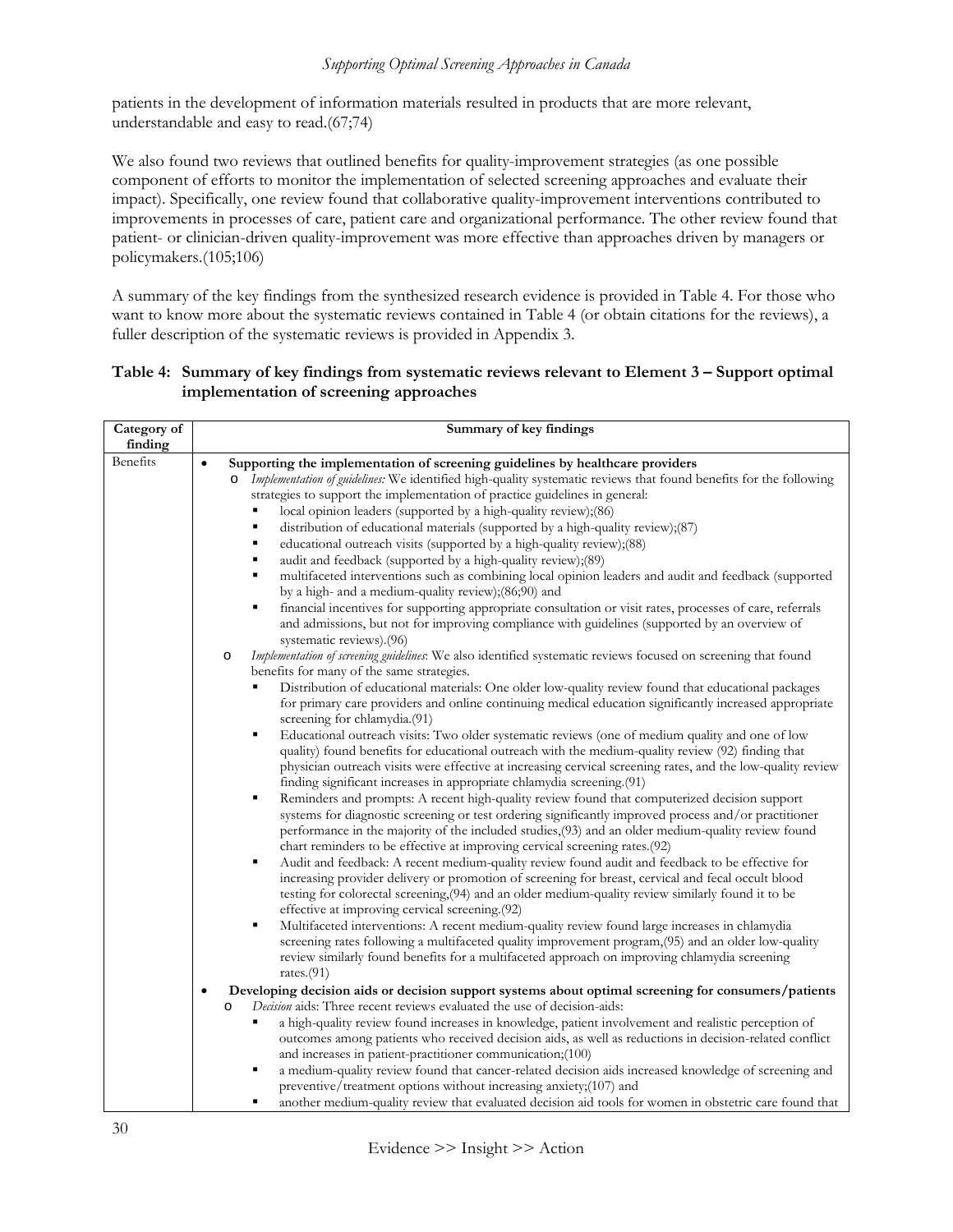| Potential<br>harms<br>Costs<br>and/or cost-<br>effectiveness<br>in relation to<br>the status<br>quo<br>Uncertainty | $\bullet$<br>$\bullet$<br>$\bullet$<br>$\bullet$ | all identified tools facilitated significant increases in knowledge (except for Decision Trees) and that in<br>general, decision aids help professionals provide information and counselling about choices during<br>pregnancy, and support shared decision-making.(97)<br>Genetic counselling: One recent medium-quality review assessed the impact of genetic counselling on the<br>O<br>accuracy of risk perception and found an increase in the proportion of accurate risk assessments by<br>participants after receiving counselling, with the changes sustained at one-year follow-up.(103)<br>Risk communication: Four systematic reviews assessed strategies for communicating risk:<br>$\circ$<br>an older high-quality review found three studies reporting that personalized risk communication<br>interventions supported accurate risk perception, and three other studies found that it increased<br>knowledge;(98)<br>a recent high-quality review found that framing messages positively resulted in more positive<br>٠<br>perceptions of effectiveness, but did not change the persuasiveness of the message;<br>a recent medium-quality review found that providing information about screening and framing the<br>٠<br>information with messages of loss led to a more positive perception of the effectiveness of what could<br>be gained; $(101)$ and<br>a medium-quality review published in 2009 (for which the year of last search was not provided) found<br>٠<br>that tailoring information about cancer risk and screening options increased both patient knowledge<br>and accurate perception of risk as compared to those receiving generic information.(102)<br>Using other types of strategies to involve consumers/patients/families to encourage them to express<br>their beliefs, values and preferences and to optimize communication between them and their<br>healthcare providers<br>Consumer-targeted implementation strategies:<br>$\circ$<br>A recent and high-quality review found that postal reminders, telephone reminders, signatures from<br>٠<br>general practitioners on invitation letters, providing scheduled appointments (as opposed to open<br>appointments) and mailing a kit for self-sampling (for cervical cancer screening) were effective at<br>increasing participation in organized screening programs (104)<br>Consumer involvement:<br>O<br>A high-quality but older review found research evidence indicating that the involvement of consumers<br>٠<br>during the creation of information materials for patients results in products that are more relevant,<br>understandable and easy to read.(67)<br>An older review of medium-quality found several benefits related to the involvement of patients in the<br>٠<br>planning and development of healthcare, which include: improved self-esteem for patients; rewarding<br>experience for healthcare staff; production of updated/improved patient-information resources;<br>simplified appointment procedures; more efficient transportation between treatment sites; improved<br>access for people with disabilities; and organizational attitudes that are supportive to patient<br>involvement.(74)<br>Monitoring the implementation of selected screening approaches and evaluating their impact<br>Quality improvement:<br>$\circ$<br>A medium-quality but older review found a positive effect for collaborative quality-improvement<br>٠<br>interventions on processes of care, patient care and organizational performance as a result of<br>participation in a quality-improvement collaborative.(105)<br>Another review that was conducted recently but was of low quality found clinician/patient-driven<br>٠<br>quality-improvement interventions were effective, but that manager/policymaker-driven approaches<br>were less effective.(106)<br>The same review also found that the most effective quality-improvement strategies included clinician-<br>٠<br>directed audit and feedback, decision support systems and the use of small-group discussions in<br>continuing medical education.<br>None of the identified reviews provided information about potential harms of the sub-elements<br>None of the identified reviews provided information about costs of the sub-elements and no economic<br>evaluations were identified<br>Uncertainty because no systematic reviews were identified |
|--------------------------------------------------------------------------------------------------------------------|--------------------------------------------------|-----------------------------------------------------------------------------------------------------------------------------------------------------------------------------------------------------------------------------------------------------------------------------------------------------------------------------------------------------------------------------------------------------------------------------------------------------------------------------------------------------------------------------------------------------------------------------------------------------------------------------------------------------------------------------------------------------------------------------------------------------------------------------------------------------------------------------------------------------------------------------------------------------------------------------------------------------------------------------------------------------------------------------------------------------------------------------------------------------------------------------------------------------------------------------------------------------------------------------------------------------------------------------------------------------------------------------------------------------------------------------------------------------------------------------------------------------------------------------------------------------------------------------------------------------------------------------------------------------------------------------------------------------------------------------------------------------------------------------------------------------------------------------------------------------------------------------------------------------------------------------------------------------------------------------------------------------------------------------------------------------------------------------------------------------------------------------------------------------------------------------------------------------------------------------------------------------------------------------------------------------------------------------------------------------------------------------------------------------------------------------------------------------------------------------------------------------------------------------------------------------------------------------------------------------------------------------------------------------------------------------------------------------------------------------------------------------------------------------------------------------------------------------------------------------------------------------------------------------------------------------------------------------------------------------------------------------------------------------------------------------------------------------------------------------------------------------------------------------------------------------------------------------------------------------------------------------------------------------------------------------------------------------------------------------------------------------------------------------------------------------------------------------------------------------------------------------------------------------------------------------------------------------------------------------------------------------------------------------------------------------------------------------------------------------------------------------------------------------------------------------------------------------------------------------------------------------------------------------------------------------------------------------------------------------------------------------------------------------------------------------------------------------------------------------------------------------------------------------------------------------------------------------------------------------------------------------------------------------------------------------------------------------------------------------------------------------------------------------------------------------------------------------------------------------------------|
| regarding                                                                                                          |                                                  | o Not applicable                                                                                                                                                                                                                                                                                                                                                                                                                                                                                                                                                                                                                                                                                                                                                                                                                                                                                                                                                                                                                                                                                                                                                                                                                                                                                                                                                                                                                                                                                                                                                                                                                                                                                                                                                                                                                                                                                                                                                                                                                                                                                                                                                                                                                                                                                                                                                                                                                                                                                                                                                                                                                                                                                                                                                                                                                                                                                                                                                                                                                                                                                                                                                                                                                                                                                                                                                                                                                                                                                                                                                                                                                                                                                                                                                                                                                                                                                                                                                                                                                                                                                                                                                                                                                                                                                                                                                                                                                        |
| benefits and                                                                                                       | $\bullet$                                        | Uncertainty because no studies were identified despite an exhaustive search as part of a systematic review                                                                                                                                                                                                                                                                                                                                                                                                                                                                                                                                                                                                                                                                                                                                                                                                                                                                                                                                                                                                                                                                                                                                                                                                                                                                                                                                                                                                                                                                                                                                                                                                                                                                                                                                                                                                                                                                                                                                                                                                                                                                                                                                                                                                                                                                                                                                                                                                                                                                                                                                                                                                                                                                                                                                                                                                                                                                                                                                                                                                                                                                                                                                                                                                                                                                                                                                                                                                                                                                                                                                                                                                                                                                                                                                                                                                                                                                                                                                                                                                                                                                                                                                                                                                                                                                                                                              |
| potential                                                                                                          |                                                  | Not applicable (no 'empty' reviews were identified)<br>$\circ$                                                                                                                                                                                                                                                                                                                                                                                                                                                                                                                                                                                                                                                                                                                                                                                                                                                                                                                                                                                                                                                                                                                                                                                                                                                                                                                                                                                                                                                                                                                                                                                                                                                                                                                                                                                                                                                                                                                                                                                                                                                                                                                                                                                                                                                                                                                                                                                                                                                                                                                                                                                                                                                                                                                                                                                                                                                                                                                                                                                                                                                                                                                                                                                                                                                                                                                                                                                                                                                                                                                                                                                                                                                                                                                                                                                                                                                                                                                                                                                                                                                                                                                                                                                                                                                                                                                                                                          |
| harms (so<br>monitoring                                                                                            | ٠                                                | No clear message from studies included in a systematic review                                                                                                                                                                                                                                                                                                                                                                                                                                                                                                                                                                                                                                                                                                                                                                                                                                                                                                                                                                                                                                                                                                                                                                                                                                                                                                                                                                                                                                                                                                                                                                                                                                                                                                                                                                                                                                                                                                                                                                                                                                                                                                                                                                                                                                                                                                                                                                                                                                                                                                                                                                                                                                                                                                                                                                                                                                                                                                                                                                                                                                                                                                                                                                                                                                                                                                                                                                                                                                                                                                                                                                                                                                                                                                                                                                                                                                                                                                                                                                                                                                                                                                                                                                                                                                                                                                                                                                           |
| and                                                                                                                |                                                  | Supporting the implementation of screening guidelines by healthcare providers<br>$\circ$                                                                                                                                                                                                                                                                                                                                                                                                                                                                                                                                                                                                                                                                                                                                                                                                                                                                                                                                                                                                                                                                                                                                                                                                                                                                                                                                                                                                                                                                                                                                                                                                                                                                                                                                                                                                                                                                                                                                                                                                                                                                                                                                                                                                                                                                                                                                                                                                                                                                                                                                                                                                                                                                                                                                                                                                                                                                                                                                                                                                                                                                                                                                                                                                                                                                                                                                                                                                                                                                                                                                                                                                                                                                                                                                                                                                                                                                                                                                                                                                                                                                                                                                                                                                                                                                                                                                                |
| evaluation                                                                                                         |                                                  | • Educational meetings: One older medium-quality review of organizational strategies to improve the<br>management of depression, (108) and another evaluating guideline dissemination and implementation                                                                                                                                                                                                                                                                                                                                                                                                                                                                                                                                                                                                                                                                                                                                                                                                                                                                                                                                                                                                                                                                                                                                                                                                                                                                                                                                                                                                                                                                                                                                                                                                                                                                                                                                                                                                                                                                                                                                                                                                                                                                                                                                                                                                                                                                                                                                                                                                                                                                                                                                                                                                                                                                                                                                                                                                                                                                                                                                                                                                                                                                                                                                                                                                                                                                                                                                                                                                                                                                                                                                                                                                                                                                                                                                                                                                                                                                                                                                                                                                                                                                                                                                                                                                                                |
| could be                                                                                                           |                                                  |                                                                                                                                                                                                                                                                                                                                                                                                                                                                                                                                                                                                                                                                                                                                                                                                                                                                                                                                                                                                                                                                                                                                                                                                                                                                                                                                                                                                                                                                                                                                                                                                                                                                                                                                                                                                                                                                                                                                                                                                                                                                                                                                                                                                                                                                                                                                                                                                                                                                                                                                                                                                                                                                                                                                                                                                                                                                                                                                                                                                                                                                                                                                                                                                                                                                                                                                                                                                                                                                                                                                                                                                                                                                                                                                                                                                                                                                                                                                                                                                                                                                                                                                                                                                                                                                                                                                                                                                                                         |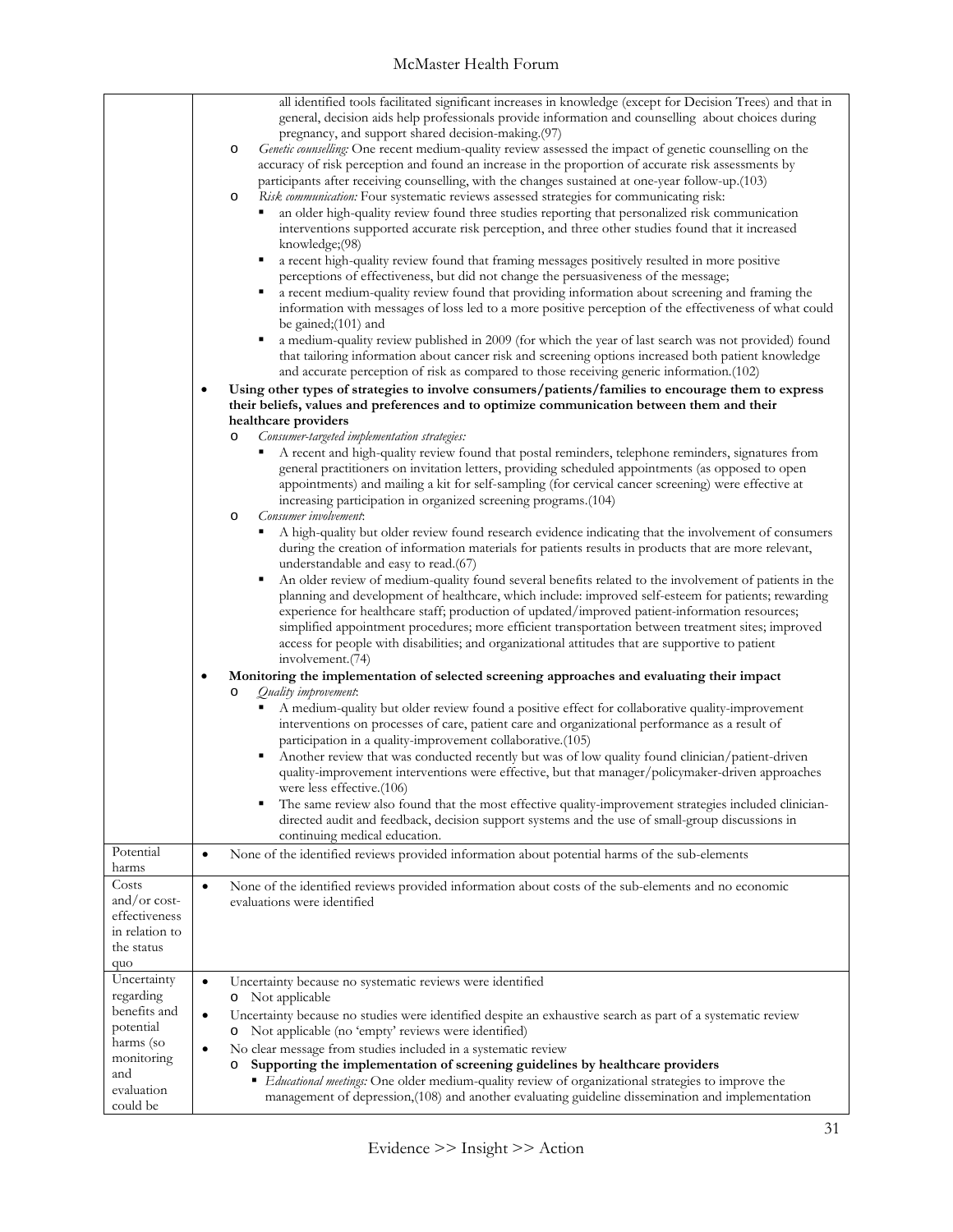| warranted if<br>the element<br>were<br>pursued)                      |           | strategies in general, (90) found educational meetings to be generally ineffective. However, one older<br>medium-quality review of interprofessional education for improving care for patients with mental health<br>problems found that educational meetings were generally effective.<br>" Financial incentives: A recent overview of systematic reviews found that financial incentives were generally<br>ineffective at improving compliance with guidelines, (96) and a recent medium-quality review found<br>insufficient evidence to determine the effectiveness of provider incentives for increasing the delivery or<br>promotion of screening for breast, cervical and colorectal cancer.(94)<br>O Developing decision aids or decision support systems about optimal screening for<br>consumers/patients<br>• An older, high-quality review found limited evidence to determine whether personalizing risk<br>communication (either in writing, verbally or visual presentations) increased the uptake of screening tests<br>or supported informed decision-making (98)<br>A medium-quality review found limited evidence from which to be able to assess the effectiveness of<br>using a website tailored to cancer risk factors to increase patient's knowledge and perceptions of risk. (102)<br>Using other types of strategies to involve consumers/patients/families to encourage them to<br>$\circ$<br>express their beliefs, values and preferences and to optimize communication between them and<br>their healthcare providers<br>A recent medium-quality review found no significant effect of patient participation in face-to-face primary<br>care consultations on patient- or disease-related outcomes.(109) |
|----------------------------------------------------------------------|-----------|----------------------------------------------------------------------------------------------------------------------------------------------------------------------------------------------------------------------------------------------------------------------------------------------------------------------------------------------------------------------------------------------------------------------------------------------------------------------------------------------------------------------------------------------------------------------------------------------------------------------------------------------------------------------------------------------------------------------------------------------------------------------------------------------------------------------------------------------------------------------------------------------------------------------------------------------------------------------------------------------------------------------------------------------------------------------------------------------------------------------------------------------------------------------------------------------------------------------------------------------------------------------------------------------------------------------------------------------------------------------------------------------------------------------------------------------------------------------------------------------------------------------------------------------------------------------------------------------------------------------------------------------------------------------------------------------------------------------------------------|
| Key                                                                  | $\bullet$ | Developing decision aids or decision support systems about optimal screening for consumers/patients                                                                                                                                                                                                                                                                                                                                                                                                                                                                                                                                                                                                                                                                                                                                                                                                                                                                                                                                                                                                                                                                                                                                                                                                                                                                                                                                                                                                                                                                                                                                                                                                                                    |
| elements of<br>the policy<br>element if it<br>was tried<br>elsewhere |           | Communicating clinical evidence: An older low-quality review found, based on the limited evidence available as<br>$\circ$<br>well as expert opinion, five components for efforts to frame and communicate clinical evidence to improve<br>patient understanding: understanding the patient's (and family members') experience and expectations;<br>building partnerships; providing evidence (including a balanced discussion of uncertainties); presenting<br>recommendations informed by clinical judgment and patient preferences; and checking for understanding<br>and agreement. (110)                                                                                                                                                                                                                                                                                                                                                                                                                                                                                                                                                                                                                                                                                                                                                                                                                                                                                                                                                                                                                                                                                                                                           |
|                                                                      | $\bullet$ | Using other types of strategies to involve consumers/patients/families to encourage them to express                                                                                                                                                                                                                                                                                                                                                                                                                                                                                                                                                                                                                                                                                                                                                                                                                                                                                                                                                                                                                                                                                                                                                                                                                                                                                                                                                                                                                                                                                                                                                                                                                                    |
|                                                                      |           | their beliefs, values and preferences and to optimize communication between them and their                                                                                                                                                                                                                                                                                                                                                                                                                                                                                                                                                                                                                                                                                                                                                                                                                                                                                                                                                                                                                                                                                                                                                                                                                                                                                                                                                                                                                                                                                                                                                                                                                                             |
|                                                                      |           | healthcare providers                                                                                                                                                                                                                                                                                                                                                                                                                                                                                                                                                                                                                                                                                                                                                                                                                                                                                                                                                                                                                                                                                                                                                                                                                                                                                                                                                                                                                                                                                                                                                                                                                                                                                                                   |
|                                                                      |           | • A recent high-quality review found that long, detailed letters may increase inequalities in participation by<br>discouraging those with lower educational levels.(104)                                                                                                                                                                                                                                                                                                                                                                                                                                                                                                                                                                                                                                                                                                                                                                                                                                                                                                                                                                                                                                                                                                                                                                                                                                                                                                                                                                                                                                                                                                                                                               |
|                                                                      | $\bullet$ | Monitoring the implementation of selected screening approaches and evaluating their impact<br>Public reporting. An older low-quality review examined practices for using public reporting of performance as<br>a way of improving healthcare quality, and suggests that for public reporting to be effective it should focus<br>on information directly related to a program's objectives, audience, content, product, distribution and<br>impacts.(111)                                                                                                                                                                                                                                                                                                                                                                                                                                                                                                                                                                                                                                                                                                                                                                                                                                                                                                                                                                                                                                                                                                                                                                                                                                                                               |
| Stakeholders'                                                        | $\bullet$ | Using other types of strategies to involve consumers/patients/families to encourage them to express                                                                                                                                                                                                                                                                                                                                                                                                                                                                                                                                                                                                                                                                                                                                                                                                                                                                                                                                                                                                                                                                                                                                                                                                                                                                                                                                                                                                                                                                                                                                                                                                                                    |
| views and                                                            |           | their beliefs, values and preferences and to optimize communication between them and their                                                                                                                                                                                                                                                                                                                                                                                                                                                                                                                                                                                                                                                                                                                                                                                                                                                                                                                                                                                                                                                                                                                                                                                                                                                                                                                                                                                                                                                                                                                                                                                                                                             |
| experience                                                           |           | healthcare providers                                                                                                                                                                                                                                                                                                                                                                                                                                                                                                                                                                                                                                                                                                                                                                                                                                                                                                                                                                                                                                                                                                                                                                                                                                                                                                                                                                                                                                                                                                                                                                                                                                                                                                                   |
|                                                                      |           | Patient involvement in treatment: An older medium-quality review found that:<br>$\circ$<br>• the preferences of patients' involvement in cancer treatment vary, with the majority of patients preferring                                                                                                                                                                                                                                                                                                                                                                                                                                                                                                                                                                                                                                                                                                                                                                                                                                                                                                                                                                                                                                                                                                                                                                                                                                                                                                                                                                                                                                                                                                                               |
|                                                                      |           | a collaborative role in treatment decision-making and a significant minority preferring a passive or active<br>role; and                                                                                                                                                                                                                                                                                                                                                                                                                                                                                                                                                                                                                                                                                                                                                                                                                                                                                                                                                                                                                                                                                                                                                                                                                                                                                                                                                                                                                                                                                                                                                                                                               |
|                                                                      |           | • many patients experience a dissonance between their preferred role and the role they perceive they                                                                                                                                                                                                                                                                                                                                                                                                                                                                                                                                                                                                                                                                                                                                                                                                                                                                                                                                                                                                                                                                                                                                                                                                                                                                                                                                                                                                                                                                                                                                                                                                                                   |
|                                                                      |           | actually played. (112)                                                                                                                                                                                                                                                                                                                                                                                                                                                                                                                                                                                                                                                                                                                                                                                                                                                                                                                                                                                                                                                                                                                                                                                                                                                                                                                                                                                                                                                                                                                                                                                                                                                                                                                 |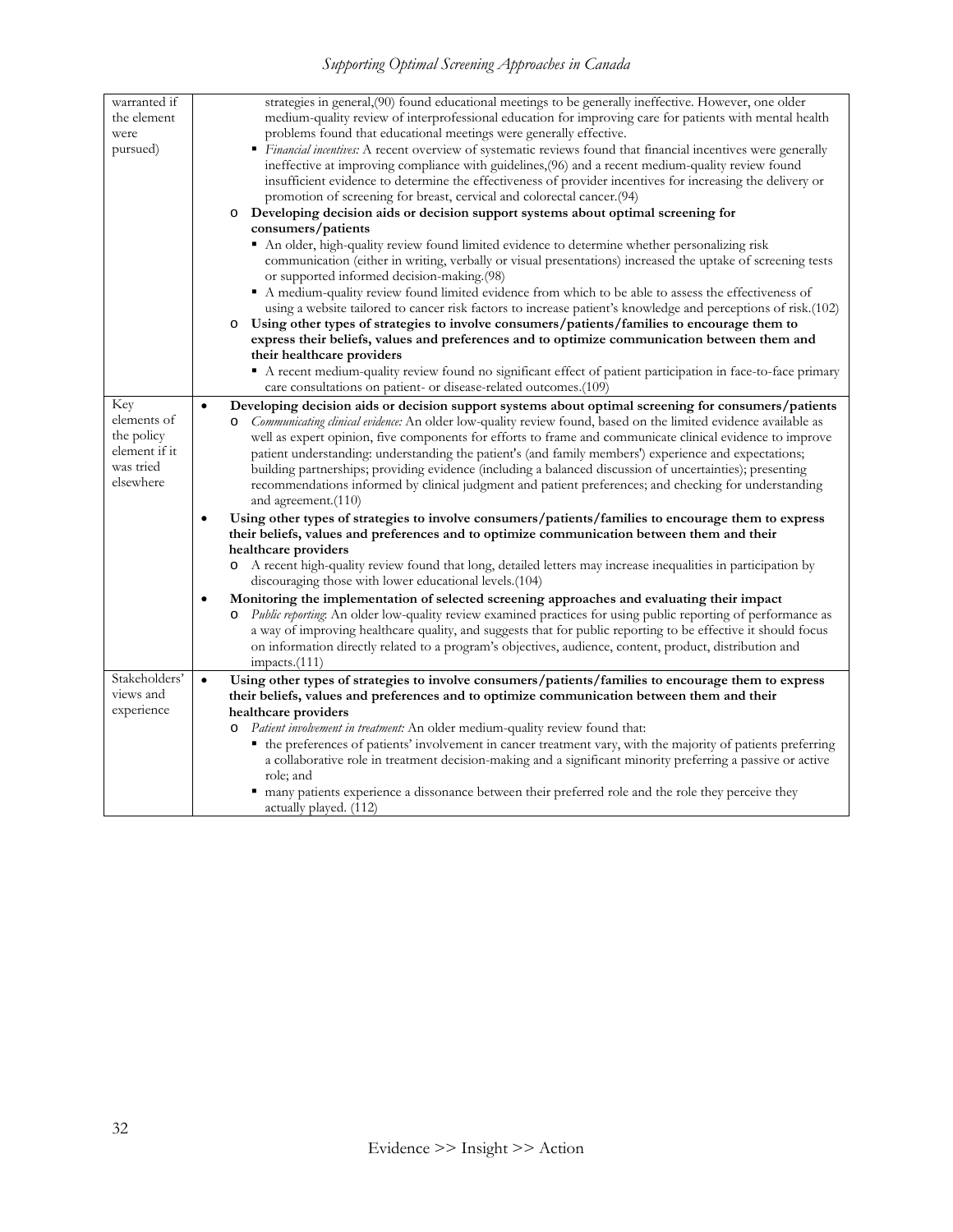#### <span id="page-33-0"></span>**Additional equity-related observations about the three elements**

Few of the reviews addressing the three elements provided findings specifically about the priority groups for this evidence brief (people living in rural and remote areas or people of low socioeconomic status and people from disadvantaged ethno-cultural communities), either because no studies were included in the reviews that focused on these populations or because insufficient detail was reported in reviews to make this assessment.

The reviews that we noted as having implications related to either of the priority populations focused on approaches to consumer involvement. Related to the first element (a model to coordinate decision-making about screening across sectors and/or jurisdictions), one review noted that equity (in general) is a key principle considered during priority-setting processes for healthcare,(77) and another found that equity/fairness was the most frequently mentioned criterion in a review of decision criteria for resource allocation and healthcare decision-making.(69) Similarly, another review indicated that approaches to interactive public engagement during the process of developing healthcare policies and programs need to be tailored to the broader policy context surrounding specific topics, including being attentive to the group(s) engaged, the history of the issue and any power dynamics that could emerge among the groups during the engagement process.(73) Related to the second element (establishing a 'hub' to coordinate evidence synthesis and recommendation development), one of the key recommendations we extracted from the series of reviews of methods about the development of guidelines, highlighted the need for consumer involvement in all stages of guideline development.(84) With respect to equity, consumer involvement in guideline development is important as it helps to ensure the views and perspectives of groups that are disproportionately affected by a particular issue are heard and incorporated into the recommendations that are developed. Lastly, related to the third element (supporting the implementation of guidelines), one review evaluated interventions that provide patients with tailored cancer risk and cancer screening information, and found that it led to increased cancer risk perception and knowledge of breast cancer as compared to generic information.(102) In addition, a recent high-quality review found that long, detailed invitation letters to an organized cancer screening program may increase inequalities in participation by discouraging those with lower educational levels.(104) Therefore, tailoring letters using concise and nontechnical language could be important for increasing participation more generally and for conveying information to people from different ethno-cultural communities where perceptions of risk and/or knowledge of particular diseases may vary.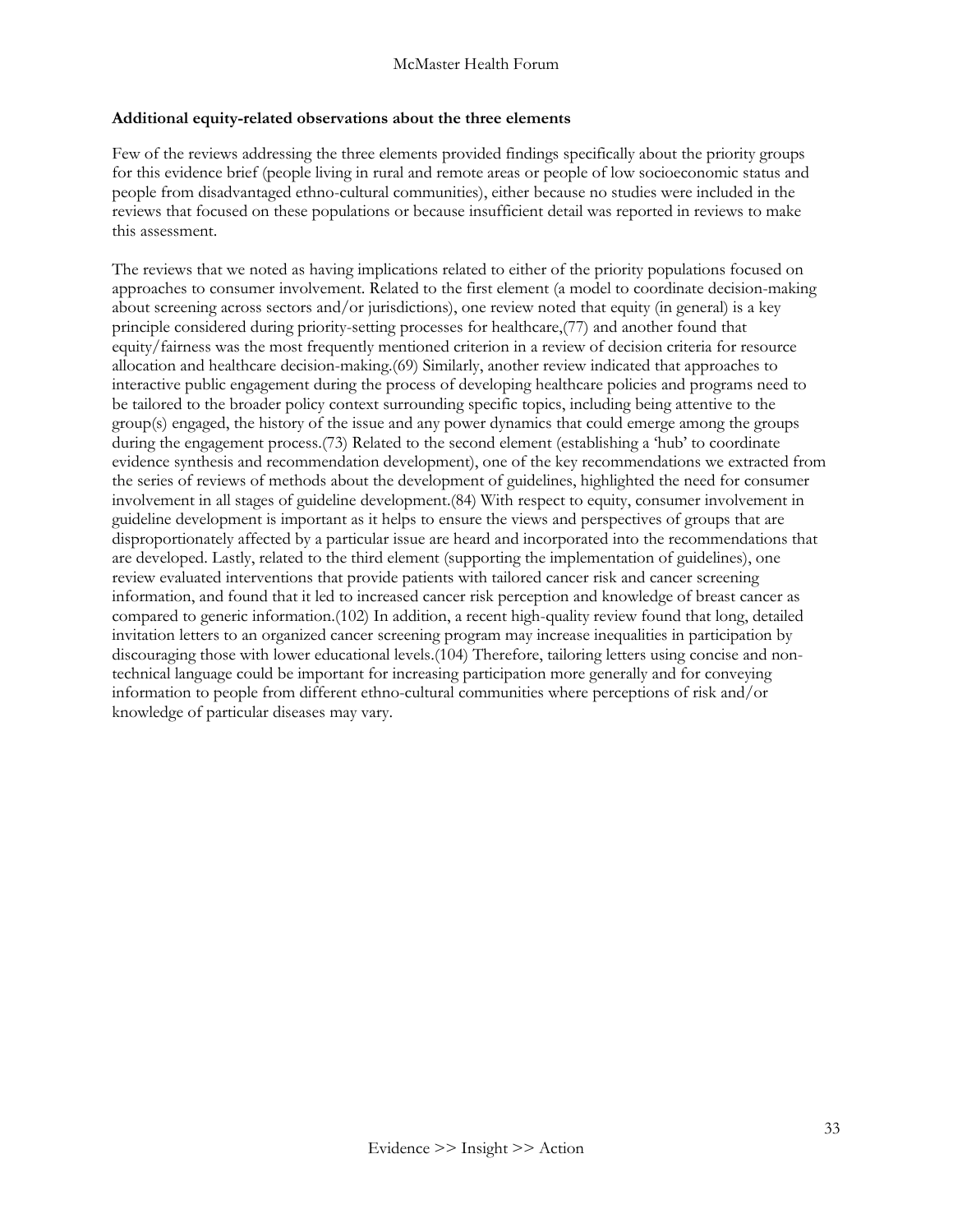## <span id="page-34-0"></span>**IMPLEMENTATION CONSIDERATIONS**

Potential barriers to supporting optimal screening approaches in Canada can be identified at the level of individuals (e.g., limited uptake of recommendations due to over enthusiasm for certain approaches to screening), providers (e.g., lack of adherence to guidelines that may challenge their professional attitudes or behaviours), organizations (e.g., lack of interest or willingness to collaborate in a coordinated model that considers screening for many different diseases), and systems (e.g., lack of political will to invest the resources needed to establish and sustain a 'hub' for evidence synthesis). A list of potential barriers to implementing the three elements is provided in Table 5.

| Levels             | Element 1: Create a model to<br>coordinate decision-making<br>about screening across sectors<br>and/or jurisdictions                                                                                     | Element 2: Establish a 'hub' to<br>coordinate evidence synthesis<br>and recommendation<br>development to support<br>optimal screening                                                                                                                                                                                                  | Element 3 - Support optimal<br>implementation of screening<br>approaches                                                                                                                                                            |
|--------------------|----------------------------------------------------------------------------------------------------------------------------------------------------------------------------------------------------------|----------------------------------------------------------------------------------------------------------------------------------------------------------------------------------------------------------------------------------------------------------------------------------------------------------------------------------------|-------------------------------------------------------------------------------------------------------------------------------------------------------------------------------------------------------------------------------------|
| Patient/Individual | None identified                                                                                                                                                                                          | None identified                                                                                                                                                                                                                                                                                                                        | Consumers/patients may not<br>adopt recommendations due to<br>overenthusiasm for certain<br>approaches to screening                                                                                                                 |
| Care provider      | Providers may view a decision-<br>making model that makes<br>recommendations about what<br>screening approaches to adopt as<br>an encroachment on their<br>professional autonomy                         | Experts may be unwilling or<br>uninterested in being engaged in a<br>panel or a process to develop a<br>'workbook' that may address<br>screening for a range of diseases,<br>many of which would not be<br>within their areas of expertise                                                                                             | Providers may be unwilling to<br>participate in strategies to support<br>the implementation of practice<br>guidelines that challenge their<br>current practice                                                                      |
| Organization       | Organizations working in different<br>disease sectors may be unwilling<br>or uninterested in collaborating in<br>a coordinated model that<br>considers screening for many<br>different diseases          | Existing synthesis 'hubs' may be<br>unwilling, or uninterested, in<br>becoming part of a 'central hub,'<br>or they may lack the resources to<br>expand their mandate to include<br>evidence synthesis for screening<br>approaches (if a 'hub' were to be<br>implemented by expanding the<br>remit of an existing synthesis<br>program) | Organizations with frequent staff<br>turnover may not see value in<br>investing heavily in efforts such as<br>education and training to support<br>the implementation of guidelines<br>(especially those with limited<br>resources) |
| System             | Federal, provincial and territorial<br>governments may be unwilling or<br>uninterested in creating a model<br>that coordinates decision-making<br>about screening across sectors<br>and/or jurisdictions | Federal, provincial and territorial<br>governments may not be willing to<br>invest the resources required to<br>develop and sustain a 'hub' to<br>coordinate evidence synthesis and<br>recommendation development,<br>and those with synthesis hubs in<br>place may view this as a<br>duplication of resources                         | None identified                                                                                                                                                                                                                     |

### **Table 5: Potential barriers to implementing the elements**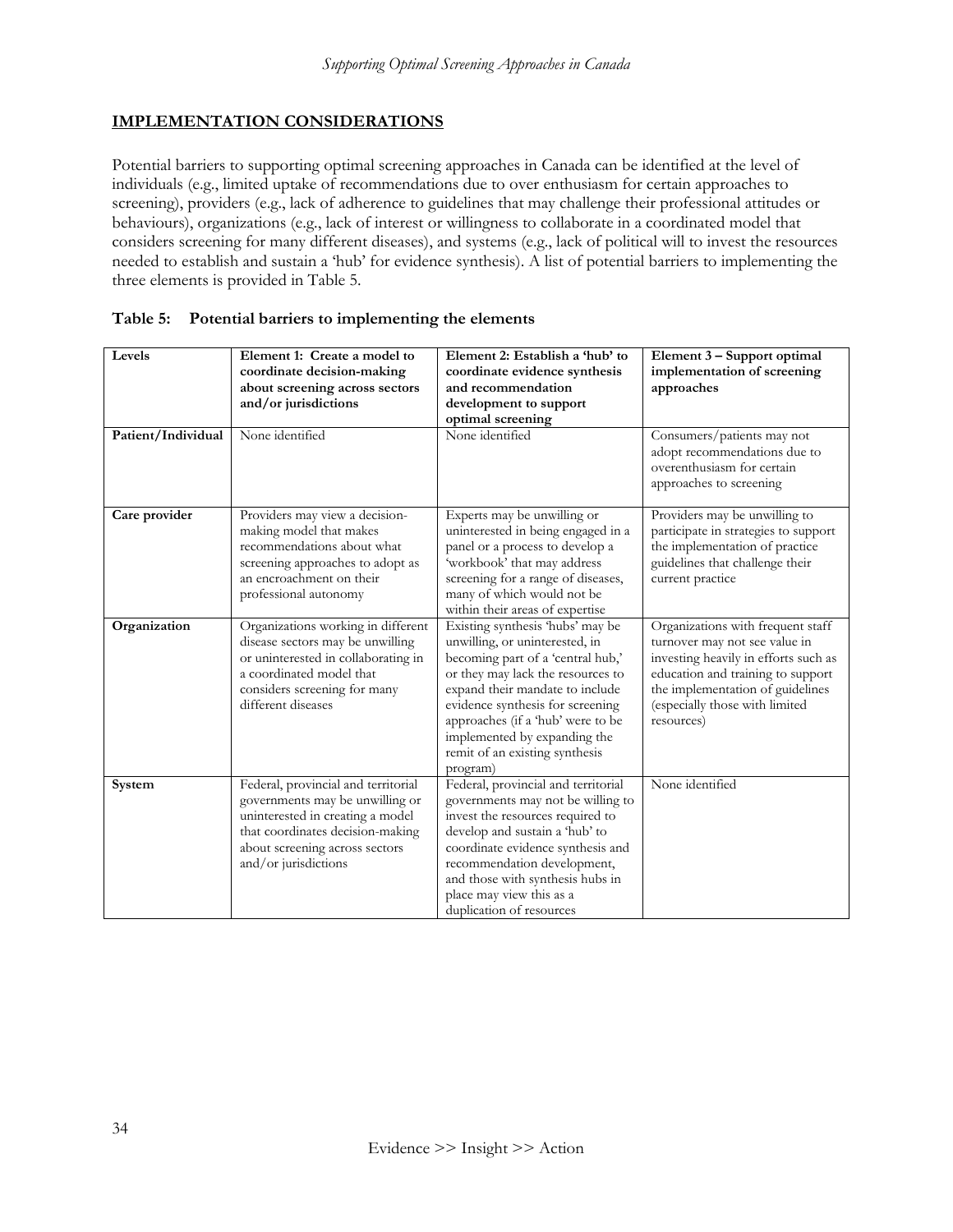In addition to considering barriers to implementation, it is important to also consider potential opportunities or 'windows of opportunity' for implementing the elements, which we outline in Table 6.

| Table 6: Potential windows of opportunity for implementing the elements |  |  |  |  |  |  |  |  |
|-------------------------------------------------------------------------|--|--|--|--|--|--|--|--|
|-------------------------------------------------------------------------|--|--|--|--|--|--|--|--|

| Type             | Element 1: Create a model to<br>coordinate decision-making<br>about screening across sectors<br>and/or jurisdictions | Element 2: Establish a 'hub' to<br>coordinate evidence synthesis<br>and recommendation<br>development to support<br>optimal screening                                | Element 3 – Support optimal<br>implementation of screening<br>approaches |  |  |  |  |  |
|------------------|----------------------------------------------------------------------------------------------------------------------|----------------------------------------------------------------------------------------------------------------------------------------------------------------------|--------------------------------------------------------------------------|--|--|--|--|--|
| General          |                                                                                                                      | After being disbanded in 2005, the CTFPHC was re-established in 2010 and could provide an existing<br>model and infrastructure to work from for all of the elements. |                                                                          |  |  |  |  |  |
| Element-specific | None identified                                                                                                      | None identified                                                                                                                                                      | None identified                                                          |  |  |  |  |  |

We identified one decision-support guide (focused on population-based genetic screening) and two task forces/groups that could be drawn on as models for how to support coordinated action across jurisdictions. The goal of the decision-support guide is to provide a "systematic and transparent approach to guide genetic screening policymaking in a way that enables more balanced and informed decisions,"(39) and was developed through literature reviews and consultations with stakeholders and experts. In general, the decision guide provides a process that includes a set of underlying principles, decision nodes, criteria and types of supporting evidence that might be considered for making judgments about the benefits and risks of screening from the perspective of individuals and families, target population(s) and society.(113)

Perhaps the most directly applicable example of how to operationalize some or all of the elements is the CTFPHC.(114) The Task Force is an independent panel of clinicians and methodologists and makes recommendations for preventive actions by primary care providers based on research syntheses and through grading the quality of evidence and strength of recommendations from the syntheses.(115) While the focus of the task force relates more broadly to preventive health care, screening is a key component within this scope and therefore provides both a model for how to approach evidence synthesis and recommendation development to support optimal screening, and a mechanism through which a coordinating 'hub' might be operationalized.

A second example of how to operationalize some or all of the elements is the immunization sector, which (as outlined in the problem section) faces similar challenges as those encountered in screening. In 2003 a National Immunization Strategy was approved by the Federal/Provincial/Territorial (F/P/T) Conference of Deputy Ministers of Health with the aim of providing a "framework for inter-jurisdictional collaboration to improve the relevance, effectiveness and efficacy of immunization programming in Canada."(116) The strategy was initially supported with a federal investment of \$45 million over five years, which is now \$5.6 million per year on an ongoing basis, with additional investments and in-kind contributions from provincial and territorial authorities. As the National Immunization Strategy Task Group (NIS-TG) outlines, the strategy "is a collaborative pan-Canadian Initiative that provides a vehicle for  $F/P/T$  jurisdictions to pursue opportunities of mutual interest and benefit, and to create consistent, equitable approaches to immunization planning, purchasing, delivery and education."(116) As can be seen, the National Immunization Strategy is very similar to the elements presented in this evidence brief and could be used as a model for how to implement and achieve similar progress for screening approaches in Canada. For example, the review conducted by the NIS-TG outlines several successes of the strategy so far, including support for expert review and guidance, stronger core competencies for program design and delivery, improved safety and public confidence, security of vaccine supply (which could be analogous to securing consistent and timely access to laboratory services) and enhanced federal/provincial/territorial collaboration in areas of mutual interest and benefit.(116)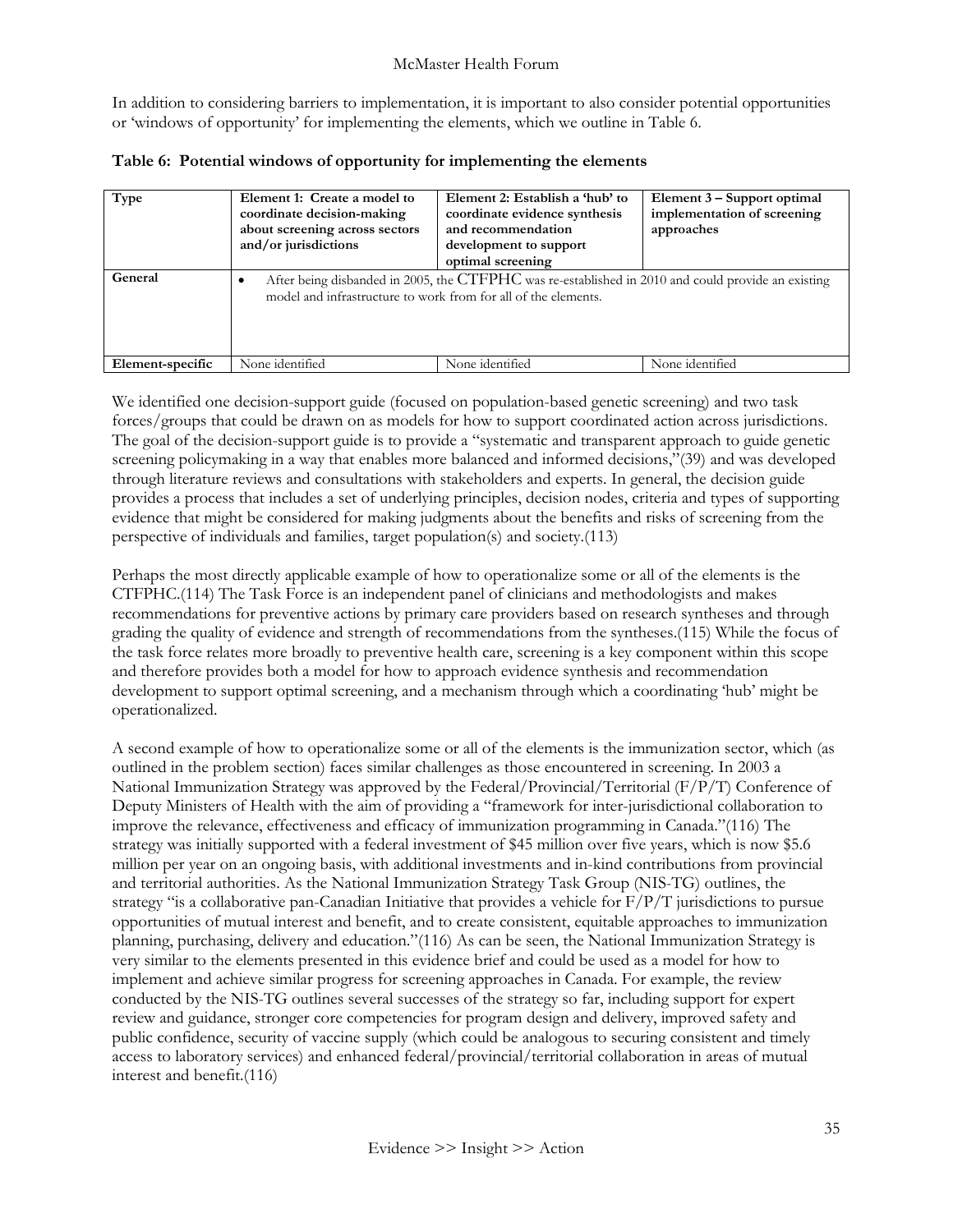# <span id="page-36-0"></span> **REFERENCES**

- 1. Health Canada. 2003 First Ministers' Accord on Health Care Renewal. [http://www](http://www/) hc-sc gc ca/hcssss/delivery-prestation/fptcollab/2003accord/index-eng php 2006 May 8;Available from: URL: <http://www.hc-sc.gc.ca/hcs-sss/delivery-prestation/fptcollab/2003accord/index-eng.php>
- 2. Health Canada. A 10-year Plan to Strengthen Helath Care. [http://www](http://www/).hc-sc gc ca/hcs-sss/deliveryprestation/fptcollab/2004-fmm-rpm/index-eng php 2006 May 9;Available from: URL: <http://www.hc-sc.gc.ca/hcs-sss/delivery-prestation/fptcollab/2004-fmm-rpm/index-eng.php>
- 3. Health Council of Canada. A Scoping Review of Screening in Canada. Toronto, Canada: Health Council of Canada; 2013.
- 4. Andreatta D. Canada has no national standard for newborn screening. Here's why it should. Globe & Mail 2013 Aug 25.
- 5. Andermann A, Blancquaert I, Déry V. Genetic screening: a conceptual framework for programmes and policy-making. Journal of Health Services Research & Policy 2010;15(2):90-7.
- 6. Leddin DJ, Enns R, Hilsden R, Plourde V, Rabeneck L, Sadowski D et al. Canadian Association of Gastroenterology position statement on screening individuals at average risk for developing colorectal cancer. Canadian Journal of Gastroenterology 2010;24(12):705-14.
- 7. Mema SC, McIntryre L, Musto R. Childhood vision screening in Canada: Public health evidence and practice. Canadian Journal of Public Health 2012;103(1):40-5.
- 8. Morrison A, Dowler J. Newborn Screening for Disorders and Abnormalities in Canada [Environmental Scan - Issue 26]. Ottawa, Canada: Canadian Agency for Drugs and Technologies in Health; 2011.
- 9. Wilson K, Kennedy SK, Potter BK, Geraghty MT, Chakraborty P. Developing a national newborn screening strategy for Canada. Health Law Review 2010;18(2):31-9.
- 10. Hanley WB. Newborn screening in Canada Are we out of step? Paediatrics & Child Health 2005;10(4):203-7.
- 11. Raffle A, Gray M. Screening Evidence and Practice. Oxford, United Kingdom: Oxford University Press; 2007.
- 12. UK National Screening Committee. UK Screening Portal. Public Health England 2013 June 13;Available from: URL:<http://www.screening.nhs.uk/>
- 13. Hayeems R, Chakraborty P. A Practical Definition and Key Concepts of Population-Based Screening. BORN Bulletin 2012;3(2):1.
- 14. Wilson JMG, Junger G. Principles and Practice of Screening for Disease. Geneva, Switzerland: World Health Organization; 1968.
- 15. Australian Population Health Development Principal Committee Screening Committee. Population Based Screening Framework. Barton, Australia: Commonwealth of Australia; 2008.
- 16. Australian Population Health Development Principal Committee Screening Committee. Population Based Screening Framework. Barton, Australia: Commonwealth of Australia; 2008.
- 17. Australian Population Health Development Principal Committee Screening Committee. Population Based Screening Framework. 2008.
- 18. Last JM. A Dictionary of Public Health. Oxford, United Kingdom: Oxford University Press; 2006.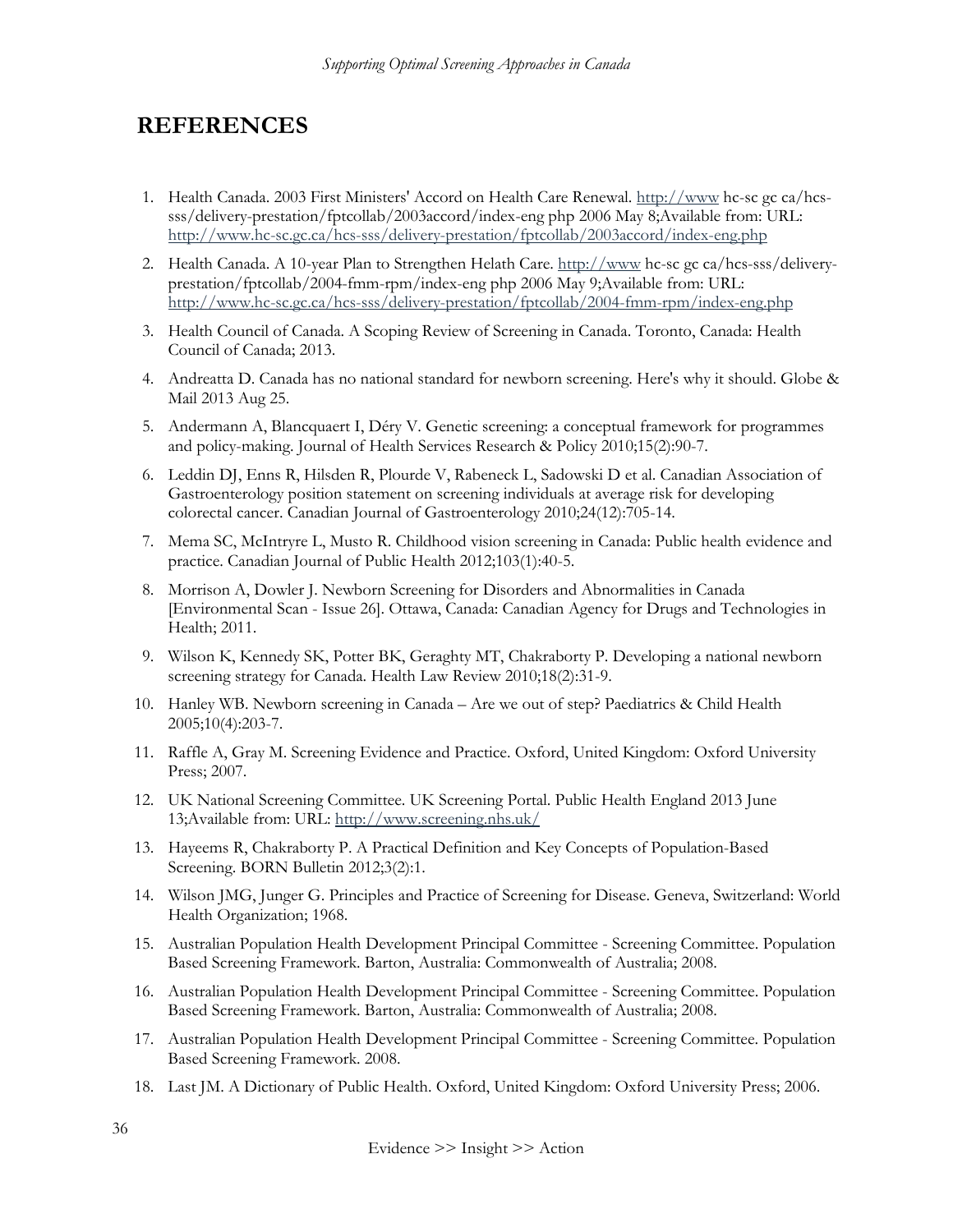- 19. Ruf R, Morgan O. Diagnosis and Screening: Differences between screening and diagnostic tests, case finding. HealthKnowledge 2008;Available from: URL: [http://www.healthknowledge.org.uk/public](http://www.healthknowledge.org.uk/public-health-textbook/disease-causation-diagnostic/2c-diagnosis-screening/screening-diagnostic-case-finding)[health-textbook/disease-causation-diagnostic/2c-diagnosis-screening/screening-diagnostic-case](http://www.healthknowledge.org.uk/public-health-textbook/disease-causation-diagnostic/2c-diagnosis-screening/screening-diagnostic-case-finding)[finding](http://www.healthknowledge.org.uk/public-health-textbook/disease-causation-diagnostic/2c-diagnosis-screening/screening-diagnostic-case-finding)
- 20. Dobrow MJ, Hagens V, Chafe R, Sullivan T, Rabeneck L. A systematic review and consolidation of decision principles for determining the acceptability of starting a screening program. Draft working paper. 2010.
- 21. World Health Organization. Surveillance. World Health Organization 2013 June 14;Available from: URL: [http://www.who.int/tobacco/surveillance/about\\_surveillance/en/](http://www.who.int/tobacco/surveillance/about_surveillance/en/)
- 22. Canadian Organization for Rare Disorders. Newborn Screening in Canada Status Report. Toronto, Canada: Canadian Organization for Rare Disorders; 2013.
- 23. Canadian Partnership Against Cancer. The 2012 Cancer System Performance Report. Toronto, Canada: Canadian Partnership Against Cancer; 2012.
- 24. Canadian Partnership Against Cancer. Breast Cancer Control in Canada: A System Performance Special Focus Report. Toronto, Canada: Canadian Partnership Against Cancer; 2012.
- 25. Sewitch M, Fournier C, Ciampi A, Dyachenko A. Adherence to colorectal cancer screening guidelines in Canada. BMC Gastroenterology 2007;7(1):39.
- 26. Canadian Task Force on Preventive Health Care. Recommendations on Screening for High Blood Pressure in Canadian Adults. Edmonton, Canada: Canadian Task Force on Preventive Health Care; 2012.
- 27. Canadian Task Force on Preventive Health Care. Recommendations on screening for Type 2 diabetes in adults. Canadian Medical Association Journal 2012;184(15):1687-96.
- 28. Ciliska D, Fitzpatrick-Lewis D, Brown J, Usman A, Rice M. Screening for Prostate Cancer with Prostate Specific Antigen. Edmonton, Canada: Canadian Task Force on Preventive Health Care; 2013.
- 29. U.S.Preventive Services Task Force. Screening for Prostate Cancer Current Recommendation. U S Preventive Services Task Force 2012 May;Available from: URL: <http://www.uspreventiveservicestaskforce.org/prostatecancerscreening.htm>
- 30. Ontario Ministry of Health and Long-Term Care. Ontario Prostate-Specific Antigen (PSA) Clinical Guidelines - Summary. Ontario Ministry of Health and Long-Term Care 2003;Available from: URL: [http://www.health.gov.on.ca/english/providers/pub/cancer/psa/psa\\_summary/summary.html](http://www.health.gov.on.ca/english/providers/pub/cancer/psa/psa_summary/summary.html)
- 31. Izawa JL, Klotz L, Siemens DR, Kassouf W, So A, Jordan J et al. Prostate cancer screening: Canadian guidelines 2011. Canadian Urological Association Journal 2011;5(4):235-40.
- 32. Toward Optimized Practice. Clinical Practice Guidelines. Toward Optimized Practice 2013 September 3;Available from: URL:<http://www.topalbertadoctors.org/cpgs/>
- 33. Beaulac JA, Fry RN, Onysko J. Lifetime and recent prostate specific antigen (PSA) screening of men for prostate cancer in Canada. Canadian Journal of Public Health 2006;97(3):171-6.
- 34. Bangma CH, Roemeling S, Schr+Âder FH. Overdiagnosis and overtreatment of early detected prostate cancer. World Journal of Urology 2007;25(1):3-9.
- 35. Etzioni R, Penson DF, Legler JM, di Tommaso D, Boer R, Gann PH et al. Overdiagnosis Due to Prostate-Specific Antigen Screening: Lessons From U.S. Prostate Cancer Incidence Trends. Journal of the National Cancer Institute 2002;94(13):981-90.
- 36. Brawley OW. Prostate Cancer Screening: What We Know, Don't Know, and Believe. Annals of Internal Medicine 2012;157(2):135-6.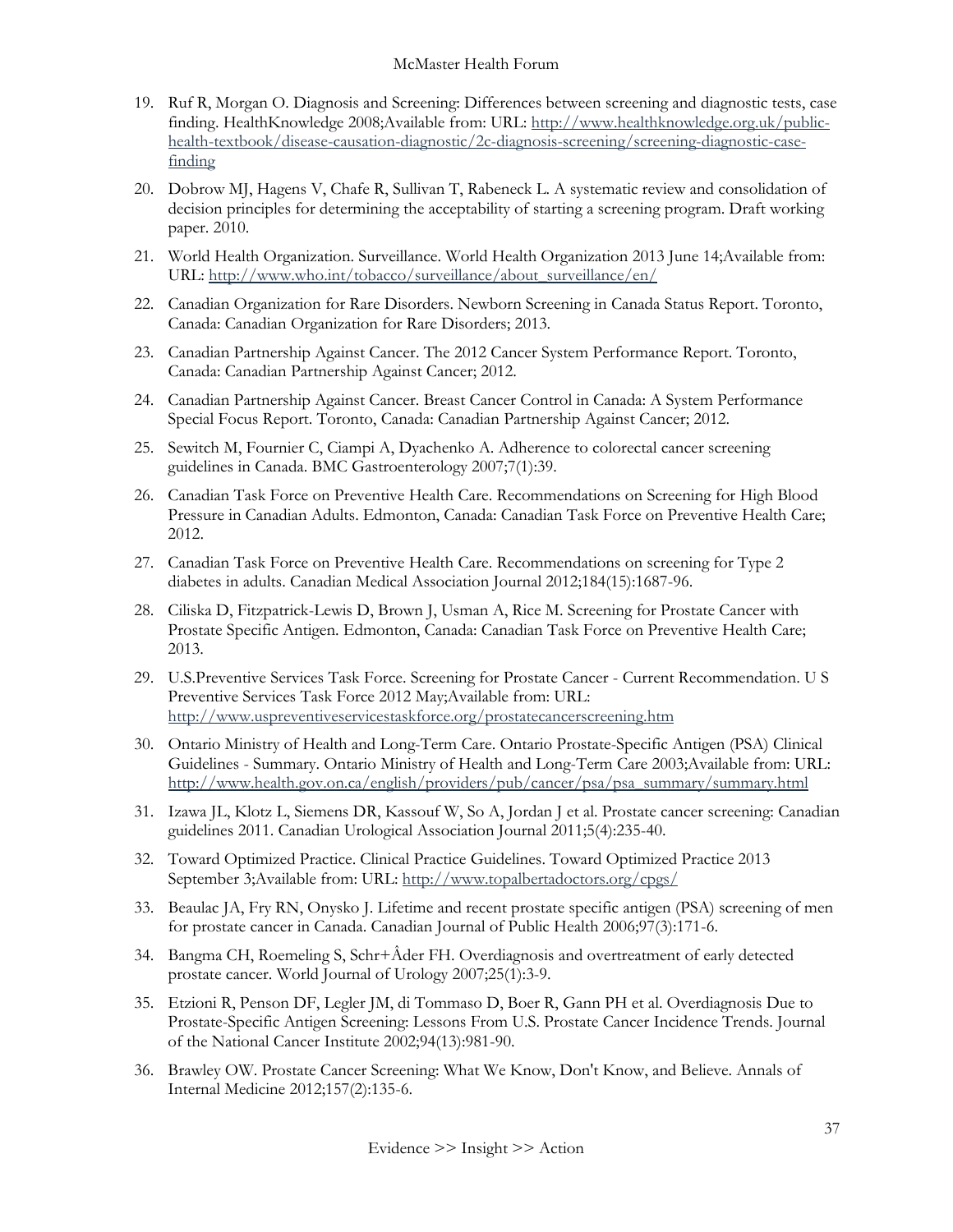- 37. Moynihan RN, Cooke GPE, Doust JA, Bero L, Hill S, Glasziou PP. Expanding Disease Definitions in Guidelines and Expert Panel Ties to Industry: A Cross-sectional Study of Common Conditions in the United States. PLoS Med 2013;10(8):e1001500.
- 38. Andermann A, Blancquaert I, Beauchamp S, Déry V. Revisiting Wilson and Junger in the genomic age: A review of screening criteria over the past 40 years. Bulletin of the World Health Organization 2008;86(4):317-9.
- 39. Andermann A, Blancquaert I, Beauchamp S, Costea I. Guiding Policy Decisions for Genetic Screening: Developing a Systematic and Transparent Approach. Public Health Genomics 2011;14(1):9-16.
- 40. Schwartz LM, Woloshin S, Fowler, Jr FJ, Welch H. Enthusiasm for cancer screening in the United States. JAMA 2004;291(1):71-8.
- 41. Bond M, Pavey T, Welch K, Cooper C, Garside R, Dean S et al. Systematic review of the psychological consequences of false-positive screening mammograms. Health Technology Assessment 2013;17(13):1-170, v-vi. doi: 10.3310/hta17130.
- 42. Lifford KJ, Clements A, Fraser L, Lancastle D, Brain K, on behalf of the PsyFOCS Management Group. A qualitative study of women's experiences of familial ovarian cancer screening. Psycho-Oncology 2013;DOI: 10.1002/pon.3324.
- 43. Maddison AR, Asada Y, Urquhart R. Inequity in access to cancer care: A review of the Canadian literature. Cancer Causes Control 2011;22(3):359-66.
- 44. St-Jacques S, Philibert MD, Langlois A, Daigle JM, Pelletier E, Major D et al. Geographic access to mammography screening centre and participation of women in the Quebec Breast Cancer Screening Programme. J Epidemiol Community Health 2013.
- 45. Grewal S, Bottorff JL, Balneaves LG. A Pap test screening clinic in a South Asian community of Vancouver, British Columbia: challenges to maintaining utilization. Public Health Nurs 2004 September;21(5):412-8.
- 46. Lofters A, Glazier RH, Agha MM, Creatore MI, Moineddin R. Inadequacy of cervical cancer screening among urban recent immigrants: a population-based study of physician and laboratory claims in Toronto, Canada. Prev Med 2007 June;44(6):536-42.
- 47. McDonald JT, Kennedy S. Cervical cancer screening by immigrant and minority women in Canada. J Immigr Minor Health 2007 October;9(4):323-34.
- 48. Redwood-Campbell L, Fowler N, Laryea S, Howard M, Kaczorowski J. 'Before you teach me, I cannot know': immigrant women's barriers and enablers with regard to cervical cancer screening among different ethnolinguistic groups in Canada. Can J Public Health 2011 May;102(3):230-4.
- 49. Assembly of First Nations. Access to Cancer Screening and First Nations. Ottawa, Canada: Assembly of First Nations; 2009.
- 50. Decker KM. Retention of screened women in the Manitoba Breast Screening Program. Can J Public Health 2008 May;99(3):216-20.
- 51. Elias B, Kliewer EV, Hall M, Demers AA, Turner D, Martens P et al. The burden of cancer risk in Canada's indigenous population: A comparative study of known risks in a Canadian region. Int J Gen Med 2011;4:699-709.
- 52. Sey MS, Gregor J, Adams P, Khanna N, Vinden C, Driman D et al. Wait times for diagnostic colonoscopy among outpatients with colorectal cancer: A comparison with Canadian Association of Gastroenterology targets. Can J Gastroenterol 2012;26(12):894-6.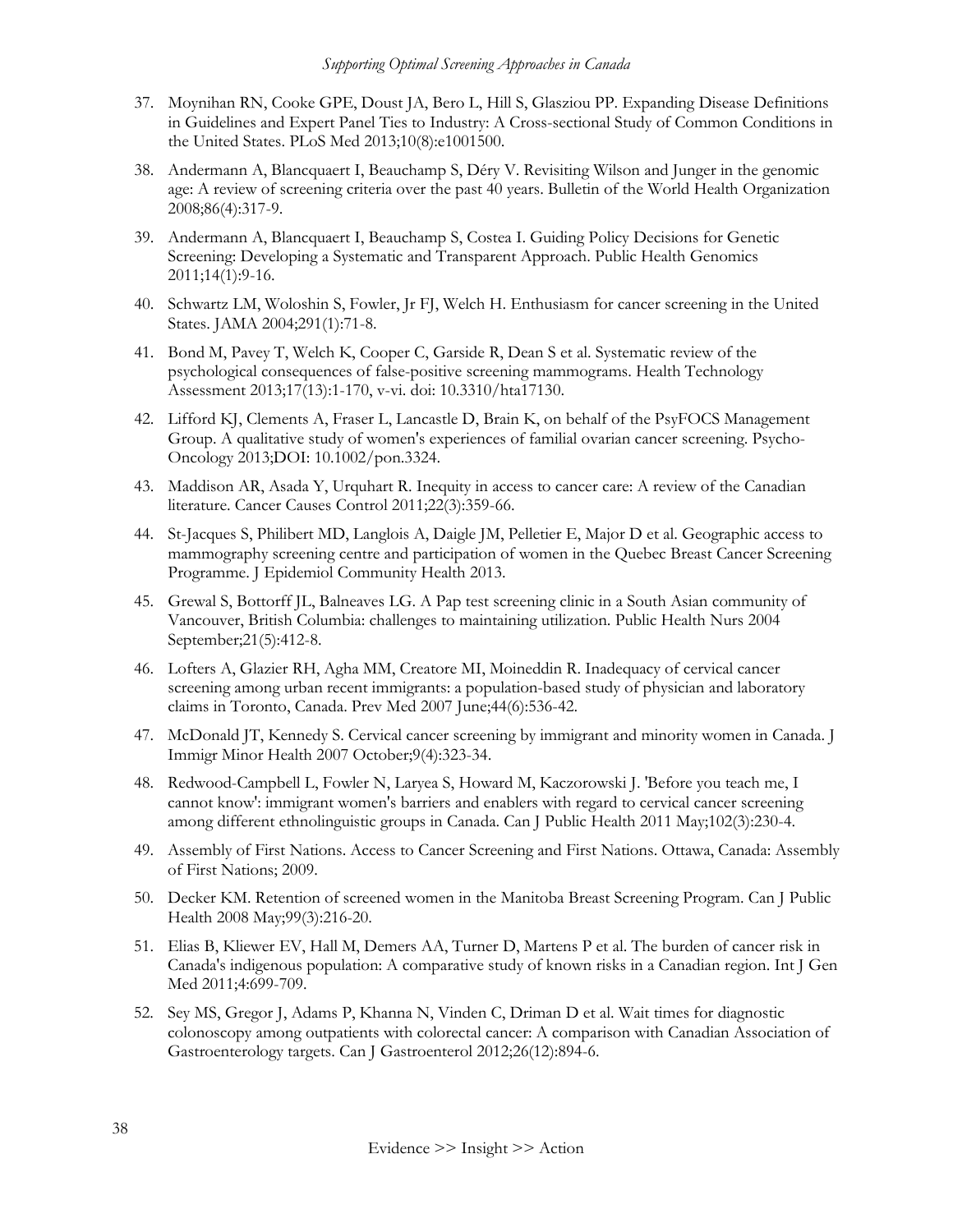- 53. Wai ES, Mackinnon M, Hooker R, Moccia P, Perry KR, Truong PT. Wait times in diagnostic evaluation and treatment for patients with stage III non-small cell lung cancer in British Columbia. Am J Clin Oncol 2012;35(4):373-7.
- 54. Singh H, Shu E, Demers A, Bernstein CN, Griffith J, Fradette K. Trends in time to diagnosis of colon cancer and impact on clinical outcomes. Can J Gastroenterol 2012;26(12):877-80.
- 55. Singh H, De CC, Shu E, Fradette K, Latosinsky S, Pitz M et al. Wait times from presentation to treatment for colorectal cancer: A population-based study. Can J Gastroenterol 2010;24(1):33-9.
- 56. Scott A, Peter S, Ouakrim DA, Willenberg L, Naccerella L, Furler J et al. The effect of financial incentives on the quality of health care provided by primary care physicians. Cochrane Database of Systematic Reviews 2011;(9):1-61.
- 57. Van Herck P, De Smedt D, Annemans L, Remmen R, Rosenthal M, Sermeus W. Systematic review: Effects, design choices, and context of pay-for-performance in health care. BMC Health Services Research 2010;10(1):247.
- 58. Ndegwa S. Funding of Laboratory Testing in Canada. Ottawa, Canada: Canadian Agency for Drugs and Technologies in Health; 2011.
- 59. Morrison A, Boudreau R. Evaluation Frameworks for Genetic Tests [Environmental Scan issue 36]. Ottawa, Canada: Canadian Agency for Drugs and Technologies in Health; 2012.
- 60. Eggertson L. Experts call for national immunization registry, coordinated schedules. Canadian Medical Association Journal 2011;183(3):E143-E144.
- 61. The Canadian Task Force on Preventive Health Care. Recommendations on screening for breast cancer in average-risk women aged 40-74 years. Canadian Medical Association Journal 2011;183(17):1991-2001.
- 62. Canadian Breast Cancer Foundation. Where Should I go for a Mammogram. Canadian Breast Cancer Foundation 2013 September 16;Available from: URL: [http://www.cbcf.org/central/AboutBreastHealth/EarlyDetection/Mammography/Pages/Where](http://www.cbcf.org/central/AboutBreastHealth/EarlyDetection/Mammography/Pages/Where-to-Get-a-Mammogram.aspx)[to-Get-a-Mammogram.aspx](http://www.cbcf.org/central/AboutBreastHealth/EarlyDetection/Mammography/Pages/Where-to-Get-a-Mammogram.aspx)
- 63. Javanparast S, Ward P, Young G, Wilson C, Carter S, Misan G et al. How equitable are colorectal cancer screening programs which include FOBTs? A review of qualitative and quantitative studies. Preventive Medicine 2010;50(4):165-72.
- 64. O'Malley AS, Forrest CB, Feng S, Mandelblatt J. Disparities despite coverage: Gaps in colorectal cancer screening among medicare beneficiaries. Archives of Internal Medicine 2005;165(18):2129-35.
- 65. Szczepura A. Access to health care for ethnic minority populations. Postgraduate Medical Journal 2005;81(953):141-7.
- 66. Martin-Misener R, Valaitis R, Wong ST, MacDonald M, Meagher-Stewart D, Kaczorowski J et al. A scoping literature review of collaboration between primary care and public health. Primary Health Care Research & Development 2012.
- 67. Nilsen ES, Myrhaug HT, Johansen M, Oliver S, Oxman AD. Methods of consumer involvement in developing healthcare policy and research, clinical practice guidelines and patient information material. Cochrane Database of Systematic Reviews 2006;(3):1-36.
- 68. Noorani HZ, Husereau DR, Boudreau R, Skidmore B. Priority setting for health technology assessments: A systematic review of current practical approaches. International Journal of Technology Assessment in Health Care 2007;23(3):310-5.
- 69. Guindo AL, Wagner M, Baltussen R, Rindress D, van TJ, Kind P et al. From efficacy to equity: Literature review of decision criteria for resource allocation and healthcare decision making. Cost Effectiveness and Resource Allocation 2012;10(1):9.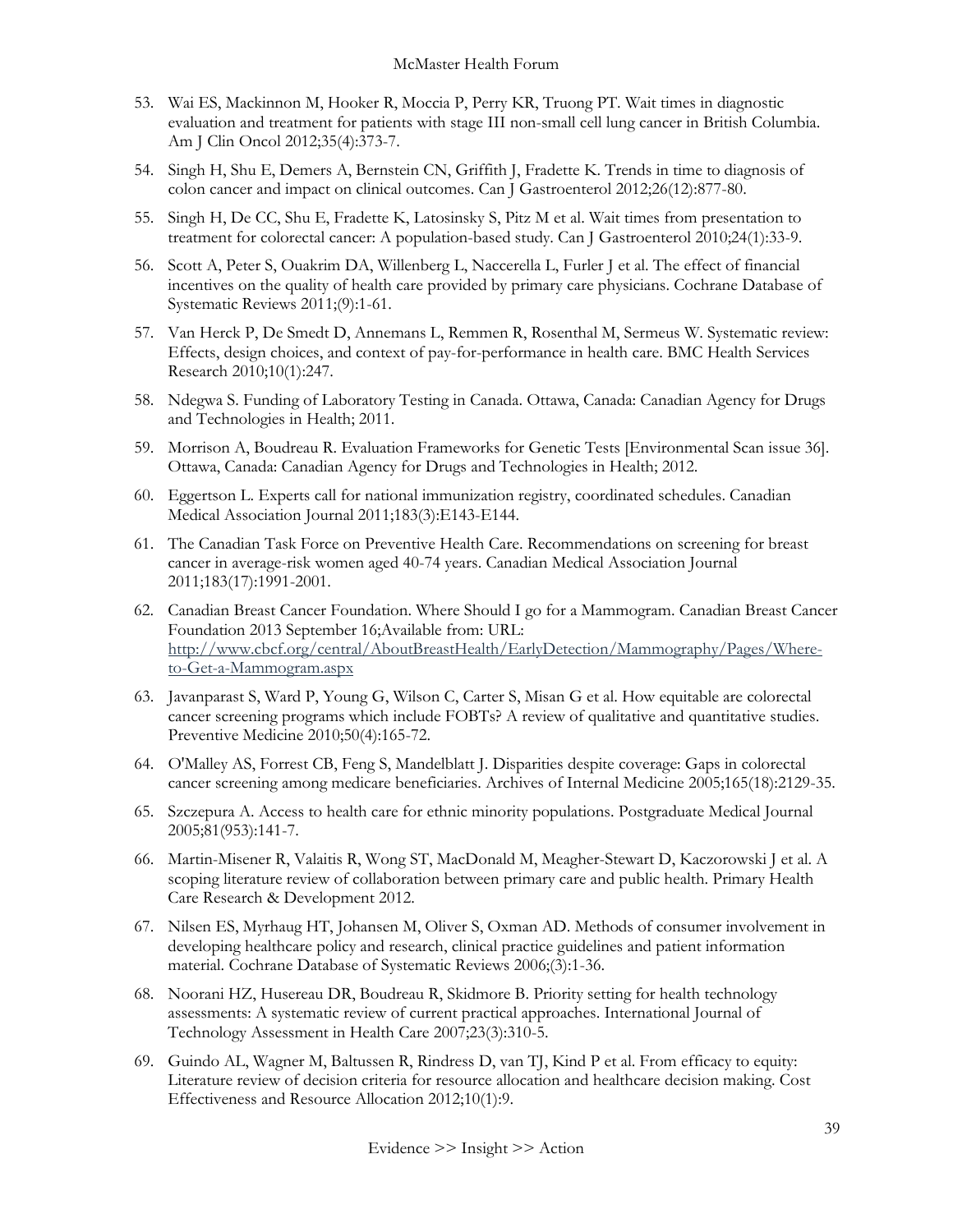- 70. Vuorenkoski L, Toiviainen H, Hemminki E. Decision-making in priority setting for medicines A review of empirical studies. Health Policy 2008;86(1):1-9.
- 71. Hubbard G, Kidd L, Donaghy E, McDonald C, Kearney N. A review of literature about involving people affected by cancer in research, policy and planning and practice. Patient Education and Counseling 2007;65(1):21-33.
- 72. Menon D, Stafinski T, Martin D, Windwick B, Singer P, Caulfield T. State of the science review: Incorporating public values and technical information into health care resource allocation decisionmaking. Edmonton, Canada: Alberta Innovates - Health Solutions; 2003.
- 73. Abelson J, Montesanti S, Li K, Gauvin F, Martin E. Effective strategies for interactive public engagement in the development of healthcare policies and programs. Ottawa, Canada: Canadian Health Services Research Foundation; 2010.
- 74. Crawford MJ, Rutter D, Manley C, Weaver T, Bhui K, Fulop N et al. Systematic review of involving patients in the planning and development of health care. BMJ 2002;325(7375):1263.
- 75. Mitton C, Smith N, Peacock S, Evoy B, Abelson J. Public participation in health care priority setting: A scoping review. Health Policy 2009;91(3):219-28.
- 76. Smith KE, Bambra C, Joyce KE, Perkins N, Hunter DJ, Blenkinsopp EA. Partners in health? A systematic review of the impact of organizational partnerships on public health outcomes in England between 1997 and 2008. Journal of Public Health 2009;31(2):210-21.
- 77. Menon D, Stafinski T. Bridging the 'know-do' gap in healthcare priority-setting: What role has academic research played? Healthcare Management Forum 2005;18(4):26-32.
- 78. Canadian Task Force on Preventive Health Care. All Guidelines. Canadian Task Force on Preventive Health Care 2013 September 16;Available from: URL: [http://canadiantaskforce.ca/guidelines/all](http://canadiantaskforce.ca/guidelines/all-guidelines/)[guidelines/](http://canadiantaskforce.ca/guidelines/all-guidelines/)
- 79. Canadian Association for Drugs and Technologies in Health. Search Canadian HTA websites. Canadian Association for Drugs and Technologies in Health 2013 September 16;Available from: URL:<http://www.cadth.ca/en/help/federated-search>
- 80. Oxman A, Fretheim A, Schunemann H, SURE. Improving the use of research evidence in guideline development: Introduction. Health Research Policy and Systems 2006;4(1):12.
- 81. Schunemann HJ, Fretheim A, Oxman AD. Improving the Use of Research Evidence in Guideline Development: 13. Adaptation, applicability and transferability. Health Res Policy Syst 2006.
- 82. Fretheim A, Schunemann HJ, Oxman AD. Improving the Use of Research Evidence in Guideline Development: 3. Group composition. Health Res Policy Syst 2006.
- 83. Fretheim A, Schunemann HJ, Oxman AD. Improving the Use of Research Evidence in Guideline Development: 5. Group processes. Health Res Policy Syst 2006.
- 84. Schunemann HJ, Fretheim A, Oxman AD. Improving the Use of Research Evidence in Guideline Development: 10. Integrating values and consumer involvement. Health Res Policy Syst 2006.
- 85. Schunemann HJ, Fretheim A, Oxman AD. Improving the Use of Research Evidence in Guideline Development: 9. Grading evidence and recommendations. Health Res Policy Syst 2006.
- 86. Flodgren G, Parmelli E, Doumit G, Gattellari M, O'Brien MA, Grimshaw JM et al. Local opinion leaders: Effects on professional practice and health care outcomes. Cochrane Database of Systematic Reviews 2011;(8):Art.
- 87. Farmer AP, Légaré F, Turcot L, Grimshaw J, Harvey E, McGowan JL et al. Printed educational materials: Effects on professional practice and health care outcomes. Cochrane Database of Systematic Reviews 2008;(3):Art.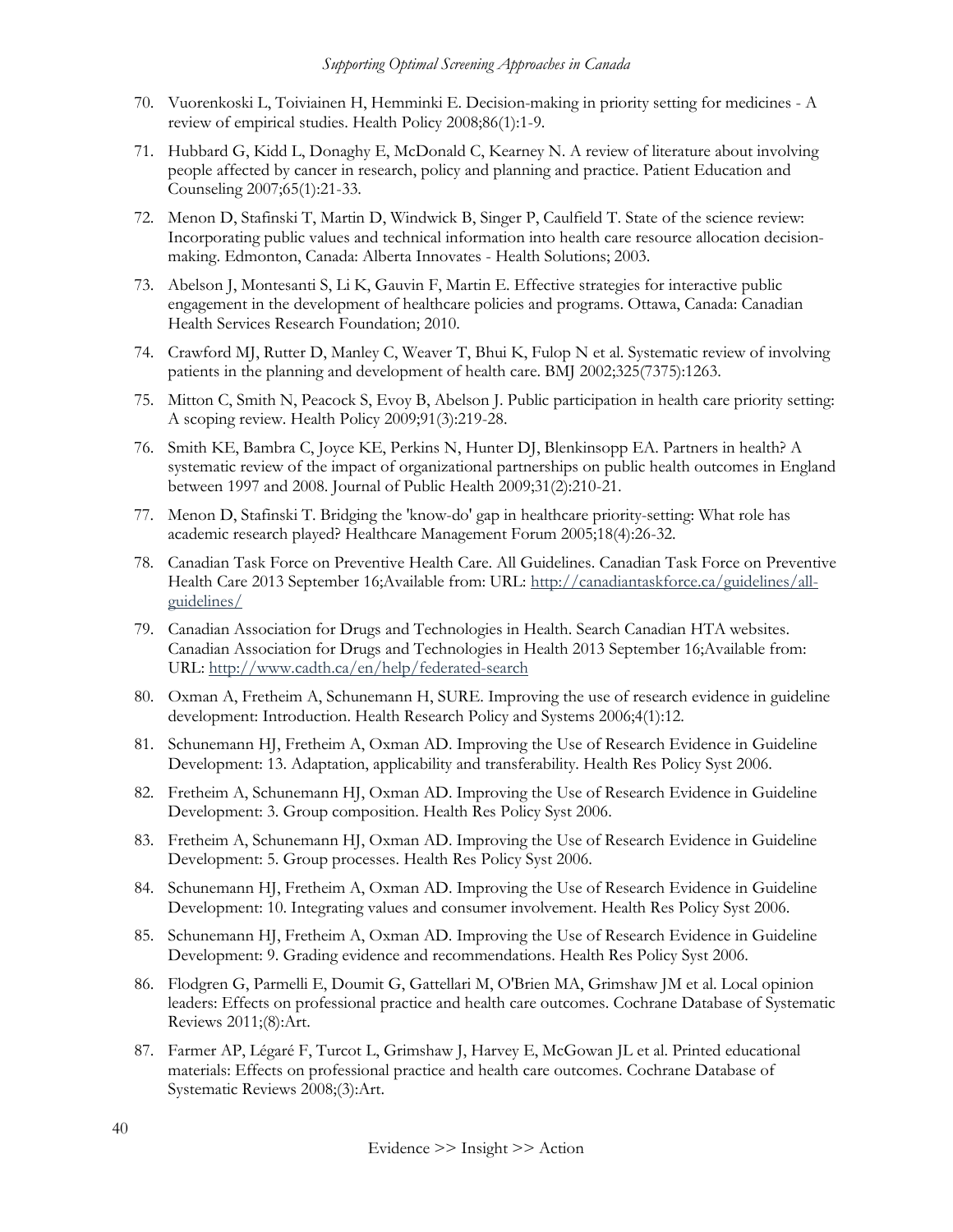- 88. O'Brien MA, Rogers S, Jamtvedt G, Oxman AD, Odgaard-Jensen J, Kristoffersen DT et al. Educational outreach visits: Effects on professional practice and health care outcomes. Cochrane Database of Systematic Reviews 2007;(4):Art.
- 89. Ivers N, Jamtvedt G, Flottorp S, Young JM, Odgaard-Jensen J, French SD et al. Audit and feedback: Effects on professional practice and health care outcomes. Cochrane Database of Systematic Reviews 2012;(6):1-229.
- 90. Grimshaw JM, Thomas RE, MacLennan G, Fraser C, Ramsay CR, Vale L et al. Effectiveness and efficiency of guideline dissemination and implementation strategies. Health Technology Assessment 2004;8(6).
- 91. Ginige S, Fairley CK, Hocking JS, Bowden FJ, Chen MY. Interventions for increasing chlamydia screening in primary care: A review. BMC Public Health 2007;7:95.
- 92. Black M, Yamada J, Bakker R, Brunton G, Cava M, Camiletti Y et al. Effectiveness of strategies to increase cervical cancer screening: A systematic review of the literature 1989-1999. 2000.
- 93. Main C, Moxham T, Wyatt JC, Kay J, Anderson R, Stein K. Computerised decision support systems in order communication for diagnostic, screening or monitoring test ordering: Systematic reviews of the effects and cost-effectiveness of systems. Health Technology Assessment 2010;14(48):1-198.
- 94. Sabatino SA, Lawrence B, Elder R, Mercer SL, Wilson KM, DeVinney B et al. Effectiveness of interventions to increase screening for breast, cervical, and colorectal cancers: Nine updated systematic reviews for the guide to community preventive services. American Journal of Preventive Medicine 2012;1:97-118.
- 95. Guy RJ, Ali H, Liu B, Poznanski S, Ward J, Donovan B et al. Efficacy of interventions to increase the uptake of chlamydia screening in primary care: A systematic review. BMC Infectious Diseases 2011;11:211.
- 96. Flodgren G, Eccles MP, Shepperd S, Scott A, Parmelli E, Beyer FR. An overview of reviews evaluating the effectiveness of financial incentives in changing healthcare professional behaviours and patient outcomes. Cochrane Database of Systematic Reviews 2011;(7):1-97.
- 97. Dugas M, Shorten A, Dube E, Wassef M, Bujold E, Chaillet N. Decision aid tools to support women's decision making in pregnancy and birth: A systematic review and meta-analysis. Social Science and Medicine 2012;74(12):1968-78.
- 98. Edwards AGK, Evans R, Dundon J, Haigh S, Hood K, Elwyn GJ. Personalised risk communication for informed decision making about taking screening tests. Cochrane Database of Systematic Reviews 2006;(4):1-145.
- 99. O'Brien MA, Whelan TJ, Villasis-Keever M, Gafni A, Charles C, Roberts R et al. Are cancer-related decision aids effective? A systematic review and meta-analysis. Journal of Clinical Oncology 2009;27(6):974-85.
- 100. Stacey D, Bennett CL, Barry MJ, Col NF, Eden KB, Holmes-Rovner M et al. Decision aids for people facing health treatment or screening decisions. Cochrane Database of Systematic Reviews 2011;(10):1-215.
- 101. Akl EA, Oxman AD, Herrin J, Vist GE, Terrenato I, Sperati F et al. Framing of health information messages. Cochrane Database of Systematic Reviews 2011;(12):1-81.
- 102. Albada A, Ausems MG, Bensing JM, van DS. Tailored information about cancer risk and screening: A systematic review. Patient Education and Counseling 2009;77(2):155-71.
- 103. Smerecnik CM, Mesters I, Verweij E, de Vries NK, De VH. A systematic review of the impact of genetic counseling on risk perception accuracy. Journal of Genetic Counseling 2009;18(3):217-28.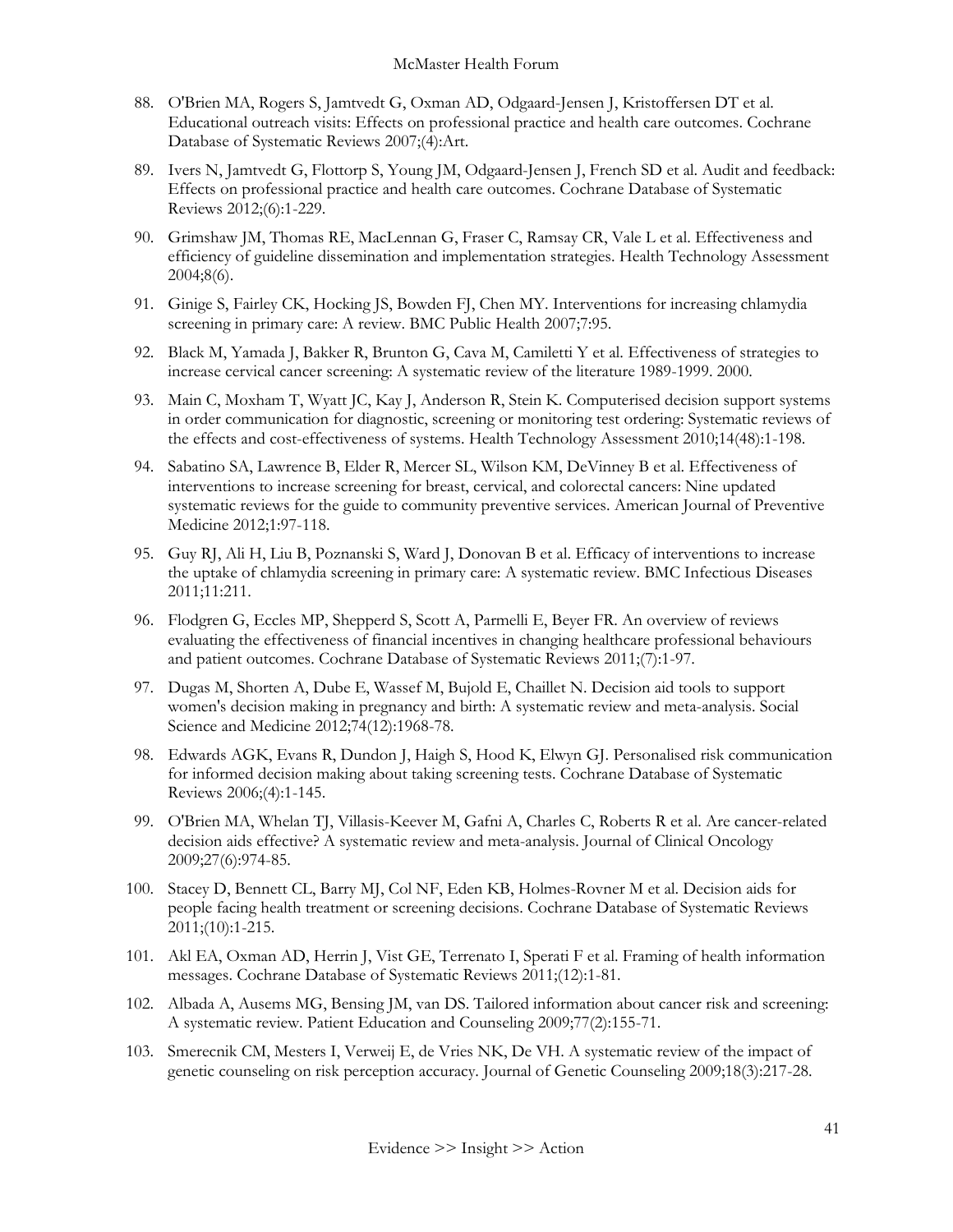- 104. Camilloni L, Ferroni E, Cendales B, Pezzarossi A, Furnari G, Borgia P et al. Methods to increase participation in organised screening programs: a systematic review. BMC Public Health 2013;13(1):464.
- 105. Schouten LMT, Hulscher MEJL, van Everdingen JJE, Huijsman R, Grol RPTM. Evidence for the impact of quality improvement collaboratives: Systematic review. BMJ 2008;336:1491-4.
- 106. Scott I. What are the most effective strategies for improving quality and safety of health care? Internal Medicine Journal 2009;39(6):389-400.
- 107. O'Brien MA, Whelan TJ, Villasis-Keever M, Gafni A, Charles C, Roberts R et al. Are cancer-related decision aids effective? A systematic review and meta-analysis. Journal of Clinical Oncology 2009;27(6):974-85.
- 108. Gilbody S, Whitty P, Grimshaw J, Thomas R. Educational and organizational interventions to improve the management of depression in primary care: A systematic review. JAMA 2003;289(23):3145-51.
- 109. Sanders ARJ, van Weeghel I, Vogelaar M, Verheul W, Pieters RHM, de Wit NJ et al. Effects of improved patient participation in primary care on health-related outcomes: a systematic review. Family Practice 2013.
- 110. Epstein RM, Alper BS, Quill TE. Communicating evidence for participatory decision making. JAMA 2004;291(19):2359-66.
- 111. Wallace J, Teare GF, Verrall T, Chan BTB. Public reporting on the quality of healthcare: Emerging evidence on promising practices for effective reporting. Ottawa, Canada: Canadian Health Services Research Foundation; 2007.
- 112. Hubbard G, Kidd L, Donaghy E. Preferences for involvement in treatment decision making of patients with cancer: A review of the literature. European Journal of Oncology Nursing 2008;12(4):299-318.
- 113. Blancquaert I, Beauchamp S, Andermann A. Decision Support Guide for Population-Based Genetic Screening. APOGEE-Net 2008;Available from: URL: <http://www.cangenetest.org/en/publications.html>
- 114. Canadian Task Force on Preventive Health Care. Canadian Task Force on Preventive Health Care 2013 July 30;Available from: URL:<http://canadiantaskforce.ca/>
- 115. Canadian Task Force on Preventive Health Care. Procedure Manual. Edmonton, Canada: Canadian Task Force on Preventive Health Care; 2011.
- 116. National Immunization Strategy Task Group. Future Directions for Immunization in Canada: Report of the National Immunization Strategy Task Group (NIS-TG) to the Communicable and Infectious Disease Steering Committee (CIDSC) of the Pan-Canadian Public Health Network. National Immunization Strategy Task Group; 2013.
- 117. Reeves S. A systematic review of the effects of interprofessional education on staff involved in the care of adults with mental health problems. Journal of Psychiatric & Mental Health Nursing 2001;8(6):533-42.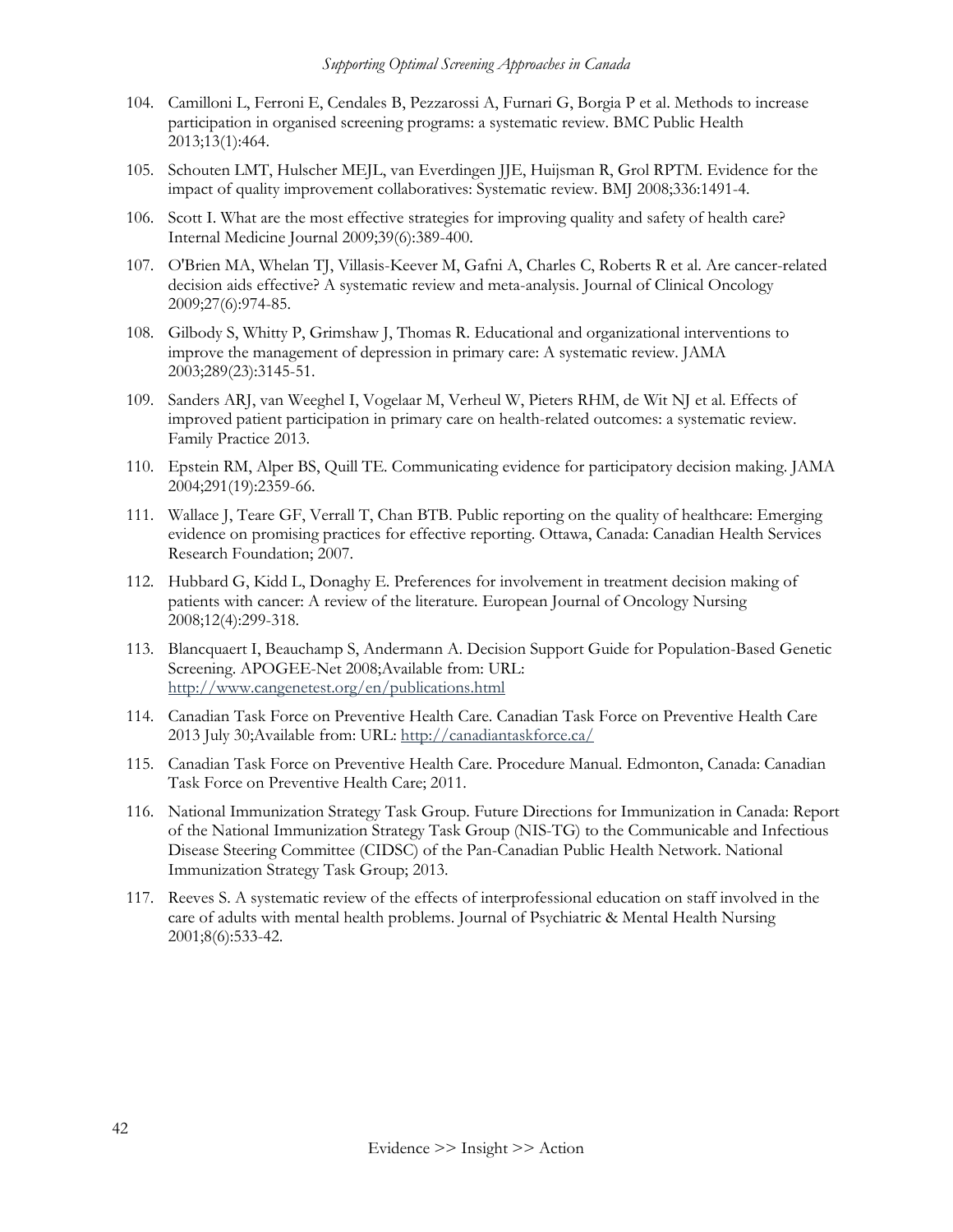# **APPENDICES**

The following tables provide detailed information about the systematic reviews and economic evaluations or costing studies identified for each element. Each row in a table corresponds to a particular document and the documents are organized by element (first column). The focus of the document is described in the second column. Key findings from the document that relate to the element are listed in the third column, while the fourth column records the last year the literature was searched as part of the review (or the year that the economic evaluation or costing study was published).

The fifth column presents a rating of the overall quality of any systematic review (no such 'scoring' system exists for economic evaluations and costing studies). The quality of each review has been assessed using AMSTAR (A MeaSurement Tool to Assess Reviews), which rates overall quality on a scale of 0 to 11, where 11/11 represents a review of the highest quality. It is important to note that the AMSTAR tool was developed to assess reviews focused on clinical interventions, so not all criteria apply to systematic reviews pertaining to delivery, financial, or governance arrangements within health systems. Where the denominator is not 11, an aspect of the tool was considered not relevant by the raters. In comparing ratings, it is therefore important to keep both parts of the score (i.e., the numerator and denominator) in mind. For example, a review that scores 8/8 is generally of comparable quality to a review scoring 11/11; both ratings are considered "high scores." A high score signals that readers of the review can have a high level of confidence in its findings. A low score, on the other hand, does not mean that the review should be discarded, merely that less confidence can be placed in its findings and that the review needs to be examined closely to identify its limitations. (Lewin S, Oxman AD, Lavis JN, Fretheim A. SUPPORT Tools for evidence-informed health Policymaking (STP): 8. Deciding how much confidence to place in a systematic review. *Health Research Policy and Systems* 2009; 7 (Suppl1):S8.

<span id="page-43-0"></span>The last three columns convey information about the utility of the document in terms of local applicability, applicability concerning prioritized groups, and issue applicability. For each review, the third-from-last column notes the proportion of studies that were conducted in Canada, while the second-from-last column shows the proportion of studies included in the review that deal explicitly with one of the prioritized groups. The last column indicates the review's issue applicability in terms of the proportion of studies focused on screening. Similarly, for each economic evaluation and costing study, the last three columns note whether the country focus is Canada, if it deals explicitly with one of the prioritized groups and if it focuses on screening.

All of the information provided in the appendix tables was taken into account by the evidence brief's authors in compiling Tables 2-4 in the main text of the brief.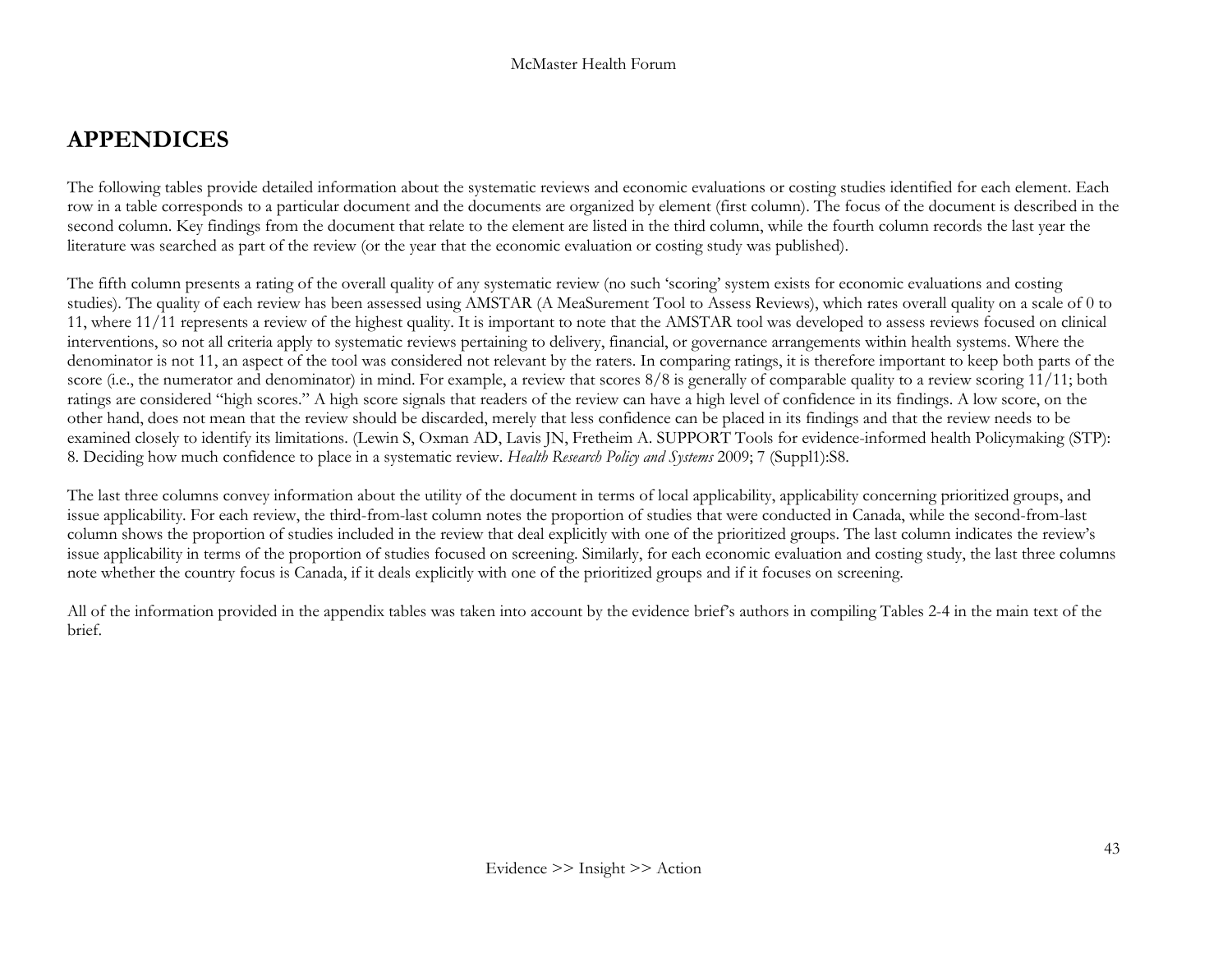| Appendix 1: | Systematic reviews relevant to Element 1 - Create a model to coordinate decision-making about screening across sectors |
|-------------|------------------------------------------------------------------------------------------------------------------------|
|             | and/or jurisdictions                                                                                                   |

| Sub-element                                                                                                                                                           | Focus of systematic review                                                                                                                                                                                                                                                                                                                                                       | <b>Key findings</b>                                                                                                                                                                                                                                                                                                                                                                                                                                                                                                                                                                                                                                                                                                                                                                                                                                                                                                                                                                                                                                                                                  | Year of<br>last<br>search | <b>AMSTAR</b> (quality)<br>rating                              | Proportion<br>of studies<br>that were<br>conducted<br>in Canada | Proportion<br>of studies<br>that deal<br>explicitly<br>with one of<br>the<br>prioritized<br>groups | Proportion<br>of studies<br>that focused<br>on screening |
|-----------------------------------------------------------------------------------------------------------------------------------------------------------------------|----------------------------------------------------------------------------------------------------------------------------------------------------------------------------------------------------------------------------------------------------------------------------------------------------------------------------------------------------------------------------------|------------------------------------------------------------------------------------------------------------------------------------------------------------------------------------------------------------------------------------------------------------------------------------------------------------------------------------------------------------------------------------------------------------------------------------------------------------------------------------------------------------------------------------------------------------------------------------------------------------------------------------------------------------------------------------------------------------------------------------------------------------------------------------------------------------------------------------------------------------------------------------------------------------------------------------------------------------------------------------------------------------------------------------------------------------------------------------------------------|---------------------------|----------------------------------------------------------------|-----------------------------------------------------------------|----------------------------------------------------------------------------------------------------|----------------------------------------------------------|
| Establishing a processes to<br>identify promising<br>coordination models that<br>could be scaled up and/or<br>adapted to provincial and<br>territorial health systems | To determine what is known from<br>published studies, literature reviews<br>and descriptive accounts about: 1)<br>structures and processes required<br>to build successful collaborations<br>between public health (PH) and<br>primary care (PC); 2) outcomes of<br>collaborations between PH and<br>PC; and 3) markers of successful<br>collaboration between PH<br>and PC.(66) | Findings highlighted the importance<br>of collaboration between levels of<br>government; coordination and<br>priority setting to enhance PH and<br>PC collaboration were stressed.<br>Facilitators for collaboration:<br>1. Systemic level: fit between<br>government and local needs,<br>funding, education and training;<br>2. Organizational level: Leadership<br>management and accountability,<br>geographic proximity of partners,<br>information sharing;<br>3. Interpersonal level: role clarity,<br>shared purpose, philosophy and<br>professional identity, developing and<br>maintaining good relationships,<br>effective communication and<br>decision-making strategies.<br>Barriers for collaboration:<br>1. Systems level: policy, funding,<br>power and control issues, and<br>information infrastructure;<br>2. Organizational level: lack of a<br>common agenda, resource<br>limitations, lack of knowledge and<br>skills:<br>3. Interactional level: attitudes and<br>beliefs, relationship challenges.<br>Successful collaboration between<br>PH and PC led to positive outcomes | 2008                      | $4/10$ (AMSTAR<br>rating from the<br>McMaster Health<br>Forum) | 22/114                                                          | 24/114<br>(5 were<br>mixed<br>urban and<br>rural)                                                  | 20/114                                                   |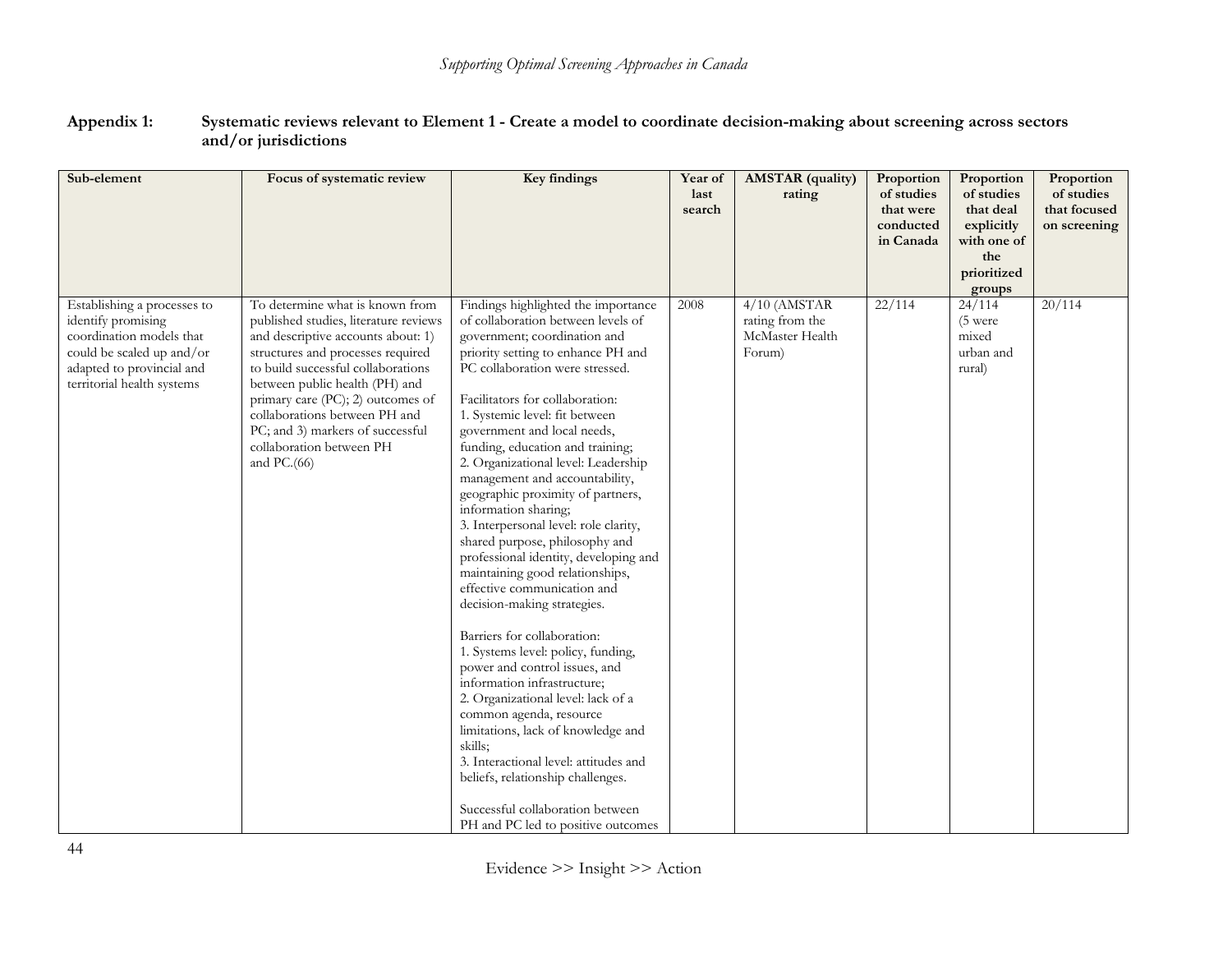| Sub-element                                                                                                                              | Focus of systematic review                                                                                                                                                                        | <b>Key findings</b>                                                                                                                                                                                                                                                                                                                                                                                                                                                                                                                                                                                                                                                                                                                                                                                                                                        | Year of<br>last<br>search | <b>AMSTAR</b> (quality)<br>rating                                      | Proportion<br>of studies<br>that were<br>conducted<br>in Canada | Proportion<br>of studies<br>that deal<br>explicitly<br>with one of<br>the<br>prioritized<br>groups | Proportion<br>of studies<br>that focused<br>on screening                                                                                                              |
|------------------------------------------------------------------------------------------------------------------------------------------|---------------------------------------------------------------------------------------------------------------------------------------------------------------------------------------------------|------------------------------------------------------------------------------------------------------------------------------------------------------------------------------------------------------------------------------------------------------------------------------------------------------------------------------------------------------------------------------------------------------------------------------------------------------------------------------------------------------------------------------------------------------------------------------------------------------------------------------------------------------------------------------------------------------------------------------------------------------------------------------------------------------------------------------------------------------------|---------------------------|------------------------------------------------------------------------|-----------------------------------------------------------------|----------------------------------------------------------------------------------------------------|-----------------------------------------------------------------------------------------------------------------------------------------------------------------------|
|                                                                                                                                          |                                                                                                                                                                                                   | for the healthcare system and health<br>professionals, and health benefits for<br>individuals and populations.                                                                                                                                                                                                                                                                                                                                                                                                                                                                                                                                                                                                                                                                                                                                             |                           |                                                                        |                                                                 |                                                                                                    |                                                                                                                                                                       |
|                                                                                                                                          | Review of the impact of<br>organizational partnerships on<br>public-health outcomes (health<br>improvement and/or a reduction<br>in health inequalities) in England<br>between 1997 and 2008.(76) | The review suggests that there is not<br>yet any clear evidence of the effects<br>of public-health partnerships on<br>health outcomes. More appropriately<br>designed and timed studies are<br>required to establish whether, and<br>how, partnerships are effective.                                                                                                                                                                                                                                                                                                                                                                                                                                                                                                                                                                                      | 2008                      | $6/9$ (AMSTAR<br>rating from Program<br>in Policy Decision-<br>making) | 0/15                                                            | 0/15                                                                                               | 0/15                                                                                                                                                                  |
| Establishing a process to set<br>priorities for evidence<br>syntheses to be completed as<br>part of a pan-Canadian<br>coordinating 'hub' | To identify and compare various<br>practical and current approaches of<br>health technology assessment<br>(HTA) priority setting.(68)                                                             | A majority (7 of 12) of priority-<br>setting frameworks used a panel or<br>committee to provide advice<br>regarding priorities. In all cases,<br>committees contained<br>representatives from healthcare<br>system funders, health professionals,<br>and researchers. Advice from a<br>board of directors was used in four<br>priority-setting systems and in<br>conjunction with a committee in two<br>of these.<br>Four of the 12 frameworks identified<br>used a rating system to inform<br>priorities. In all cases, these were<br>used in conjunction with a<br>committee. Two systems explicitly<br>considered the cost benefit of<br>conducting the assessment in<br>deciding priorities.<br>Eleven categories were identified for<br>priority-setting criteria (listed in<br>descending order of prevalence):<br>clinical impact, economic impact, | 2006                      | $4/10$ (AMSTAR<br>rating from the<br>McMaster Health<br>Forum)         | 3/12                                                            | <b>Not</b><br>Reported                                                                             | $\frac{?}{12}$<br><i>(included</i><br>studies were<br>focused on<br>priority<br>setting, but<br>the specific<br>policy<br>domains were<br>not explicitly<br>outlined) |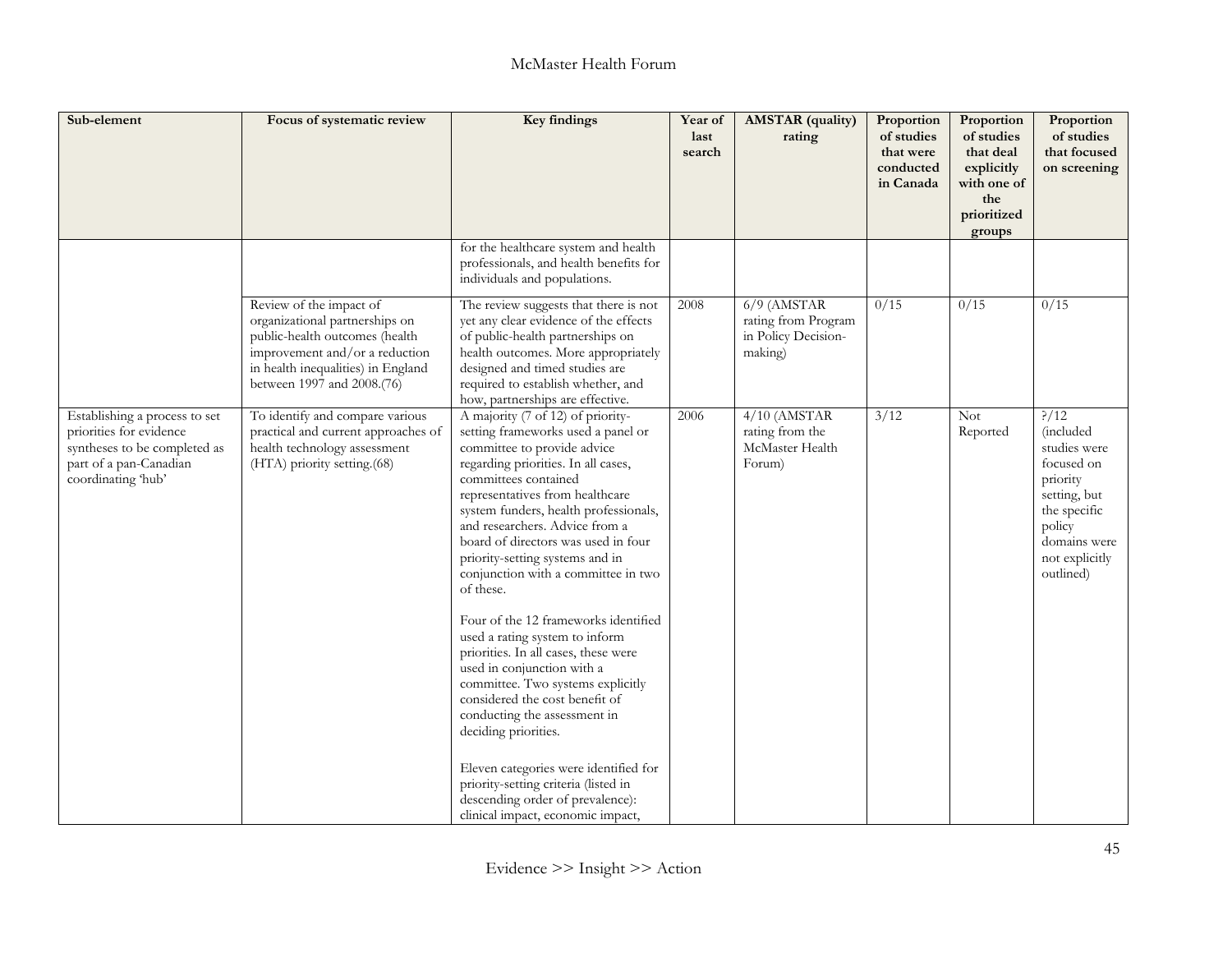| Sub-element                                                                                                                                                         | Focus of systematic review                                                                                                                                                                 | <b>Key findings</b>                                                                                                                                                                                                                                                                                                                                                                                                                                                                                                                                                                                                                                                                                                                                          | Year of<br>last<br>search | <b>AMSTAR</b> (quality)<br>rating                              | Proportion<br>of studies<br>that were<br>conducted<br>in Canada | Proportion<br>of studies<br>that deal<br>explicitly<br>with one of<br>the<br>prioritized<br>groups | Proportion<br>of studies<br>that focused<br>on screening                                                                                                               |
|---------------------------------------------------------------------------------------------------------------------------------------------------------------------|--------------------------------------------------------------------------------------------------------------------------------------------------------------------------------------------|--------------------------------------------------------------------------------------------------------------------------------------------------------------------------------------------------------------------------------------------------------------------------------------------------------------------------------------------------------------------------------------------------------------------------------------------------------------------------------------------------------------------------------------------------------------------------------------------------------------------------------------------------------------------------------------------------------------------------------------------------------------|---------------------------|----------------------------------------------------------------|-----------------------------------------------------------------|----------------------------------------------------------------------------------------------------|------------------------------------------------------------------------------------------------------------------------------------------------------------------------|
|                                                                                                                                                                     |                                                                                                                                                                                            | disease burden, budget impact,<br>evidence, expected level of interest,<br>timeliness of review, variation in<br>rates of use, controversial nature of<br>proposed technology, ethical, legal,<br>or psychosocial implications,<br>alternatives.                                                                                                                                                                                                                                                                                                                                                                                                                                                                                                             |                           |                                                                |                                                                 |                                                                                                    |                                                                                                                                                                        |
|                                                                                                                                                                     | To identify published academic<br>work describing priority-setting<br>processes for healthcare that either<br>exist or have been tried in different<br>jurisdictions around the world.(77) | Priority-setting processes were<br>identified as both formal and<br>informal at national/state and<br>regional levels.<br>Formal processes began with the<br>assembly of a government-appointed<br>committee and identified principles<br>and factors to be considered during<br>priority setting (values such as<br>equity, solidarity, equality,<br>effectiveness/benefit and efficacy of<br>healthcare services under review).<br>Informal approaches comprised<br>informal debates, discussions among<br>policymakers, and a one-off<br>consensus development meeting.<br>Tools for generating a list of<br>priorities, which relied heavily on<br>data, were found to be impractical<br>and conceptually difficult to<br>understand by decision-makers. | 2005                      | $3/10$ (AMSTAR<br>rating from the<br>McMaster Health<br>Forum) | 1/30                                                            | <b>Not</b><br>Reported                                                                             | $\frac{2}{30}$<br><i>(included)</i><br>studies were<br>focused on<br>priority<br>setting, but<br>the specific<br>policy<br>domains were<br>not explicitly<br>outlined) |
| Establish a panel to<br>coordinate decision-making<br>about what screening<br>programs should be<br>introduced, adapted, scaled up<br>or discontinued in provincial | No reviews identified                                                                                                                                                                      | n/a                                                                                                                                                                                                                                                                                                                                                                                                                                                                                                                                                                                                                                                                                                                                                          | n/a                       | n/a                                                            | n/a                                                             | n/a                                                                                                | n/a                                                                                                                                                                    |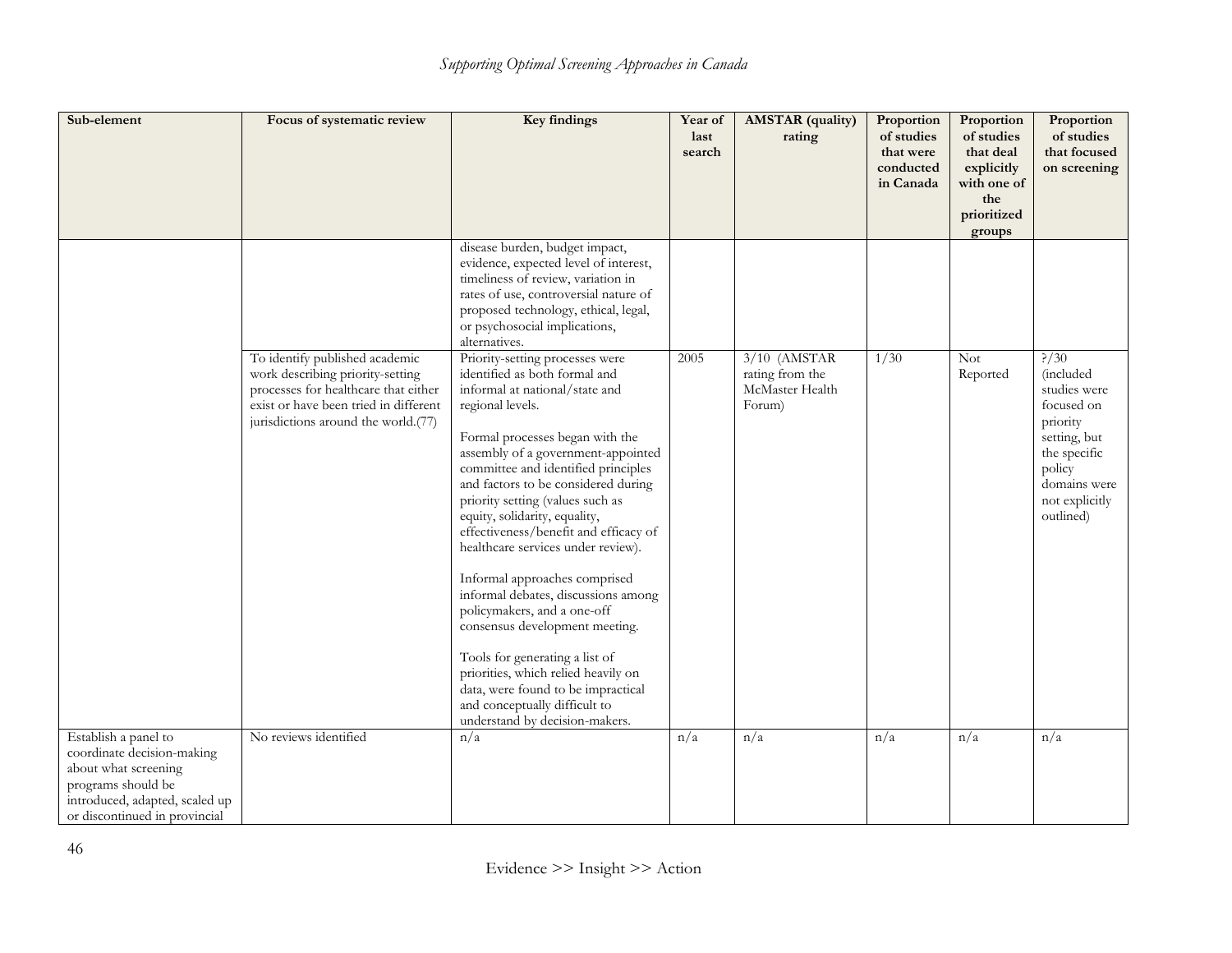| Sub-element                                                 | Focus of systematic review                                                                                                                           | Key findings                                                                                                                                                                                                                                                                                                                                                                                                                                                                                                                                                                                                                                                                                                                                                                                                                                                                                                                                                                                                                                                    | Year of<br>last<br>search | <b>AMSTAR</b> (quality)<br>rating                                       | Proportion<br>of studies<br>that were<br>conducted<br>in Canada | Proportion<br>of studies<br>that deal<br>explicitly<br>with one of<br>the<br>prioritized<br>groups | Proportion<br>of studies<br>that focused<br>on screening                                                                                                      |
|-------------------------------------------------------------|------------------------------------------------------------------------------------------------------------------------------------------------------|-----------------------------------------------------------------------------------------------------------------------------------------------------------------------------------------------------------------------------------------------------------------------------------------------------------------------------------------------------------------------------------------------------------------------------------------------------------------------------------------------------------------------------------------------------------------------------------------------------------------------------------------------------------------------------------------------------------------------------------------------------------------------------------------------------------------------------------------------------------------------------------------------------------------------------------------------------------------------------------------------------------------------------------------------------------------|---------------------------|-------------------------------------------------------------------------|-----------------------------------------------------------------|----------------------------------------------------------------------------------------------------|---------------------------------------------------------------------------------------------------------------------------------------------------------------|
| and territorial health systems                              |                                                                                                                                                      |                                                                                                                                                                                                                                                                                                                                                                                                                                                                                                                                                                                                                                                                                                                                                                                                                                                                                                                                                                                                                                                                 |                           |                                                                         |                                                                 |                                                                                                    |                                                                                                                                                               |
| Developing criteria to guide<br>the panel's decision-making | To identify decision criteria and<br>their frequency reported in the<br>literature on resource allocation<br>and healthcare decision-<br>making.(69) | The most frequently mentioned<br>criteria were (in descending order):<br>equity/fairness,<br>efficacy/effectiveness, stakeholder<br>interests and pressures, cost-<br>effectiveness, strength of evidence,<br>safety, mission and mandate of<br>health system, organizational<br>requirements and capacity, patient-<br>reported outcomes and need.<br>Among these, three were from the<br>health benefits and outcomes of<br>intervention' category, highlighting<br>the importance of this consideration<br>in decision-making.<br>In addition, there is a predominance<br>of normative criteria (8 out of 10),<br>which highlights the importance of<br>considering the actual worth or value<br>of healthcare interventions rather<br>than just feasibility criteria.<br>Among these criteria:<br>equity is difficult to operationalize<br>in decision-making and priority-<br>setting processes in a pragmatic<br>manner, given that it is a complex<br>ethical concept; and<br>cost-effectiveness criteria fails to<br>incorporate equity considerations. | 2010                      | $4/10$ (AMSTAR<br>rating from Program<br>in Policy Decision-<br>making) | <b>Not</b><br>Reported                                          | <b>Not</b><br>Reported                                                                             | .2/40<br><i>(included)</i><br>studies were<br>focused on<br>priority<br>setting, but<br>the specific<br>policy<br>domains were<br>not explicitly<br>outlined) |
|                                                             | Macro- and meso-level decision-                                                                                                                      | The clinical evidence on benefit and                                                                                                                                                                                                                                                                                                                                                                                                                                                                                                                                                                                                                                                                                                                                                                                                                                                                                                                                                                                                                            | 2007                      | $1/10$ (AMSTAR                                                          | 3/6                                                             | <b>Not</b>                                                                                         | $\frac{?}{6}$ (included)                                                                                                                                      |
|                                                             | making and priority-setting<br>processes for including drugs in<br>and/or excluding drugs from                                                       | the quality of that evidence were the<br>main criteria used in priority setting<br>concerning medicines. The costs of                                                                                                                                                                                                                                                                                                                                                                                                                                                                                                                                                                                                                                                                                                                                                                                                                                                                                                                                           |                           | rating from Program<br>in Policy Decision-<br>making)                   |                                                                 | Reported                                                                                           | studies were<br>focused on<br>priority                                                                                                                        |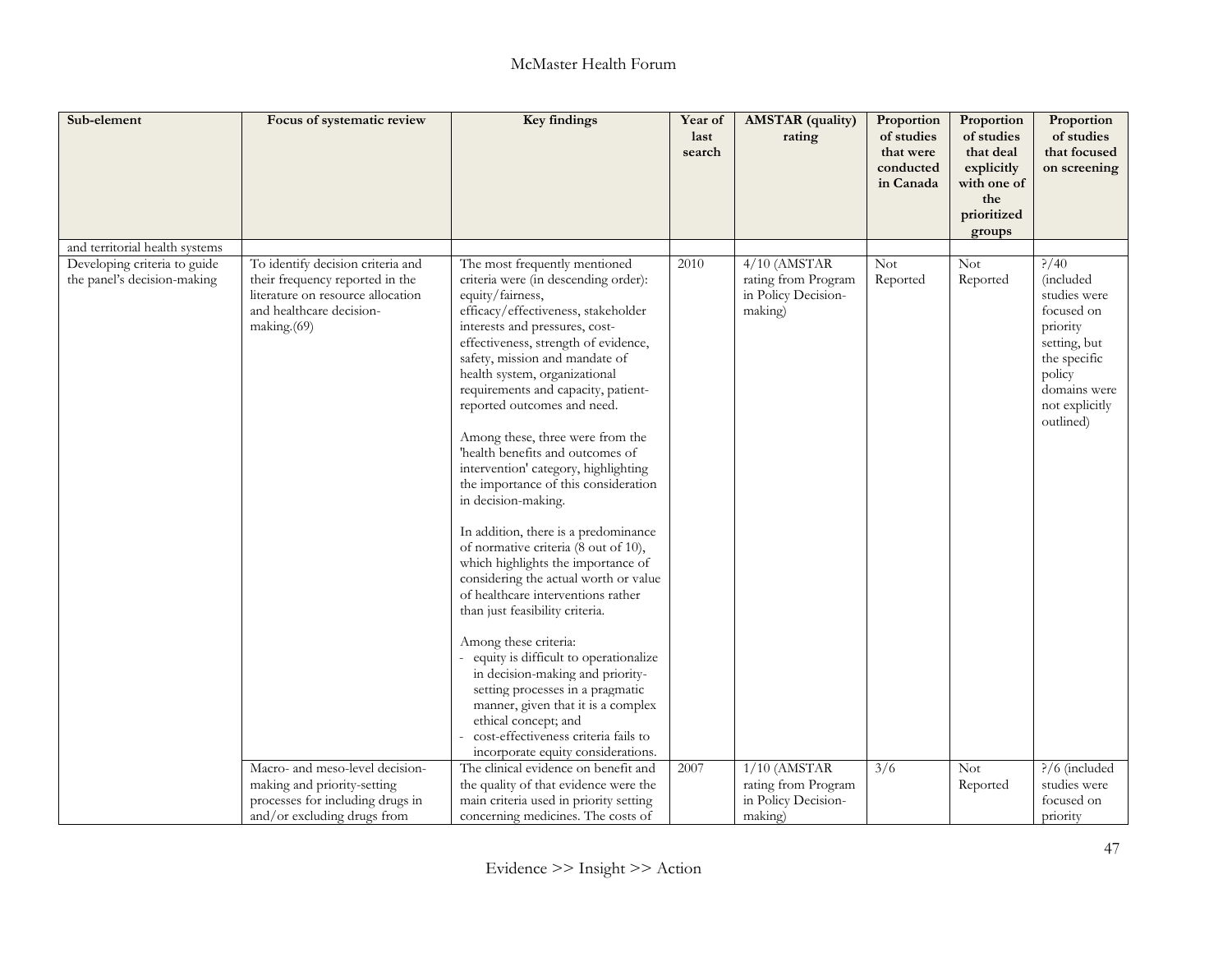| Sub-element                                                                                                                                       | Focus of systematic review                                                      | <b>Key findings</b>                                                                                                                                                                                                                                                                                                                                                                                                                                                                                                     | Year of<br>last<br>search | <b>AMSTAR</b> (quality)<br>rating                            | Proportion<br>of studies<br>that were<br>conducted<br>in Canada | Proportion<br>of studies<br>that deal<br>explicitly<br>with one of<br>the<br>prioritized<br>groups | Proportion<br>of studies<br>that focused<br>on screening                                                                                                           |
|---------------------------------------------------------------------------------------------------------------------------------------------------|---------------------------------------------------------------------------------|-------------------------------------------------------------------------------------------------------------------------------------------------------------------------------------------------------------------------------------------------------------------------------------------------------------------------------------------------------------------------------------------------------------------------------------------------------------------------------------------------------------------------|---------------------------|--------------------------------------------------------------|-----------------------------------------------------------------|----------------------------------------------------------------------------------------------------|--------------------------------------------------------------------------------------------------------------------------------------------------------------------|
|                                                                                                                                                   | reimbursement lists and drug<br>formularies in industrialized<br>countries.(70) | the drug emerged as the second<br>major criteria while formal<br>pharmacoeconomic analyses were<br>given a small role.<br>Other criteria used were: alternative<br>treatments available, decisions in<br>other hospitals/systems, size of<br>population affected, severity of<br>disease and past decisions.<br>External factors mentioned as<br>influencing decision-making were<br>patient demand, pharmaceutical<br>company activities and clinicians'<br>excitement.                                                |                           |                                                              |                                                                 |                                                                                                    | setting, but<br>the specific<br>policy<br>domains were<br>not explicitly<br>outlined)                                                                              |
| Conducting periodic cross-<br>jurisdictional reviews to<br>identify strengths and key<br>areas where the panel could<br>support improvements      | No reviews identified                                                           | n/a                                                                                                                                                                                                                                                                                                                                                                                                                                                                                                                     | n/a                       | n/a                                                          | n/a                                                             | n/a                                                                                                | n/a                                                                                                                                                                |
| Establishing a strategy to<br>inform, consult and engage<br>consumers and other relevant<br>stakeholders to inform the<br>panel's decision-making | Public engagement in priority<br>setting and resource allocation.(75)           | Public engagement is most common<br>at the visioning or goal-setting level,<br>and in specific decisions about sites<br>or programs, but is less common in<br>monitoring and evaluation activities.<br>Consultations are typically one-off<br>rather than on-going, and not likely<br>to involve the public in direct<br>face-to-face interaction with<br>decision-makers.<br>Costs are seldom reported, but well-<br>structured processes can range from<br>tens of thousands of dollars<br>to the million-plus range. | 2006                      | 3/10 (AMSTAR<br>rating from the<br>McMaster Health<br>Forum) | 17/190<br>(total 190<br>cases from<br>175 articles)             | <b>Not</b><br>Reported                                                                             | ? / 175<br><i>(included)</i><br>studies were<br>focused on<br>resource<br>allocation, but<br>the specific<br>policy<br>domains were<br>not explicitly<br>outlined) |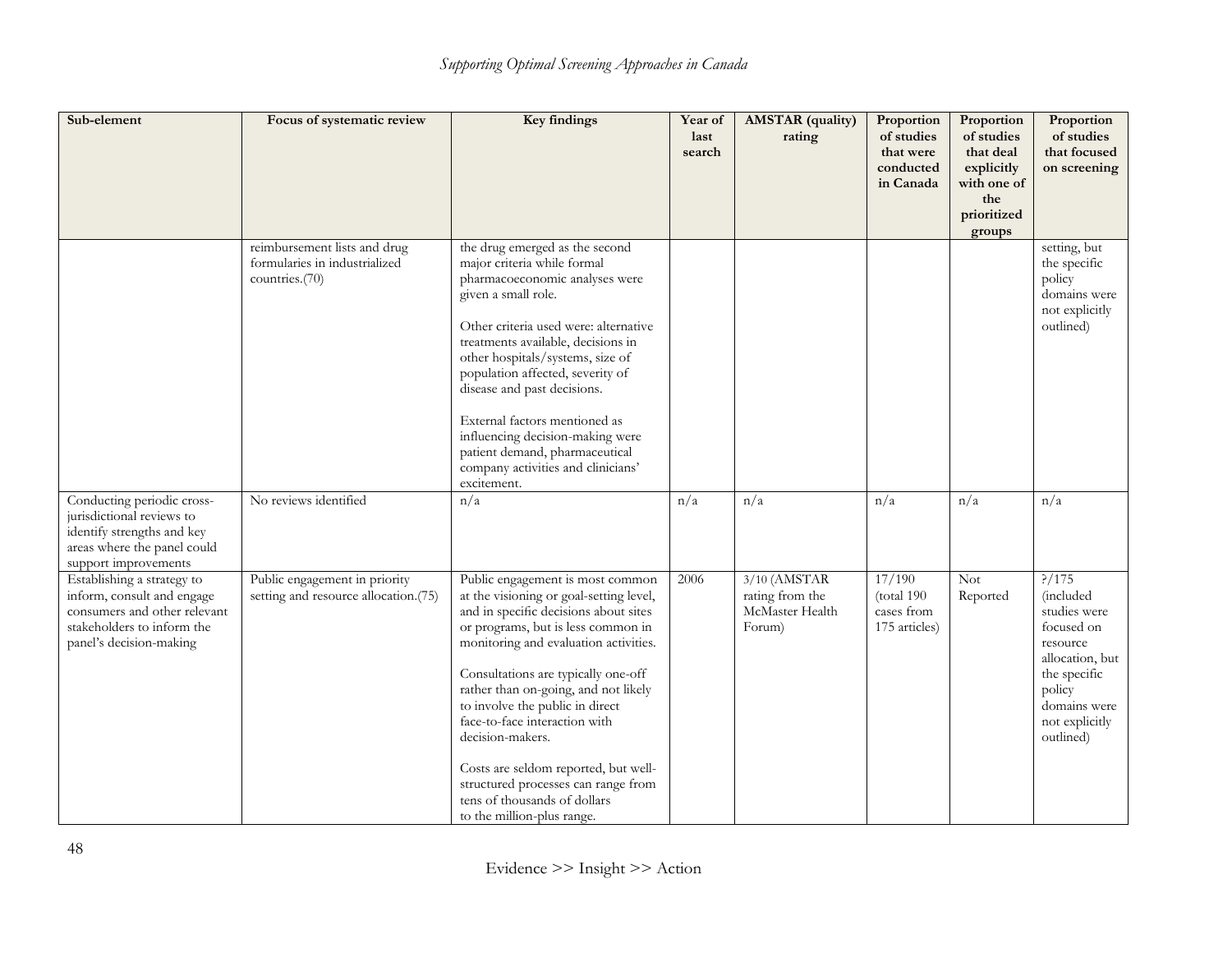| Sub-element | Focus of systematic review                                                                                                                                                                                                                                                                          | <b>Key findings</b>                                                                                                                                                                                                                                                                                                                                                                                                                                                                                                                                                                                                                                                                                                                                                                                                                                                                                                                                                                                                                                                                                                                                       | Year of<br>last<br>search | <b>AMSTAR</b> (quality)<br>rating                                     | Proportion<br>of studies<br>that were<br>conducted<br>in Canada | Proportion<br>of studies<br>that deal<br>explicitly<br>with one of<br>the<br>prioritized<br>groups | Proportion<br>of studies<br>that focused<br>on screening                                                                                                      |
|-------------|-----------------------------------------------------------------------------------------------------------------------------------------------------------------------------------------------------------------------------------------------------------------------------------------------------|-----------------------------------------------------------------------------------------------------------------------------------------------------------------------------------------------------------------------------------------------------------------------------------------------------------------------------------------------------------------------------------------------------------------------------------------------------------------------------------------------------------------------------------------------------------------------------------------------------------------------------------------------------------------------------------------------------------------------------------------------------------------------------------------------------------------------------------------------------------------------------------------------------------------------------------------------------------------------------------------------------------------------------------------------------------------------------------------------------------------------------------------------------------|---------------------------|-----------------------------------------------------------------------|-----------------------------------------------------------------|----------------------------------------------------------------------------------------------------|---------------------------------------------------------------------------------------------------------------------------------------------------------------|
|             | Evaluation of the effects of<br>consumer involvement and<br>comparison of various methods of<br>involvement in healthcare policy<br>development and related research,<br>clinical practice guidelines and<br>information materials developed<br>for patients.(67)<br>Effectiveness of the agenda of | Evaluation, because of its potential<br>impact upon program and policy<br>decisions, can be an implicit form<br>of priority setting. Engagement<br>exercises are rarely formally<br>evaluated. Despite lack of<br>evaluation, results are generally seen<br>as successful and often claimed to<br>lead to direct impact on decisions.<br>There is a lack of practical guidance<br>for integrating public input with<br>other forms of evidence.<br>The impact of consumer<br>involvement on healthcare policy<br>creation and related research and the<br>development of clinical practice<br>guidelines remain uncertain due to<br>lack of research.<br>The review notes the benefits of<br>consumer involvement, in<br>comparison to no consumer<br>involvement, appear to be greatest in<br>the creation of patient-information<br>materials<br>Research evidence indicates<br>involving consumers in the creation<br>of information materials for patients<br>produces material with improved<br>readability and relevance, and that is<br>more understandable to patients<br>without elevating their anxiety.<br>Training of patients and healthcare | 2005<br>2004              | $9/11$ (AMSTAR<br>rating from<br>www.rxforchange.ca)<br>$4/9$ (AMSTAR | 0/6<br>Not                                                      | Not<br>reported<br>17/131                                                                          | $? / 6$ (included<br>studies were<br>focused on<br>decision-<br>making, but<br>the specific<br>policy<br>domains were<br>not explicitly<br>outlined)<br>0/131 |
|             |                                                                                                                                                                                                                                                                                                     |                                                                                                                                                                                                                                                                                                                                                                                                                                                                                                                                                                                                                                                                                                                                                                                                                                                                                                                                                                                                                                                                                                                                                           |                           |                                                                       |                                                                 |                                                                                                    |                                                                                                                                                               |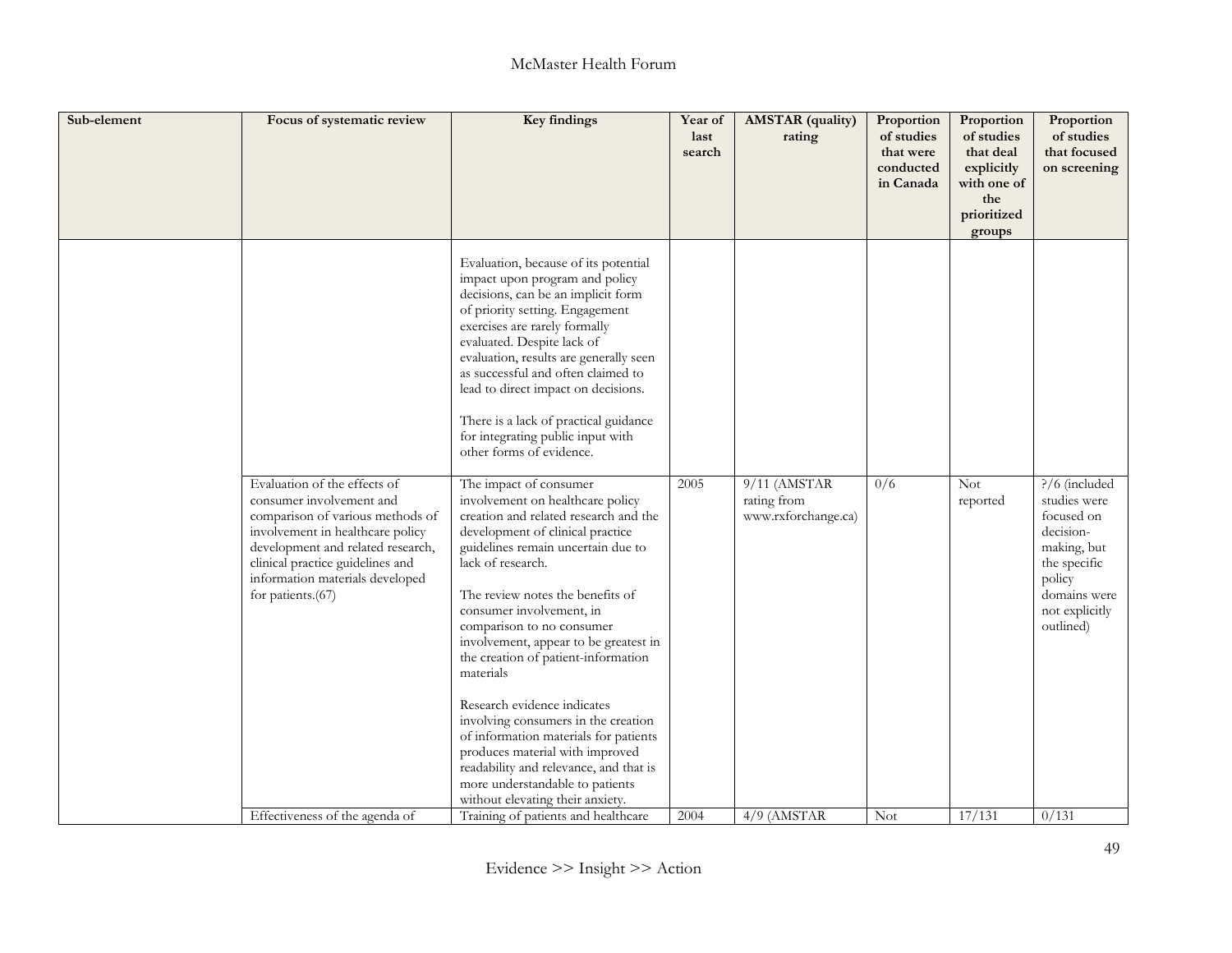| Sub-element | Focus of systematic review                                                                                        | <b>Key findings</b>                                                                                                                                                                                                                                                                                                                                                                                                                                                                                                                                                                                                                                                                                                    | Year of<br>last<br>search | <b>AMSTAR</b> (quality)<br>rating                                      | Proportion<br>of studies<br>that were<br>conducted<br>in Canada                 | Proportion<br>of studies<br>that deal<br>explicitly<br>with one of<br>the<br>prioritized<br>groups | Proportion<br>of studies<br>that focused<br>on screening |
|-------------|-------------------------------------------------------------------------------------------------------------------|------------------------------------------------------------------------------------------------------------------------------------------------------------------------------------------------------------------------------------------------------------------------------------------------------------------------------------------------------------------------------------------------------------------------------------------------------------------------------------------------------------------------------------------------------------------------------------------------------------------------------------------------------------------------------------------------------------------------|---------------------------|------------------------------------------------------------------------|---------------------------------------------------------------------------------|----------------------------------------------------------------------------------------------------|----------------------------------------------------------|
|             | involvement of people affected by<br>cancer in research, policy and<br>planning, and practice.(71)                | professionals is necessary for<br>successful involvement of cancer<br>patients in research, policy and<br>planning, and practice.<br>Patient involvement requires<br>personnel and financial support.<br>The opposing ideologies of<br>individualism and collectivism are<br>the most common rationales as to<br>why people affected by cancer<br>should be involved in research,<br>policy and planning, and practice.                                                                                                                                                                                                                                                                                                |                           | rating from Program<br>in Policy Decision-<br>making)                  | reported in<br>detail -<br>Description<br>states:<br>Canada,<br>U.K.,<br>U.S.A. |                                                                                                    |                                                          |
|             | Strategies for interactive public<br>engagement in the development of<br>healthcare policies and<br>programs.(73) | Public engagement mechanisms<br>should be adapted to the wider<br>context of policy development<br>around the issue, including the type<br>of topic, the group(s) to be engaged,<br>the history of the issue and the<br>perceived power dynamics.<br>Participants in well-designed<br>interactive public engagement<br>processes tend to report high levels<br>of satisfaction with the<br>communication of objectives,<br>adequacy of the information<br>materials provided to inform<br>discussions, and the logistics and<br>management of the deliberation.<br>Increased levels of topic-specific<br>learning are also commonly<br>reported.<br>Interactive public engagement<br>methods can influence participant | 2009                      | $6/9$ (AMSTAR<br>rating from Program<br>in Policy Decision-<br>making) | 7/12                                                                            | 5/12                                                                                               | 0/12                                                     |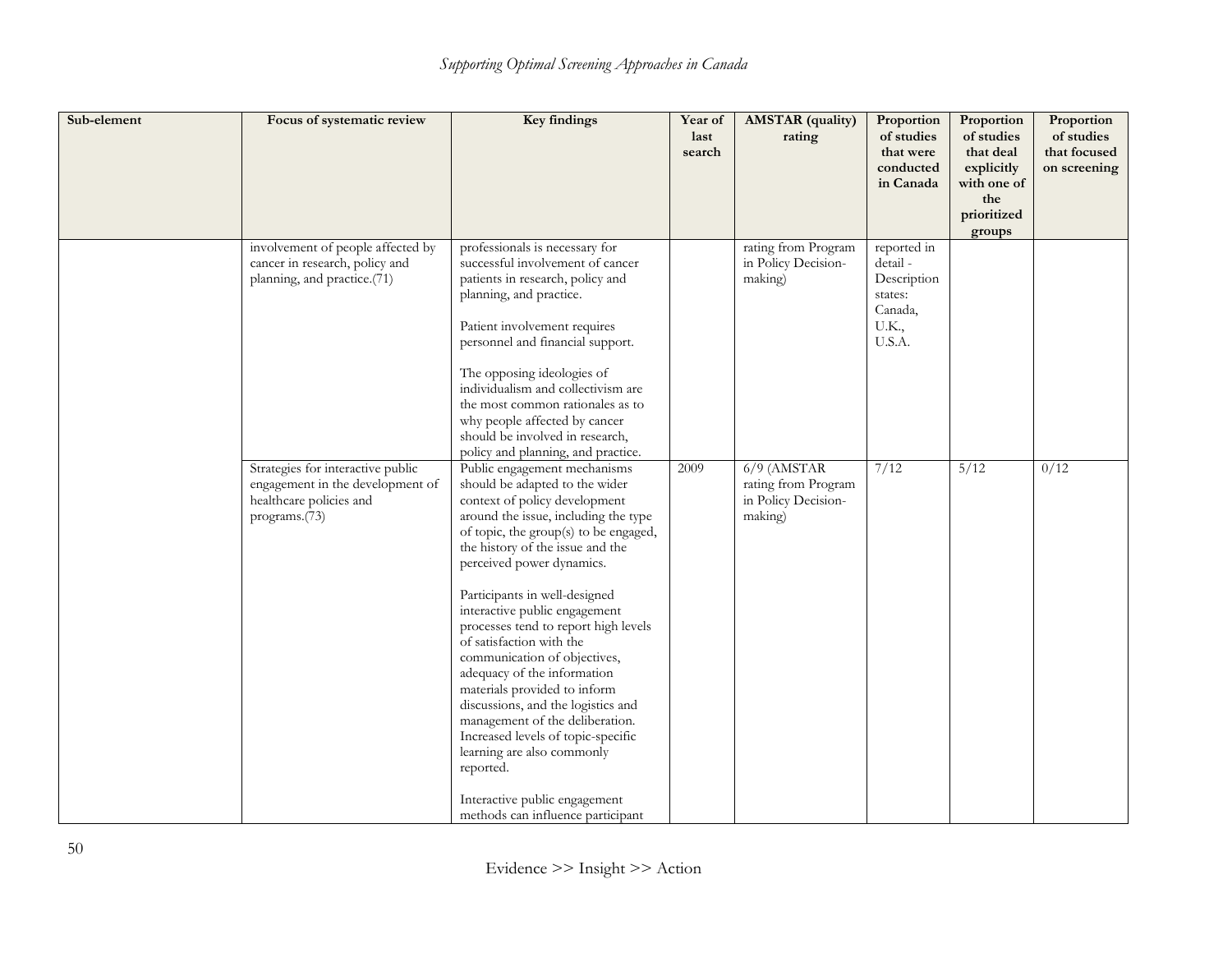| Sub-element | Focus of systematic review                                                                                              | <b>Key findings</b>                                                                                                                                                                                                                                                                                                                                                                                                                                                                                                                                                                                                                                                                                                                                                                                                                                                                                                                                                                                                                                                                                                                                                                                             | Year of<br>last<br>search | <b>AMSTAR</b> (quality)<br>rating                              | Proportion<br>of studies<br>that were<br>conducted<br>in Canada | Proportion<br>of studies<br>that deal<br>explicitly<br>with one of<br>the<br>prioritized<br>groups | Proportion<br>of studies<br>that focused<br>on screening                                                                                                       |
|-------------|-------------------------------------------------------------------------------------------------------------------------|-----------------------------------------------------------------------------------------------------------------------------------------------------------------------------------------------------------------------------------------------------------------------------------------------------------------------------------------------------------------------------------------------------------------------------------------------------------------------------------------------------------------------------------------------------------------------------------------------------------------------------------------------------------------------------------------------------------------------------------------------------------------------------------------------------------------------------------------------------------------------------------------------------------------------------------------------------------------------------------------------------------------------------------------------------------------------------------------------------------------------------------------------------------------------------------------------------------------|---------------------------|----------------------------------------------------------------|-----------------------------------------------------------------|----------------------------------------------------------------------------------------------------|----------------------------------------------------------------------------------------------------------------------------------------------------------------|
|             |                                                                                                                         | views but are less likely to change<br>more dominant views (top rankings,<br>highest priorities).                                                                                                                                                                                                                                                                                                                                                                                                                                                                                                                                                                                                                                                                                                                                                                                                                                                                                                                                                                                                                                                                                                               |                           |                                                                |                                                                 |                                                                                                    |                                                                                                                                                                |
|             | Incorporating public values and<br>technical information into<br>healthcare resource allocation<br>decision-making.(72) | Sixty-nine of the 117 papers<br>presented methods for eliciting<br>public values to inform resource<br>allocation decision-making. These<br>methods included: ranking of<br>services or programs, rating of<br>options using Likert-type scales,<br>making explicit choices between<br>options, individual interviews, a<br>Delphi process, focus groups,<br>citizens' juries and town hall<br>meetings. No single "generic"<br>approach has been identified as the<br>gold standard. Further, selection of<br>which approach to use required<br>consideration of a variety of<br>population-specific factors.<br>Key informant interviews with local<br>decision-makers indicated that<br>creation of advisory groups has been<br>the most common approach used by<br>Regional health authorities (RHAs)<br>to engage the public in priority<br>setting. Further, during actual<br>priority setting, two types of public<br>values-based "evidence" were<br>identified: information from formal<br>needs assessments and the board's<br>awareness of the public's<br>acceptability or support of a specific<br>"need". Within RHAs, priority-<br>setting decisions were<br>communicated directly to healthcare | 2002                      | $4/10$ (AMSTAR<br>rating from the<br>McMaster Health<br>Forum) | 8/117                                                           | <b>Not</b><br>Reported                                                                             | ? / 117<br><i>(included</i><br>studies were<br>focused on<br>priority<br>setting, but<br>the specific<br>policy<br>domains were<br>not explicitly<br>outlined) |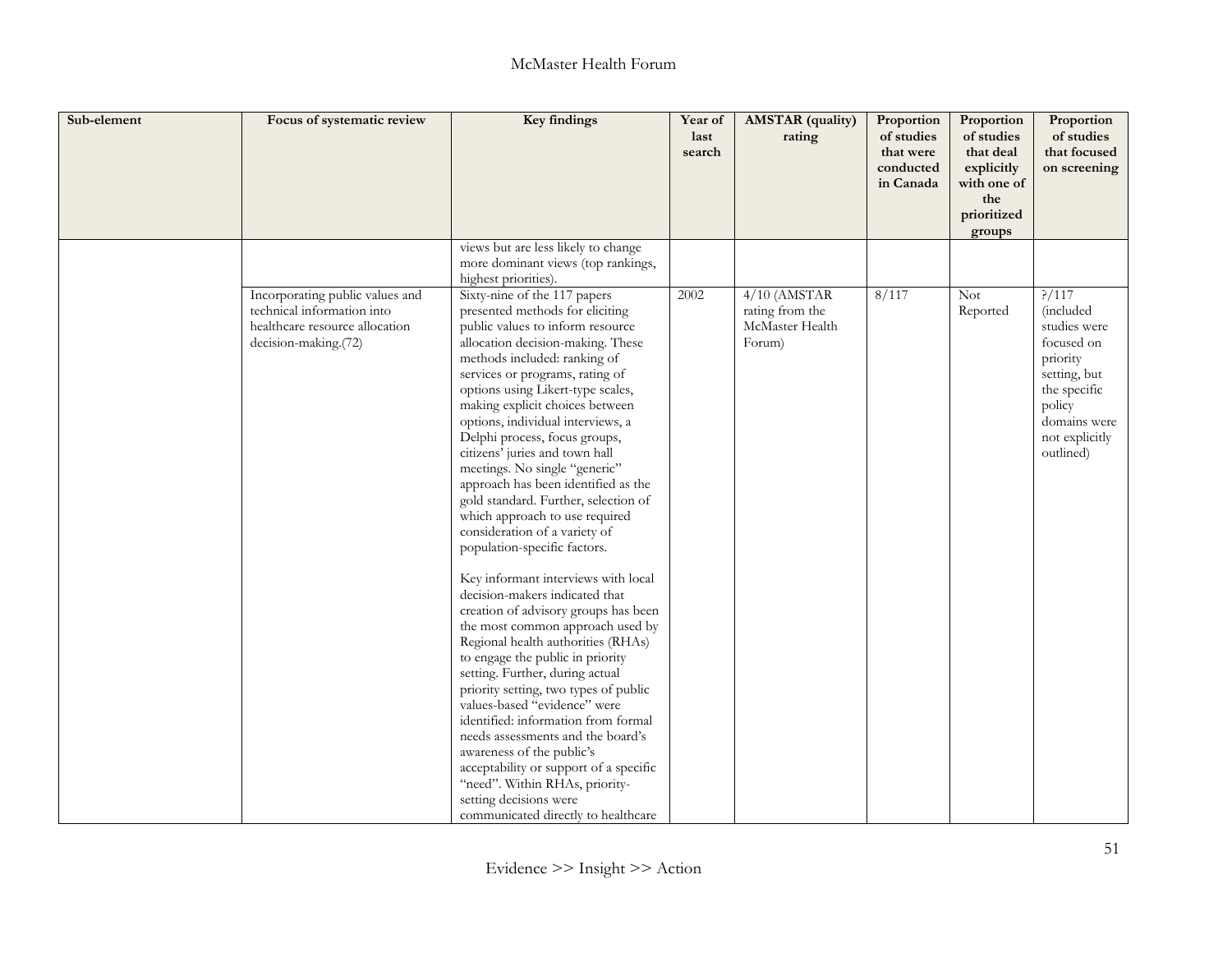| Sub-element | Focus of systematic review | Key findings                           | Year of | <b>AMSTAR</b> (quality) | Proportion | Proportion  | Proportion   |
|-------------|----------------------------|----------------------------------------|---------|-------------------------|------------|-------------|--------------|
|             |                            |                                        | last    | rating                  | of studies | of studies  | of studies   |
|             |                            |                                        | search  |                         | that were  | that deal   | that focused |
|             |                            |                                        |         |                         | conducted  | explicitly  | on screening |
|             |                            |                                        |         |                         | in Canada  | with one of |              |
|             |                            |                                        |         |                         |            | the         |              |
|             |                            |                                        |         |                         |            | prioritized |              |
|             |                            |                                        |         |                         |            | groups      |              |
|             |                            | providers and indirectly to the public |         |                         |            |             |              |
|             |                            | through the media. In contrast,        |         |                         |            |             |              |
|             |                            | provincial boards/committees were      |         |                         |            |             |              |
|             |                            | found to rely exclusively on the       |         |                         |            |             |              |
|             |                            | media.                                 |         |                         |            |             |              |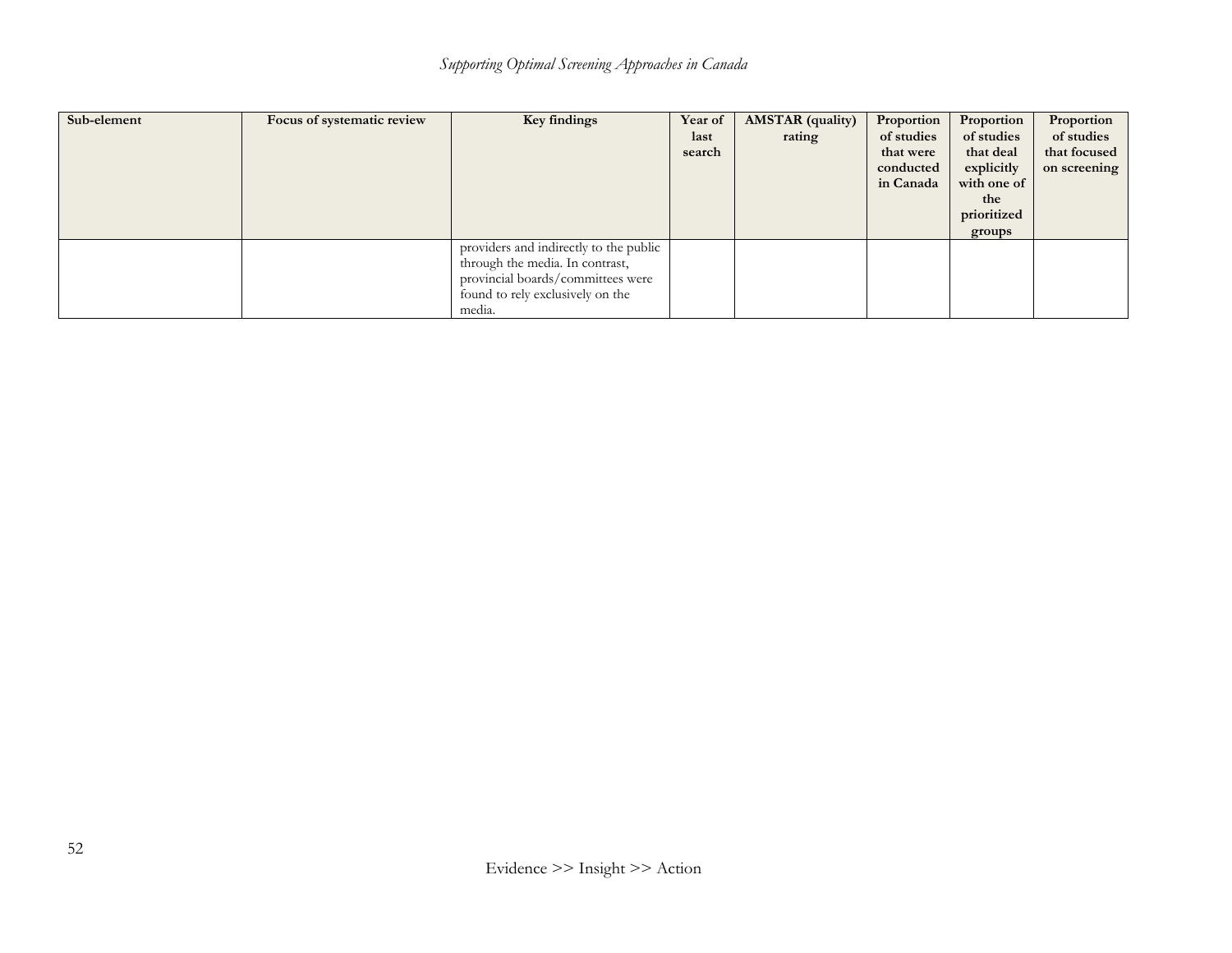| Sub-element                                                                                                                                                                                                                                                                                   | Focus of systematic review                                                                                                                                                     | Key findings | Year of last<br>search | <b>AMSTAR</b><br>(quality)<br>rating | Proportion<br>of studies<br>that were<br>conducted<br>in Canada | Proportion<br>of studies<br>that deal<br>explicitly<br>with one of<br>the<br>prioritized<br>groups | Proportion<br>of studies<br>that focused<br>on<br>screening |
|-----------------------------------------------------------------------------------------------------------------------------------------------------------------------------------------------------------------------------------------------------------------------------------------------|--------------------------------------------------------------------------------------------------------------------------------------------------------------------------------|--------------|------------------------|--------------------------------------|-----------------------------------------------------------------|----------------------------------------------------------------------------------------------------|-------------------------------------------------------------|
| Conducting and<br>regularly updating<br>syntheses of the many<br>types of research<br>evidence relevant to<br>decision-making about<br>optimal screening<br>approaches                                                                                                                        | No reviews identified (see the section in<br>the body of the evidence brief about<br>the second element for a brief summary<br>of key literature relevant to this<br>element). | n/a          | n/a                    | n/a                                  | n/a                                                             | n/a                                                                                                | n/a                                                         |
| Convening panels<br>comprised of<br>methodological and<br>content experts as well<br>as consumers to grade<br>the quality of<br>evidence, assess the<br>local applicability of<br>research evidence, and<br>grade the strength of<br>recommendations<br>about optimal<br>screening approaches | No reviews identified (see the section in<br>the body of the evidence brief about<br>the second element for a brief summary<br>of key literature relevant to this<br>element). | n/a          | n/a                    | n/a                                  | n/a                                                             | n/a                                                                                                | n/a                                                         |
| Developing<br>'workbooks' to<br>support provincial and<br>territorial adaptations<br>of screening<br>recommendations to<br>their contexts                                                                                                                                                     | No reviews identified (see the section in<br>the body of the evidence brief about<br>the second element for a brief summary<br>of key literature relevant to this<br>element). | n/a          | n/a                    | n/a                                  | n/a                                                             | n/a                                                                                                | n/a                                                         |

## **Appendix 2: Systematic reviews relevant to Element 2 – Establish a 'hub' to coordinate evidence synthesis and recommendation development to support optimal screening**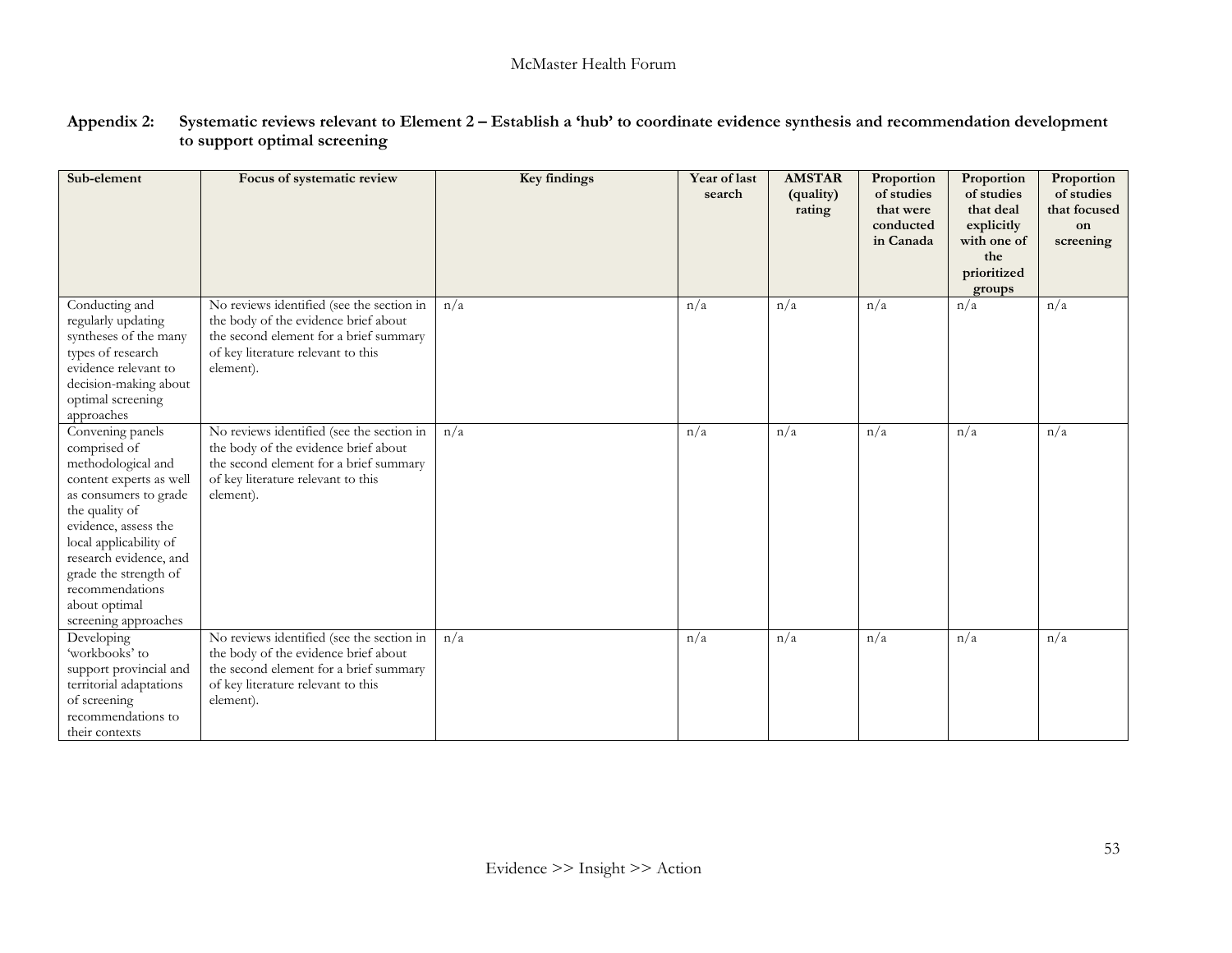| Appendix 3: | Systematic reviews relevant to Element 3 - Support optimal implementation of screening approaches |  |
|-------------|---------------------------------------------------------------------------------------------------|--|
|             |                                                                                                   |  |

| Sub-element                                                                         | Focus of systematic review                                                                                           | <b>Key findings</b>                                                                                                                                                                                                                                                                                                                                                                                                                                                                                                                                                                                                                                                                                                                                                                                        | Year of<br>last<br>search | <b>AMSTAR</b> (quality)<br>rating                                    | Proportion<br>of studies<br>that were<br>conducted<br>in Canada | Proportion<br>of studies<br>that deal<br>explicitly<br>with one of<br>the<br>prioritized<br>groups | Proportion<br>of studies<br>that<br>focused on<br>screening |
|-------------------------------------------------------------------------------------|----------------------------------------------------------------------------------------------------------------------|------------------------------------------------------------------------------------------------------------------------------------------------------------------------------------------------------------------------------------------------------------------------------------------------------------------------------------------------------------------------------------------------------------------------------------------------------------------------------------------------------------------------------------------------------------------------------------------------------------------------------------------------------------------------------------------------------------------------------------------------------------------------------------------------------------|---------------------------|----------------------------------------------------------------------|-----------------------------------------------------------------|----------------------------------------------------------------------------------------------------|-------------------------------------------------------------|
| Supporting the implementation<br>of screening guidelines by<br>healthcare providers | Effectiveness of strategies to<br>increase cervical cancer screening<br>among women in clinic-based<br>settings.(92) | Nine of the included studies used<br>outreach methods (telephone calls<br>or letters of invitation) and 11<br>used in-reach methods (promoting<br>screening when women are already<br>at an office or clinic), of which<br>three were aimed at changing<br>physician behaviour.<br>Results across the three studies<br>were inconsistent. One study<br>found modest improvements in<br>screening rates after providing lists<br>to physicians of unscreened<br>women in their practice, a<br>physician visit to the practice to<br>encourage screening, or providing<br>both lists and a physician visit. The<br>other two studies found that chart<br>reminder versus audit and<br>feedback and a physician office<br>visit compared to no intervention<br>were effective at improving Pap<br>test rates. | 1999                      | 7/9 (AMSTAR rating<br>from Program in<br>Policy Decision-<br>making) | 2/20                                                            | 7/20<br>$(+ 3$ studies<br>urban/rural<br>mix)                                                      | 20/20                                                       |
|                                                                                     | Effectiveness of interventions to<br>increase screening for breast,<br>cervical, and colorectal<br>cancers.(94)      | Provider assessment and feedback<br>was found to be effective for<br>increasing provider delivery or<br>promotion of screening for breast,<br>cervical and colorectal (only for<br>fecal occult blood testing).<br>There was insufficient evidence to<br>determine the effectiveness of<br>provider incentives for increasing<br>the delivery or promotion of                                                                                                                                                                                                                                                                                                                                                                                                                                              | 2008                      | 6/9 (AMSTAR rating<br>from Program in<br>Policy Decision-<br>making) | $\frac{2}{1}$ /45                                               | 17/45<br>$(+ 6$ studies<br>urban/rural<br>mixed)                                                   | 45/45                                                       |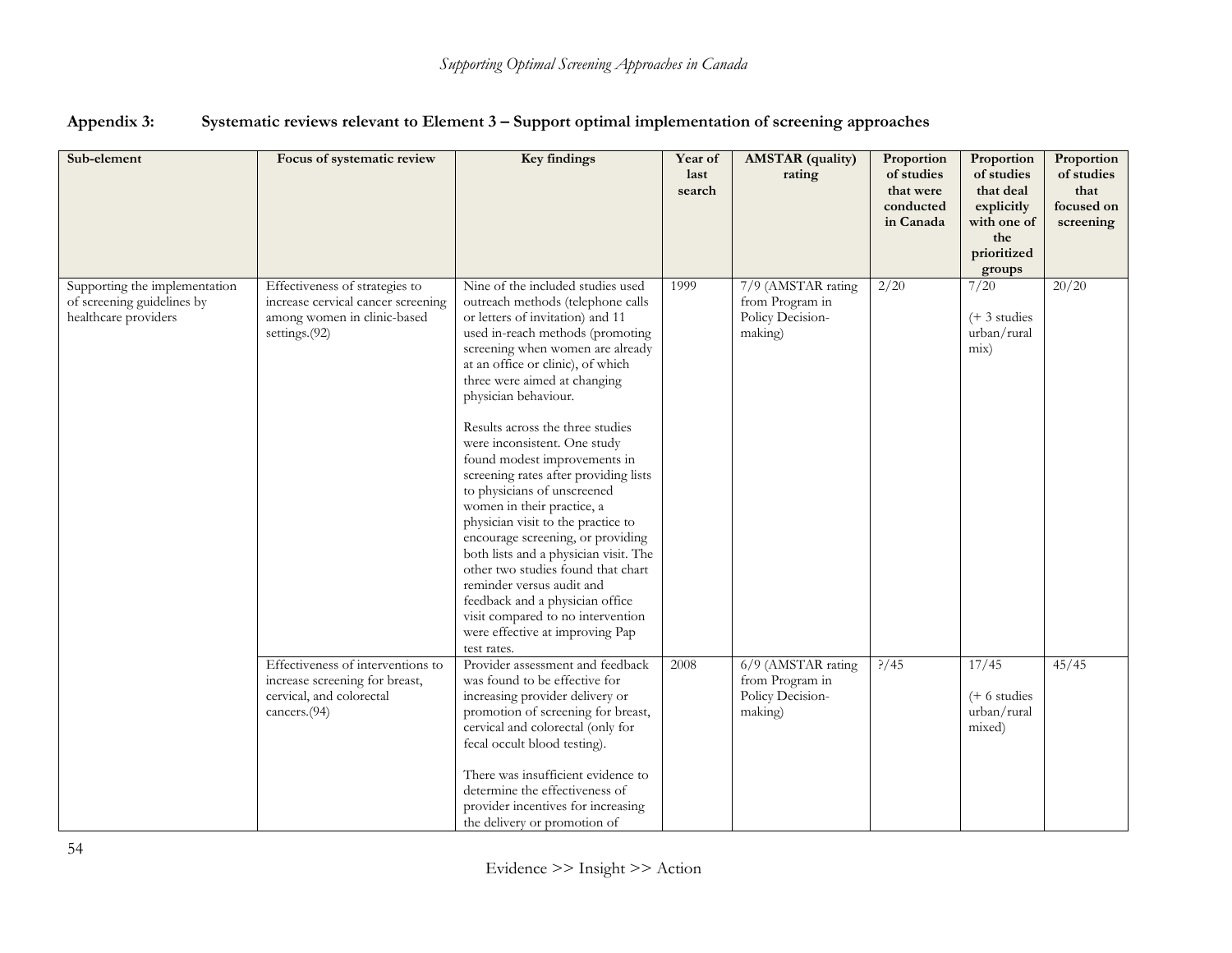| Sub-element | Focus of systematic review                                                                                                 | <b>Key findings</b>                                                                                                                                                                                                                                                                                                                                                                                                                                                                                                                                              | Year of<br>last<br>search | <b>AMSTAR</b> (quality)<br>rating                                       | Proportion<br>of studies<br>that were<br>conducted<br>in Canada | Proportion<br>of studies<br>that deal<br>explicitly<br>with one of<br>the<br>prioritized<br>groups | Proportion<br>of studies<br>that<br>focused on<br>screening |
|-------------|----------------------------------------------------------------------------------------------------------------------------|------------------------------------------------------------------------------------------------------------------------------------------------------------------------------------------------------------------------------------------------------------------------------------------------------------------------------------------------------------------------------------------------------------------------------------------------------------------------------------------------------------------------------------------------------------------|---------------------------|-------------------------------------------------------------------------|-----------------------------------------------------------------|----------------------------------------------------------------------------------------------------|-------------------------------------------------------------|
|             |                                                                                                                            | screening for breast, cervical and<br>colorectal cancer.                                                                                                                                                                                                                                                                                                                                                                                                                                                                                                         |                           |                                                                         |                                                                 |                                                                                                    |                                                             |
|             | Interventions for increasing<br>chlamydia screening in primary<br>care.(91)                                                | Four studies that assessed an<br>educational package for primary<br>care providers, a multifaceted<br>intervention addressing barriers to<br>providing screening, educational<br>outreach (a health advisor<br>providing training) and internet-<br>based continuous medical<br>education each found significant<br>increases in appropriate chlamydia<br>screening after the delivery of each<br>intervention.                                                                                                                                                  | 2005                      | $3/10$ (AMSTAR<br>rating from Program<br>in Policy Decision-<br>making) | 0/4                                                             | 0/4                                                                                                | 4/4                                                         |
|             | Interventions for increasing the<br>uptake of chlamydia screening in<br>primary care.(95)                                  | Interventions that promoted the<br>universal offer of a chlamydia test<br>in young people had the greatest<br>impact on increasing screening in<br>primary care.<br>A large increase in screening rates<br>was found in a multifaceted<br>quality-improvement program that<br>involved provision of a urine jar to<br>patients at registration, linking<br>screening to routine Pap smears,<br>computer alerts for doctors,<br>education workshops for clinic<br>staff, internet-based continuing<br>medical education, and free sexual<br>health consultations. | 2010                      | $4/11$ (AMSTAR<br>rating from the<br>McMaster Health<br>Forum)          | 0/16                                                            | 1/16                                                                                               | 6/16                                                        |
|             | Computerized decision support<br>systems in order communicate<br>diagnostic, screening or<br>monitoring test ordering (93) | Computerized decision support<br>systems showed statistically<br>significant benefits for process-<br>related or practitioner-<br>performance outcomes in nearly                                                                                                                                                                                                                                                                                                                                                                                                 | 2009                      | $8/10$ (AMSTAR<br>rating from Program<br>in Policy Decision-<br>making) | 0/23                                                            | Not<br>Reported                                                                                    | 7/26                                                        |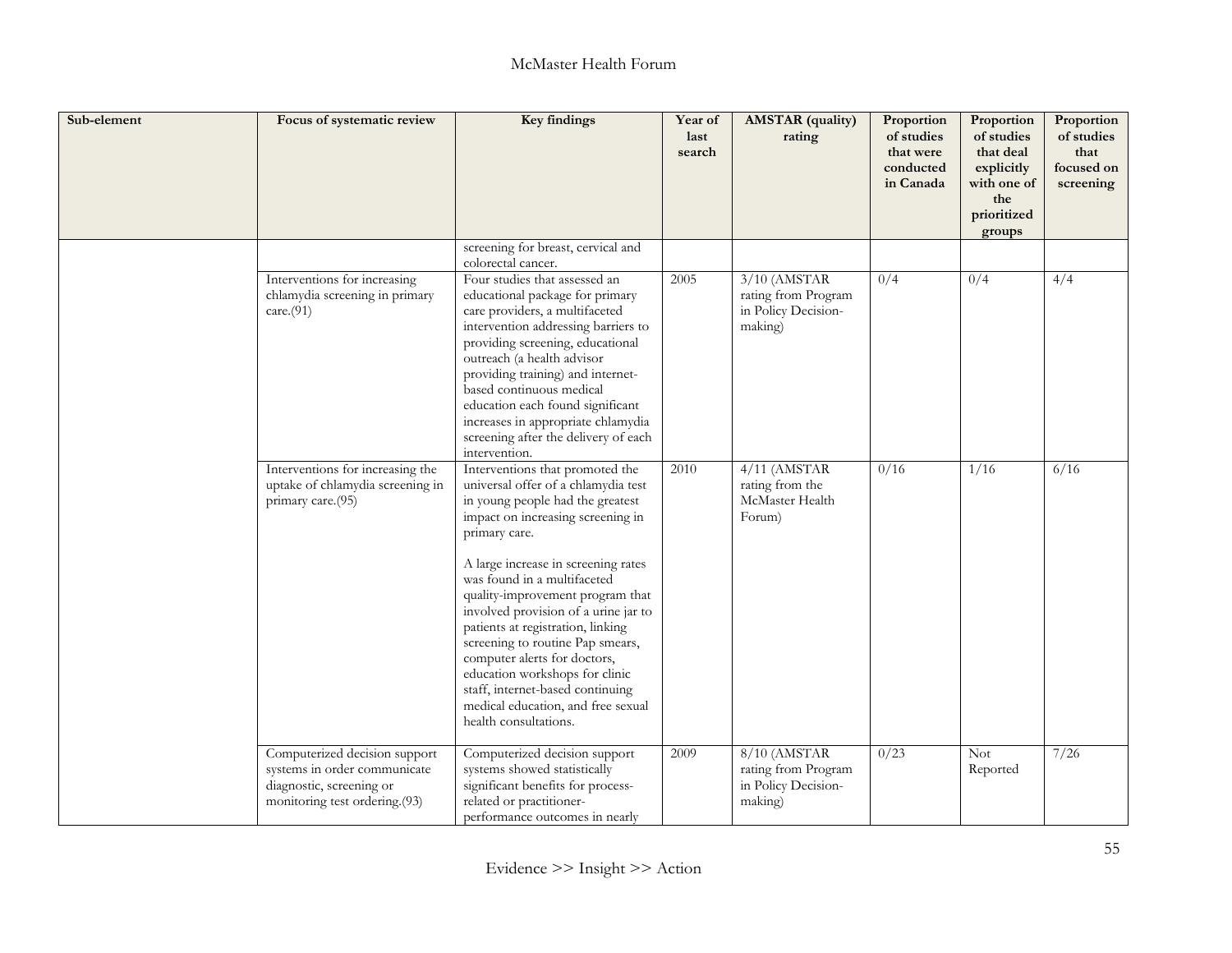| Sub-element | Focus of systematic review | <b>Key findings</b>                                                                                                                                                                                                                                                                                                                                                                                                                                                                                                                                                                                                                                                                                                                                                                                                            | Year of<br>last<br>search | <b>AMSTAR</b> (quality)<br>rating | Proportion<br>of studies<br>that were<br>conducted | Proportion<br>of studies<br>that deal<br>explicitly | Proportion<br>of studies<br>that<br>focused on |
|-------------|----------------------------|--------------------------------------------------------------------------------------------------------------------------------------------------------------------------------------------------------------------------------------------------------------------------------------------------------------------------------------------------------------------------------------------------------------------------------------------------------------------------------------------------------------------------------------------------------------------------------------------------------------------------------------------------------------------------------------------------------------------------------------------------------------------------------------------------------------------------------|---------------------------|-----------------------------------|----------------------------------------------------|-----------------------------------------------------|------------------------------------------------|
|             |                            |                                                                                                                                                                                                                                                                                                                                                                                                                                                                                                                                                                                                                                                                                                                                                                                                                                |                           |                                   | in Canada                                          | with one of<br>the<br>prioritized<br>groups         | screening                                      |
|             |                            | two-thirds of the studies.<br>In the four studies that assessed<br>adverse effects as a result of test<br>cancellation or delay, no<br>significant detrimental effects in<br>terms of additional utilization of<br>healthcare resources or adverse<br>events were observed as a result of<br>using computerized decision<br>support.<br>Of the two studies that assessed<br>the cost-effectiveness of<br>computerized decision support,<br>one found a mean cost decrease of<br>3% for blood test orders in each<br>of the intervention clinics<br>compared with a 2% increase<br>in control clinics. The other study<br>found a significant increase in the<br>cost of laboratory tests from 41.8<br>euros per patient per annum to<br>47.2 euros after implementation of<br>the system.<br>No studies were identified on the |                           |                                   |                                                    |                                                     |                                                |
|             |                            | acceptability of computerized<br>decision support systems to<br>physicians or patients.<br>Two studies found that the impact<br>of computer decision support<br>systems plus order communication<br>systems (computer applications<br>used to enter diagnostic and<br>therapeutic patient care orders and<br>to view test results) versus order                                                                                                                                                                                                                                                                                                                                                                                                                                                                                |                           |                                   |                                                    |                                                     |                                                |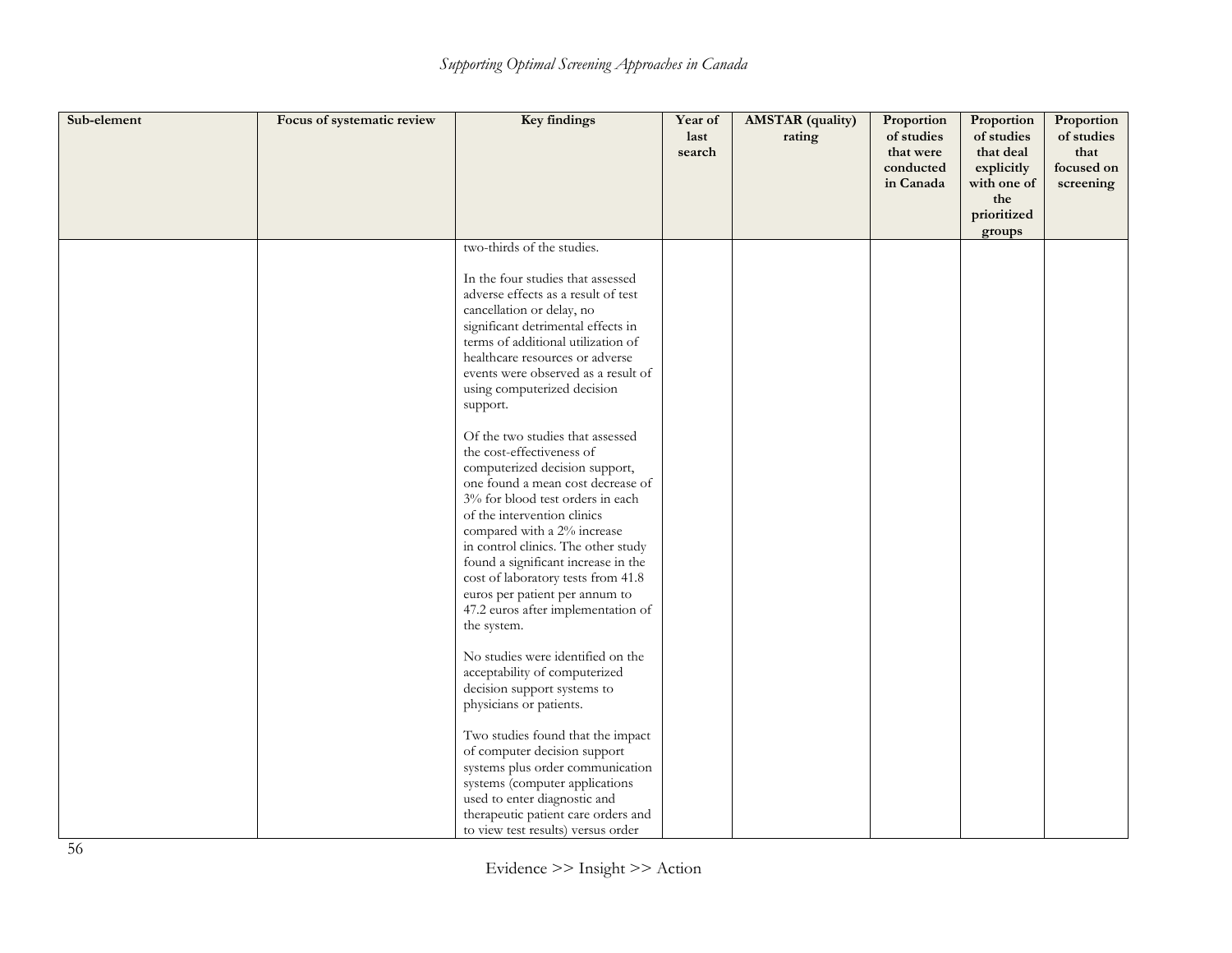| Sub-element | Focus of systematic review                                                                                                                                                                                                                                                                                                                                 | Key findings                                                                                                                                                                                                                                                                                                                                                                                                                                                                                                                                                                       | Year of<br>last<br>search | <b>AMSTAR</b> (quality)<br>rating                    | Proportion<br>of studies<br>that were<br>conducted<br>in Canada | Proportion<br>of studies<br>that deal<br>explicitly<br>with one of<br>the<br>prioritized<br>groups | Proportion<br>of studies<br>that<br>focused on<br>screening |
|-------------|------------------------------------------------------------------------------------------------------------------------------------------------------------------------------------------------------------------------------------------------------------------------------------------------------------------------------------------------------------|------------------------------------------------------------------------------------------------------------------------------------------------------------------------------------------------------------------------------------------------------------------------------------------------------------------------------------------------------------------------------------------------------------------------------------------------------------------------------------------------------------------------------------------------------------------------------------|---------------------------|------------------------------------------------------|-----------------------------------------------------------------|----------------------------------------------------------------------------------------------------|-------------------------------------------------------------|
|             |                                                                                                                                                                                                                                                                                                                                                            | communication systems alone had                                                                                                                                                                                                                                                                                                                                                                                                                                                                                                                                                    |                           |                                                      |                                                                 |                                                                                                    |                                                             |
|             |                                                                                                                                                                                                                                                                                                                                                            | no significant impact on test costs.                                                                                                                                                                                                                                                                                                                                                                                                                                                                                                                                               |                           |                                                      |                                                                 |                                                                                                    |                                                             |
|             | Organizational and educational<br>strategies to improve the<br>management of depression (108)                                                                                                                                                                                                                                                              | Multifaceted interventions had<br>mixed effects for appropriate care<br>outcomes.                                                                                                                                                                                                                                                                                                                                                                                                                                                                                                  | 2003                      | $6/11$ (AMSTAR<br>rating from<br>www.rxforchange.ca) | <b>Not</b><br>Reported in<br>detail-<br>Description             | <b>Not</b><br>Reported                                                                             | 2/36                                                        |
|             |                                                                                                                                                                                                                                                                                                                                                            | Educational meetings were found<br>to be generally ineffective for<br>appropriate care.                                                                                                                                                                                                                                                                                                                                                                                                                                                                                            |                           |                                                      | states: USA                                                     |                                                                                                    |                                                             |
|             |                                                                                                                                                                                                                                                                                                                                                            | Insufficient evidence was found<br>for reminders (computerized<br>decision support versus reminders)<br>on appropriate care.                                                                                                                                                                                                                                                                                                                                                                                                                                                       |                           |                                                      |                                                                 |                                                                                                    |                                                             |
|             | Whether different factors<br>influence the effectiveness of<br>educational outreach visits<br>(EOVs) and whether adding<br>another intervention to EOVs,<br>such as the use of patient-<br>mediated interventions or using<br>manuals or computerized<br>reminders to prompt clinicians<br>to perform clinical actions, alters<br>their effectiveness (88) | Multifaceted interventions that<br>included educational outreach and<br>distribution of educational<br>materials and/or other<br>intervention compared to a<br>control group, compared to audit<br>and feedback and compared to<br>educational materials were all<br>found to be generally effective for<br>improving appropriate care.<br>Educational-outreach<br>interventions used alone compared<br>to a control group and compared<br>to educational materials were<br>found to be generally effective.<br>There was insufficient evidence<br>for comparisons of multifaceted | 2007                      | $8/11$ (AMSTAR<br>rating from<br>www.rxforchange.ca) | 1/69                                                            | 2/69                                                                                               | 6/69                                                        |
|             |                                                                                                                                                                                                                                                                                                                                                            | versus educational meetings,<br>educational outreach visits versus<br>continuity of care, and<br>multifaceted versus reminders.                                                                                                                                                                                                                                                                                                                                                                                                                                                    |                           |                                                      |                                                                 |                                                                                                    |                                                             |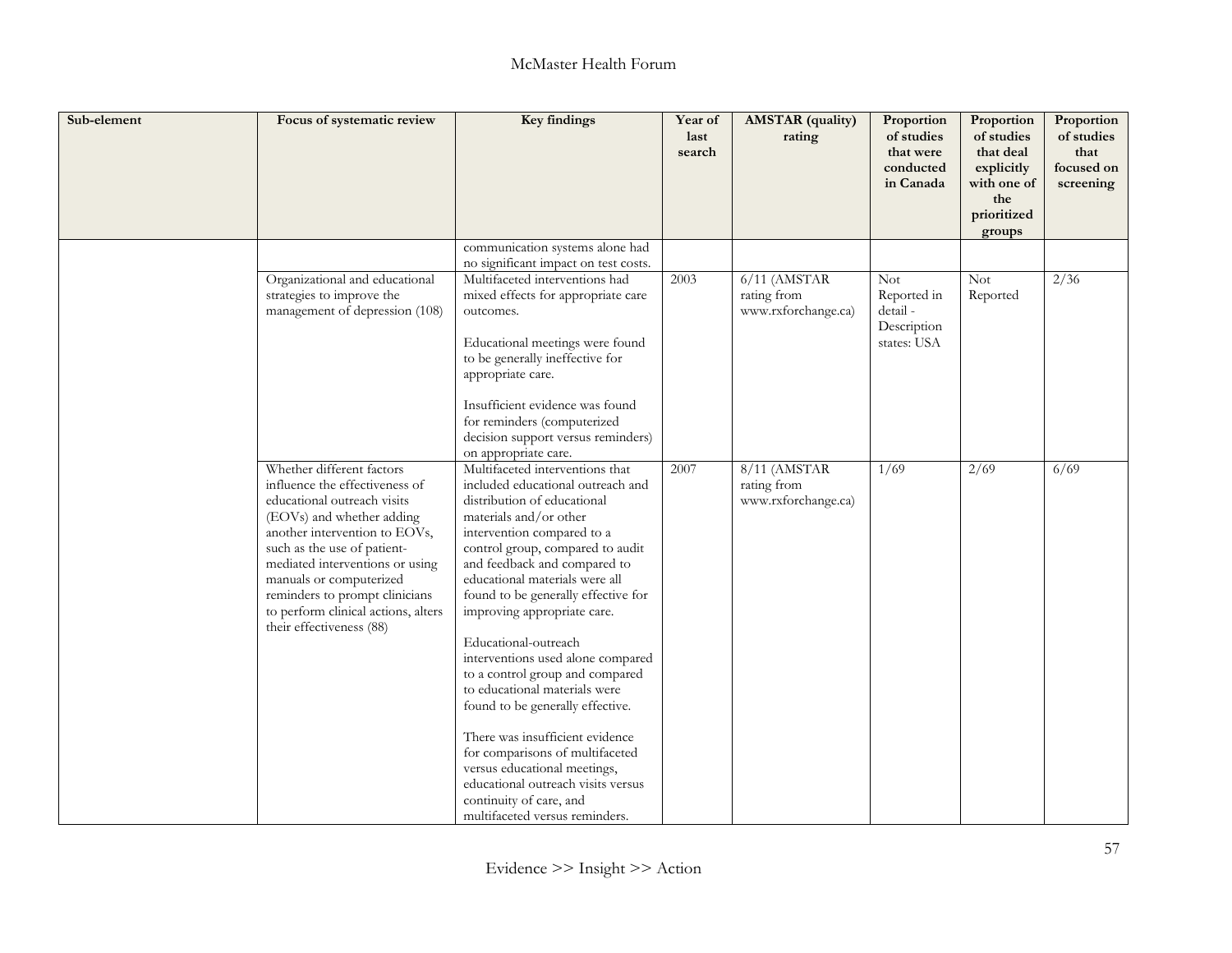| Sub-element | Focus of systematic review                                                                                                                                                                                                                                                                                       | Key findings                                                                                                                                                                                                                                                                                                                                                                                                                                                                                                                                                        | Year of<br>last<br>search | <b>AMSTAR</b> (quality)<br>rating                    | Proportion<br>of studies<br>that were<br>conducted<br>in Canada | Proportion<br>of studies<br>that deal<br>explicitly<br>with one of<br>the<br>prioritized<br>groups | Proportion<br>of studies<br>that<br>focused on<br>screening |
|-------------|------------------------------------------------------------------------------------------------------------------------------------------------------------------------------------------------------------------------------------------------------------------------------------------------------------------|---------------------------------------------------------------------------------------------------------------------------------------------------------------------------------------------------------------------------------------------------------------------------------------------------------------------------------------------------------------------------------------------------------------------------------------------------------------------------------------------------------------------------------------------------------------------|---------------------------|------------------------------------------------------|-----------------------------------------------------------------|----------------------------------------------------------------------------------------------------|-------------------------------------------------------------|
|             | Effects of different types of<br>educational materials (manuals,<br>bulletins, guidelines, quick<br>reference guides, newsletters,<br>consensus statements),<br>distribution audiences (targeted<br>or general audiences), format<br>(colourful versus black and<br>white) and frequency of<br>distribution.(87) | Distribution of educational<br>materials was found to be<br>generally effective for appropriate<br>care outcomes.<br>There was insufficient evidence<br>found comparing the effectiveness<br>of educational meetings with<br>distribution of educational<br>materials for appropriate care<br>outcomes.                                                                                                                                                                                                                                                             | 2011                      | $8/11$ (AMSTAR<br>rating from<br>www.rxforchange.ca) | 12/45                                                           | Not.<br>Reported                                                                                   | 11/45                                                       |
|             | Effects of providing<br>interprofessional education to<br>different health professionals in<br>order to improve care for<br>patients with mental health<br>problems.(117)                                                                                                                                        | Educational meetings were found<br>to be generally effective for<br>appropriate care.                                                                                                                                                                                                                                                                                                                                                                                                                                                                               | 1998                      | $4/11$ (AMSTAR<br>rating from<br>www.rxforchange.ca) | 0/19                                                            | <b>Not</b><br>Reported                                                                             | 0/19                                                        |
|             | Guideline dissemination and<br>implementation strategies.(90)                                                                                                                                                                                                                                                    | Single interventions compared<br>with no intervention: reminders,<br>audit and feedback patient-<br>mediated, and the distribution of<br>educational materials were found<br>to be effective for improving<br>appropriate care with medium<br>effect sizes.<br>Time series data were reported for<br>the distribution of educational<br>materials, and half of the studies<br>showed an immediate effect or<br>effect over time.<br>Insufficient evidence exists for<br>educational meetings, other<br>professional interventions<br>(interviewing physicians about | 1998                      | $7/11$ (AMSTAR<br>rating from<br>www.rxforchange.ca) | 15/235                                                          | <b>Not</b><br>Reported                                                                             | 1/235                                                       |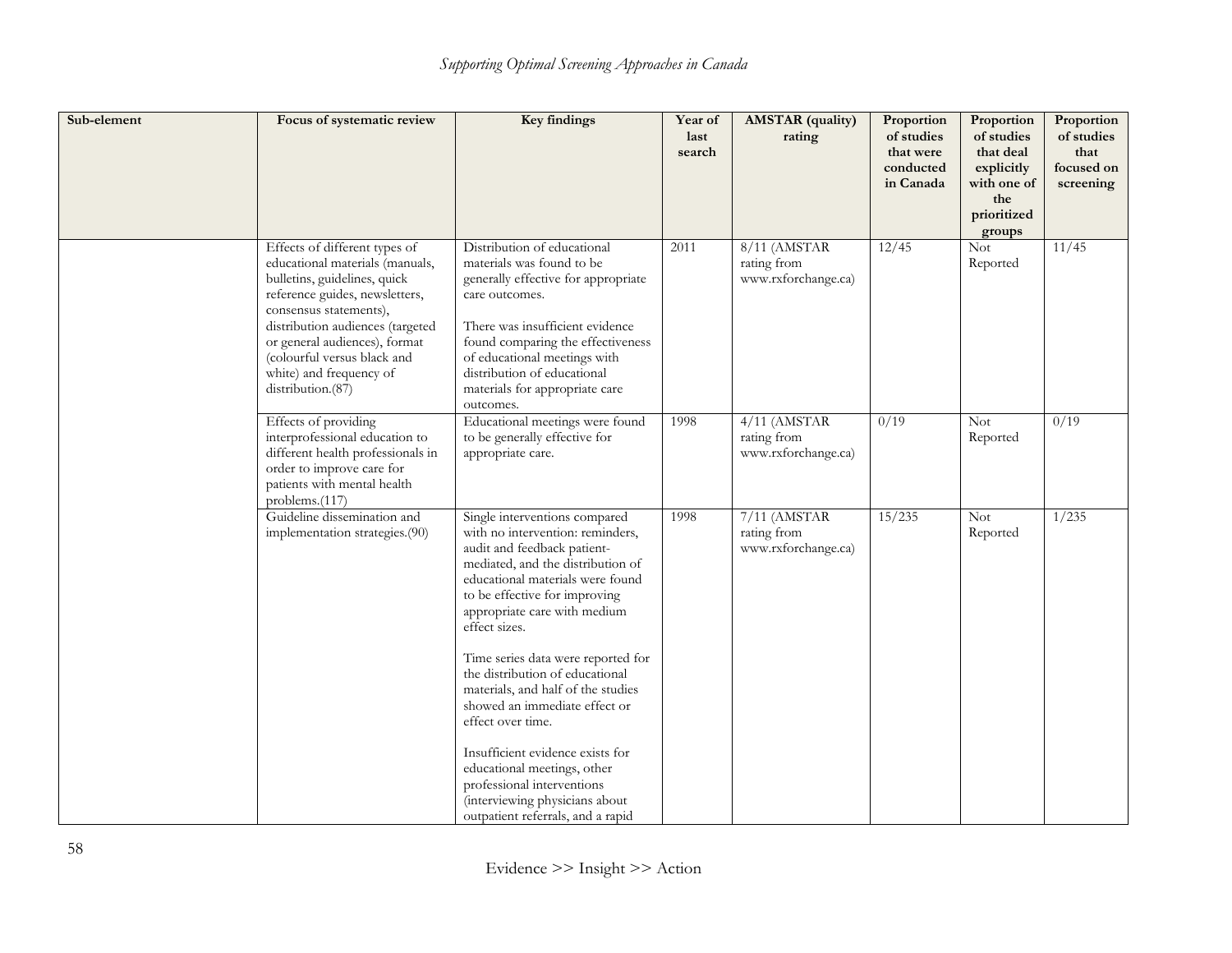| Sub-element | Focus of systematic review                                                                | <b>Key findings</b>                                                                                                                                                                                                                                                                               | Year of<br>last<br>search | <b>AMSTAR</b> (quality)<br>rating                  | Proportion<br>of studies<br>that were<br>conducted<br>in Canada | Proportion<br>of studies<br>that deal<br>explicitly<br>with one of<br>the<br>prioritized<br>groups | Proportion<br>of studies<br>that<br>focused on<br>screening |
|-------------|-------------------------------------------------------------------------------------------|---------------------------------------------------------------------------------------------------------------------------------------------------------------------------------------------------------------------------------------------------------------------------------------------------|---------------------------|----------------------------------------------------|-----------------------------------------------------------------|----------------------------------------------------------------------------------------------------|-------------------------------------------------------------|
|             |                                                                                           | rule-out protocol), continuity of<br>care, and revision of pharmacy-<br>related professional roles.                                                                                                                                                                                               |                           |                                                    |                                                                 |                                                                                                    |                                                             |
|             |                                                                                           | Insufficient evidence exists for<br>three comparisons of single<br>interventions compared with<br>another: physicians responding to<br>reminders compared with<br>reminders, educational materials<br>compared with reminders, and<br>reminders compared with patient-<br>mediated interventions. |                           |                                                    |                                                                 |                                                                                                    |                                                             |
|             |                                                                                           | Multifaceted interventions<br>compared with no intervention<br>were found to be effective for<br>improving appropriate care with<br>medium effect sizes. Time series<br>data show that these interventions<br>also have immediate effects, most<br>of which are sustained over time.              |                           |                                                    |                                                                 |                                                                                                    |                                                             |
|             |                                                                                           | Multifaceted interventions<br>compared with intervention<br>controls were found to be<br>effective for improving<br>appropriate care with small effect<br>sizes.                                                                                                                                  |                           |                                                    |                                                                 |                                                                                                    |                                                             |
|             | Effects of audit and feedback on<br>professional practice and<br>healthcare outcomes.(89) | In all comparison - audit and<br>feedback alone compared to no<br>other interventions, audit and<br>feedback with educational<br>meetings compared to no<br>intervention, audit and feedback as<br>part of a multifaceted intervention<br>compared to no intervention, audit                      | 2010                      | 8/11 (AMSTAR<br>rating from<br>www.rxforchange.ca) | 11/140                                                          | Not<br>Reported                                                                                    | <b>Not</b><br>Reported                                      |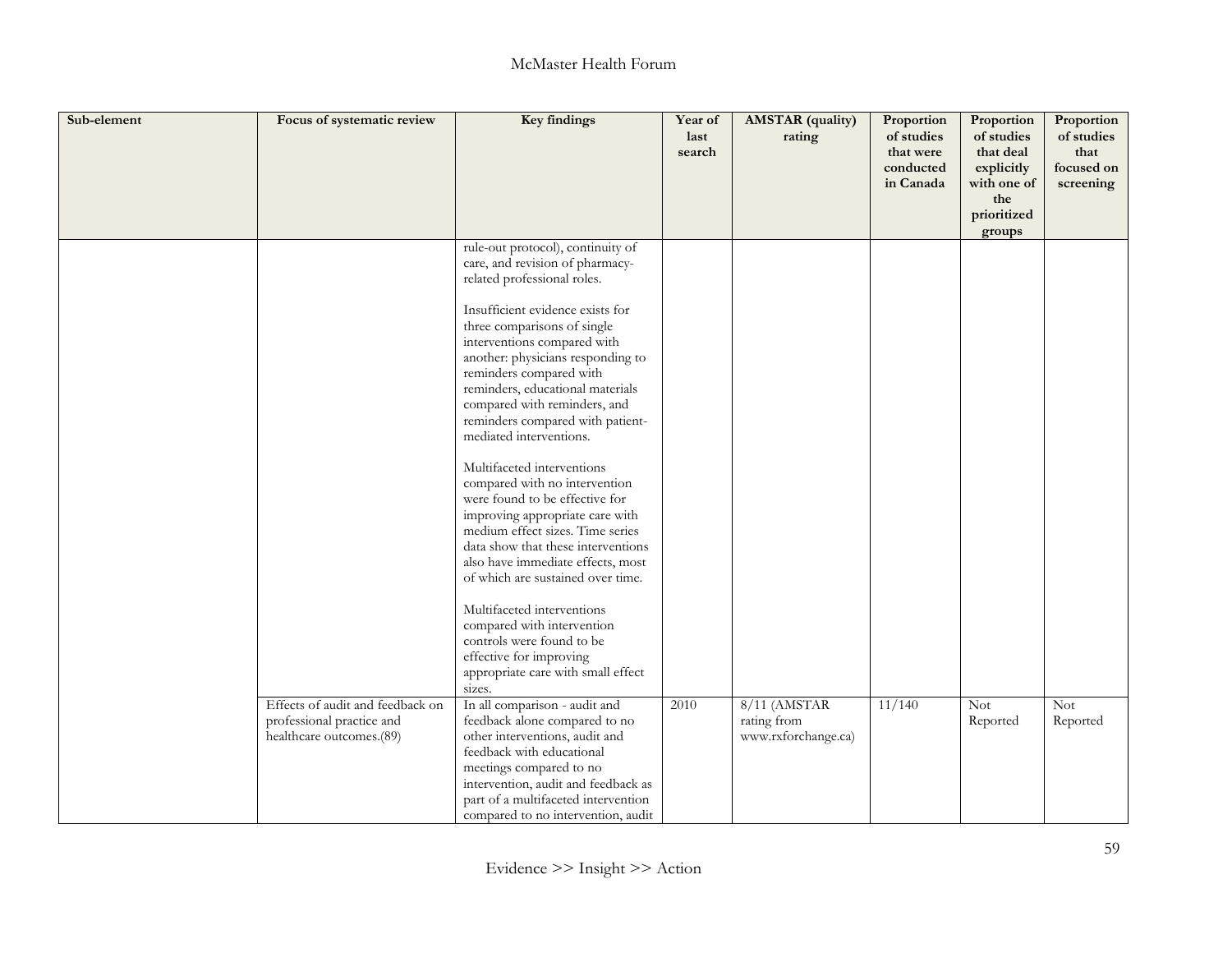| Sub-element | Focus of systematic review                                                                                              | <b>Key findings</b>                                                                                                                                                                                                                                                                                                                                                                                                                                            | Year of<br>last<br>search | <b>AMSTAR</b> (quality)<br>rating                                                               | Proportion<br>of studies<br>that were<br>conducted<br>in Canada         | Proportion<br>of studies<br>that deal<br>explicitly<br>with one of<br>the<br>prioritized<br>groups | Proportion<br>of studies<br>that<br>focused on<br>screening                      |
|-------------|-------------------------------------------------------------------------------------------------------------------------|----------------------------------------------------------------------------------------------------------------------------------------------------------------------------------------------------------------------------------------------------------------------------------------------------------------------------------------------------------------------------------------------------------------------------------------------------------------|---------------------------|-------------------------------------------------------------------------------------------------|-------------------------------------------------------------------------|----------------------------------------------------------------------------------------------------|----------------------------------------------------------------------------------|
|             |                                                                                                                         | and feedback combined with<br>complementary interventions<br>compared to audit and feedback<br>alone, and audit and feedback<br>compared to other interventions -<br>audit and feedback was found to<br>be generally effective.                                                                                                                                                                                                                                |                           |                                                                                                 |                                                                         |                                                                                                    |                                                                                  |
|             | Effects of local opinion leaders<br>on professional practice and<br>healthcare outcomes.(86)                            | Local opinion leaders alone and<br>local opinion leaders with audit<br>and feedback were found to be<br>generally effective for improving<br>appropriate care behaviour (based<br>on 40 and five RCT comparisons<br>respectively).<br>Multifaceted interventions that<br>included the use of opinion leaders<br>in addition to one or more<br>interventions had mixed results for<br>improving appropriate care<br>behaviour (based on 10 RCT<br>comparisons). | 2009                      | $10/10$ (AMSTAR<br>rating from Program<br>in Policy Decision-<br>making)                        | 6/18                                                                    | <b>Not</b><br>Reported                                                                             | Not<br>Reported                                                                  |
|             | Effectiveness of financial<br>incentives in changing healthcare<br>professional behaviours and<br>patient outcomes.(96) | Payment for working for a<br>specified time period was generally<br>ineffective, improving 3/11<br>outcomes from one study reported<br>in one review.<br>Payment for: each service, episode<br>or visit; providing care for a<br>patient or specific population; and<br>providing a pre-specified level or<br>providing a change in activity or<br>quality of care were all generally<br>effective.<br>Mixed and other systems were of                         | 2010                      | No rating tool<br>available for this type<br>of document<br>(overview of<br>systematic reviews) | $n/a$ (included<br>systematic<br>reviews as<br>the unit of<br>analysis) | n/a<br><i>(included)</i><br>systematic<br>reviews as<br>the unit of<br>analysis)                   | n/a<br><i>(included)</i><br>systematic<br>reviews as<br>the unit of<br>analysis) |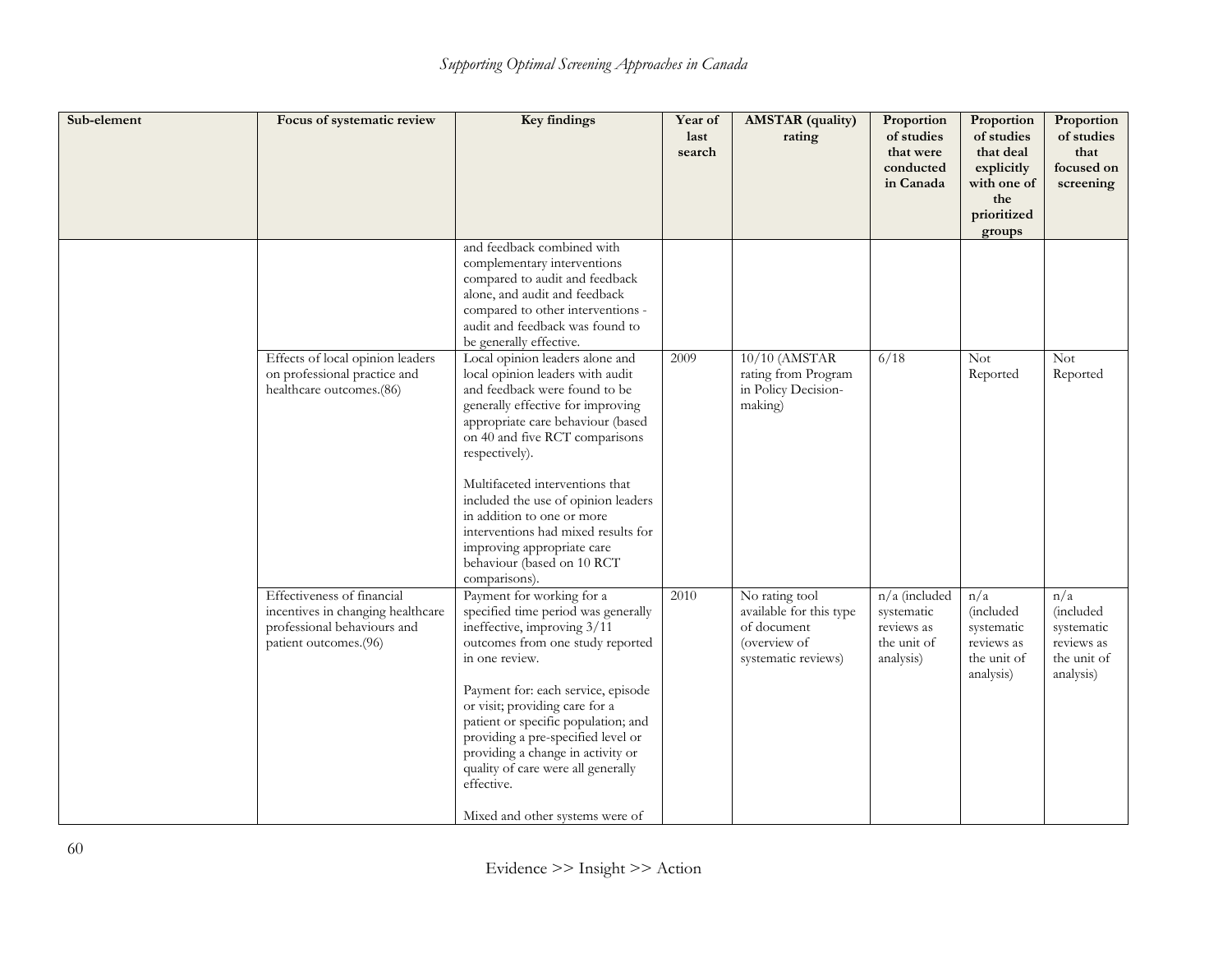| Sub-element                                                                                                  | Focus of systematic review                                                                                                                                  | Key findings                                                                                                                                                                                                                                                                                                                                                                                                                                                                                                                                                                                                                                                                                                                                                                                                                                                                                                                                                                                                                                                                                                       | Year of<br>last<br>search | <b>AMSTAR</b> (quality)<br>rating                                        | Proportion<br>of studies<br>that were<br>conducted<br>in Canada | Proportion<br>of studies<br>that deal<br>explicitly<br>with one of<br>the<br>prioritized<br>groups | Proportion<br>of studies<br>that<br>focused on<br>screening |
|--------------------------------------------------------------------------------------------------------------|-------------------------------------------------------------------------------------------------------------------------------------------------------------|--------------------------------------------------------------------------------------------------------------------------------------------------------------------------------------------------------------------------------------------------------------------------------------------------------------------------------------------------------------------------------------------------------------------------------------------------------------------------------------------------------------------------------------------------------------------------------------------------------------------------------------------------------------------------------------------------------------------------------------------------------------------------------------------------------------------------------------------------------------------------------------------------------------------------------------------------------------------------------------------------------------------------------------------------------------------------------------------------------------------|---------------------------|--------------------------------------------------------------------------|-----------------------------------------------------------------|----------------------------------------------------------------------------------------------------|-------------------------------------------------------------|
| Developing decision aids or<br>decision support systems about<br>optimal screening for<br>consumers/patients | Efficacy of different decision aid<br>tools compared to regular care<br>for women facing several<br>options in the specific field of<br>obstetric care.(97) | mixed effectiveness.<br>Assessing the effect of financial<br>incentives overall across categories<br>of outcomes, they were: of mixed<br>effectiveness on consultation or<br>visit rates; generally effective in<br>improving processes of care;<br>generally effective in improving<br>referrals and admissions; generally<br>ineffective in improving<br>compliance with guidelines<br>outcomes; and generally effective<br>in improving prescribing costs<br>outcomes.<br>The review found that all decision<br>aid tools, except for Decision<br>Trees, facilitated significant<br>increases in knowledge.<br>The computer-based information<br>tool, the decision analysis tools,<br>individual counselling and group<br>counselling interventions<br>presented significant results in<br>reducing anxiety levels.<br>The Decision Analysis Tools and<br>the Computer-based Information<br>tool were associated with a<br>reduction in levels of decisional<br>conflict.<br>The Decision Analysis Tool was<br>the only tool that presented<br>evidence of an impact on the final<br>choice and final outcome. | 2010                      | 7/11<br>(AMSTAR rating<br>from Program in<br>Policy Decision-<br>making) | 2/10                                                            | <b>Not</b><br>Reported                                                                             | 5/10                                                        |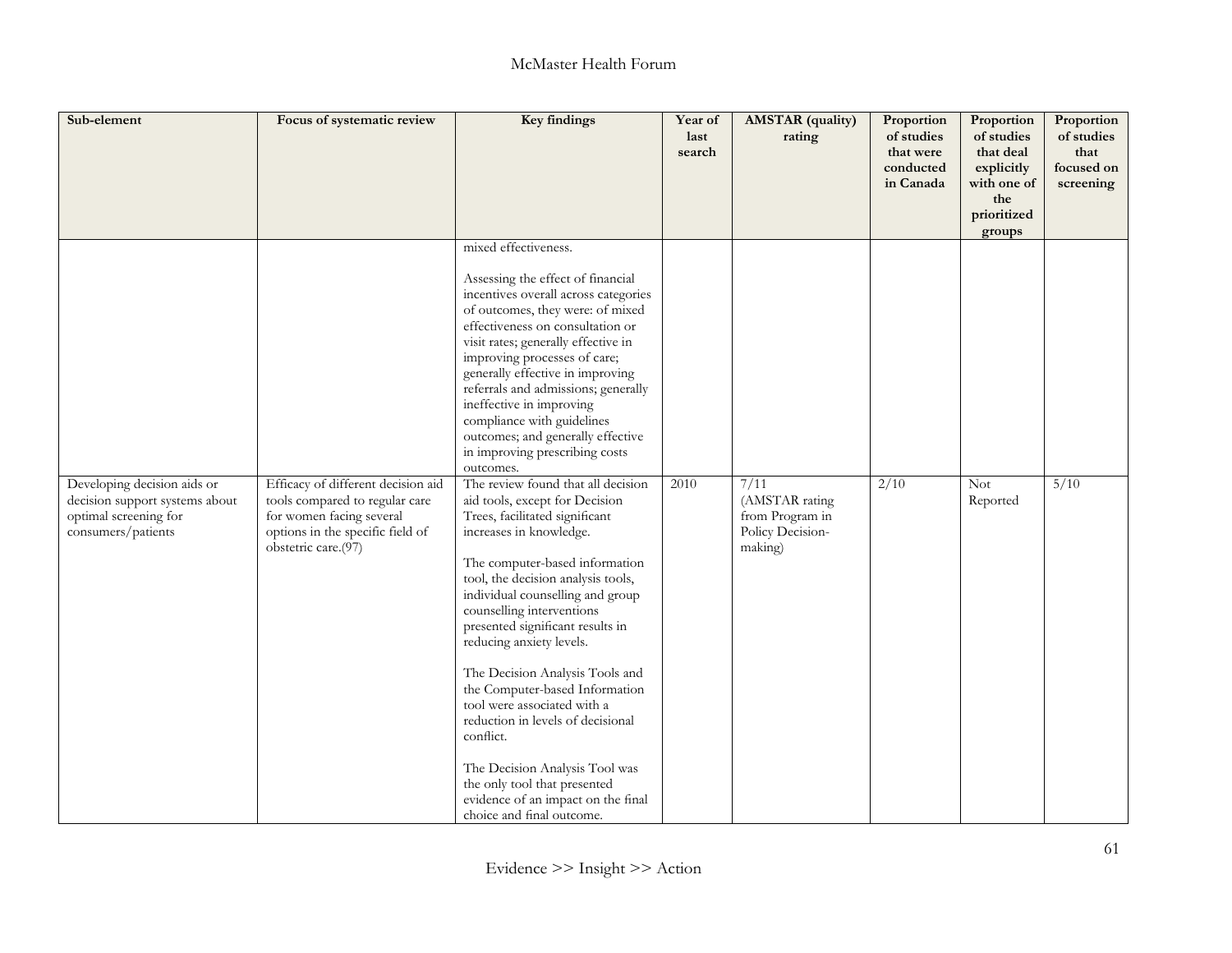| Sub-element | Focus of systematic review                                                                | Key findings                                                                                                                                                                                                                                                                                                                                                                                                                                                                                                                                                                                                                                                    | Year of<br>last<br>search | <b>AMSTAR</b> (quality)<br>rating                    | Proportion<br>of studies<br>that were<br>conducted<br>in Canada                                                                   | Proportion<br>of studies<br>that deal<br>explicitly<br>with one of<br>the<br>prioritized<br>groups | Proportion<br>of studies<br>that<br>focused on<br>screening |
|-------------|-------------------------------------------------------------------------------------------|-----------------------------------------------------------------------------------------------------------------------------------------------------------------------------------------------------------------------------------------------------------------------------------------------------------------------------------------------------------------------------------------------------------------------------------------------------------------------------------------------------------------------------------------------------------------------------------------------------------------------------------------------------------------|---------------------------|------------------------------------------------------|-----------------------------------------------------------------------------------------------------------------------------------|----------------------------------------------------------------------------------------------------|-------------------------------------------------------------|
|             |                                                                                           | Decision aid tools can assist health<br>professionals in providing<br>information and counselling about<br>choices during pregnancy, and<br>support women in shared<br>decision-making.<br>The review suggested that the<br>choice of a specific tool should<br>depend on resources available to<br>support their use as well as the<br>specific decisions being faced by<br>women, their healthcare setting<br>and providers.                                                                                                                                                                                                                                  |                           |                                                      |                                                                                                                                   |                                                                                                    |                                                             |
|             | Effectiveness of decision aids for<br>patients' treatment or screening<br>decisions.(100) | Decision aids increase patient<br>involvement, and improve<br>knowledge and realistic perception<br>of outcomes.<br>Patients exposed to decision aids<br>with explicit values clarification<br>versus those without explicit<br>values clarification were better<br>informed and achieved decisions<br>more consistent with their values.<br>Decision aids, compared to typical<br>care interventions, resulted in<br>lower decisional conflict related to<br>feeling uncertain about personal<br>values and feeling uninformed,<br>and reduced the number of<br>passive patients in decision-<br>making and those left feeling<br>undecided post-intervention. | 2009                      | $9/11$ (AMSTAR<br>rating from<br>www.rxforchange.ca) | Not<br>Reported in<br>detail-<br>description<br>states:<br>Australia;<br>Canada;<br>China;<br>Finland;<br>Netherlands;<br>UK; USA | Not<br>Reported                                                                                    | $? / 86$ (focus<br>of studies<br>not<br>reported)           |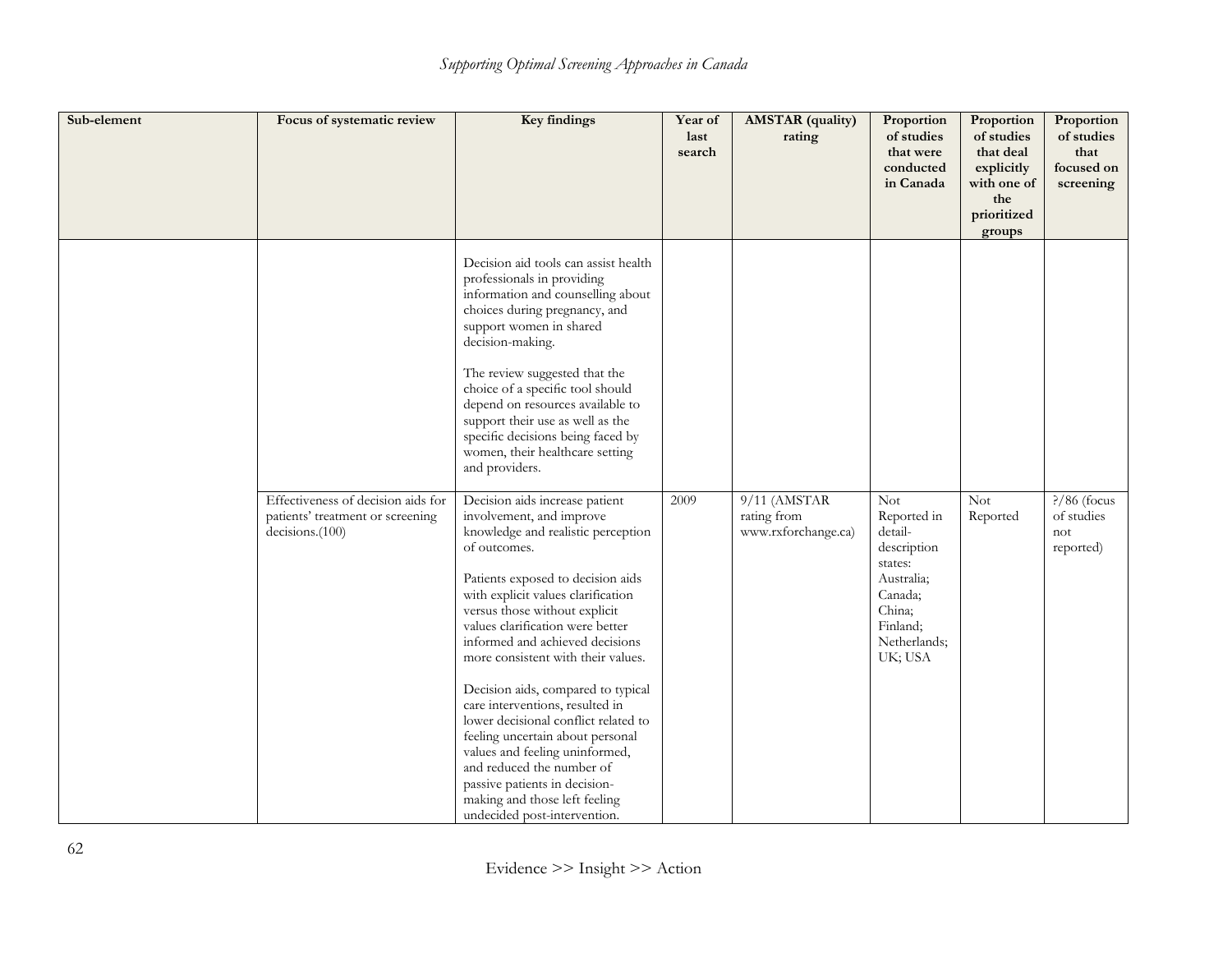| Sub-element | Focus of systematic review                                                                                                                                                                   | Key findings                                                                                                                                                                                                                                                                                      | Year of<br>last<br>search | <b>AMSTAR</b> (quality)<br>rating                                       | Proportion<br>of studies<br>that were<br>conducted<br>in Canada | Proportion<br>of studies<br>that deal<br>explicitly<br>with one of<br>the<br>prioritized<br>groups | Proportion<br>of studies<br>that<br>focused on<br>screening |
|-------------|----------------------------------------------------------------------------------------------------------------------------------------------------------------------------------------------|---------------------------------------------------------------------------------------------------------------------------------------------------------------------------------------------------------------------------------------------------------------------------------------------------|---------------------------|-------------------------------------------------------------------------|-----------------------------------------------------------------|----------------------------------------------------------------------------------------------------|-------------------------------------------------------------|
|             |                                                                                                                                                                                              | In the four studies that measured<br>this outcome, decision aids<br>positively affect patient-<br>practitioner communication.                                                                                                                                                                     |                           |                                                                         |                                                                 |                                                                                                    |                                                             |
|             | Effectiveness of cancer-related<br>decision aids to improve<br>communication between health<br>professionals and patients, and<br>to involve patients in their<br>healthcare decisions.(107) | Knowledge of screening options<br>was significantly improved with<br>the use of decision aids compared<br>to regular practice, and similarly,<br>knowledge of<br>preventive/treatment options was<br>also increased.                                                                              | 2007                      | $4/11$ (AMSTAR<br>rating from Program<br>in Policy Decision-<br>making) | Not<br>Reported                                                 | <b>Not</b><br>Reported                                                                             | 22/34                                                       |
|             |                                                                                                                                                                                              | In a screening context, based on<br>34 randomized controlled trials,<br>decision aids enhanced patient<br>knowledge about screening<br>options without augmenting<br>anxiety.                                                                                                                     |                           |                                                                         |                                                                 |                                                                                                    |                                                             |
|             |                                                                                                                                                                                              | There was little difference between<br>the different decision aids.<br>Review concluded that cancer-<br>related decision aids are effective<br>in increasing patient knowledge<br>compared with usual practice<br>without increasing anxiety,<br>particularly in the area of cancer<br>screening. |                           |                                                                         |                                                                 |                                                                                                    |                                                             |
|             | Overview of the impact on risk<br>perception accuracy of genetic<br>counselling.(103)                                                                                                        | Overall, studies found that an<br>increased proportion of<br>individuals correctly perceived<br>their risk after counselling rather<br>than before, and those who did<br>not had smaller deviations from<br>their objective risk than before                                                      | 2007                      | 5/9 (AMSTAR rating<br>from Program in<br>Policy Decision-<br>making)    | Not<br>Reported                                                 | <b>Not</b><br>Reported                                                                             | 2/19                                                        |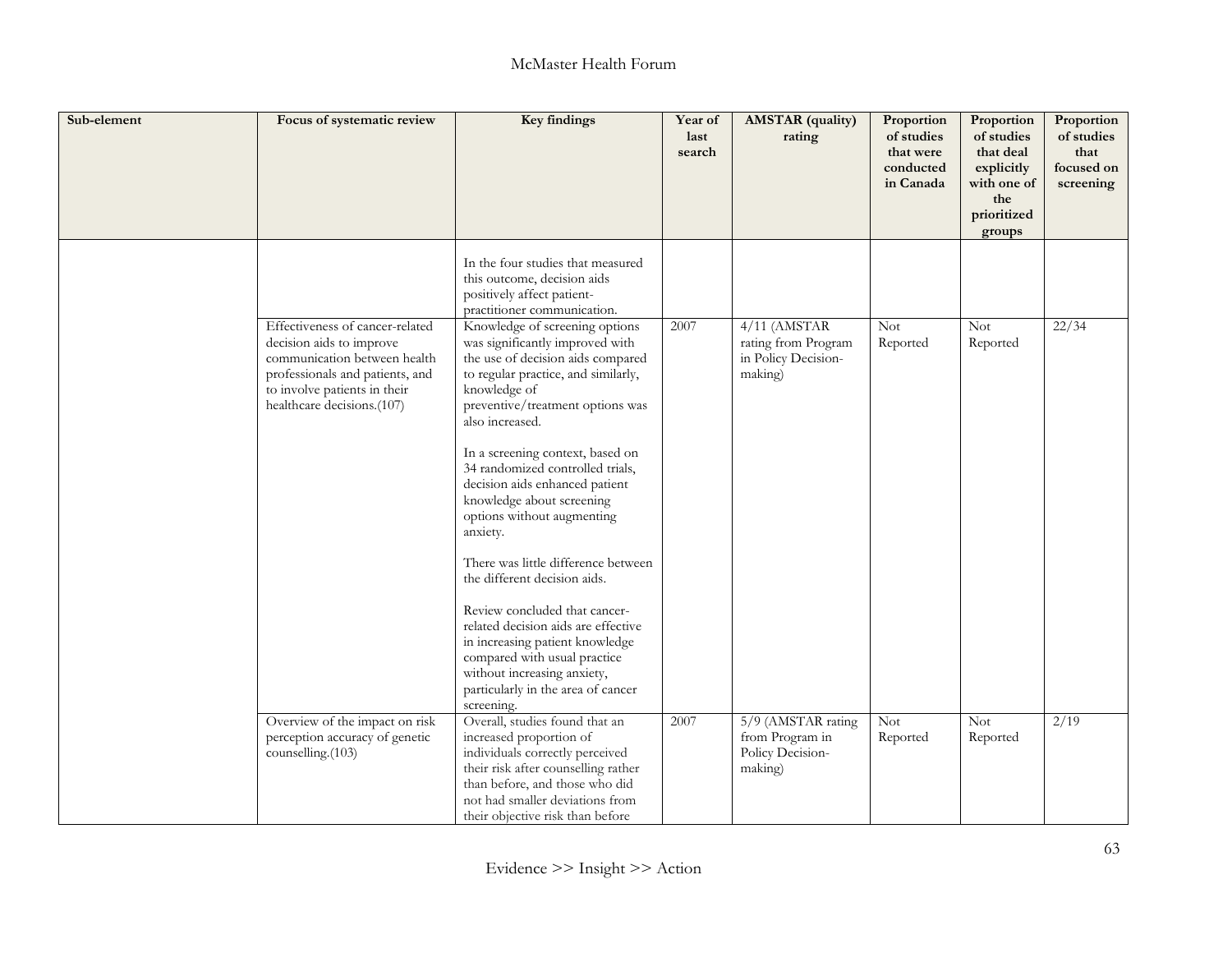| Sub-element | Focus of systematic review                                                                                                                                                                                                                                                                                    | <b>Key findings</b>                                                                                                                                                                                                                                                                                                                                                                                                                                                                                            | Year of<br>last<br>search | <b>AMSTAR</b> (quality)<br>rating                                      | Proportion<br>of studies<br>that were<br>conducted<br>in Canada | Proportion<br>of studies<br>that deal<br>explicitly<br>with one of<br>the<br>prioritized<br>groups | Proportion<br>of studies<br>that<br>focused on<br>screening |
|-------------|---------------------------------------------------------------------------------------------------------------------------------------------------------------------------------------------------------------------------------------------------------------------------------------------------------------|----------------------------------------------------------------------------------------------------------------------------------------------------------------------------------------------------------------------------------------------------------------------------------------------------------------------------------------------------------------------------------------------------------------------------------------------------------------------------------------------------------------|---------------------------|------------------------------------------------------------------------|-----------------------------------------------------------------|----------------------------------------------------------------------------------------------------|-------------------------------------------------------------|
|             |                                                                                                                                                                                                                                                                                                               | counselling.<br>The positive effects were sustained<br>at follow-up one year later.<br>Some studies observed no impact<br>at all, or only observed an impact<br>for low-risk participants                                                                                                                                                                                                                                                                                                                      |                           |                                                                        |                                                                 |                                                                                                    |                                                             |
|             | To evaluate the effects of<br>attribute framing (positive versus<br>negative) and goal framing (gain<br>versus loss) of the same health<br>information, on understanding,<br>perception of effectiveness,<br>persuasiveness, and behaviour of<br>health professionals,<br>policymakers and<br>consumers.(101) | Attribute framing in a positive<br>manner caused more positive<br>perceptions of effectiveness than<br>negatively-framed messages, but<br>did not cause a change in<br>persuasiveness of the message.<br>For screening messages, loss<br>messages led to a more positive<br>perception of effectiveness than<br>gain messages.                                                                                                                                                                                 | 2007                      | 10/11 (AMSTAR<br>rating from Program<br>in Policy Decision-<br>making) | <b>Not</b><br>Reported                                          | Not<br>Reported                                                                                    | 19/35                                                       |
|             | Effects of different types of<br>personalized risk communication<br>for consumers making decisions<br>about taking screening tests.(98)                                                                                                                                                                       | There was little evidence to<br>suggest that personalized risk<br>communication (written, spoken<br>or visually presented) increases<br>uptake of screening tests, or<br>promotes informed decision-<br>making by consumers.<br>In three studies, personalized risk<br>communication interventions lead<br>to a more accurate risk perception,<br>and three other trials reported that<br>interventions lead to increased<br>knowledge.<br>More detailed personalized risk<br>communication (i.e., those which | 2006                      | 10/11 (AMSTAR<br>rating from Program<br>in Policy Decision-<br>making) | 2/22                                                            | <b>Not</b><br>Reported                                                                             | 22/22                                                       |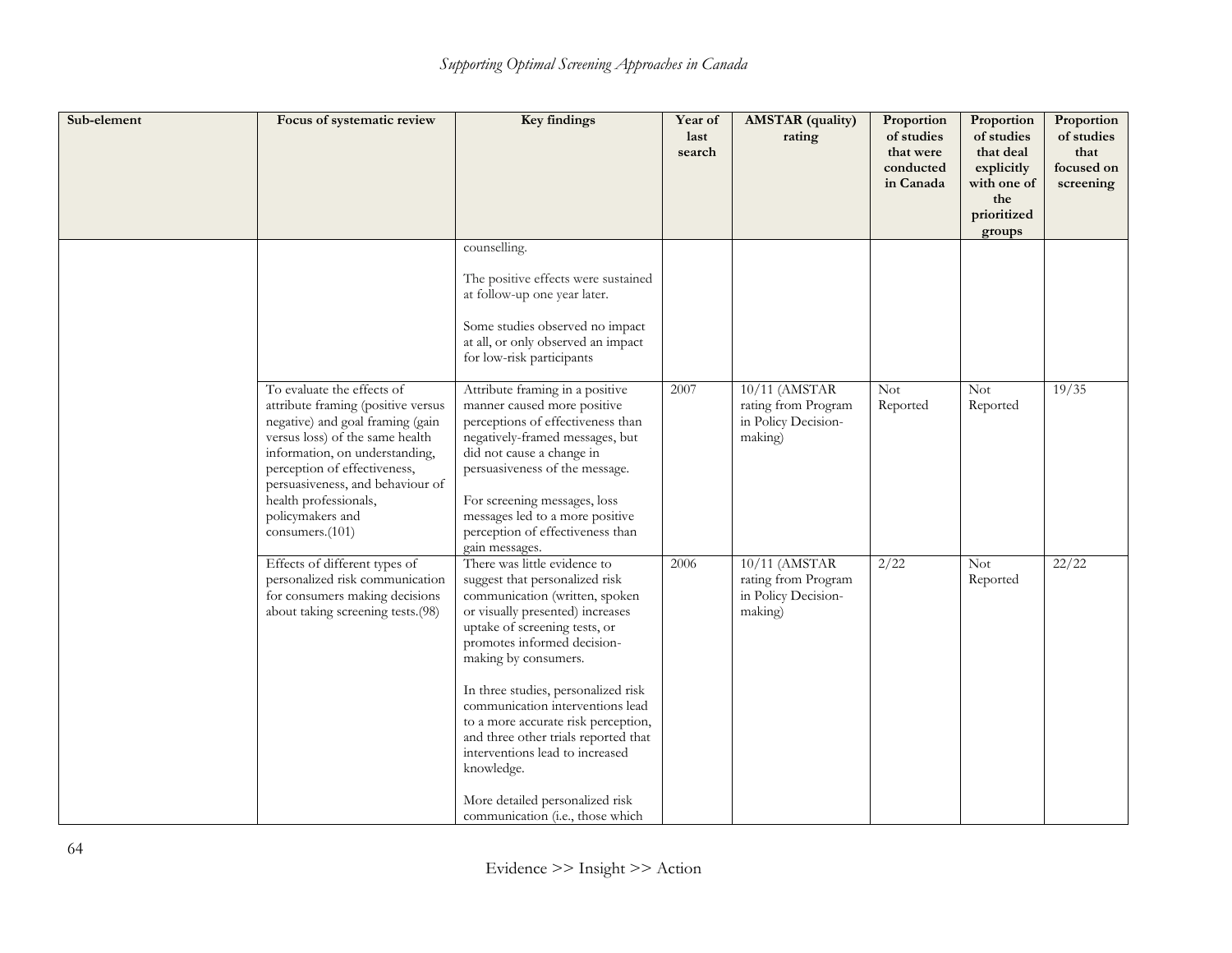| Sub-element                                                                     | Focus of systematic review                                                                                                                                     | Key findings                                                                                                                                                                                                                                                                                                                                                                                                                                                                                                                                                                                                                                                               | Year of<br>last<br>search | <b>AMSTAR</b> (quality)<br>rating                                       | Proportion<br>of studies<br>that were<br>conducted<br>in Canada | Proportion<br>of studies<br>that deal<br>explicitly<br>with one of<br>the<br>prioritized<br>groups | Proportion<br>of studies<br>that<br>focused on<br>screening |
|---------------------------------------------------------------------------------|----------------------------------------------------------------------------------------------------------------------------------------------------------------|----------------------------------------------------------------------------------------------------------------------------------------------------------------------------------------------------------------------------------------------------------------------------------------------------------------------------------------------------------------------------------------------------------------------------------------------------------------------------------------------------------------------------------------------------------------------------------------------------------------------------------------------------------------------------|---------------------------|-------------------------------------------------------------------------|-----------------------------------------------------------------|----------------------------------------------------------------------------------------------------|-------------------------------------------------------------|
|                                                                                 |                                                                                                                                                                | present numerical calculations of<br>risk) may be associated with a<br>smaller increase in uptake of tests.                                                                                                                                                                                                                                                                                                                                                                                                                                                                                                                                                                |                           |                                                                         |                                                                 |                                                                                                    |                                                             |
|                                                                                 | Effectiveness of interventions<br>that provide patients with cancer<br>risk and cancer screening<br>information tailored to their<br>personal attributes.(102) | Tailored information regarding<br>cancer risk and screening led to<br>increased cancer risk perception<br>and knowledge of breast cancer<br>compared to generic information.<br>There is limited evidence to<br>suggest that a website tailored for<br>risk factors would be effective.                                                                                                                                                                                                                                                                                                                                                                                    | Not<br>Reported           | $7/11$ (AMSTAR<br>rating from Program<br>in Policy Decision-<br>making) | 0/40                                                            | Not<br>Reported                                                                                    | 29/40                                                       |
|                                                                                 | Identification of ways to<br>communicate evidence to<br>improve patient understanding,<br>involvement in decisions and<br>outcomes.(110)                       | There is limited evidence available<br>to guide how physicians can most<br>effectively share clinical evidence<br>with patients facing decisions.<br>Based on the limited evidence<br>available as well as expert opinion,<br>the review recommends five<br>components for efforts to frame<br>and communicate clinical<br>evidence: understanding the<br>patient's (and family members')<br>experience and expectations;<br>building partnership; providing<br>evidence, including a balanced<br>discussion of uncertainties;<br>presenting recommendations<br>informed by clinical judgment and<br>patient preferences; and checking<br>for understanding and agreement. | 2003                      | $0/10$ (AMSTAR<br>rating from Program<br>in Policy Decision-<br>making) | <b>Not</b><br>Reported                                          | <b>Not</b><br>Reported                                                                             | 1/7                                                         |
| Using other types of strategies to<br>involve<br>consumers/patients/families to | Methods to increase<br>participation in organized<br>screening programs.(104)                                                                                  | Postal reminders, telephone<br>reminders, signatures from general<br>practitioners on invitation letters,                                                                                                                                                                                                                                                                                                                                                                                                                                                                                                                                                                  | 2012                      | $8/11$ (AMSTAR<br>rating from Program<br>in Policy Decision-            | 1/69                                                            | 8/69                                                                                               | 69/69                                                       |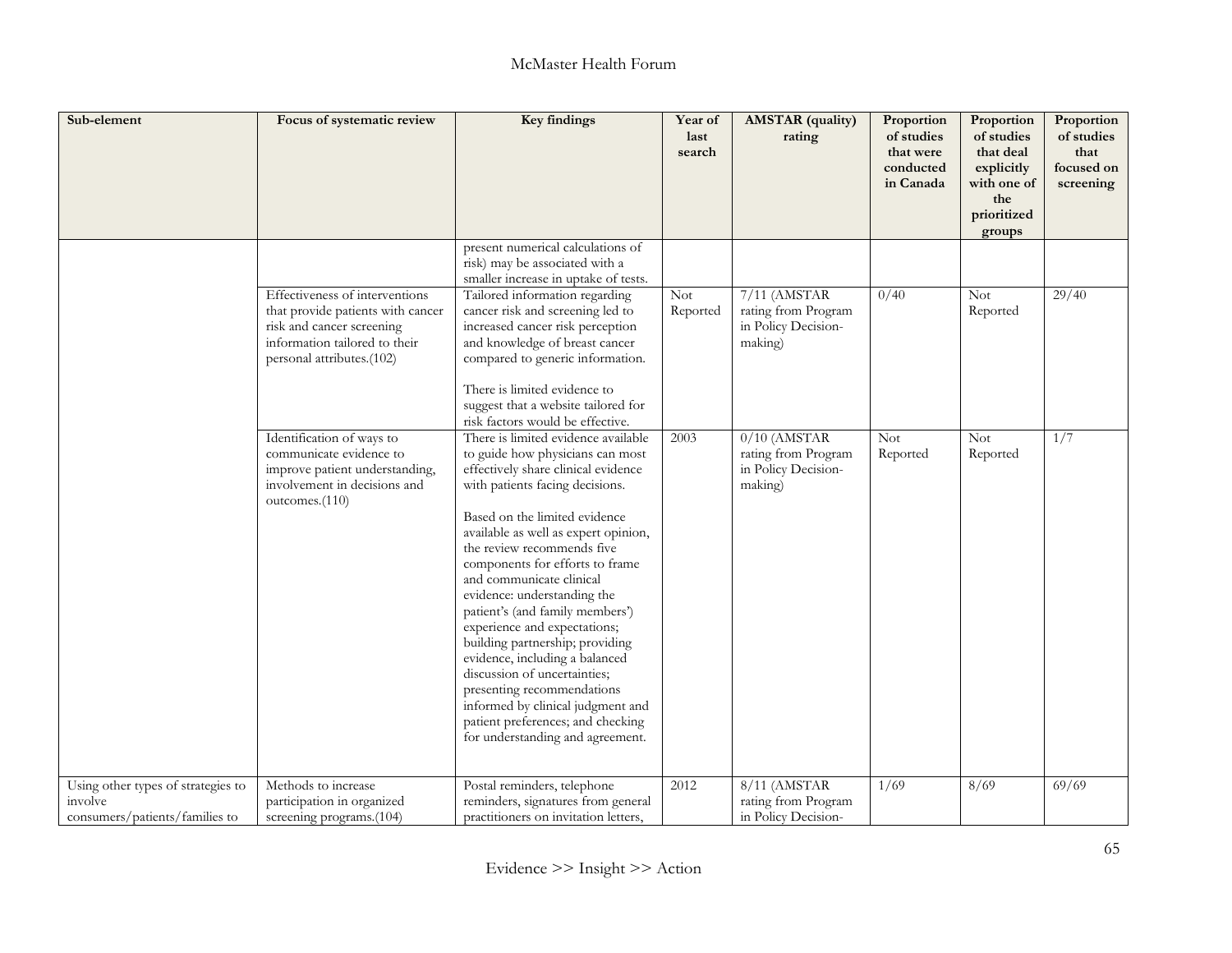| Sub-element                                                      | Focus of systematic review                                                    | Key findings                                                                                                                                                                                                                                | Year of<br>last<br>search | <b>AMSTAR</b> (quality)<br>rating                                       | Proportion<br>of studies<br>that were<br>conducted<br>in Canada | Proportion<br>of studies<br>that deal<br>explicitly<br>with one of<br>the<br>prioritized<br>groups | Proportion<br>of studies<br>that<br>focused on<br>screening |
|------------------------------------------------------------------|-------------------------------------------------------------------------------|---------------------------------------------------------------------------------------------------------------------------------------------------------------------------------------------------------------------------------------------|---------------------------|-------------------------------------------------------------------------|-----------------------------------------------------------------|----------------------------------------------------------------------------------------------------|-------------------------------------------------------------|
| encourage them to express their                                  |                                                                               | providing scheduled appointments                                                                                                                                                                                                            |                           | making)                                                                 |                                                                 |                                                                                                    |                                                             |
| beliefs, values and preferences<br>and to optimize communication |                                                                               | (as opposed to open<br>appointments) and mailing a kit                                                                                                                                                                                      |                           |                                                                         |                                                                 |                                                                                                    |                                                             |
| between them and their                                           |                                                                               | for self-sampling (for cervical                                                                                                                                                                                                             |                           |                                                                         |                                                                 |                                                                                                    |                                                             |
| healthcare providers                                             |                                                                               | cancer screening) were effective at                                                                                                                                                                                                         |                           |                                                                         |                                                                 |                                                                                                    |                                                             |
|                                                                  |                                                                               | increasing participation in                                                                                                                                                                                                                 |                           |                                                                         |                                                                 |                                                                                                    |                                                             |
|                                                                  |                                                                               | organized screening programs for                                                                                                                                                                                                            |                           |                                                                         |                                                                 |                                                                                                    |                                                             |
|                                                                  |                                                                               | cancer.                                                                                                                                                                                                                                     |                           |                                                                         |                                                                 |                                                                                                    |                                                             |
|                                                                  |                                                                               | Different styles of letter                                                                                                                                                                                                                  |                           |                                                                         |                                                                 |                                                                                                    |                                                             |
|                                                                  |                                                                               | presentation may affect<br>participation. Specifically, there is                                                                                                                                                                            |                           |                                                                         |                                                                 |                                                                                                    |                                                             |
|                                                                  |                                                                               | evidence that long, detailed letters                                                                                                                                                                                                        |                           |                                                                         |                                                                 |                                                                                                    |                                                             |
|                                                                  |                                                                               | may increase inequalities in                                                                                                                                                                                                                |                           |                                                                         |                                                                 |                                                                                                    |                                                             |
|                                                                  |                                                                               | participation by discouraging those                                                                                                                                                                                                         |                           |                                                                         |                                                                 |                                                                                                    |                                                             |
|                                                                  |                                                                               | with lower educational level                                                                                                                                                                                                                |                           |                                                                         |                                                                 |                                                                                                    |                                                             |
|                                                                  | Preferences of patients for their<br>involvement in cancer<br>treatment.(112) | Preferences of patients'<br>involvement in cancer treatment<br>vary, with the majority of patients<br>preferring a collaborative role in<br>treatment decision-making and a<br>significant minority preferring a<br>passive or active role. | 2004                      | $5/10$ (AMSTAR<br>rating from Program<br>in Policy Decision-<br>making) | <b>Not</b><br>Reported                                          | Not<br>Reported                                                                                    | 0/31                                                        |
|                                                                  |                                                                               | Many patients experience a<br>dissonance between their preferred<br>role and the role they perceive                                                                                                                                         |                           |                                                                         |                                                                 |                                                                                                    |                                                             |
|                                                                  |                                                                               | they actually played.                                                                                                                                                                                                                       |                           |                                                                         |                                                                 |                                                                                                    |                                                             |
|                                                                  |                                                                               | It is inconclusive whether factors                                                                                                                                                                                                          |                           |                                                                         |                                                                 |                                                                                                    |                                                             |
|                                                                  |                                                                               | such as age, gender, marital status,                                                                                                                                                                                                        |                           |                                                                         |                                                                 |                                                                                                    |                                                             |
|                                                                  |                                                                               | socioeconomic status and health                                                                                                                                                                                                             |                           |                                                                         |                                                                 |                                                                                                    |                                                             |
|                                                                  |                                                                               | status affect preferences.                                                                                                                                                                                                                  |                           |                                                                         |                                                                 |                                                                                                    |                                                             |
|                                                                  | Effects of patient involvement in                                             | Most patients who participated in<br>involvement initiatives had                                                                                                                                                                            | 2002                      | 5/9 (AMSTAR rating                                                      | $\sqrt{2/40}$                                                   | <b>Not</b>                                                                                         | Not                                                         |
|                                                                  | the planning and development of<br>health care.(74)                           | improved self-esteem. Healthcare                                                                                                                                                                                                            |                           | from Program in<br>Policy Decision-                                     |                                                                 | Reported                                                                                           | Reported                                                    |
|                                                                  |                                                                               | staff also found patient                                                                                                                                                                                                                    |                           | making)                                                                 |                                                                 |                                                                                                    |                                                             |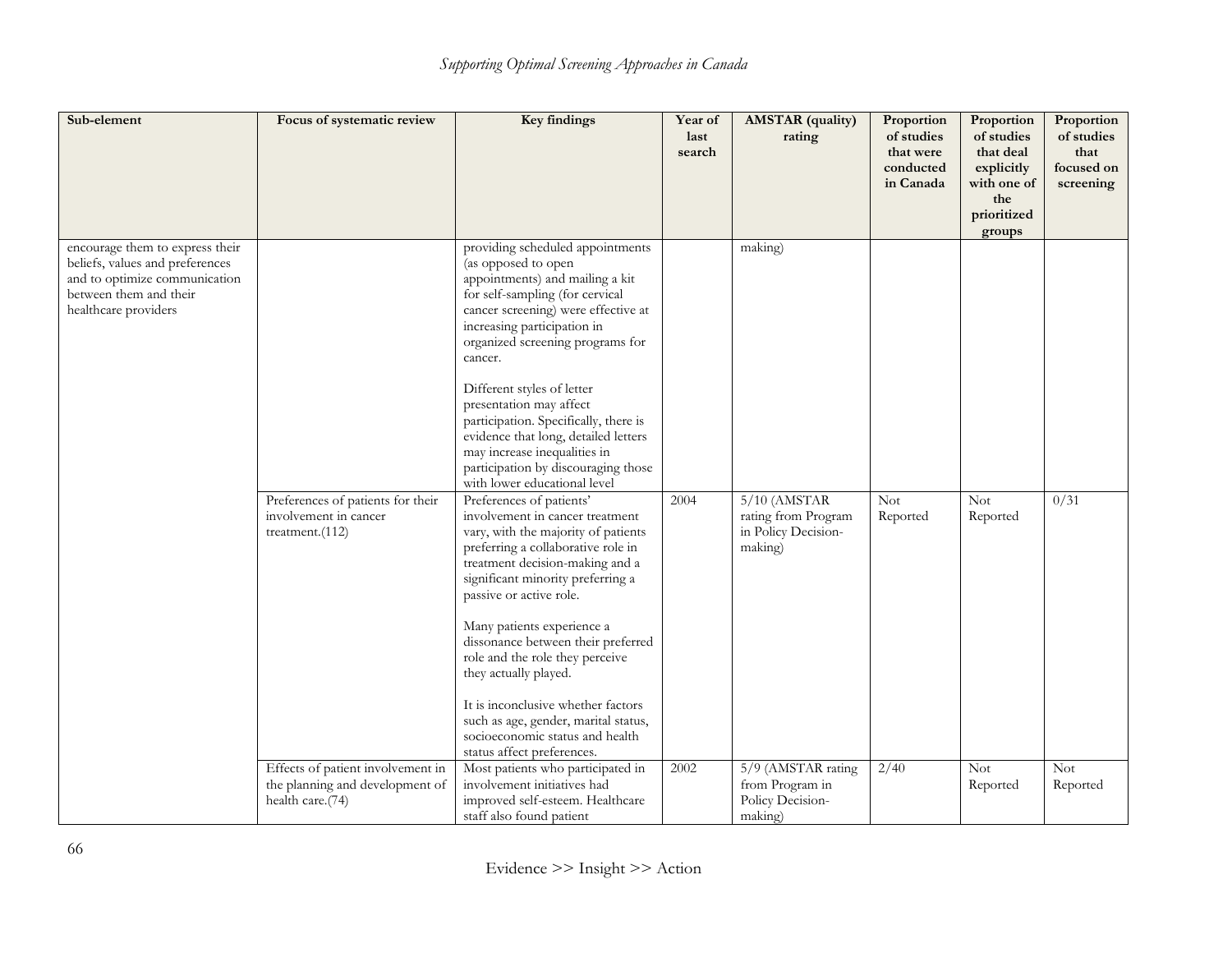| Sub-element                                                                                      | Focus of systematic review                                                                                                                         | <b>Key findings</b>                                                                                                                                                                                                                                                                                                                                                                                                                 | Year of<br>last<br>search | <b>AMSTAR</b> (quality)<br>rating                                       | Proportion<br>of studies<br>that were<br>conducted<br>in Canada | Proportion<br>of studies<br>that deal<br>explicitly<br>with one of<br>the<br>prioritized<br>groups | Proportion<br>of studies<br>that<br>focused on<br>screening |
|--------------------------------------------------------------------------------------------------|----------------------------------------------------------------------------------------------------------------------------------------------------|-------------------------------------------------------------------------------------------------------------------------------------------------------------------------------------------------------------------------------------------------------------------------------------------------------------------------------------------------------------------------------------------------------------------------------------|---------------------------|-------------------------------------------------------------------------|-----------------------------------------------------------------|----------------------------------------------------------------------------------------------------|-------------------------------------------------------------|
|                                                                                                  |                                                                                                                                                    | involvement rewarding, though<br>some reported difficult<br>relationships between patients and<br>staff.                                                                                                                                                                                                                                                                                                                            |                           |                                                                         |                                                                 |                                                                                                    |                                                             |
|                                                                                                  |                                                                                                                                                    | Changes to service associated with<br>increased patient involvement<br>included: production of new or<br>improved information sources for<br>patients; simplifying appointment<br>procedures; improving transport<br>to treatment units; and, improving<br>access for people with disabilities.<br>Organizational attitudes shifted to<br>become more open to patient<br>involvement after patient-<br>involvement initiatives were |                           |                                                                         |                                                                 |                                                                                                    |                                                             |
|                                                                                                  | Effects of patient participation in<br>face-to-face primary care<br>consultations on patient-oriented<br>and/or disease-oriented<br>outcomes.(109) | implemented.<br>Despite the underlying theory, the<br>review saw no significant effect (a<br>suggestion of a positive impact at<br>most) of patient participation on<br>patient-related outcomes. For<br>disease-related outcomes, no<br>overall effect of patient<br>participation could be<br>demonstrated; some studies even<br>revealed deterioration in disease-<br>oriented outcomes.                                         | 2011                      | $6/11$ (AMSTAR<br>Rating from the<br>McMaster Health<br>Forum)          | 1/7                                                             | Not<br>Reported                                                                                    | 0/7                                                         |
| Monitoring the implementation<br>of selected screening approaches<br>and evaluating their impact | Assessment of the relative<br>effectiveness of various quality-<br>improvement strategies for<br>enhancing healthcare.(106)                        | Research evidence suggests<br>clinician/patient-driven quality-<br>improvement strategies are more<br>effective compared to manager/<br>policymaker-driven approaches.<br>The most effective quality-                                                                                                                                                                                                                               | $2008\,$                  | $2/11$ (AMSTAR<br>rating from Program<br>in Policy Decision-<br>making) | <b>Not</b><br>Reported                                          | <b>Not</b><br>Reported                                                                             | Not<br>Reported                                             |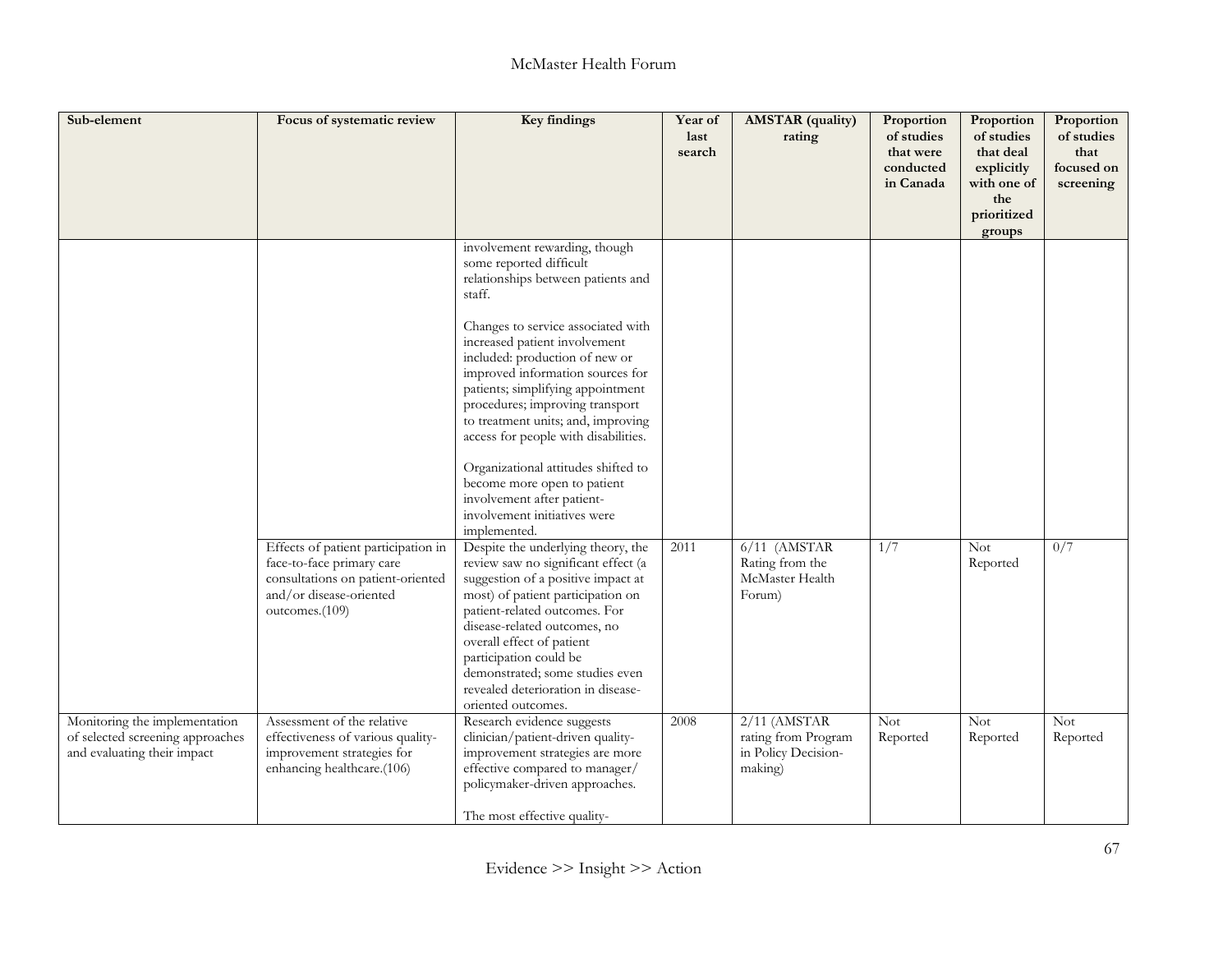| Sub-element | Focus of systematic review                                                                                   | <b>Key findings</b>                                                                                                                                                                                                                                                                                                                                                                                                                                 | Year of<br>last<br>search | <b>AMSTAR</b> (quality)<br>rating                                    | Proportion<br>of studies<br>that were<br>conducted<br>in Canada | Proportion<br>of studies<br>that deal<br>explicitly<br>with one of<br>the<br>prioritized<br>groups | Proportion<br>of studies<br>that<br>focused on<br>screening |
|-------------|--------------------------------------------------------------------------------------------------------------|-----------------------------------------------------------------------------------------------------------------------------------------------------------------------------------------------------------------------------------------------------------------------------------------------------------------------------------------------------------------------------------------------------------------------------------------------------|---------------------------|----------------------------------------------------------------------|-----------------------------------------------------------------|----------------------------------------------------------------------------------------------------|-------------------------------------------------------------|
|             |                                                                                                              | improvement strategies included<br>clinician-directed audit and<br>feedback, decision support<br>systems and the use of small-<br>group discussions in continuing<br>professional education.                                                                                                                                                                                                                                                        |                           |                                                                      |                                                                 |                                                                                                    |                                                             |
|             | Effectiveness of quality-<br>improvement collaboratives in<br>enhancing the quality of<br>care.(105)         | Systematic review of nine<br>controlled trials found a positive<br>effect of quality-improvement<br>collaboratives on processes of care<br>and patient outcomes.<br>Review additionally examined the<br>findings of 60 uncontrolled<br>reports of which 53 trials indicated<br>specific improvements in patient<br>care and organizational<br>performance due to participation<br>in a quality-improvement<br>collaborative.                        | 2006                      | $4/11$ (AMSTAR<br>rating from<br>www.rxforchange.ca)                 | <b>Not</b><br>Reported                                          | <b>Not</b><br>Reported                                                                             | 1/72                                                        |
|             | Examines evidence on promising<br>practices for effective public<br>reporting on healthcare<br>quality.(111) | Review suggests for public<br>reporting to be effective attention<br>must be focused on the reporting<br>program's objectives, audience,<br>content, product, distribution and<br>impacts.<br>Review also indicates public<br>reporting should be part of<br>broader efforts to develop and<br>nurture a relationship with the<br>report's intended audience in order<br>to increase accountability and<br>quality within the healthcare<br>system. | <b>Not</b><br>Reported    | 2/9 (AMSTAR rating<br>from Program in<br>Policy Decision-<br>making) | 1/13                                                            | <b>Not</b><br>Reported                                                                             | 0/13                                                        |